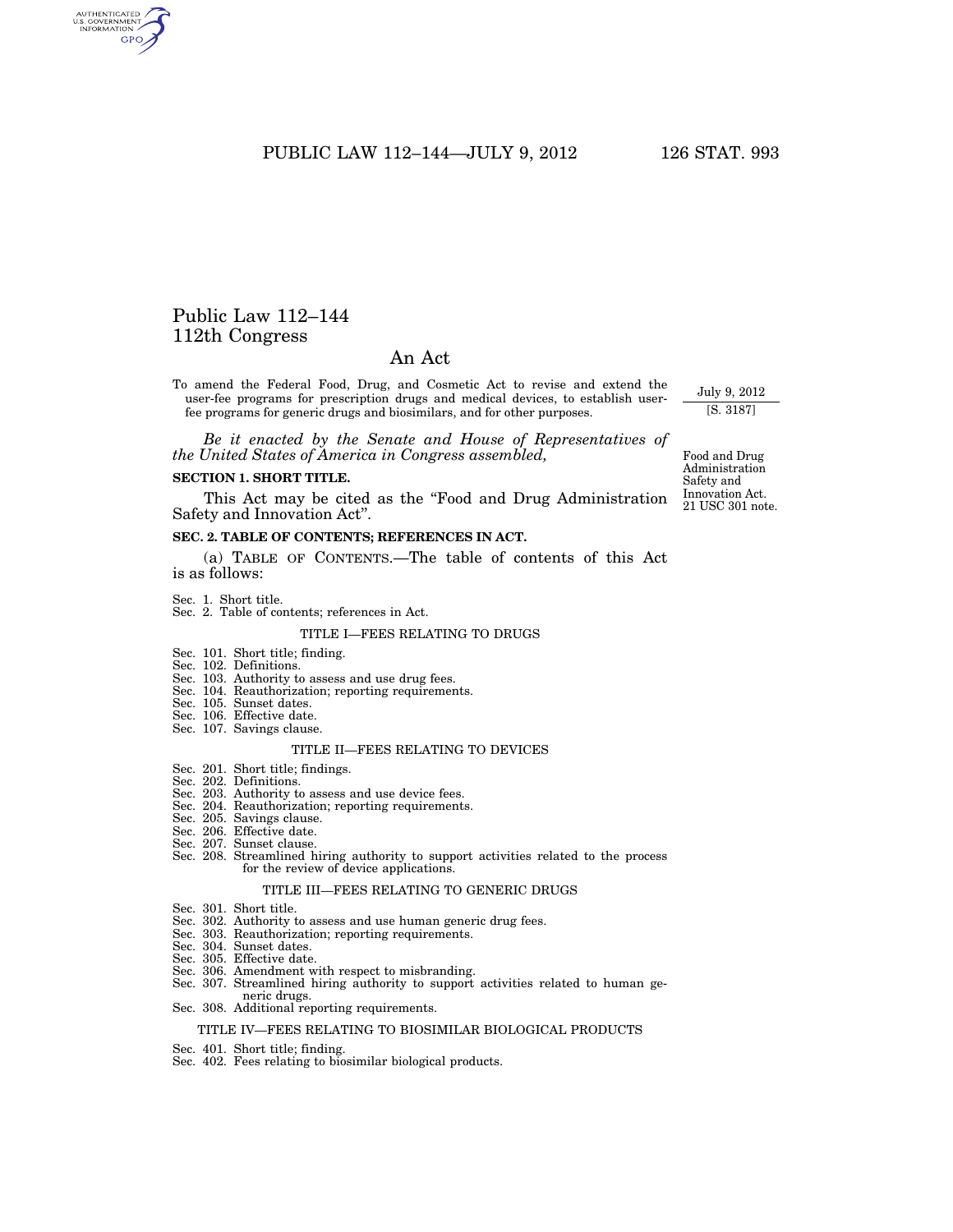- Sec. 403. Reauthorization; reporting requirements.
- Sec. 404. Sunset dates.
- Sec. 405. Effective date.
- Sec. 406. Savings clause.
- Sec. 407. Conforming amendment. Sec. 408. Additional reporting requirements.

#### TITLE V—PEDIATRIC DRUGS AND DEVICES

- Sec. 501. Permanence.
- Sec. 502. Written requests.
- Sec. 503. Communication with Pediatric Review Committee.
- 
- Sec. 504. Access to data. Sec. 505. Ensuring the completion of pediatric studies. Sec. 506. Pediatric study plans.
- Sec. 507. Reauthorizations.
- 
- Sec. 508. Report.
- Sec. 509. Technical amendments. Sec. 510. Pediatric rare diseases.
- Sec. 511. Staff of Office of Pediatric Therapeutics.

# TITLE VI—MEDICAL DEVICE REGULATORY IMPROVEMENTS

- Sec. 601. Investigational device exemptions.
- Sec. 602. Clarification of least burdensome standard.
- Sec. 603. Agency documentation and review of significant decisions.
- Sec. 604. Device modifications requiring premarket notification prior to marketing.
- Sec. 605. Program to improve the device recall system.
- Sec. 606. Clinical holds on investigational device exemptions.
- Sec. 607. Modification of de novo application process.
- Sec. 608. Reclassification procedures.
- Sec. 609. Harmonization of device premarket review, inspection, and labeling sym-
- bols. Sec. 610. Participation in international fora.
- Sec. 611. Reauthorization of third-party review.
- Sec. 612. Reauthorization of third-party inspection.
- Sec. 613. Humanitarian device exemptions.
- Sec. 614. Unique device identifier.
- Sec. 615. Sentinel.
- Sec. 616. Postmarket surveillance.
- Sec. 617. Custom devices.
- Sec. 618. Health information technology.
- Sec. 619. Good guidance practices relating to devices.
- Sec. 620. Pediatric device consortia.
	- TITLE VII—DRUG SUPPLY CHAIN
- Sec. 701. Registration of domestic drug establishments.
- Sec. 702. Registration of foreign establishments.
- Sec. 703. Identification of drug excipient information with product listing.
- Sec. 704. Electronic system for registration and listing.
- Sec. 705. Risk-based inspection frequency.
- Sec. 706. Records for inspection.
- Sec. 707. Prohibition against delaying, denying, limiting, or refusing inspection.
- Sec. 708. Destruction of adulterated, misbranded, or counterfeit drugs offered for import.
- Sec. 709. Administrative detention.
- Sec. 710. Exchange of information.
- Sec. 711. Enhancing the safety and quality of the drug supply.
- Sec. 712. Recognition of foreign government inspections.
- Sec. 713. Standards for admission of imported drugs.
- Sec. 714. Registration of commercial importers.
- Sec. 715. Notification.
- Sec. 716. Protection against intentional adulteration.
- Sec. 717. Penalties for counterfeiting drugs.
- Sec. 718. Extraterritorial jurisdiction.

#### TITLE VIII—GENERATING ANTIBIOTIC INCENTIVES NOW

- Sec. 801. Extension of exclusivity period for drugs.
- Sec. 802. Priority review.
- Sec. 803. Fast track product.
- Sec. 804. Clinical trials.
- Sec. 805. Reassessment of qualified infectious disease product incentives in 5 years.
- Sec. 806. Guidance on pathogen-focused antibacterial drug development.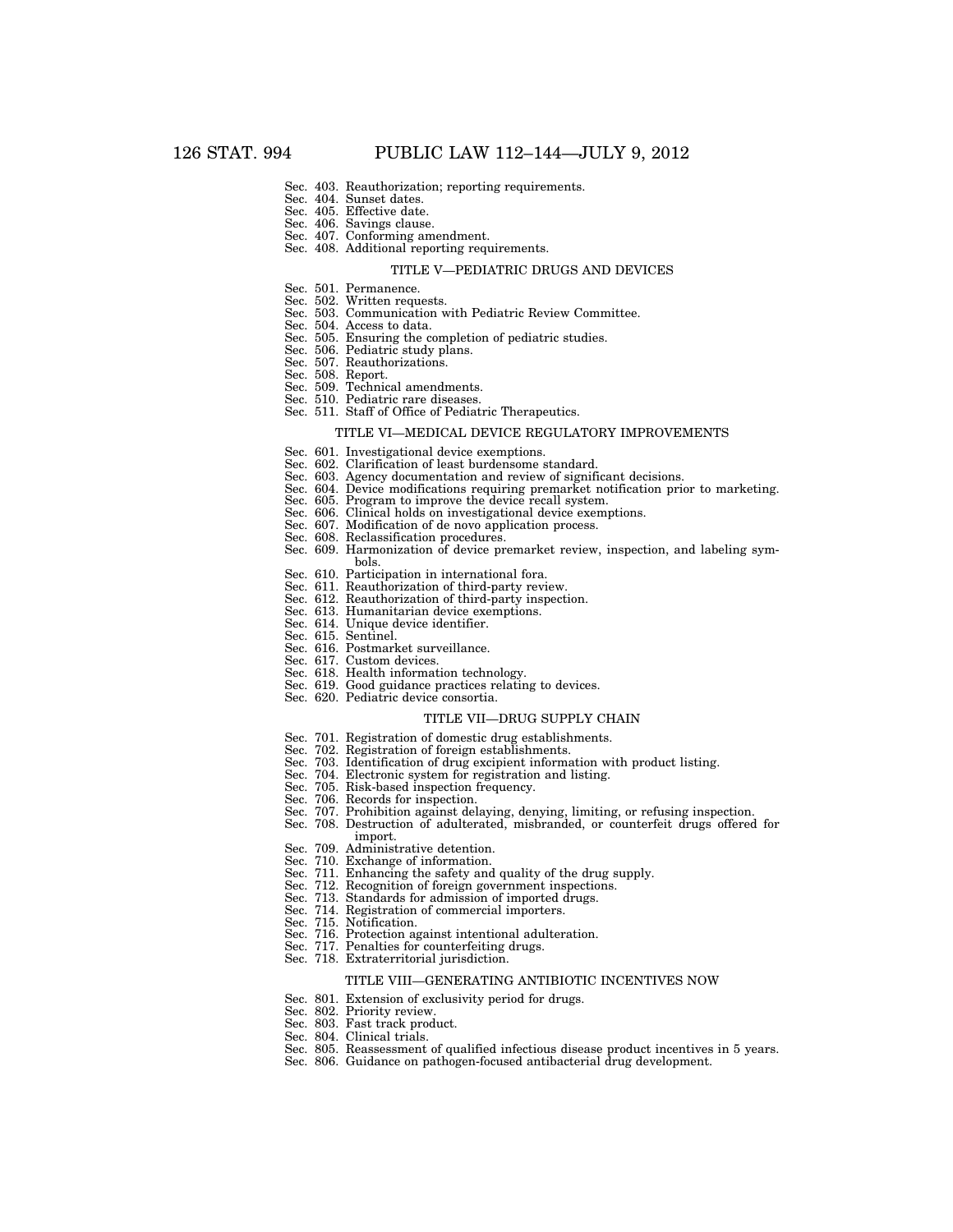- Sec. 901. Enhancement of accelerated patient access to new medical treatments.
- Sec. 902. Breakthrough therapies.
- Sec. 903. Consultation with external experts on rare diseases, targeted therapies, and genetic targeting of treatments.
- Sec. 904. Accessibility of information on prescription drug container labels by visually impaired and blind consumers.
- Sec. 905. Risk-benefit framework.
- Sec. 906. Grants and Contracts for the Development of Orphan Drugs.
- Sec. 907. Reporting of inclusion of demographic subgroups in clinical trials and data analysis in applications for drugs, biologics, and devices.
- Sec. 908. Rare pediatric disease priority review voucher incentive program.

#### TITLE X—DRUG SHORTAGES

- Sec. 1001. Discontinuance or interruption in the production of life-saving drugs.
- Sec. 1002. Annual reporting on drug shortages. Sec. 1003. Coordination; task force and strategic plan.
- 
- Sec. 1004. Drug shortage list.
- Sec. 1005. Quotas applicable to drugs in shortage.
- Sec. 1006. Attorney General report on drug shortages. Sec. 1007. Hospital repackaging of drugs in shortage.
- 
- Sec. 1008. Study on drug shortages.

### TITLE XI—OTHER PROVISIONS

#### Subtitle A—Reauthorizations

- Sec. 1101. Reauthorization of provision relating to exclusivity of certain drugs containing single enantiomers.
- Sec. 1102. Reauthorization of the critical path public-private partnerships.

#### Subtitle B—Medical Gas Product Regulation

- Sec. 1111. Regulation of medical gases.
- Sec. 1112. Changes to regulations.
- Sec. 1113. Rules of construction.

#### Subtitle C—Miscellaneous Provisions

- Sec. 1121. Guidance document regarding product promotion using the Internet.
- Sec. 1122. Combating prescription drug abuse.
- Sec. 1123. Optimizing global clinical trials.
- Sec. 1124. Advancing regulatory science to promote public health innovation.
- Sec. 1125. Information technology.
- 
- Sec. 1126. Nanotechnology.<br>Sec. 1127. Online pharmacy Online pharmacy report to Congress.
- Sec. 1128. Report on small businesses.
- Sec. 1129. Protections for the commissioned corps of the public health service act. Sec. 1130. Compliance date for rule relating to sunscreen drug products for over-
- the-counter human use.
- Sec. 1131. Strategic integrated management plan.
- Sec. 1132. Assessment and modification of REMS.
- Sec. 1133. Extension of period for first applicant to obtain tentative approval without forfeiting 180-day-exclusivity period.
- Sec. 1134. Deadline for determination on certain petitions.
- Sec. 1135. Final agency action relating to petitions and civil actions.
- Sec. 1136. Electronic submission of applications.
- Sec. 1137. Patient participation in medical product discussions.
- Sec. 1138. Ensuring adequate information regarding pharmaceuticals for all populations, particularly underrepresented subpopulations, including racial subgroups.
- Sec. 1139. Scheduling of hydrocodone.
- Sec. 1140. Study on Drug Labeling by Electronic Means.
- Sec. 1141. Recommendations on interoperability standards.
- Sec. 1142. Conflicts of interest.
- Sec. 1143. Notification of FDA intent to regulate laboratory-developed tests.

#### Subtitle D—Synthetic Drugs

- Sec. 1151. Short title.
- Sec. 1152. Addition of synthetic drugs to schedule I of the Controlled Substances Act.
- Sec. 1153. Temporary scheduling to avoid imminent hazards to public safety expansion.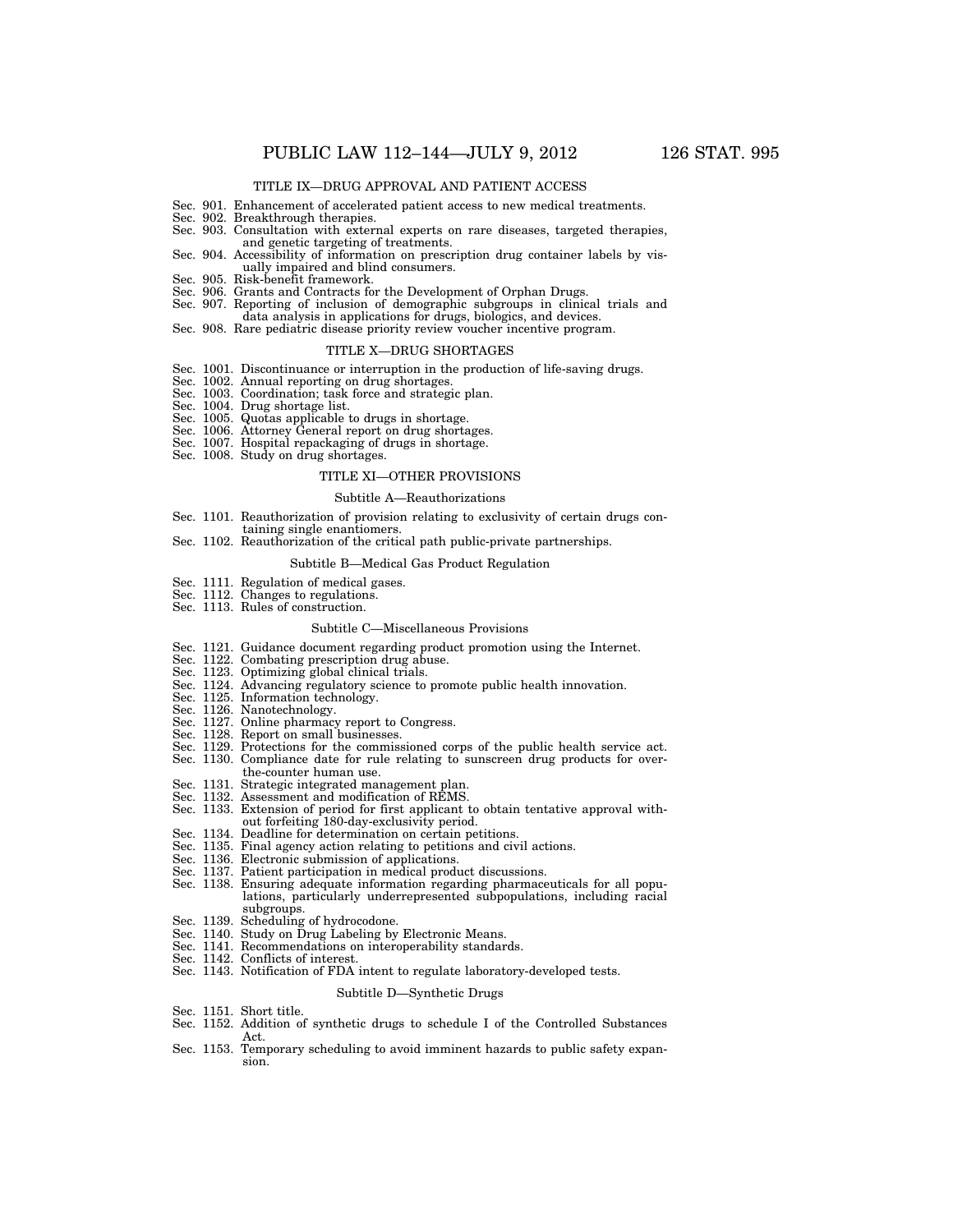(b) REFERENCES IN ACT.—Except as otherwise specified, amendments made by this Act to a section or other provision of law are amendments to such section or other provision of the Federal Food, Drug, and Cosmetic Act (21 U.S.C. 301 et seq.).

Prescription Drug User Fee Amendments of 2012. 21 USC 301 note.

21 USC 379g note.

# **TITLE I—FEES RELATING TO DRUGS**

## **SEC. 101. SHORT TITLE; FINDING.**

(a) SHORT TITLE.—This title may be cited as the ''Prescription Drug User Fee Amendments of 2012".

(b) FINDING.—The Congress finds that the fees authorized by the amendments made in this title will be dedicated toward expediting the drug development process and the process for the review of human drug applications, including postmarket drug safety activities, as set forth in the goals identified for purposes of part 2 of subchapter C of chapter VII of the Federal Food, Drug, and Cosmetic Act, in the letters from the Secretary of Health and Human Services to the Chairman of the Committee on Health, Education, Labor, and Pensions of the Senate and the Chairman of the Committee on Energy and Commerce of the House of Representatives, as set forth in the Congressional Record.

#### **SEC. 102. DEFINITIONS.**

Section 735(7) (21 U.S.C. 379g) is amended by striking "expenses incurred in connection with" and inserting "expenses" in connection with''.

#### **SEC. 103. AUTHORITY TO ASSESS AND USE DRUG FEES.**

Section 736 (21 U.S.C. 379h) is amended—

 $(1)$  in subsection  $(a)$ —

(A) in the matter preceding paragraph (1), by striking ''fiscal year 2008'' and inserting ''fiscal year 2013'';

 $(B)$  in paragraph  $(1)(A)$ –

 $(i)$  in clause  $(i)$ , by striking " $(c)(5)$ " and inserting " $(c)(4)$ "; and

(ii) in clause (ii), by striking " $(c)(5)$ " and inserting "(c)(4)";

(C) in the matter following clause (ii) in paragraph  $(2)(A)$ —

(i) by striking " $(c)(5)$ " and inserting " $(c)(4)$ "; and

(ii) by striking ''payable on or before October 1 of each year'' and inserting ''due on the later of the first business day on or after October 1 of each fiscal year or the first business day after the enactment of an appropriations Act providing for the collection and obligation of fees for such fiscal year under this section'';

(D) in paragraph (3)—

 $(i)$  in subparagraph  $(A)$ —

(I) by striking "subsection  $(c)(5)$ " and inserting "subsection  $(c)(4)$ "; and

(II) by striking ''payable on or before October 1 of each year.'' and inserting ''due on the later of the first business day on or after October 1 of each fiscal year or the first business day after the enactment of an appropriations Act providing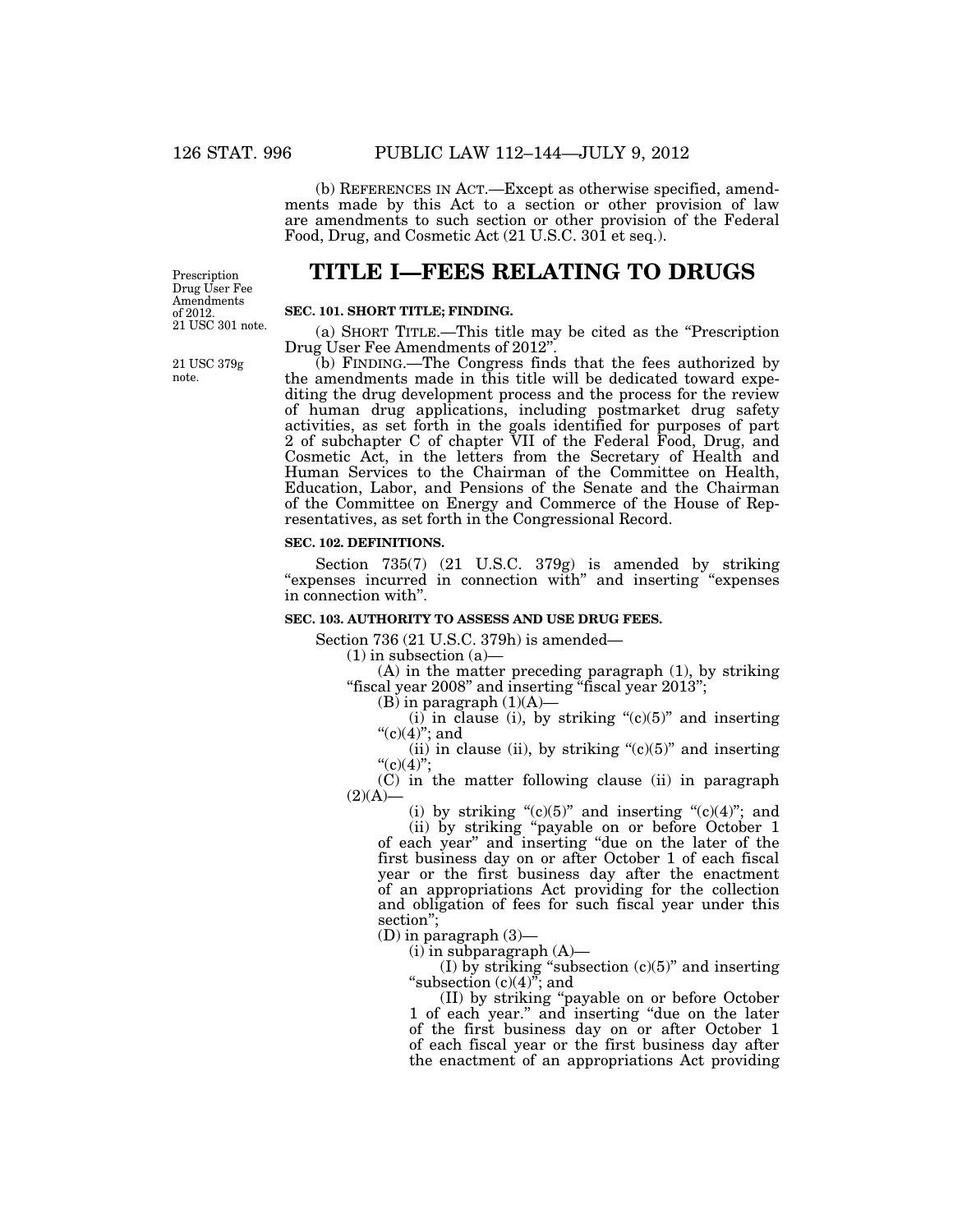for the collection and obligation of fees for such fiscal year under this section.''; and

(ii) by amending subparagraph (B) to read as follows:

''(B) EXCEPTION.—A prescription drug product shall not be assessed a fee under subparagraph  $(\overline{A})$  if such product is—

''(i) identified on the list compiled under section  $505(j)(7)$  with a potency described in terms of per 100 mL;

''(ii) the same product as another product that— ''(I) was approved under an application filed

under section 505(b) or 505(j); and

''(II) is not in the list of discontinued products compiled under section 505(j)(7);

''(iii) the same product as another product that was approved under an abbreviated application filed under section 507 (as in effect on the day before the date of enactment of the Food and Drug Administration Modernization Act of 1997); or

"(iv) the same product as another product that was approved under an abbreviated new drug application pursuant to regulations in effect prior to the implementation of the Drug Price Competition and Patent Term Restoration Act of 1984.'';

 $(2)$  in subsection  $(b)$ –

 $(A)$  in paragraph  $(1)$ —

(i) in the matter preceding subparagraph (A), by striking ''fiscal years 2008 through 2012'' and inserting ''fiscal years 2013 through 2017'';

(ii) in subparagraph  $(A)$ , by striking "\$392,783,000; and'' and inserting ''\$693,099,000;''; and

(iii) by striking subparagraph (B) and inserting the following:

''(B) the dollar amount equal to the inflation adjustment for fiscal year 2013 (as determined under paragraph  $(3)(A)$ ; and

 $C$ ) the dollar amount equal to the workload adjustment for fiscal year 2013 (as determined under paragraph  $(3)(B))$ ."; and

(B) by striking paragraphs (3) and (4) and inserting the following:

''(3) FISCAL YEAR 2013 INFLATION AND WORKLOAD ADJUST-MENTS.—For purposes of paragraph (1), the dollar amount of the inflation and workload adjustments for fiscal year 2013 shall be determined as follows:

''(A) INFLATION ADJUSTMENT.—The inflation adjustment for fiscal year 2013 shall be the sum of—

"(i)  $$652,709,000$  multiplied by the result of an inflation adjustment calculation determined using the methodology described in subsection  $(c)(1)(B)$ ; and

"(ii)  $$652,709,000$  multiplied by the result of an inflation adjustment calculation determined using the methodology described in subsection  $(c)(1)(C)$ .

''(B) WORKLOAD ADJUSTMENT.—Subject to subparagraph (C), the workload adjustment for fiscal 2013 shall  $be-$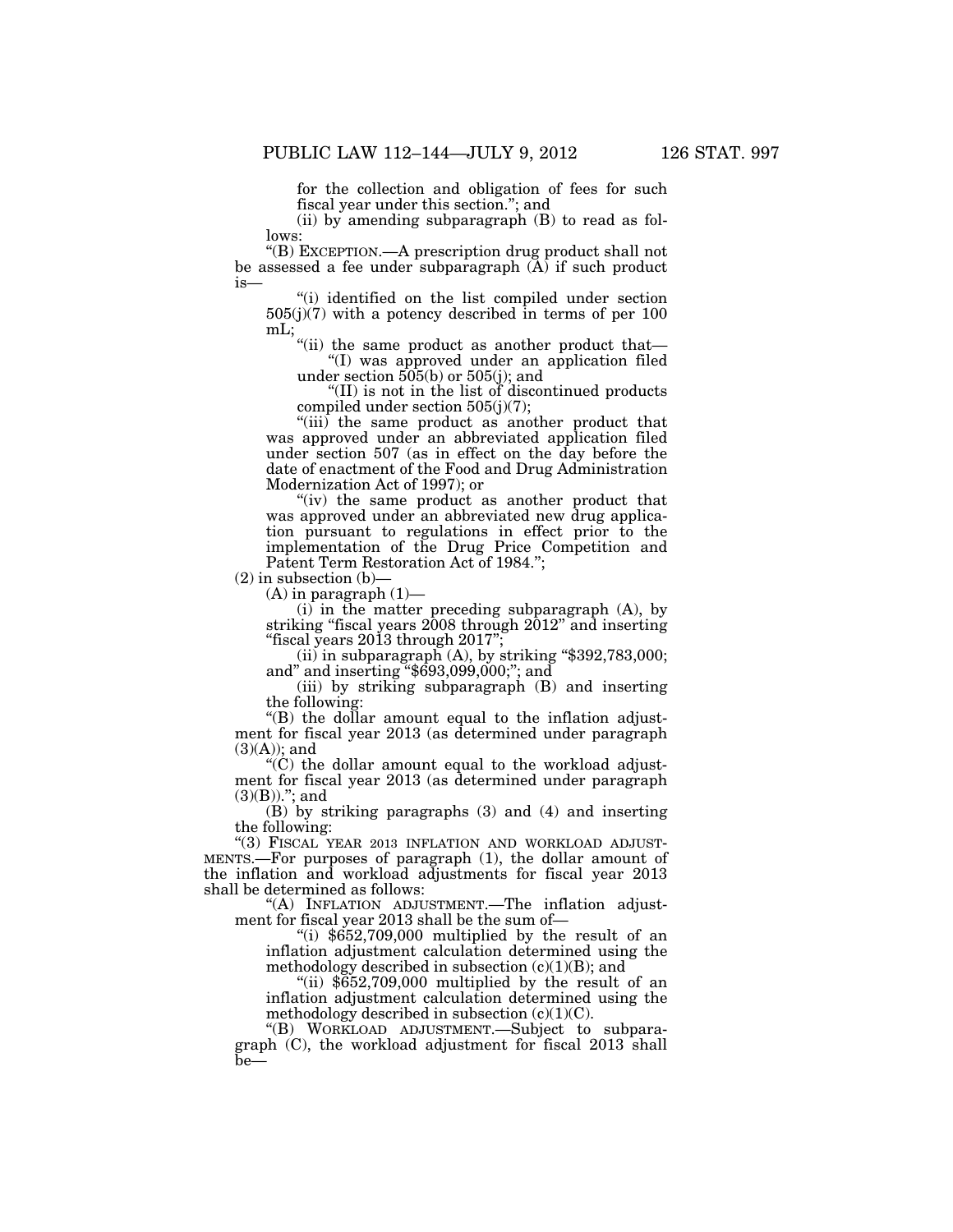''(i) \$652,709,000 plus the amount of the inflation adjustment calculated under subparagraph (A); multiplied by

"(ii) the amount (if any) by which a percentage workload adjustment for fiscal year 2013, as determined using the methodology described in subsection  $(c)(2)(A)$ , would exceed the percentage workload adjustment (as so determined) for fiscal year 2012, if both such adjustment percentages were calculated using the 5-year base period consisting of fiscal years 2003 through 2007.

''(C) LIMITATION.—Under no circumstances shall the adjustment under subparagraph (B) result in fee revenues for fiscal year 2013 that are less than the sum of the amount under paragraph (1)(A) and the amount under paragraph  $(1)(B)$ .";

(3) by striking subsection (c) and inserting the following: "(c) ADJUSTMENTS.-

"(1) INFLATION ADJUSTMENT.— $\rm{For~fised~year}$   $\rm{2014~and~sub}$ sequent fiscal years, the revenues established in subsection (b) shall be adjusted by the Secretary by notice, published in the Federal Register, for a fiscal year by the amount equal to the sum of—

 $<sup>4</sup>(A)$  one;</sup>

''(B) the average annual percent change in the cost, per full-time equivalent position of the Food and Drug Administration, of all personnel compensation and benefits paid with respect to such positions for the first 3 years of the preceding 4 fiscal years, multiplied by the proportion of personnel compensation and benefits costs to total costs of the process for the review of human drug applications (as defined in section 735(6)) for the first  $3 \overline{)}$  years of the preceding 4 fiscal years, and

''(C) the average annual percent change that occurred in the Consumer Price Index for urban consumers (Washington-Baltimore, DC–MD–VA–WV; Not Seasonally Adjusted; All items; Annual Index) for the first 3 years of the preceding 4 years of available data multiplied by the proportion of all costs other than personnel compensation and benefits costs to total costs of the process for the review of human drug applications (as defined in section 735(6)) for the first 3 years of the preceding 4 fiscal years.

The adjustment made each fiscal year under this paragraph shall be added on a compounded basis to the sum of all adjustments made each fiscal year after fiscal year 2013 under this paragraph.

''(2) WORKLOAD ADJUSTMENT.—For fiscal year 2014 and subsequent fiscal years, after the fee revenues established in subsection (b) are adjusted for a fiscal year for inflation in accordance with paragraph (1), the fee revenues shall be adjusted further for such fiscal year to reflect changes in the workload of the Secretary for the process for the review of human drug applications. With respect to such adjustment:

"(A) The adjustment shall be determined by the Secretary based on a weighted average of the change in the total number of human drug applications (adjusted for

Notice. Federal Register, publication.

Determination. Time period.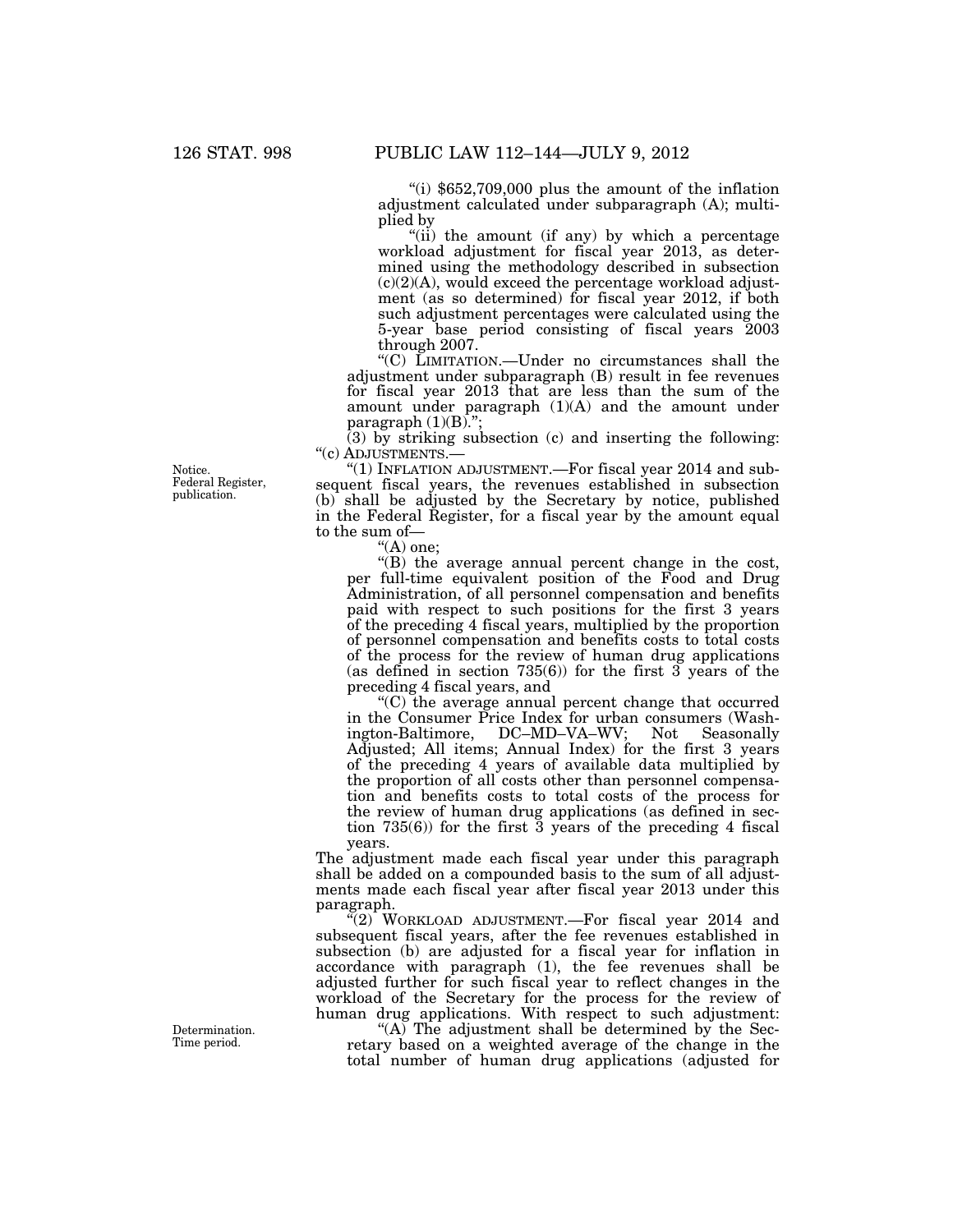changes in review activities, as described in the notice that the Secretary is required to publish in the Federal Register under this subparagraph), efficacy supplements, and manufacturing supplements submitted to the Secretary, and the change in the total number of active commercial investigational new drug applications (adjusted for changes in review activities, as so described) during the most recent 12-month period for which data on such submissions is available. The Secretary shall publish in Federal Register, the Federal Register the fee revenues and fees resulting from the adjustment and the supporting methodologies.

"(B) Under no circumstances shall the adjustment result in fee revenues for a fiscal year that are less than the sum of the amount under subsection  $(b)(1)(A)$  and the amount under subsection  $(b)(1)(B)$ , as adjusted for inflation under paragraph (1).

 $\rm(C)$  The Secretary shall contract with an independent accounting or consulting firm to periodically review the adequacy of the adjustment and publish the results of those reviews. The first review shall be conducted and published by the end of fiscal year 2013 (to examine the performance of the adjustment since fiscal year 2009), and the second review shall be conducted and published by the end of fiscal year 2015 (to examine the continued performance of the adjustment). The reports shall evaluate whether the adjustment reasonably represents actual changes in workload volume and complexity and present options to discontinue, retain, or modify any elements of the adjustment. The reports shall be published for public comment. After review of the reports and receipt of public comments, the Secretary shall, if warranted, adopt appropriate changes to the methodology. If the Secretary adopts changes to the methodology based on the first report, the changes shall be effective for the first fiscal year for which fees are set after the Secretary adopts such changes and each subsequent fiscal year.

"(3) FINAL YEAR ADJUSTMENT.—For fiscal year 2017, the Secretary may, in addition to adjustments under this paragraph and paragraphs (1) and (2), further increase the fee revenues and fees established in subsection (b) if such an adjustment is necessary to provide for not more than 3 months of operating reserves of carryover user fees for the process for the review of human drug applications for the first 3 months of fiscal year 2018. If such an adjustment is necessary, the rationale for the amount of the increase shall be contained in the annual notice establishing fee revenues and fees for fiscal year 2017. If the Secretary has carryover balances for such process in excess of 3 months of such operating reserves, the adjustment under this paragraph shall not be made.

''(4) ANNUAL FEE SETTING.—The Secretary shall, not later than 60 days before the start of each fiscal year that begins after September 30, 2012, establish, for the next fiscal year, application, product, and establishment fees under subsection (a), based on the revenue amounts established under subsection (b) and the adjustments provided under this subsection.

''(5) LIMIT.—The total amount of fees charged, as adjusted under this subsection, for a fiscal year may not exceed the

publication.

Contracts. Reviews. Deadlines.

Reports.

Publication. Public comments.

Effective date.

Deadline.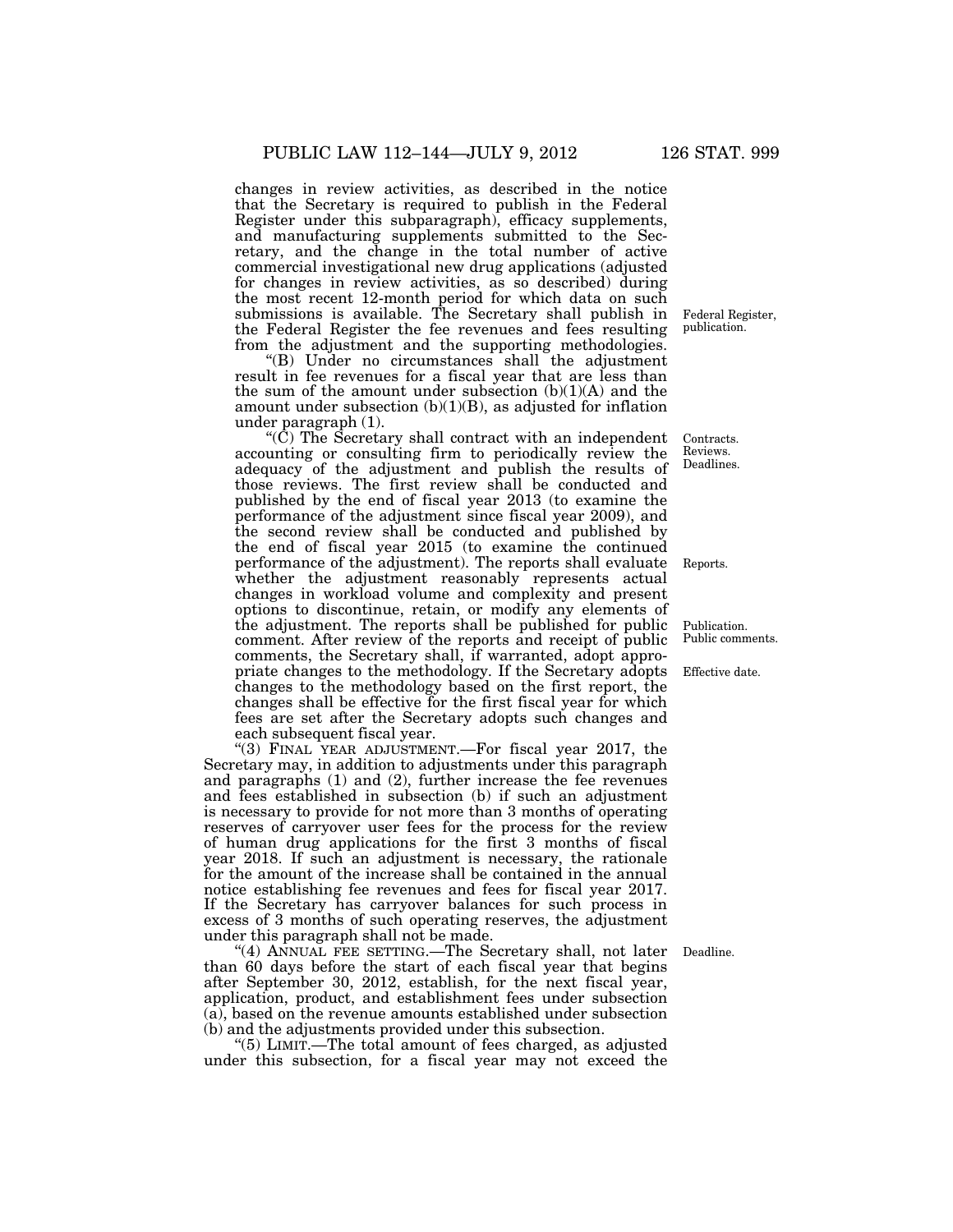total costs for such fiscal year for the resources allocated for the process for the review of human drug applications.''; and  $(4)$  in subsection  $(g)$ —

(A) in paragraph (1), by striking ''Fees authorized'' and inserting "Subject to paragraph  $(2)$ <sup>(C)</sup>, fees authorized"; (B) in paragraph (2)—

 $(i)$  in subparagraph  $(A)(i)$ , by striking "shall be retained" and inserting "subject to subparagraph (C), shall be collected and available'';

(ii) in subparagraph (A)(ii), by striking ''shall only be collected and available'' and inserting ''shall be available''; and

(iii) by adding at the end the following new subparagraph:

"(C) PROVISION FOR EARLY PAYMENTS.—Payment of fees authorized under this section for a fiscal year, prior to the due date for such fees, may be accepted by the Secretary in accordance with authority provided in advance in a prior year appropriations Act.";

(C) in paragraph (3), by striking ''fiscal years 2008 through 2012'' and inserting ''fiscal years 2013 through 2017''; and

 $(D)$  in paragraph  $(4)$ -

(i) by striking ''fiscal years 2008 through 2010'' and inserting "fiscal years 2013 through 2015";

(ii) by striking ''fiscal year 2011'' and inserting ''fiscal year 2016'';

(iii) by striking "fiscal years 2008 through 2011" and inserting ''fiscal years 2013 through 2016''; and

(iv) by striking ''fiscal year 2012'' and inserting ''fiscal year 2017''.

## **SEC. 104. REAUTHORIZATION; REPORTING REQUIREMENTS.**

Section 736B (21 U.S.C. 379h–2) is amended—

(1) by amending subsection (a) to read as follows:

''(a) PERFORMANCE REPORT.—

Effective date.

''(1) IN GENERAL.—Beginning with fiscal year 2013, not later than 120 days after the end of each fiscal year for which fees are collected under this part, the Secretary shall prepare and submit to the Committee on Energy and Commerce of the House of Representatives and the Committee on Health, Education, Labor, and Pensions of the Senate a report concerning—

''(A) the progress of the Food and Drug Administration in achieving the goals identified in the letters described in section 101(b) of the Prescription Drug User Fee Amendments of 2012 during such fiscal year and the future plans of the Food and Drug Administration for meeting the goals, including the status of the independent assessment described in such letters; and

''(B) the progress of the Center for Drug Evaluation and Research and the Center for Biologics Evaluation and Research in achieving the goals, and future plans for meeting the goals, including, for each review division—

"(i) the number of original standard new drug applications and biologics license applications filed per fiscal year for each review division;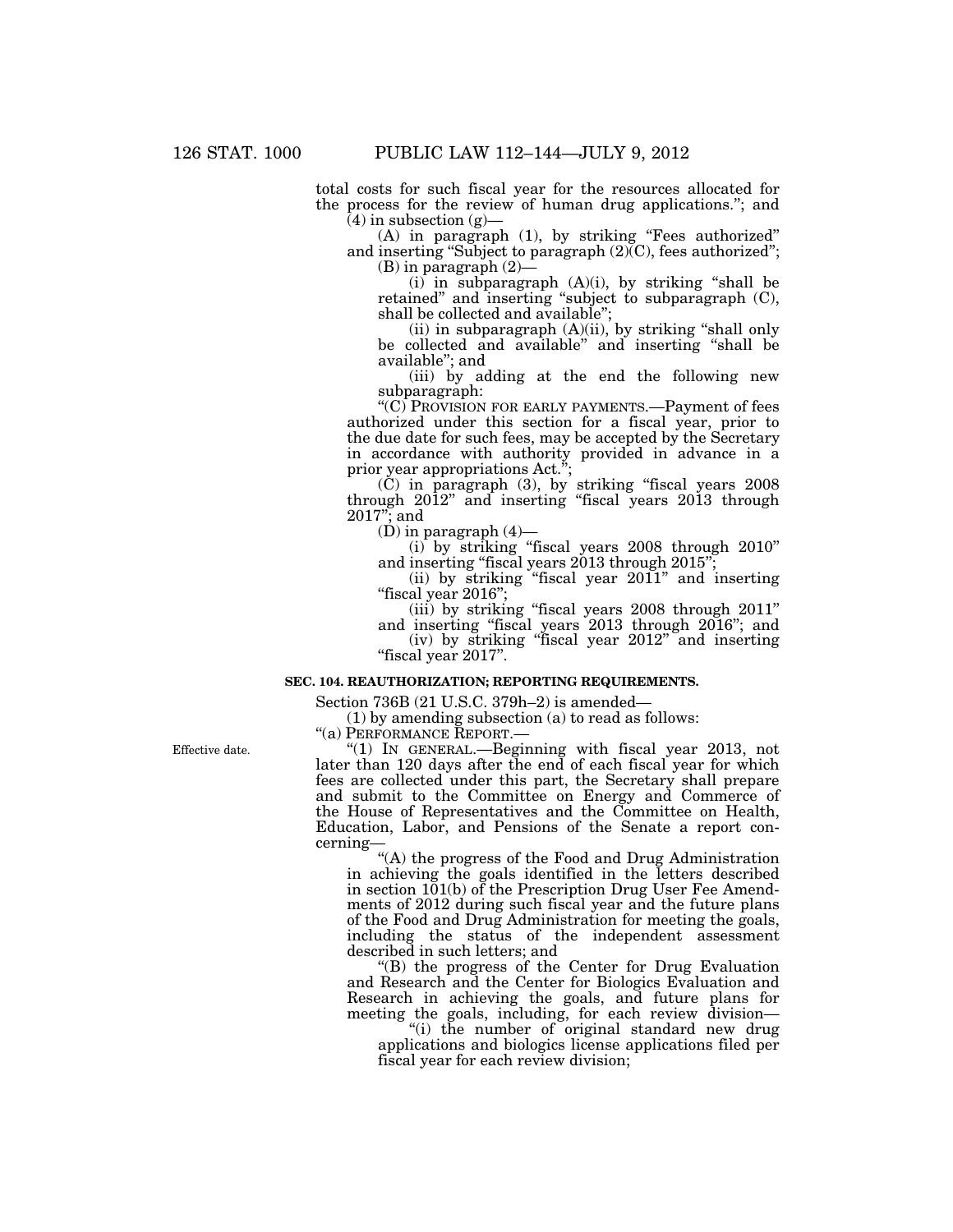''(ii) the number of original priority new drug applications and biologics license applications filed per fiscal year for each review division;

''(iii) the number of standard efficacy supplements filed per fiscal year for each review division;

 $\sqrt[n]{i}$  the number of priority efficacy supplements filed per fiscal year for each review division;

 $\sqrt[n]{v}$  the number of applications filed for review under accelerated approval per fiscal year for each review division;

"(vi) the number of applications filed for review as fast track products per fiscal year for each review division;

"(vii) the number of applications filed for orphandesignated products per fiscal year for each review division; and

''(viii) the number of breakthrough designations for a fiscal year for each review division.

"(2) INCLUSION.—The report under this subsection for a fiscal year shall include information on all previous cohorts for which the Secretary has not given a complete response on all human drug applications and supplements in the cohort.''.

(2) in subsection (b), by striking ''2008'' and inserting " $2013$ "; and

 $(3)$  in subsection  $(d)$ , by striking "2012" each place it appears and inserting "2017".

#### **SEC. 105. SUNSET DATES.**

(a) AUTHORIZATION.—Sections 735 and 736 of the Federal Food, Drug, and Cosmetic Act (21 U.S.C. 379g; 379h) shall cease to be effective October 1, 2017. 21 USC 379g note.

(b) REPORTING REQUIREMENTS.—Section 736B of the Federal Food, Drug, and Cosmetic Act (21 U.S.C. 379h–2) shall cease to be effective January 31, 2018.<br>(c) PREVIOUS SUNSET PROVISION.—

 $(1)$  IN GENERAL.—Section 106 of the Food and Drug Administration Amendments Act of 2007 (Public Law 110– 85) is repealed.

(2) CONFORMING AMENDMENT.—The Food and Drug Administration Amendments Act of 2007 (Public Law 110– 85) is amended in the table of contents in section 2, by striking the item relating to section 106.

(d) TECHNICAL CLARIFICATIONS.—

(1) Effective September 30, 2007—

(A) section 509 of the Prescription Drug User Fee Amendments Act of 2002 (Title V of Public Law 107– 188) is repealed; and

(B) the Public Health Security and Bioterrorism Preparedness and Response Act of 2002 (Public Law 107– 188) is amended in the table of contents in section 1(b), by striking the item relating to section 509.

 $(2)$  Effective September 30, 2002–

(A) section 107 of the Food and Drug Administration Modernization Act of 1997 (Public Law 105–115) is repealed; and

(B) the table of contents in section 1(c) of such Act is amended by striking the item related to section 107.

21 USC 379g–2 note.

21 USC 379g note, 379h–2 note.

Repeals.

21 USC 379g note.

21 USC 379g notes.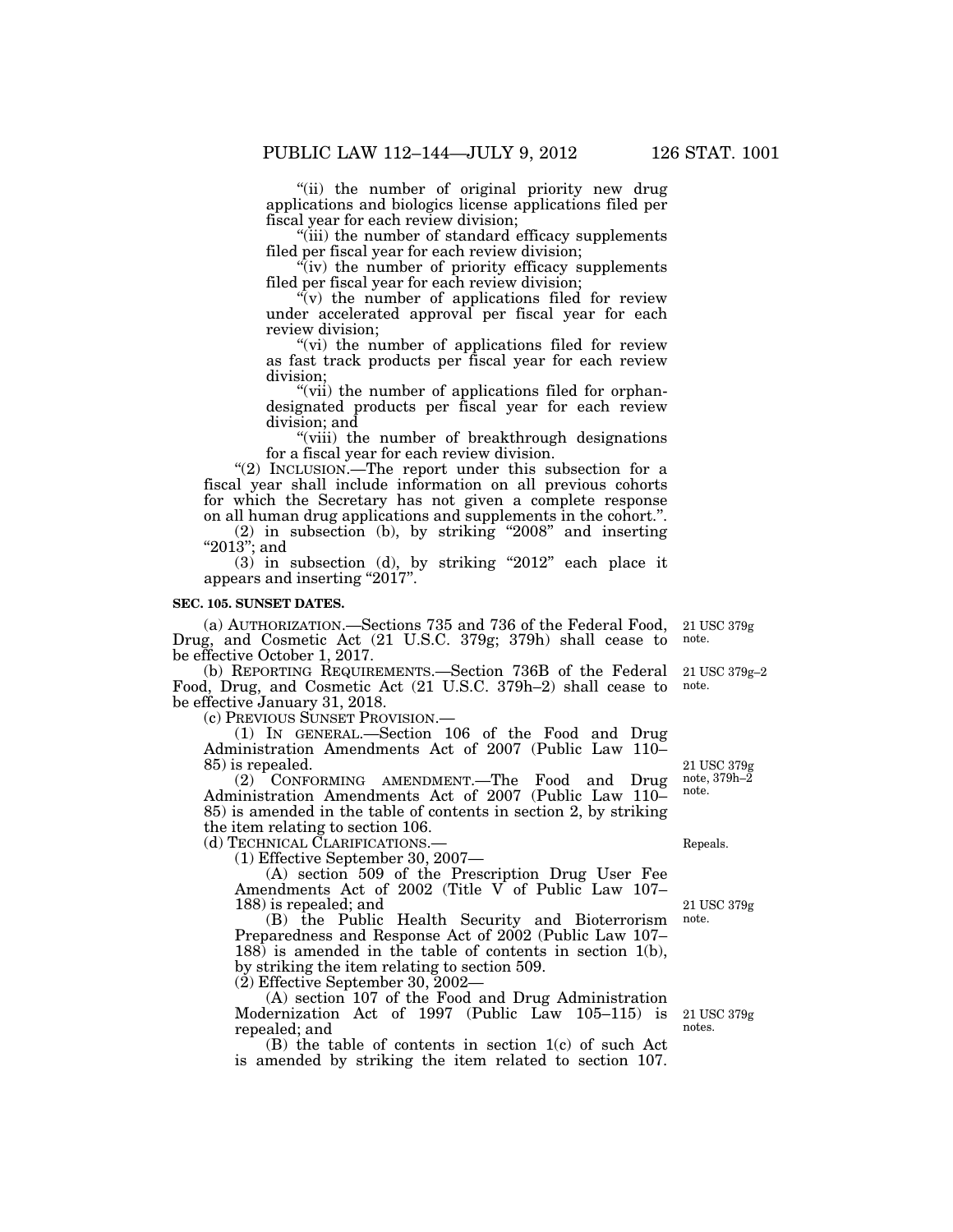(3) Effective September 30, 1997, section 105 of the Prescription Drug User Fee Act of 1992 (Public Law 102– 571) is repealed.

21 USC 379g note. 21 USC 379g notes.

# **SEC. 106. EFFECTIVE DATE.**

The amendments made by this title shall take effect on October 1, 2012, or the date of the enactment of this Act, whichever is later, except that fees under part 2 of subchapter C of chapter VII of the Federal Food, Drug, and Cosmetic Act shall be assessed for all human drug applications received on or after October 1, 2012, regardless of the date of the enactment of this Act.

#### **SEC. 107. SAVINGS CLAUSE.**

Notwithstanding the amendments made by this title, part 2 of subchapter C of chapter VII of the Federal Food, Drug, and Cosmetic Act, as in effect on the day before the date of the enactment of this title, shall continue to be in effect with respect to human drug applications and supplements (as defined in such part as of such day) that on or after October 1, 2007, but before October 1, 2012, were accepted by the Food and Drug Administration for filing with respect to assessing and collecting any fee required by such part for a fiscal year prior to fiscal year 2012.

# **TITLE II—FEES RELATING TO DEVICES**

### **SEC. 201. SHORT TITLE; FINDINGS.**

(a) SHORT TITLE.—This title may be cited as the ''Medical Device User Fee Amendments of 2012''.

(b) FINDINGS.—The Congress finds that the fees authorized under the amendments made by this title will be dedicated toward expediting the process for the review of device applications and for assuring the safety and effectiveness of devices, as set forth in the goals identified for purposes of part 3 of subchapter C of chapter VII of the Federal Food, Drug, and Cosmetic Act in the letters from the Secretary of Health and Human Services to the Chairman of the Committee on Health, Education, Labor, and Pensions of the Senate and the Chairman of the Committee on Energy and Commerce of the House of Representatives, as set forth in the Congressional Record.

#### **SEC. 202. DEFINITIONS.**

Section 737 (21 U.S.C. 379i) is amended—

(1) in paragraph (9), by striking "incurred" after "expenses"; (2) in paragraph (10), by striking ''October 2001'' and

inserting ''October 2011''; and

 $(3)$  in paragraph  $(13)$ , by striking "is required to register" and all that follows through the end of paragraph (13) and inserting the following: "is registered (or is required to register) with the Secretary under section 510 because such establishment is engaged in the manufacture, preparation, propagation, compounding, or processing of a device.''.

## **SEC. 203. AUTHORITY TO ASSESS AND USE DEVICE FEES.**

(a) TYPES OF FEES.—Section  $738(a)$  (21 U.S.C.  $379i(a)$ ) is amended—

 $(1)$  in paragraph  $(1)$ , by striking "fiscal year 2008" and inserting "fiscal year 2013";

Continuation. Time period.

21 USC 379g note.

Medical Device User Fee Amendments of 2012.

21 USC 301 note.

21 USC 379i note.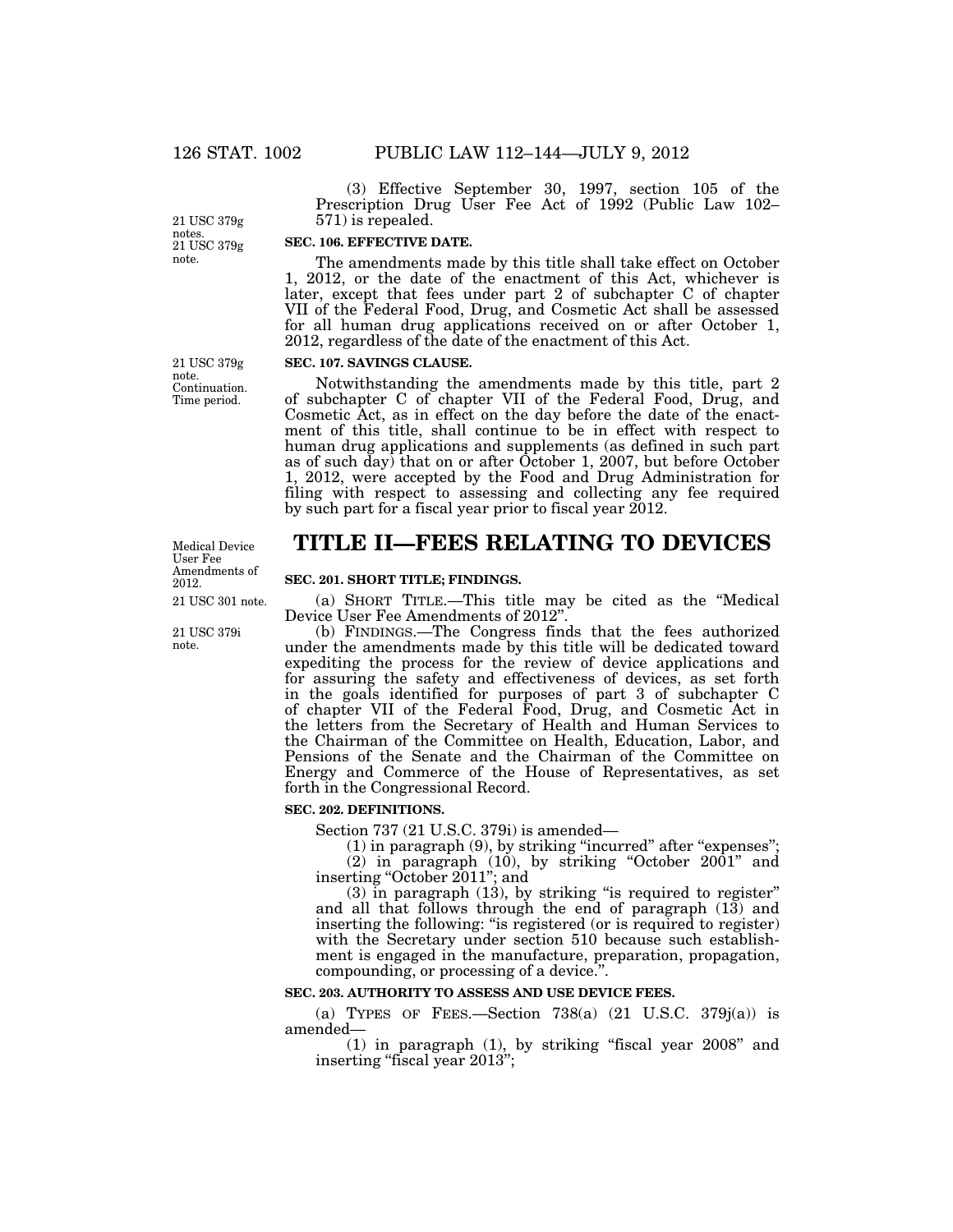$(2)$  in paragraph  $(2)(A)$ —

 $(\overline{A})$  in the matter preceding clause (i)—

(i) by striking ''subsections (d) and (e)'' and inserting "subsections (d), (e), and (f)";

(ii) by striking ''October 1, 2002'' and inserting "October 1, 2012"; and

(iii) by striking "subsection  $(c)(1)$ " and inserting "subsection (c)"; and

 $(B)$  in clause (viii), by striking "1.84" and inserting " $2$ "; and

 $(3)$  in paragraph  $(3)$ —

 $(A)$  in subparagraph  $(A)$ , by inserting "and subsection (f)'' after ''subparagraph (B)''; and

 $(B)$  in subparagraph  $(C)$ , by striking "initial registration'' and all that follows through ''section 510.'' and inserting ''later of—

"(i) the initial or annual registration (as applicable) of the establishment under section 510; or

"(ii) the first business day after the date of enactment of an appropriations Act providing for the collection and obligation of fees for such year under this section.''.

(b) FEE AMOUNTS.—Section 738(b) (21 U.S.C. 379j(b)) is amended to read as follows:

''(b) FEE AMOUNTS.—

"(1) IN GENERAL.—Subject to subsections  $(c)$ ,  $(d)$ ,  $(e)$ ,  $(f)$ , and (i), for each of fiscal years 2013 through 2017, fees under subsection (a) shall be derived from the base fee amounts specified in paragraph (2), to generate the total revenue amounts specified in paragraph (3).

"(2) BASE FEE AMOUNTS SPECIFIED.—For purposes of paragraph (1), the base fee amounts specified in this paragraph are as follows:

| "Fee Type"                                               | Fiscal<br>Year<br>2013 | Fiscal<br>Year<br>2014 | Fiscal<br>Year<br>2015 | Fiscal<br>Year<br>2016 | Fiscal<br>Year<br>2017 |
|----------------------------------------------------------|------------------------|------------------------|------------------------|------------------------|------------------------|
| Premarket Application<br>Establishment Registra-<br>tion | \$248,000              | \$252,960              | \$258,019              | \$263.180              | \$268,443              |
|                                                          | \$2,575                | \$3,200                | \$3.750                | \$3.872                | \$3,872                |

''(3) TOTAL REVENUE AMOUNTS SPECIFIED.—For purposes of paragraph (1), the total revenue amounts specified in this paragraph are as follows:

''(A) \$97,722,301 for fiscal year 2013.

''(B) \$112,580,497 for fiscal year 2014.

''(C) \$125,767,107 for fiscal year 2015.

''(D) \$129,339,949 for fiscal year 2016.

"(E) \$130,184,348 for fiscal year 2017."

(c) ANNUAL FEE SETTING; ADJUSTMENTS.—Section 738(c) (21 U.S.C.  $379j(c)$  is amended–

(1) in the subsection heading, by inserting ''; ADJUSTMENTS'' after ''SETTING'';

(2) by striking paragraphs (1) and (2);

(3) by redesignating paragraphs (3) and (4) as paragraphs (4) and (5), respectively; and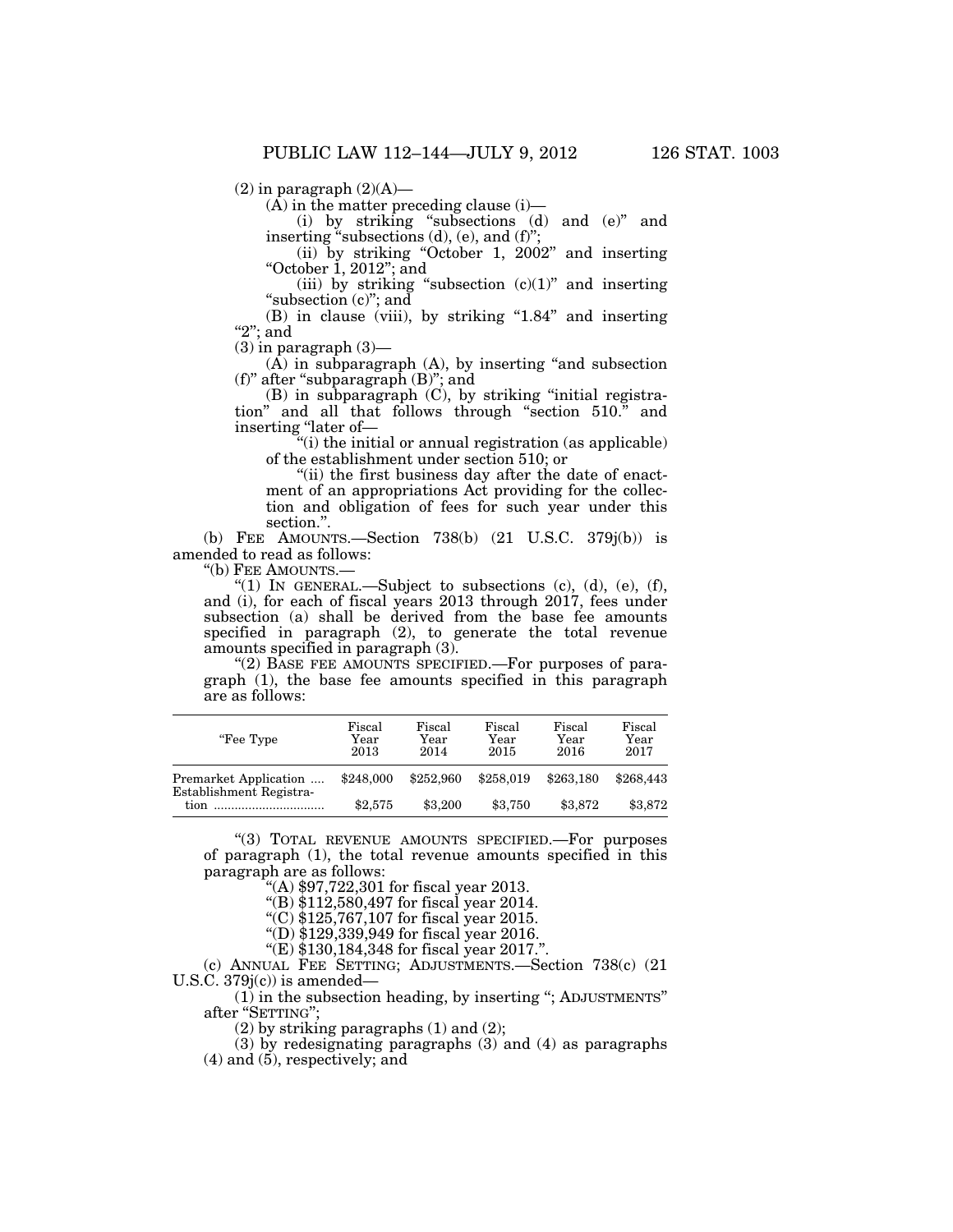Time period. Federal Register, publication.

(4) by inserting before paragraph (4), as so redesignated, the following:

" $(1)$  In GENERAL.—The Secretary shall, 60 days before the start of each fiscal year after September 30, 2012, establish fees under subsection (a), based on amounts specified under subsection (b) and the adjustments provided under this subsection, and publish such fees, and the rationale for any adjustments to such fees, in the Federal Register.

''(2) INFLATION ADJUSTMENTS.—

''(A) ADJUSTMENT TO TOTAL REVENUE AMOUNTS.—For fiscal year 2014 and each subsequent fiscal year, the Secretary shall adjust the total revenue amount specified in subsection  $(b)(3)$  for such fiscal year by multiplying such amount by the applicable inflation adjustment under subparagraph (B) for such year.

''(B) APPLICABLE INFLATION ADJUSTMENT TO TOTAL REV-ENUE AMOUNTS.—The applicable inflation adjustment for a fiscal year is—

"(i) for fiscal year 2014, the base inflation adjustment under subparagraph (C) for such fiscal year; and

"(ii) for fiscal year 2015 and each subsequent fiscal year, the product of—

''(I) the base inflation adjustment under subparagraph (C) for such fiscal year; and

''(II) the product of the base inflation adjustment under subparagraph (C) for each of the fiscal years preceding such fiscal year, beginning with fiscal year 2014.

"(C) BASE INFLATION ADJUSTMENT TO TOTAL REVENUE AMOUNTS.—

''(i) IN GENERAL.—Subject to further adjustment under clause (ii), the base inflation adjustment for a fiscal year is the sum of one plus—

''(I) the average annual percent change in the cost, per full-time equivalent position of the Food and Drug Administration, of all personnel compensation and benefits paid with respect to such positions for the first 3 years of the preceding 4 fiscal years, multiplied by 0.60; and

''(II) the average annual percent change that occurred in the Consumer Price Index for urban consumers (Washington-Baltimore, DC–MD–VA– WV; Not Seasonally Adjusted; All items; Annual Index) for the first 3 years of the preceding 4 years of available data multiplied by 0.40.

"(ii) LIMITATIONS.—For purposes of subparagraph (B), if the base inflation adjustment for a fiscal year under clause (i)—

''(I) is less than 1, such adjustment shall be considered to be equal to 1; or

''(II) is greater than 1.04, such adjustment shall be considered to be equal to 1.04.

''(D) ADJUSTMENT TO BASE FEE AMOUNTS.—For each of fiscal years 2014 through 2017, the base fee amounts specified in subsection  $(b)(2)$  shall be adjusted as needed, on a uniform proportionate basis, to generate the total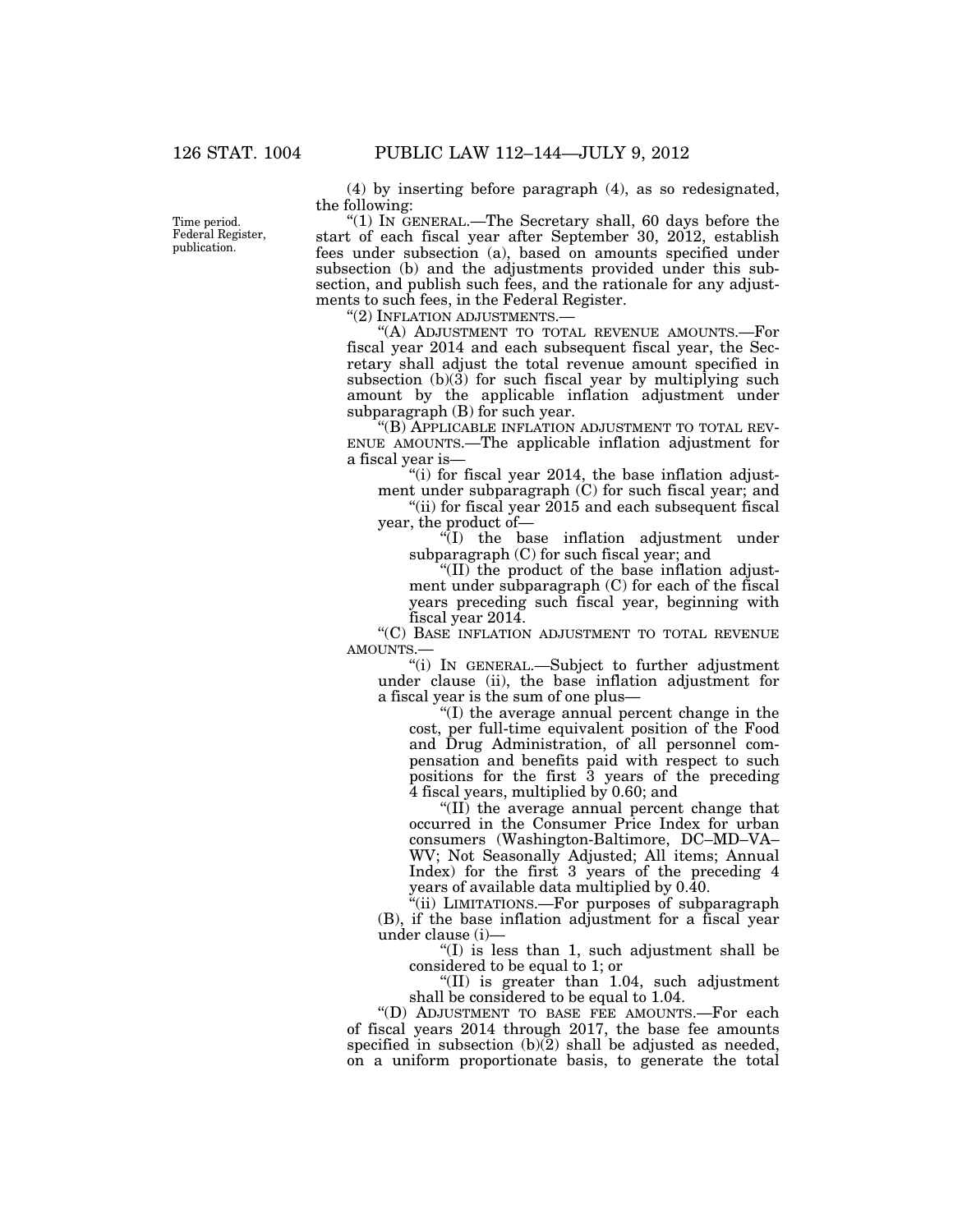revenue amounts under subsection (b)(3), as adjusted for inflation under subparagraph (A).

"(3) VOLUME-BASED ADJUSTMENTS TO ESTABLISHMENT REG-ISTRATION BASE FEES.—For each of fiscal years 2014 through 2017, after the base fee amounts specified in subsection (b)(2) are adjusted under paragraph (2)(D), the base establishment registration fee amounts specified in such subsection shall be further adjusted, as the Secretary estimates is necessary in order for total fee collections for such fiscal year to generate the total revenue amounts, as adjusted under paragraph (2).''. (d) FEE WAIVER OR REDUCTION.—Section 738 (21 U.S.C. 379j)

is amended by—

(1) redesignating subsections (f) through (k) as subsections (g) through (l), respectively; and

(2) by inserting after subsection (e) the following new subsection:

''(f) FEE WAIVER OR REDUCTION.—

"(1) IN GENERAL.—The Secretary may, at the Secretary's sole discretion, grant a waiver or reduction of fees under subsection (a)(2) or  $(a)(3)$  if the Secretary finds that such waiver or reduction is in the interest of public health.

"(2) LIMITATION.—The sum of all fee waivers or reductions granted by the Secretary in any fiscal year under paragraph  $(1)$  shall not exceed 2 percent of the total fee revenue amounts established for such year under subsection (c).

''(3) DURATION.—The authority provided by this subsection terminates October 1, 2017.''.

(e) CONDITIONS.—Section 738(h)(1)(A) (21 U.S.C. 379j(h)(1)(A)), as redesignated by subsection  $(d)(1)$ , is amended by striking ''\$205,720,000'' and inserting ''\$280,587,000''.

(f) CREDITING AND AVAILABILITY OF FEES.—Section 738(i) (21 U.S.C. 379 $j(i)$ , as redesignated by subsection  $(d)(1)$ , is amended—

(1) in paragraph (1), by striking ''Fees authorized'' and inserting "Subject to paragraph  $(2)(C)$ , fees authorized";

 $(2)$  in paragraph  $(2)$ 

(A) in subparagraph (A)—

(i) in clause (i), by striking ''shall be retained'' and inserting ''subject to subparagraph (C), shall be collected and available''; and

 $(ii)$  in clause  $(ii)$ —

(I) by striking ''collected and'' after ''shall only be''; and

(II) by striking ''fiscal year 2002'' and inserting ''fiscal year 2009''; and

(B) by adding at the end, the following:

''(C) PROVISION FOR EARLY PAYMENTS.—Payment of fees authorized under this section for a fiscal year, prior to the due date for such fees, may be accepted by the Secretary in accordance with authority provided in advance in a prior year appropriations Act.<sup>5</sup>

 $(3)$  by amending paragraph  $(3)$  to read as follows:

''(3) AUTHORIZATIONS OF APPROPRIATIONS.—For each of the fiscal years 2013 through 2017, there is authorized to be appropriated for fees under this section an amount equal to the total revenue amount specified under subsection  $(b)(3)$  for the fiscal year, as adjusted under subsection (c) and, for fiscal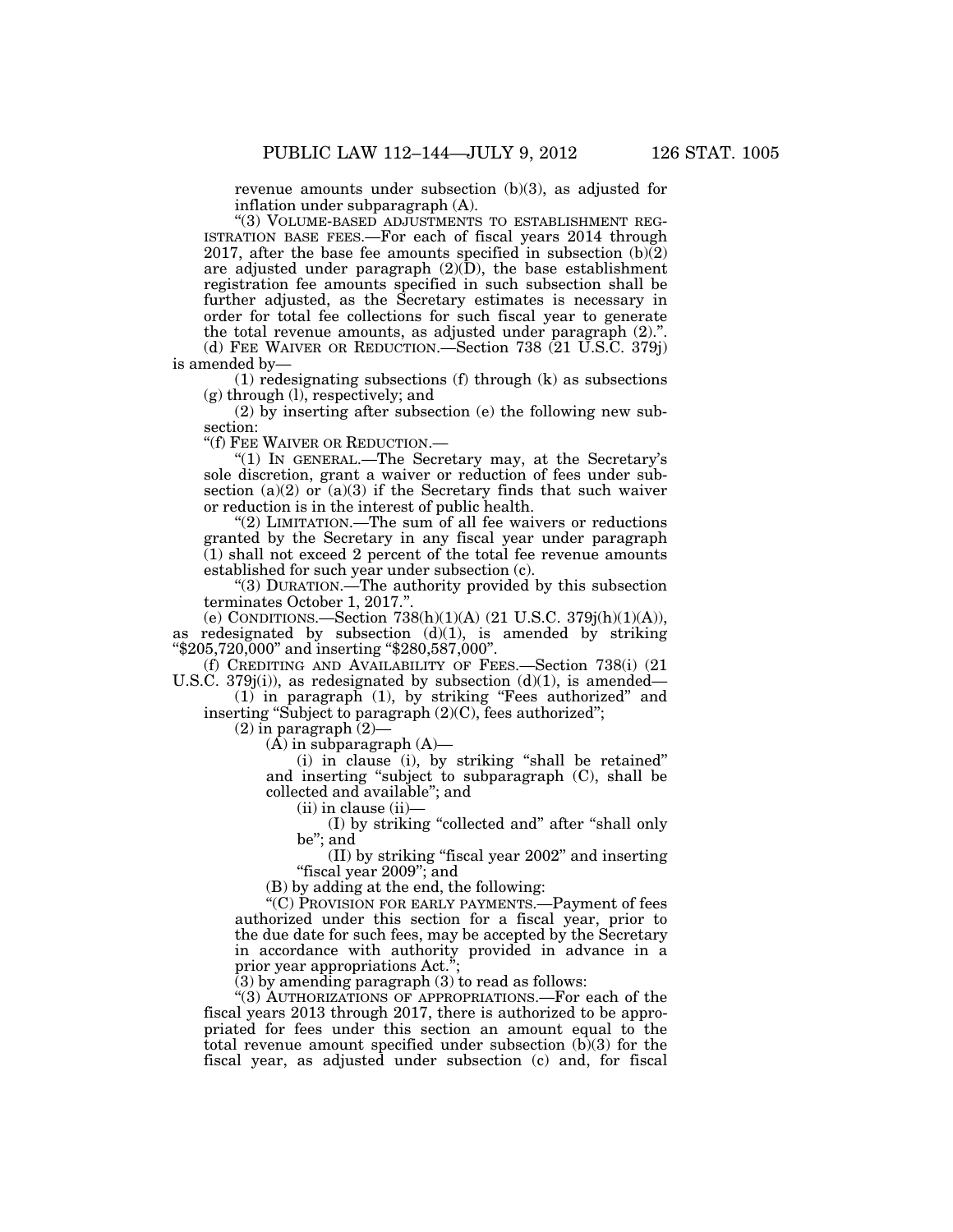year 2017 only, as further adjusted under paragraph (4).''; and

 $(4)$  in paragraph  $(4)$ —

 $(A)$  by striking "fiscal years 2008, 2009, and 2010" and inserting ''fiscal years 2013, 2014, and 2015'';

(B) by striking ''fiscal year 2011'' and inserting ''fiscal year 2016'';

(C) by striking ''June 30, 2011'' and inserting ''June 30, 2016'';

(D) by striking ''the amount of fees specified in aggregate in'' and inserting ''the cumulative amount appropriated pursuant to'';

(E) by striking "aggregate amount in" before "excess shall be credited''; and

(F) by striking ''fiscal year 2012'' and inserting ''fiscal year 2017''.

(g) CONFORMING AMENDMENT.—Section  $515(c)(4)(A)$  (21 U.S.C.  $360e(c)(4)(A))$  is amended by striking "738(g)" and inserting "738(h)".

## **SEC. 204. REAUTHORIZATION; REPORTING REQUIREMENTS.**

(a) REAUTHORIZATION.—Section 738A(b) (21 U.S.C. 379j–1(b)) is amended—

(1) in paragraph (1), by striking ''2012'' and inserting "2017"; and

 $(2)$  in paragraph  $(5)$ , by striking "2012" and inserting  $"2017"$ .

(b) PERFORMANCE REPORTS.—Section 738A(a) (21 U.S.C. 379j–  $1(a)$ ) is amended-

(1) by striking paragraph (1) and inserting the following: ''(1) PERFORMANCE REPORT.—

''(A) IN GENERAL.—Beginning with fiscal year 2013, for each fiscal year for which fees are collected under this part, the Secretary shall prepare and submit to the Committee on Health, Education, Labor, and Pensions of the Senate and the Committee on Energy and Commerce of the House of Representatives annual reports concerning the progress of the Food and Drug Administration in achieving the goals identified in the letters described in section  $201(b)$  of the Medical Device User Fee Amendments of 2012 during such fiscal year and the future plans of the Food and Drug Administration for meeting the goals.

''(B) PUBLICATION.—With regard to information to be reported by the Food and Drug Administration to industry on a quarterly and annual basis pursuant to the letters described in section 201(b) of the Medical Device User Fee Amendments Act of 2012, the Secretary shall make such information publicly available on the Internet Web site of the Food and Drug Administration not later than 60 days after the end of each quarter or 120 days after the end of each fiscal year, respectively, to which such information applies. This information shall include the status of the independent assessment identified in the letters described in such section 201(b).

''(C) UPDATES.—The Secretary shall include in each report under subparagraph (A) information on all previous cohorts for which the Secretary has not given a complete response on all device premarket applications and reports,

Effective date.

Public information. Web site. Deadlines.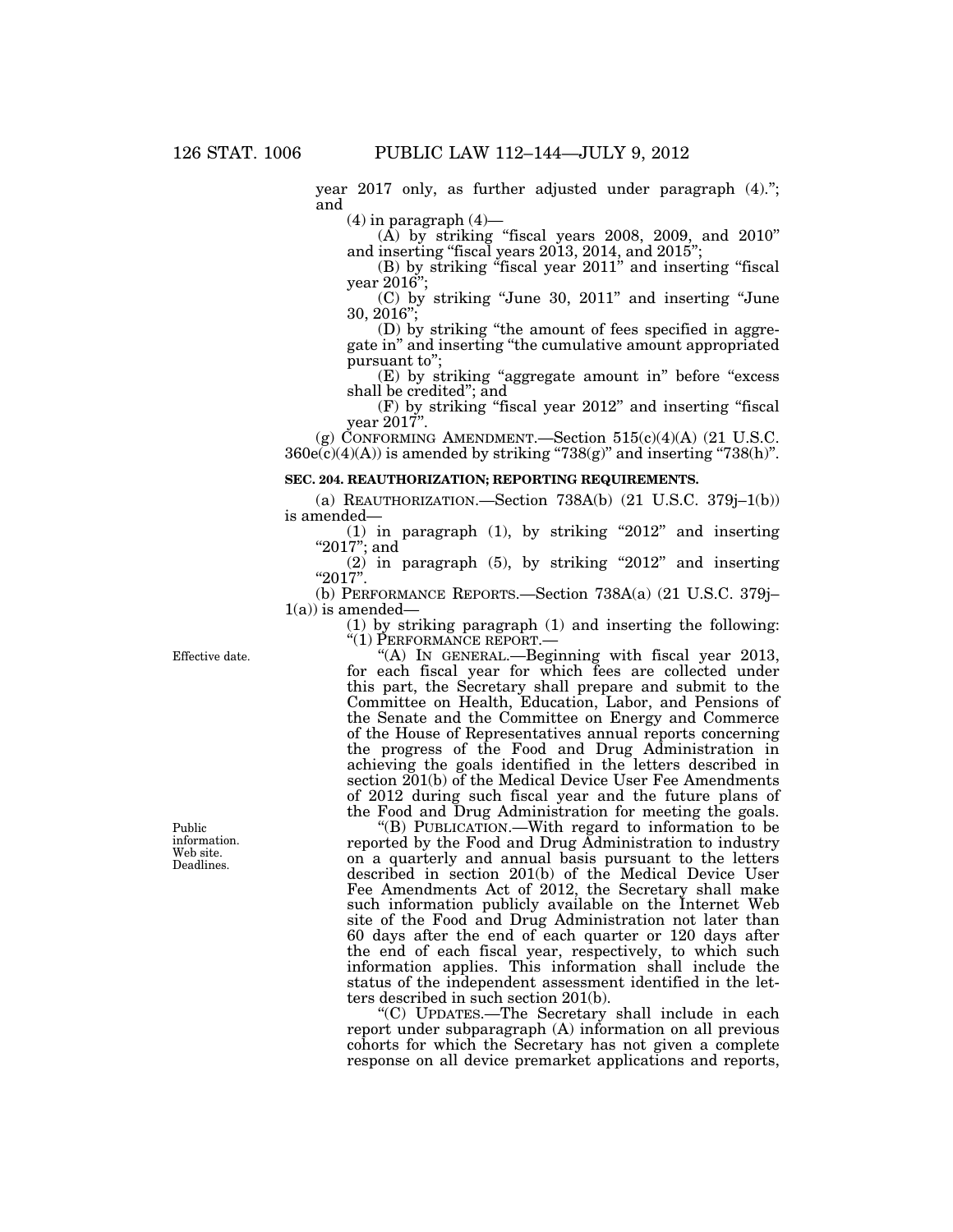supplements, and premarket notifications in the cohort."; and

 $(2)$  in paragraph  $(2)$ , by striking "2008 through 2012" and inserting "2013 through 2017".

### **SEC. 205. SAVINGS CLAUSE.**

Notwithstanding the amendments made by this title, part 3 of subchapter C of chapter VII of the Federal Food, Drug, and Cosmetic Act (21 U.S.C. 379i et seq.), as in effect on the day before the date of the enactment of this title, shall continue to be in effect with respect to the submissions listed in section  $738(a)(2)(A)$  of such Act (in effect as of such day) that on or after October 1, 2007, but before October 1, 2012, were accepted by the Food and Drug Administration for filing with respect to assessing and collecting any fee required by such part for a fiscal year prior to fiscal year 2013. Time period.

### **SEC. 206. EFFECTIVE DATE.**

The amendments made by this title shall take effect on October 1, 2012, or the date of the enactment of this Act, whichever is later, except that fees under part 3 of subchapter C of chapter VII of the Federal Food, Drug, and Cosmetic Act shall be assessed for all submissions listed in section 738(a)(2)(A) of such Act received on or after October 1, 2012, regardless of the date of the enactment of this Act.

## **SEC. 207. SUNSET CLAUSE.**

(a) IN GENERAL.—Sections 737 and 738 of the Federal Food, Drug, and Cosmetic Act (21 U.S.C. 739i; 739j) shall cease to be effective October 1, 2017. Section 738A (21 U.S.C. 739j–1) of the Federal Food, Drug, and Cosmetic Act (regarding reauthorization and reporting requirements) shall cease to be effective January 31, 2018.

(b) PREVIOUS SUNSET PROVISION.—

(1) IN GENERAL.—Section 217 of the Food and Drug Administration Amendments Act of 2007 (Title II of Public Law 110–85) is repealed. 21 USC 379i Repeal.

(2) CONFORMING AMENDMENT.—The Food and Drug Administration Amendments Act of 2007 (Public Law 110– 85) is amended in the table of contents in section 2, by striking the item relating to section 217. 121 Stat. 823. note.

(c) TECHNICAL CLARIFICATION.—Effective September 30, 2007—  $(1)$  section 107 of the Medical Device User Fee and Mod-Repeal.

ernization Act of 2002 (Public Law 107–250) is repealed; and (2) the table of contents in section 1(b) of such Act is 21 USC 379i

amended by striking the item related to section 107.

# **SEC. 208. STREAMLINED HIRING AUTHORITY TO SUPPORT ACTIVITIES RELATED TO THE PROCESS FOR THE REVIEW OF DEVICE APPLICATIONS.**

Subchapter A of chapter VII (21 U.S.C. 371 et seq.) is amended by inserting after section 713 the following new section:

### **''SEC. 714. STREAMLINED HIRING AUTHORITY.**

"(a) In GENERAL.—In addition to any other personnel authorities under other provisions of law, the Secretary may, without regard to the provisions of title 5, United States Code, governing

21 USC 379d–3.

notes.

21 USC 379i note.

21 USC 379i note.

Continuation. 21 USC 379i note.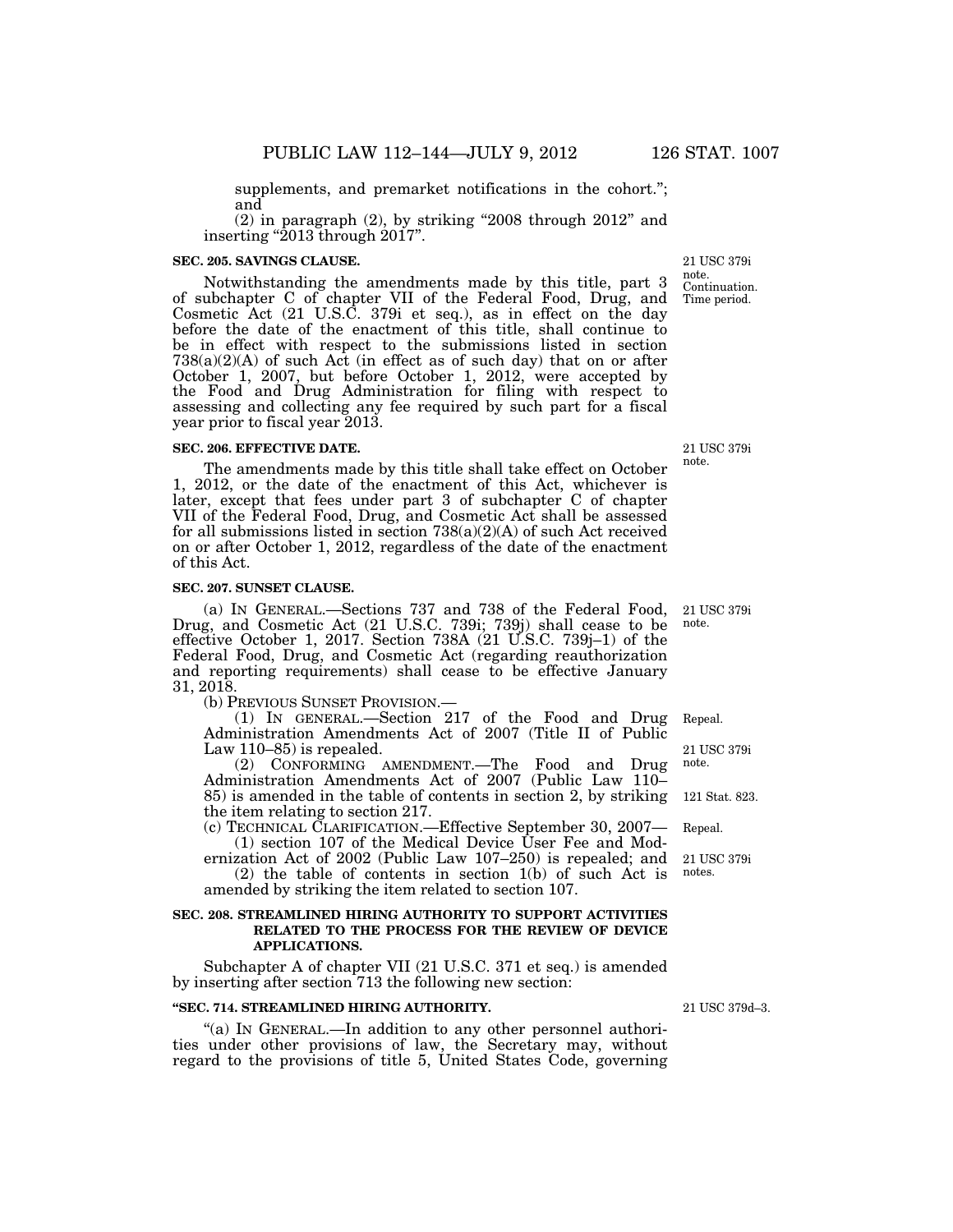appointments in the competitive service, appoint employees to positions in the Food and Drug Administration to perform, administer, or support activities described in subsection (b), if the Secretary determines that such appointments are needed to achieve the objectives specified in subsection (c).

''(b) ACTIVITIES DESCRIBED.—The activities described in this subsection are activities under this Act related to the process for the review of device applications (as defined in section 737(8)).

''(c) OBJECTIVES SPECIFIED.—The objectives specified in this subsection are with respect to the activities under subsection (b), the goals referred to in section  $738A(a)(1)$ .

 $\mathcal{H}$ (d) INTERNAL CONTROLS.—The Secretary shall institute appropriate internal controls for appointments under this section.

''(e) SUNSET.—The authority to appoint employees under this section shall terminate on the date that is 3 years after the date of enactment of this section.''.

Generic Drug User Fee Amendments of 2012.

# **TITLE III—FEES RELATING TO GENERIC DRUGS**

# **SEC. 301. SHORT TITLE.**

21 USC 301 note.

21 USC 379j–41 note.

(a) SHORT TITLE.—This title may be cited as the ''Generic Drug User Fee Amendments of 2012''.

(b) FINDING.—The Congress finds that the fees authorized by the amendments made in this title will be dedicated to human generic drug activities, as set forth in the goals identified for purposes of part 7 of subchapter C of chapter VII of the Federal Food, Drug, and Cosmetic Act, in the letters from the Secretary of Health and Human Services to the Chairman of the Committee on Health, Education, Labor, and Pensions of the Senate and the Chairman of the Committee on Energy and Commerce of the House of Representatives, as set forth in the Congressional Record.

# **SEC. 302. AUTHORITY TO ASSESS AND USE HUMAN GENERIC DRUG FEES.**

Subchapter C of chapter VII (21 U.S.C. 379f et seq.) is amended by adding at the end the following:

# **''PART 7—FEES RELATING TO GENERIC DRUGS**

**''SEC. 744A. DEFINITIONS.**  21 USC 379j–41.

# ''For purposes of this part:

 $\hat{r}(1)$  The term 'abbreviated new drug application'—

"(A) means an application submitted under section 505(j), an abbreviated application submitted under section 507 (as in effect on the day before the date of enactment of the Food and Drug Administration Modernization Act of 1997), or an abbreviated new drug application submitted pursuant to regulations in effect prior to the implementation of the Drug Price Competition and Patent Term Restoration Act of 1984; and

''(B) does not include an application for a positron emission tomography drug.

" $(2)$  The term 'active pharmaceutical ingredient' means— ''(A) a substance, or a mixture when the substance

is unstable or cannot be transported on its own, intended—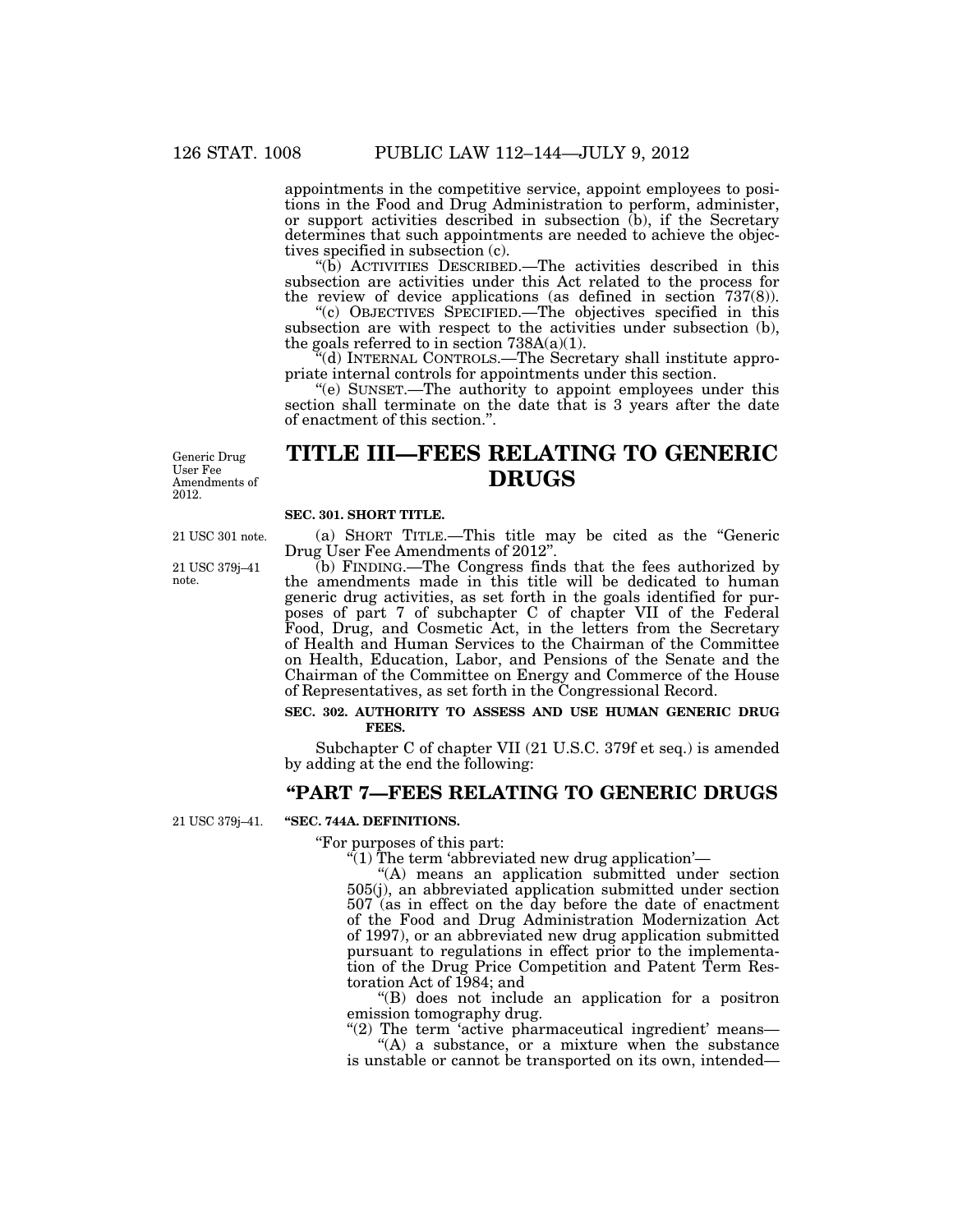''(i) to be used as a component of a drug; and ''(ii) to furnish pharmacological activity or other direct effect in the diagnosis, cure, mitigation, treatment, or prevention of disease, or to affect the structure or any function of the human body; or

''(B) a substance intended for final crystallization, purification, or salt formation, or any combination of those activities, to become a substance or mixture described in subparagraph (A).

" $(3)$  The term 'adjustment factor' means a factor applicable to a fiscal year that is the Consumer Price Index for all urban consumers (all items; United States city average) for October of the preceding fiscal year divided by such Index for October 2011.

"(4) The term 'affiliate' means a business entity that has a relationship with a second business entity if, directly or indirectly—

''(A) one business entity controls, or has the power to control, the other business entity; or

''(B) a third party controls, or has power to control, both of the business entities.

 $"(5)(A)$  The term 'facility'—

''(i) means a business or other entity—

''(I) under one management, either direct or indirect; and

''(II) at one geographic location or address engaged in manufacturing or processing an active pharmaceutical ingredient or a finished dosage form; and

"(ii) does not include a business or other entity whose only manufacturing or processing activities are one or more of the following: repackaging, relabeling, or testing.

"(B) For purposes of subparagraph (A), separate buildings within close proximity are considered to be at one geographic location or address if the activities in them are—

''(i) closely related to the same business enterprise;

"(ii) under the supervision of the same local management; and

''(iii) capable of being inspected by the Food and Drug Administration during a single inspection.

''(C) If a business or other entity would meet the definition of a facility under this paragraph but for being under multiple management, the business or other entity is deemed to constitute multiple facilities, one per management entity, for purposes of this paragraph.

''(6) The term 'finished dosage form' means—

"(A) a drug product in the form in which it will be administered to a patient, such as a tablet, capsule, solution, or topical application;

''(B) a drug product in a form in which reconstitution is necessary prior to administration to a patient, such as oral suspensions or lyophilized powders; or

''(C) any combination of an active pharmaceutical ingredient with another component of a drug product for purposes of production of a drug product described in subpara $graph (A)$  or  $(B)$ .

"(7) The term 'generic drug submission' means an abbreviated new drug application, an amendment to an abbreviated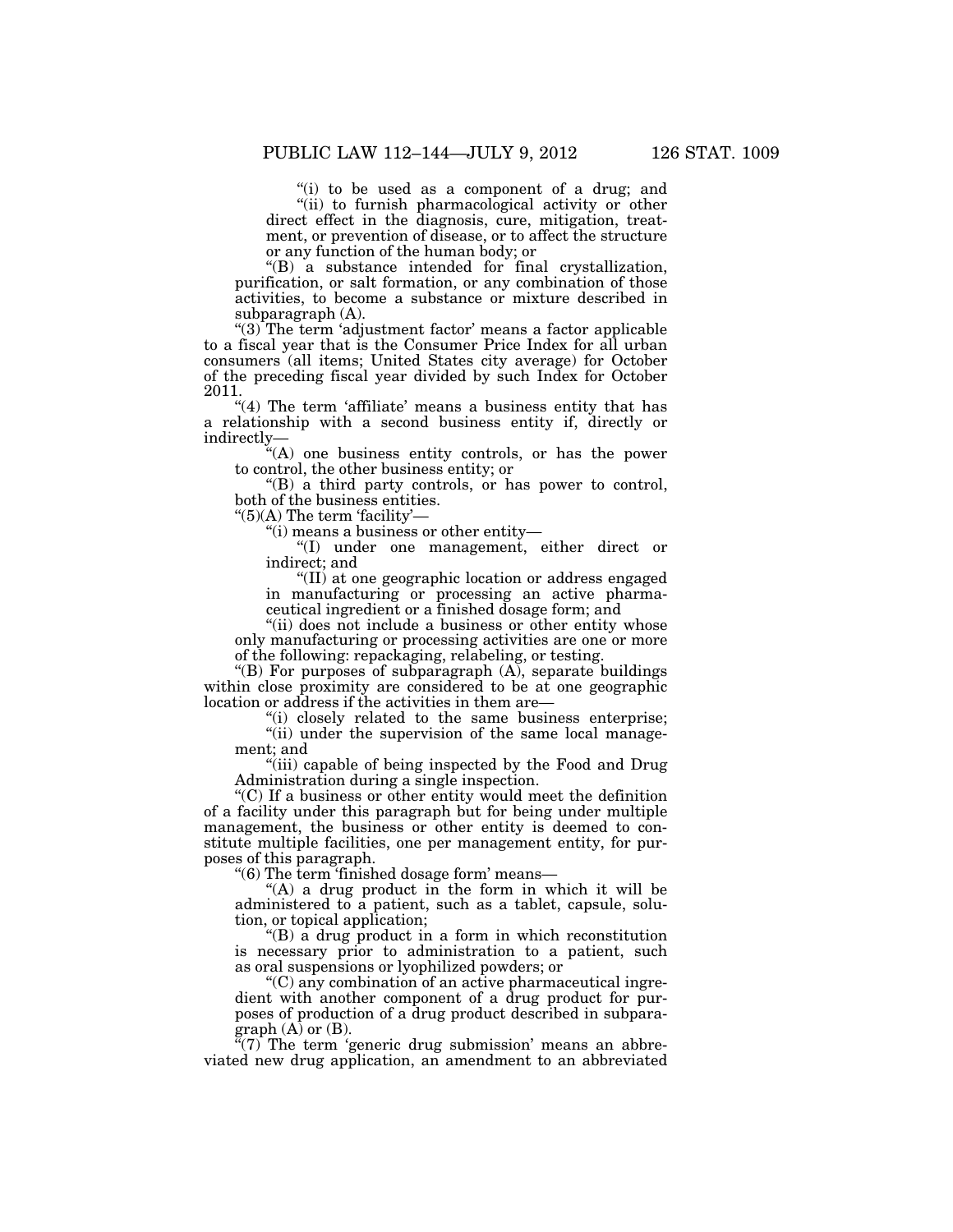new drug application, or a prior approval supplement to an abbreviated new drug application.

 $(8)$  The term 'human generic drug activities' means the following activities of the Secretary associated with generic drugs and inspection of facilities associated with generic drugs:

''(A) The activities necessary for the review of generic drug submissions, including review of drug master files referenced in such submissions.

''(B) The issuance of—

''(i) approval letters which approve abbreviated new drug applications or supplements to such applications; or

''(ii) complete response letters which set forth in detail the specific deficiencies in such applications and, where appropriate, the actions necessary to place such applications in condition for approval.

''(C) The issuance of letters related to Type II active pharmaceutical drug master files which—

''(i) set forth in detail the specific deficiencies in such submissions, and where appropriate, the actions necessary to resolve those deficiencies; or

''(ii) document that no deficiencies need to be addressed.

''(D) Inspections related to generic drugs.

"(E) Monitoring of research conducted in connection with the review of generic drug submissions and drug master files.

"(F) Postmarket safety activities with respect to drugs approved under abbreviated new drug applications or supplements, including the following activities:

"(i) Collecting, developing, and reviewing safety information on approved drugs, including adverse event reports.

"(ii) Developing and using improved adverse-event data-collection systems, including information technology systems.

''(iii) Developing and using improved analytical tools to assess potential safety problems, including access to external data bases.

"(iv) Implementing and enforcing section  $505(0)$ (relating to postapproval studies and clinical trials and labeling changes) and section  $505(p)$  (relating to risk evaluation and mitigation strategies) insofar as those activities relate to abbreviated new drug applications.

"(v) Carrying out section  $505(k)(5)$  (relating to adverse-event reports and postmarket safety activities).

''(G) Regulatory science activities related to generic drugs.

''(9) The term 'positron emission tomography drug' has the meaning given to the term 'compounded positron emission tomography drug' in section 201(ii), except that paragraph  $(1)(B)$  of such section shall not apply.

"(10) The term 'prior approval supplement' means a request to the Secretary to approve a change in the drug substance, drug product, production process, quality controls, equipment, or facilities covered by an approved abbreviated new drug application when that change has a substantial potential to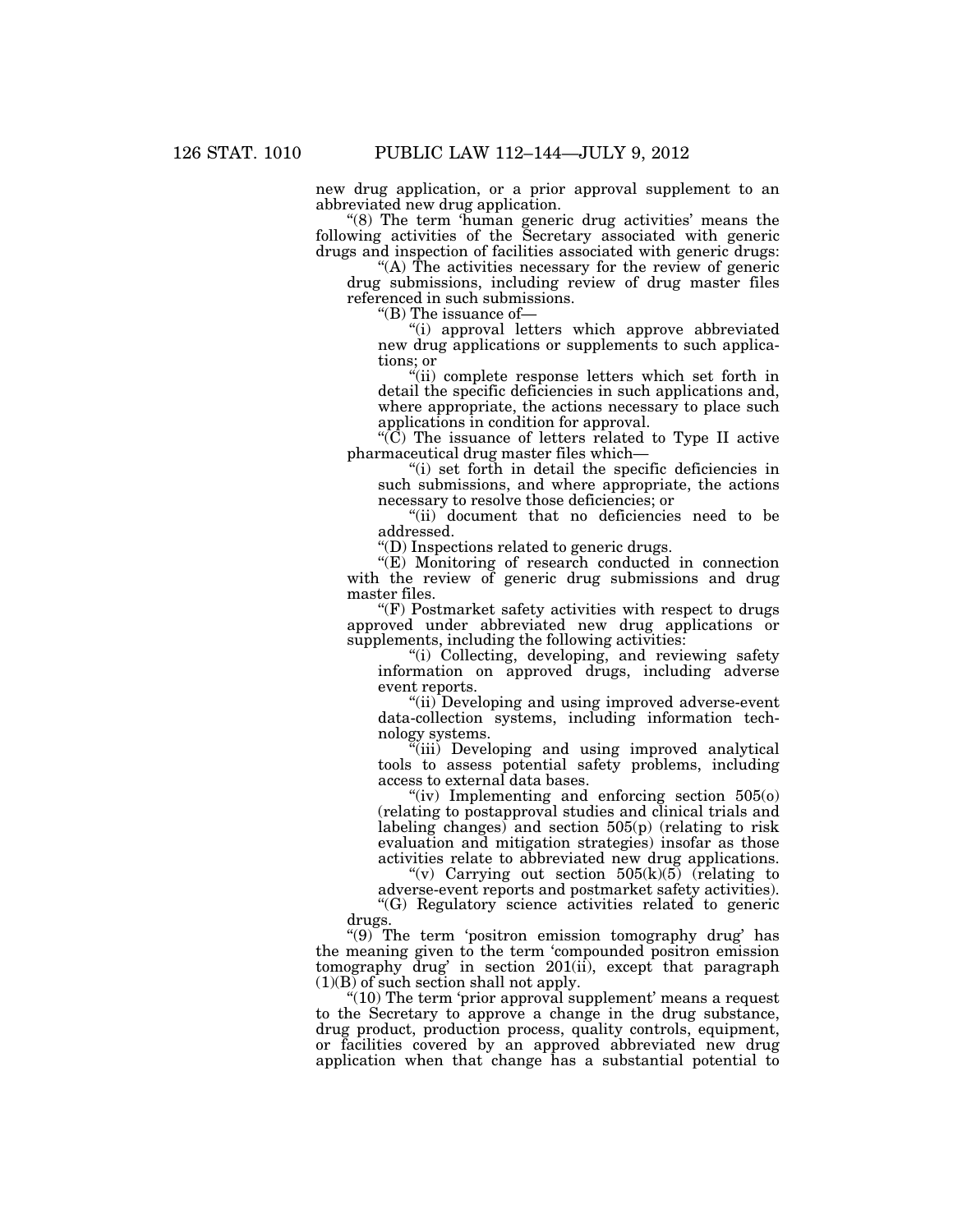have an adverse effect on the identity, strength, quality, purity, or potency of the drug product as these factors may relate to the safety or effectiveness of the drug product.

"(11) The term 'resources allocated for human generic drug activities' means the expenses for—

''(A) officers and employees of the Food and Drug Administration, contractors of the Food and Drug Administration, advisory committees, and costs related to such officers and employees and to contracts with such contractors;

''(B) management of information, and the acquisition, maintenance, and repair of computer resources;

''(C) leasing, maintenance, renovation, and repair of facilities and acquisition, maintenance, and repair of fixtures, furniture, scientific equipment, and other necessary materials and supplies; and

 $\mathrm{``(D)}$  collecting fees under subsection (a) and accounting for resources allocated for the review of abbreviated new drug applications and supplements and inspection related to generic drugs.

"(12) The term 'Type II active pharmaceutical ingredient" drug master file' means a submission of information to the Secretary by a person that intends to authorize the Food and Drug Administration to reference the information to support approval of a generic drug submission without the submitter having to disclose the information to the generic drug submission applicant.

#### **''SEC. 744B. AUTHORITY TO ASSESS AND USE HUMAN GENERIC DRUG**  21 USC 379j–42. **FEES.**

"(a) TYPES OF FEES.—Beginning in fiscal year 2013, the Secretary shall assess and collect fees in accordance with this section as follows:

"(1) ONE-TIME BACKLOG FEE FOR ABBREVIATED NEW DRUG APPLICATIONS PENDING ON OCTOBER 1, 2012.—

"(A) IN GENERAL.—Each person that owns an abbreviated new drug application that is pending on October 1, 2012, and that has not received a tentative approval prior to that date, shall be subject to a fee for each such application, as calculated under subparagraph (B).

''(B) METHOD OF FEE AMOUNT CALCULATION.—The amount of each one-time backlog fee shall be calculated by dividing \$50,000,000 by the total number of abbreviated new drug applications pending on October 1, 2012, that have not received a tentative approval as of that date.

''(C) NOTICE.—Not later than October 31, 2012, the Secretary shall publish in the Federal Register a notice announcing the amount of the fee required by subparagraph (A).

''(D) FEE DUE DATE.—The fee required by subparagraph (A) shall be due no later than 30 calendar days after the date of the publication of the notice specified in subparagraph (C).

''(2) DRUG MASTER FILE FEE.—

"(A) In GENERAL.—Each person that owns a Type II active pharmaceutical ingredient drug master file that is referenced on or after October 1, 2012, in a generic drug

Deadline. Federal Register, publication.

Effective date.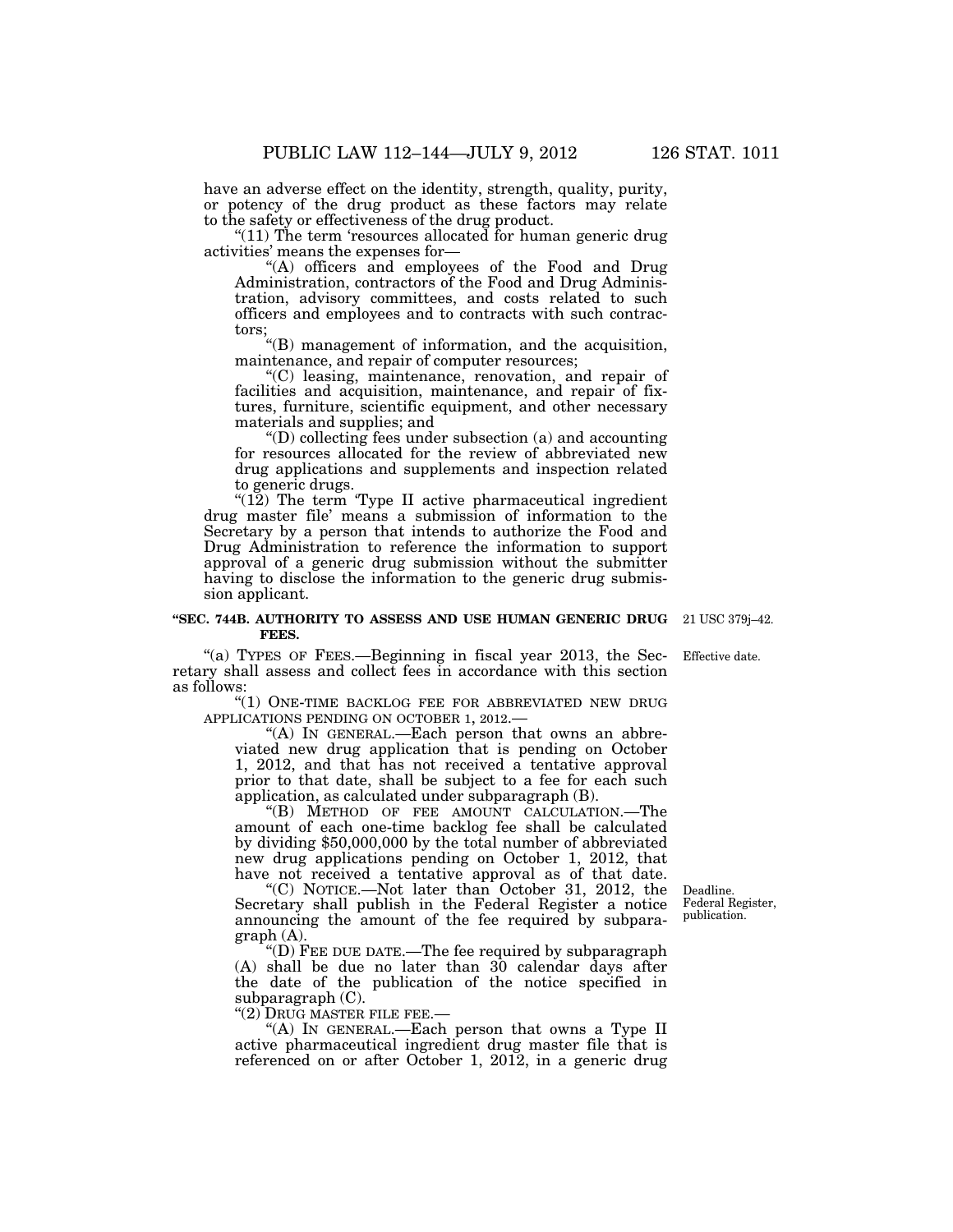Deadlines. Federal Register,

publication.

Deadline.

Criteria. Publication.

Public information. Web site. Criteria. Publication.

submission by any initial letter of authorization shall be subject to a drug master file fee.

''(B) ONE-TIME PAYMENT.—If a person has paid a drug master file fee for a Type II active pharmaceutical ingredient drug master file, the person shall not be required to pay a subsequent drug master file fee when that Type II active pharmaceutical ingredient drug master file is subsequently referenced in generic drug submissions.

''(C) NOTICE.—

''(i) FISCAL YEAR 2013.—Not later than October 31, 2012, the Secretary shall publish in the Federal Register a notice announcing the amount of the drug master file fee for fiscal year 2013.

"(ii) FISCAL YEAR 2014 THROUGH 2017. Not later than 60 days before the start of each of fiscal years 2014 through 2017, the Secretary shall publish in the Federal Register the amount of the drug master file fee established by this paragraph for such fiscal year. ''(D) AVAILABILITY FOR REFERENCE.—

"(i) IN GENERAL.—Subject to subsection  $(g)(2)(C)$ , for a generic drug submission to reference a Type II active pharmaceutical ingredient drug master file, the drug master file must be deemed available for reference by the Secretary.

''(ii) CONDITIONS.—A drug master file shall be deemed available for reference by the Secretary if—

''(I) the person that owns a Type II active pharmaceutical ingredient drug master file has paid the fee required under subparagraph (A) within 20 calendar days after the applicable due date under subparagraph (E); and

''(II) the drug master file has not failed an initial completeness assessment by the Secretary, in accordance with criteria to be published by the Secretary.

''(iii) LIST.—The Secretary shall make publicly available on the Internet Web site of the Food and Drug Administration a list of the drug master file numbers that correspond to drug master files that have successfully undergone an initial completeness assessment, in accordance with criteria to be published by the Secretary, and are available for reference.

''(E) FEE DUE DATE.—

''(i) IN GENERAL.—Subject to clause (ii), a drug master file fee shall be due no later than the date on which the first generic drug submission is submitted that references the associated Type II active pharmaceutical ingredient drug master file.

"(ii) LIMITATION. No fee shall be due under subparagraph (A) for a fiscal year until the later of—

 $\sqrt[4]{(I)}$  30 calendar days after publication of the notice provided for in clause (i) or (ii) of subparagraph (C), as applicable; or

" $(II)$  30 calendar days after the date of enactment of an appropriations Act providing for the collection and obligation of fees under this section.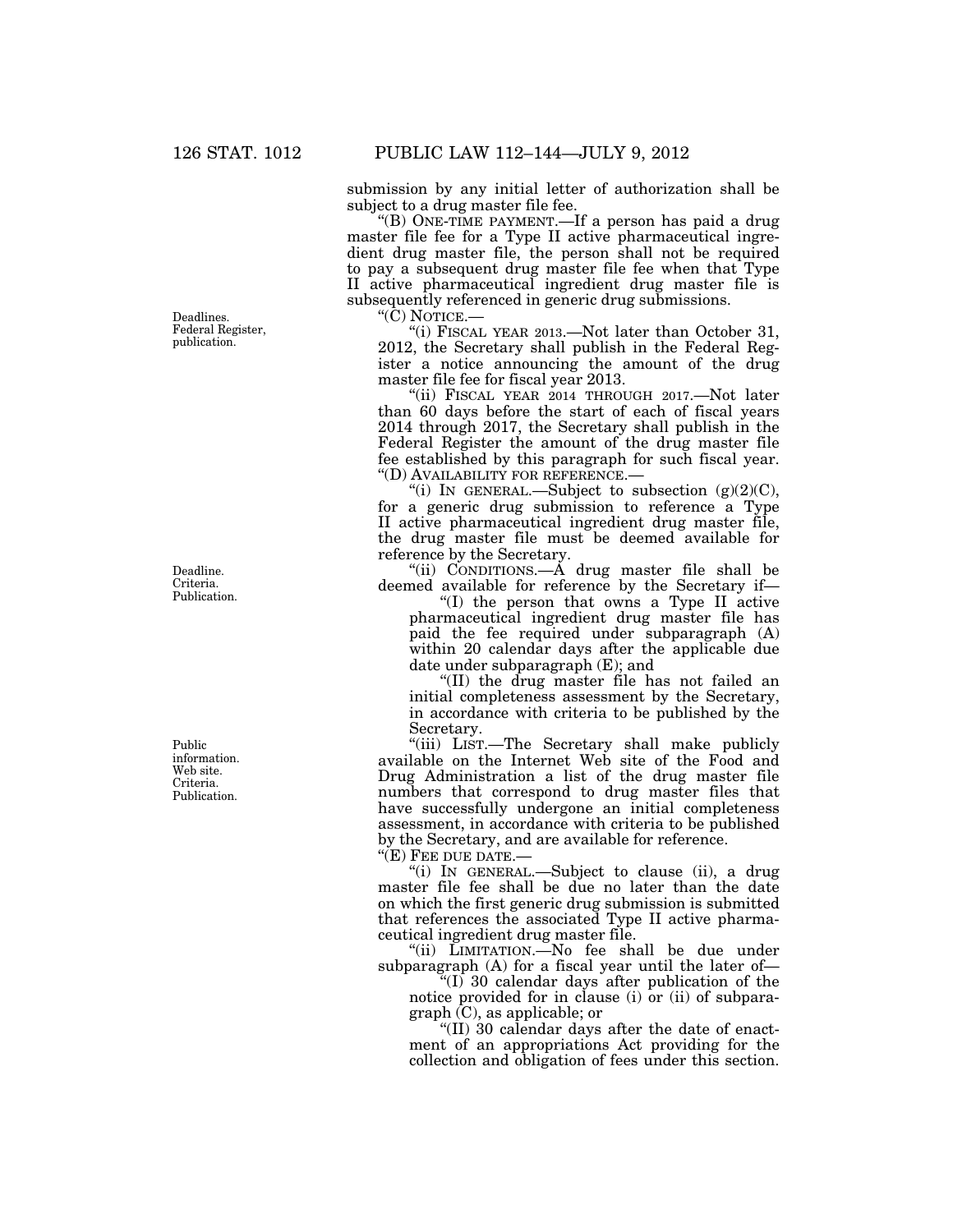''(3) ABBREVIATED NEW DRUG APPLICATION AND PRIOR

"(A) IN GENERAL.—Each applicant that submits, on or after October 1, 2012, an abbreviated new drug application or a prior approval supplement to an abbreviated new drug application shall be subject to a fee for each such submission in the amount established under subsection (d).<br>"(B) NOTICE.—

"(i) FISCAL YEAR 2013.—Not later than October 31, 2012, the Secretary shall publish in the Federal Register a notice announcing the amount of the fees under subparagraph (A) for fiscal year 2013.

''(ii) FISCAL YEARS 2014 THROUGH 2017.—Not later than 60 days before the start of each of fiscal years 2014 through 2017, the Secretary shall publish in the Federal Register the amount of the fees under subparagraph (A) for such fiscal year.

 $\rm ^{7}\!(C)$  Fee due date.—

''(i) IN GENERAL.—Except as provided in clause (ii), the fees required by subparagraphs  $(A)$  and  $(F)$ shall be due no later than the date of submission of the abbreviated new drug application or prior approval supplement for which such fee applies.

''(ii) SPECIAL RULE FOR 2013.—For fiscal year 2013, such fees shall be due on the later of—

''(I) the date on which the fee is due under clause (i);

''(II) 30 calendar days after publication of the notice referred to in subparagraph (B)(i); or

''(III) if an appropriations Act is not enacted providing for the collection and obligation of fees under this section by the date of submission of the application or prior approval supplement for which the fees under subparagraphs  $(A)$  and  $(F)$ apply, 30 calendar days after the date that such an appropriations Act is enacted.

''(D) REFUND OF FEE IF ABBREVIATED NEW DRUG APPLICATION IS NOT CONSIDERED TO HAVE BEEN RECEIVED.— The Secretary shall refund 75 percent of the fee paid under subparagraph (A) for any abbreviated new drug application or prior approval supplement to an abbreviated new drug application that the Secretary considers not to have been received within the meaning of section  $505(j)(5)(A)$  for a cause other than failure to pay fees.

"(E) FEE FOR AN APPLICATION THE SECRETARY CON-SIDERS NOT TO HAVE BEEN RECEIVED, OR THAT HAS BEEN WITHDRAWN.—An abbreviated new drug application or prior approval supplement that was submitted on or after October 1, 2012, and that the Secretary considers not to have been received, or that has been withdrawn, shall, upon resubmission of the application or a subsequent new submission following the applicant's withdrawal of the application, be subject to a full fee under subparagraph (A).

"(F) ADDITIONAL FEE FOR ACTIVE PHARMACEUTICAL INGREDIENT INFORMATION NOT INCLUDED BY REFERENCE TO

Deadlines. Federal Register, publications.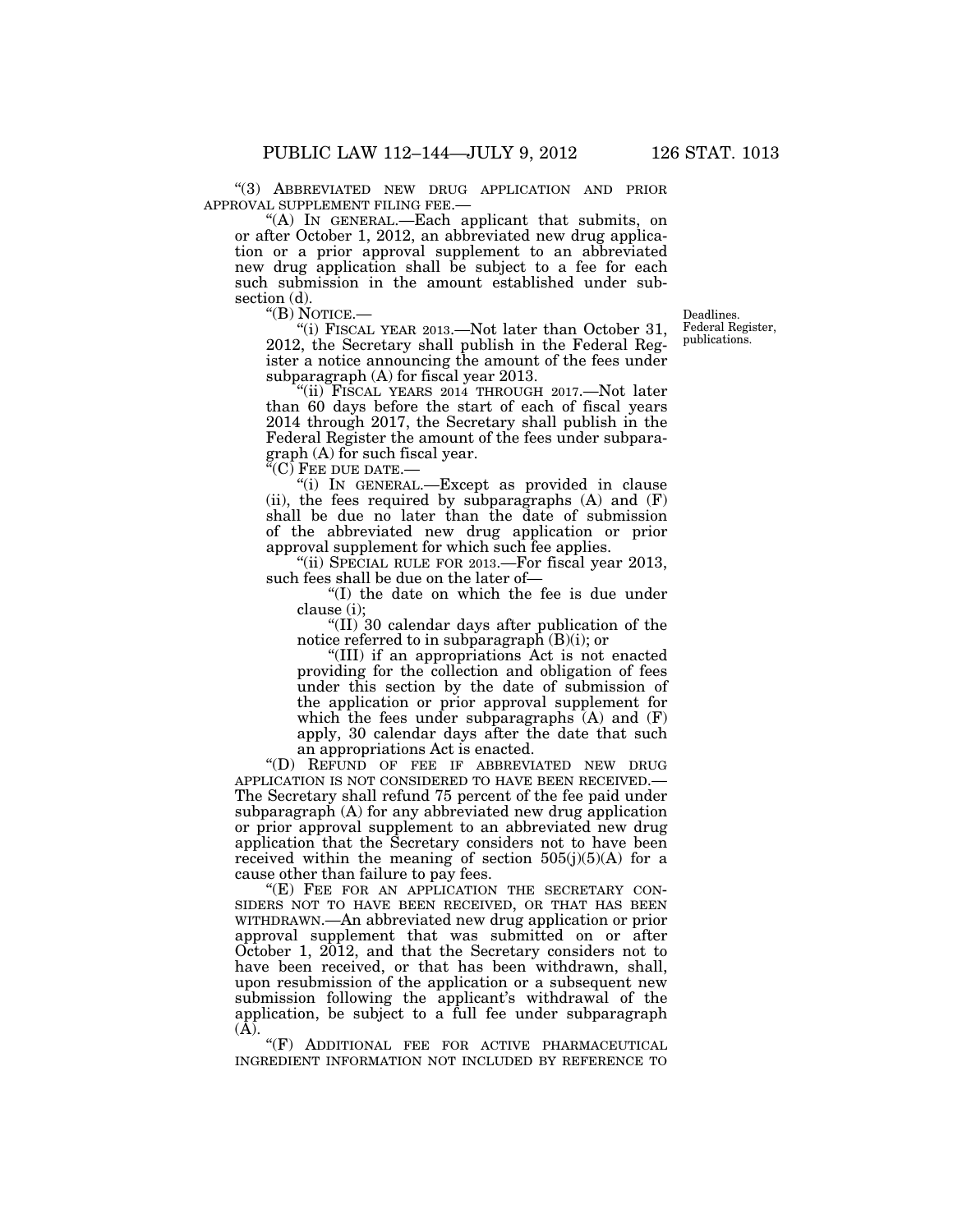TYPE II ACTIVE PHARMACEUTICAL INGREDIENT DRUG MASTER FILE.—An applicant that submits a generic drug submission on or after October 1, 2012, shall pay a fee, in the amount determined under subsection (d)(3), in addition to the fee required under subparagraph (A), if—

''(i) such submission contains information concerning the manufacture of an active pharmaceutical ingredient at a facility by means other than reference by a letter of authorization to a Type II active pharmaceutical drug master file; and

''(ii) a fee in the amount equal to the drug master file fee established in paragraph (2) has not been previously paid with respect to such information.

"(4) GENERIC DRUG FACILITY FEE AND ACTIVE PHARMA-CEUTICAL INGREDIENT FACILITY FEE.—

''(A) IN GENERAL.—Facilities identified, or intended to be identified, in at least one generic drug submission that is pending or approved to produce a finished dosage form of a human generic drug or an active pharmaceutical ingredient contained in a human generic drug shall be subject to fees as follows:

''(i) GENERIC DRUG FACILITY.—Each person that owns a facility which is identified or intended to be identified in at least one generic drug submission that is pending or approved to produce one or more finished dosage forms of a human generic drug shall be assessed an annual fee for each such facility.<br>
"(ii) ACTIVE PHARMACEUT

PHARMACEUTICAL INGREDIENT FACILITY.—Each person that owns a facility which produces, or which is pending review to produce, one or more active pharmaceutical ingredients identified, or intended to be identified, in at least one generic drug submission that is pending or approved or in a Type II active pharmaceutical ingredient drug master file referenced in such a generic drug submission, shall be assessed an annual fee for each such facility.

"(iii) FACILITIES PRODUCING BOTH ACTIVE PHARMA-CEUTICAL INGREDIENTS AND FINISHED DOSAGE FORMS.— Each person that owns a facility identified, or intended to be identified, in at least one generic drug submission that is pending or approved to produce both one or more finished dosage forms subject to clause (i) and one or more active pharmaceutical ingredients subject to clause (ii) shall be subject to fees under both such clauses for that facility.

''(B) AMOUNT.—The amount of fees established under subparagraph (A) shall be established under subsection (d).

''(C) NOTICE.—

''(i) FISCAL YEAR 2013.—For fiscal year 2013, the Secretary shall publish in the Federal Register a notice announcing the amount of the fees provided for in subparagraph (A) within the timeframe specified in subsection  $(d)(1)(B)$ .

"(ii) FISCAL YEARS 2014 THROUGH 2017.—Within the timeframe specified in subsection  $(d)(2)$ , the Secretary

Federal Register, publications.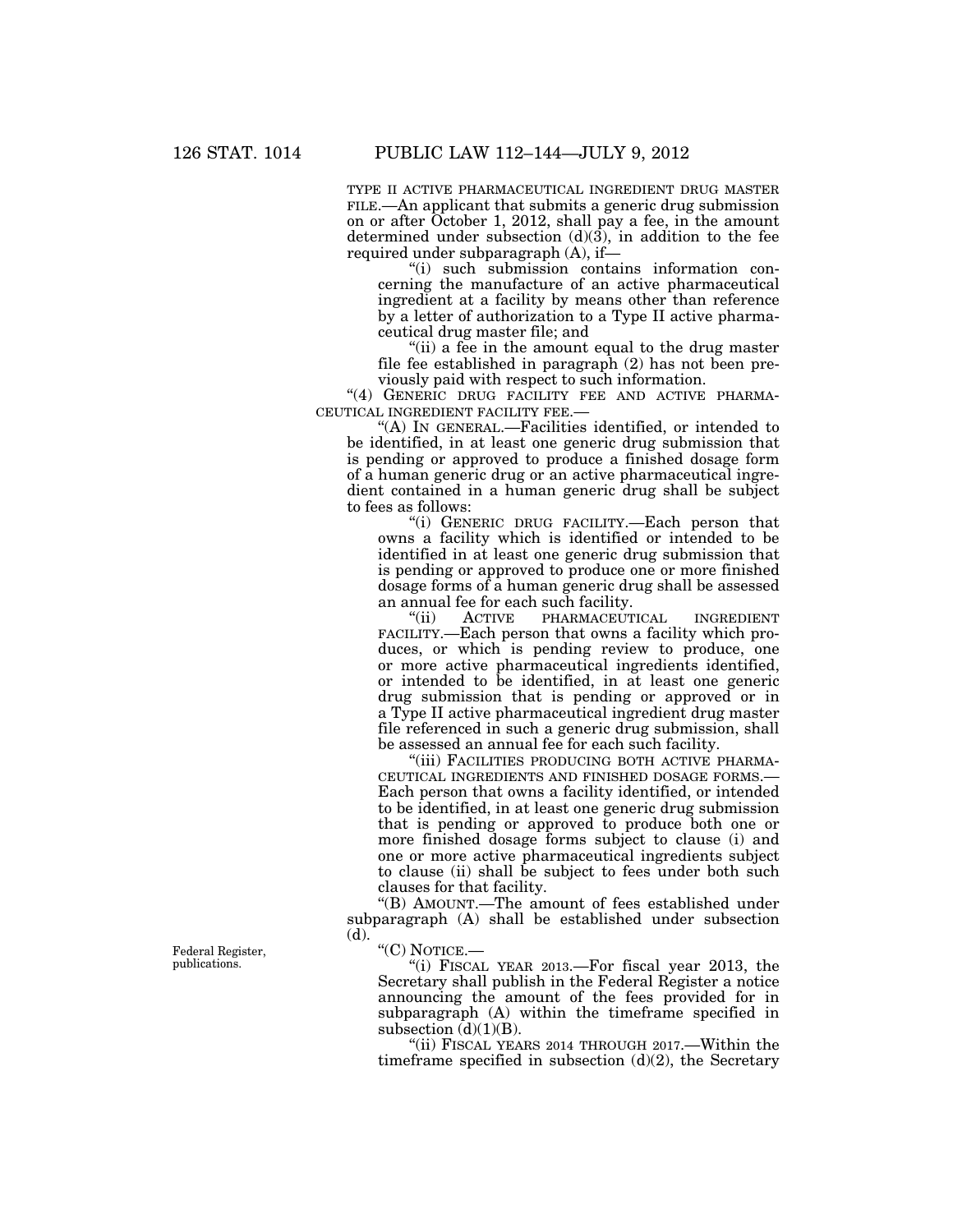shall publish in the Federal Register the amount of the fees under subparagraph (A) for such fiscal year. ''(D) FEE DUE DATE.—

"(i) FISCAL YEAR 2013.—For fiscal year  $2013$ , the fees under subparagraph (A) shall be due on the later of—

''(I) not later than 45 days after the publication of the notice under subparagraph (B); or

''(II) if an appropriations Act is not enacted providing for the collection and obligation of fees under this section by the date of the publication of such notice, 30 days after the date that such an appropriations Act is enacted.

"(ii) FISCAL YEARS 2014 THROUGH 2017.—For each of fiscal years 2014 through 2017, the fees under subparagraph (A) for such fiscal year shall be due on the later of—

''(I) the first business day on or after October 1 of each such year; or

''(II) the first business day after the enactment of an appropriations Act providing for the collection and obligation of fees under this section for such year.

''(5) DATE OF SUBMISSION.—For purposes of this Act, a generic drug submission or Type II pharmaceutical master file is deemed to be 'submitted' to the Food and Drug Administration—

"(A) if it is submitted via a Food and Drug Administration electronic gateway, on the day when transmission to that electronic gateway is completed, except that a submission or master file that arrives on a weekend, Federal holiday, or day when the Food and Drug Administration office that will review that submission is not otherwise open for business shall be deemed to be submitted on the next day when that office is open for business; or

''(B) if it is submitted in physical media form, on the day it arrives at the appropriate designated document room of the Food and Drug Administration.

''(b) FEE REVENUE AMOUNTS.—

 $"(1)$  In GENERAL.—

"(A) FISCAL YEAR 2013.—For fiscal year 2013, fees under subsection (a) shall be established to generate a total estimated revenue amount under such subsection of \$299,000,000. Of that amount—

"(i)  $$50,000,000$  shall be generated by the onetime backlog fee for generic drug applications pending on October 1, 2012, established in subsection (a)(1); and

"(ii)  $$249,000,000$  shall be generated by the fees under paragraphs (2) through (4) of subsection (a).

''(B) FISCAL YEARS 2014 THROUGH 2017.—For each of the fiscal years 2014 through 2017, fees under paragraphs (2) through (4) of subsection (a) shall be established to generate a total estimated revenue amount under such subsection that is equal to \$299,000,000, as adjusted pursuant to subsection (c).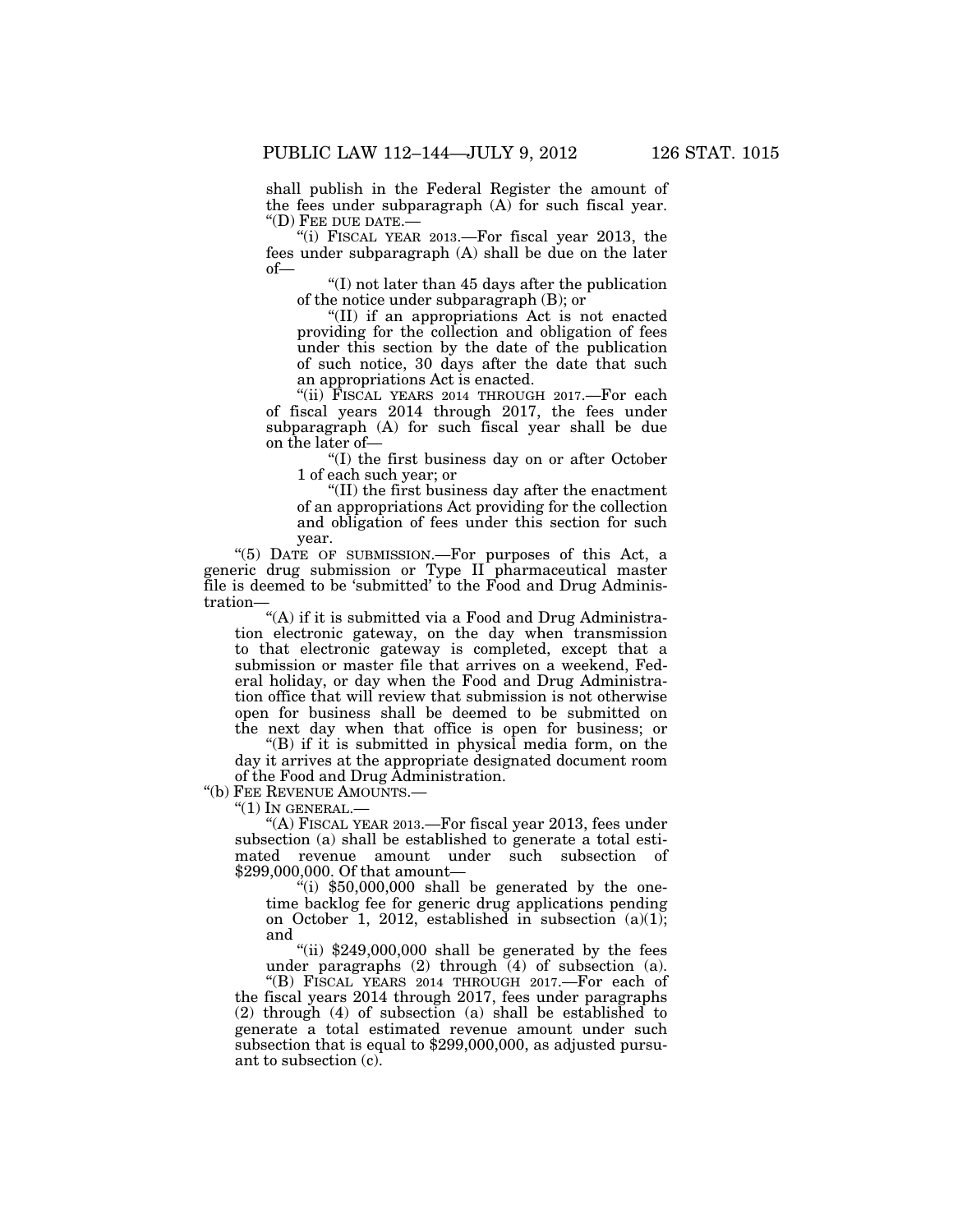"(2) TYPES OF FEES.—In establishing fees under paragraph (1) to generate the revenue amounts specified in paragraph  $(1)(A)(ii)$  for fiscal year 2013 and paragraph  $(1)(B)$  for each of fiscal years 2014 through 2017, such fees shall be derived from the fees under paragraphs (2) through (4) of subsection (a) as follows:

"(A) Six percent shall be derived from fees under subsection  $(a)(2)$  (relating to drug master files).

"(B) Twenty-four percent shall be derived from fees under subsection (a)(3) (relating to abbreviated new drug applications and supplements). The amount of a fee for a prior approval supplement shall be half the amount of the fee for an abbreviated new drug application.

''(C) Fifty-six percent shall be derived from fees under subsection  $(a)(4)(\overline{A})(i)$  (relating to generic drug facilities). The amount of the fee for a facility located outside the United States and its territories and possessions shall be not less than \$15,000 and not more than \$30,000 higher than the amount of the fee for a facility located in the United States and its territories and possessions, as determined by the Secretary on the basis of data concerning the difference in cost between inspections of facilities located in the United States, including its territories and possessions, and those located outside of the United States and its territories and possessions.

''(D) Fourteen percent shall be derived from fees under subsection  $(a)(4)(A)(ii)$  (relating to active pharmaceutical ingredient facilities). The amount of the fee for a facility located outside the United States and its territories and possessions shall be not less than \$15,000 and not more than \$30,000 higher than the amount of the fee for a facility located in the United States, including its territories and possessions, as determined by the Secretary on the basis of data concerning the difference in cost between inspections of facilities located in the United States and its territories and possessions and those located outside of the United States and its territories and possessions. ''(c) ADJUSTMENTS.—

''(1) INFLATION ADJUSTMENT.—For fiscal year 2014 and subsequent fiscal years, the revenues established in subsection (b) shall be adjusted by the Secretary by notice, published in the Federal Register, for a fiscal year, by an amount equal to the sum of—

 $<sup>4</sup>(A)$  one:</sup>

"(B) the average annual percent change in the cost, per full-time equivalent position of the Food and Drug Administration, of all personnel compensation and benefits paid with respect to such positions for the first 3 years of the preceding 4 fiscal years multiplied by the proportion of personnel compensation and benefits costs to total costs of human generic drug activities for the first 3 years of the preceding 4 fiscal years; and

''(C) the average annual percent change that occurred in the Consumer Price Index for urban consumers (Washington-Baltimore, DC–MD–VA–WV; Not Seasonally Adjusted; All items; Annual Index) for the first 3 years of the preceding 4 years of available data multiplied by

Notice. Federal Register, publication.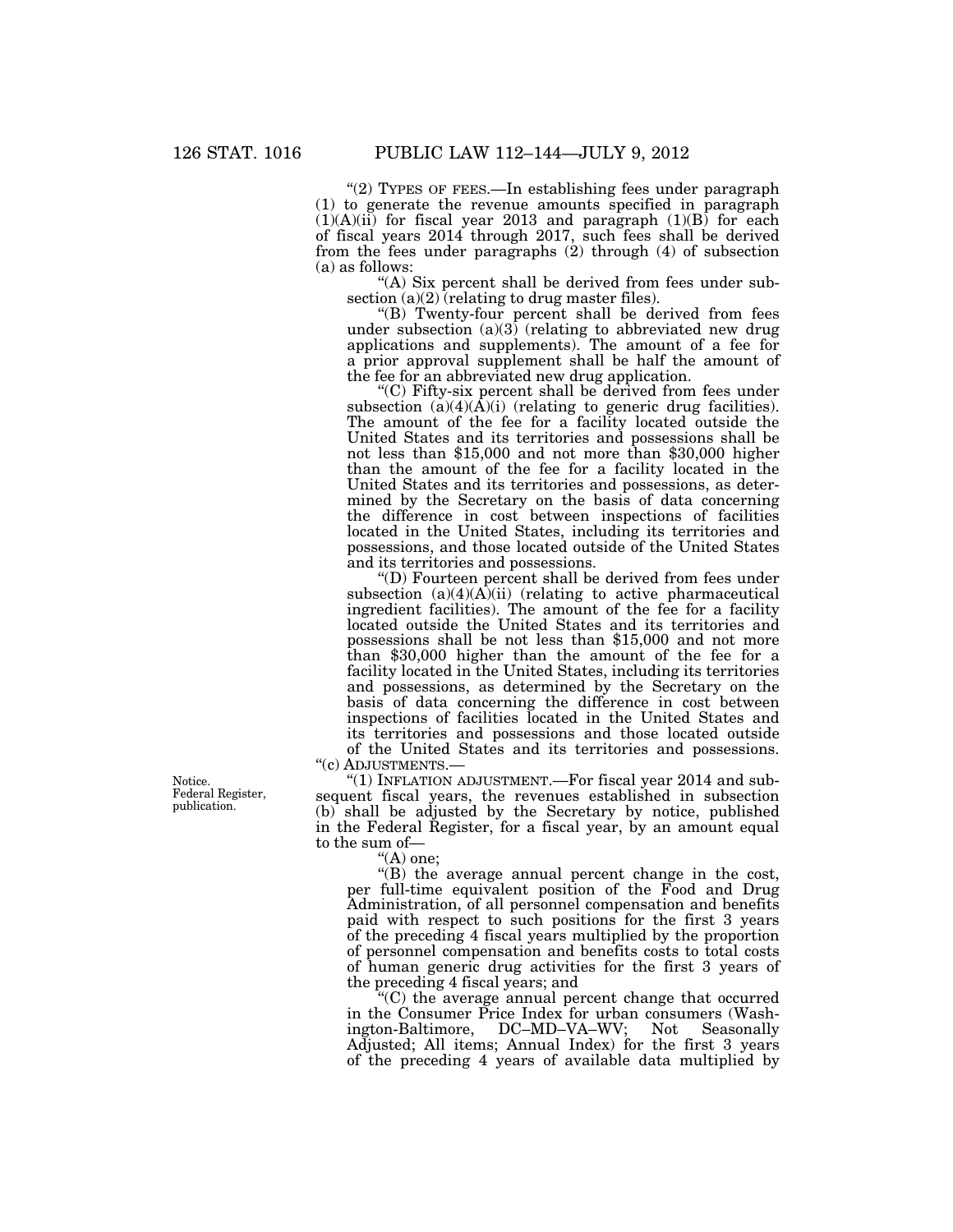the proportion of all costs other than personnel compensation and benefits costs to total costs of human generic drug activities for the first 3 years of the preceding 4 fiscal years.

The adjustment made each fiscal year under this subsection shall be added on a compounded basis to the sum of all adjustments made each fiscal year after fiscal year 2013 under this subsection.

"(2) FINAL YEAR ADJUSTMENT.—For fiscal year 2017, the Secretary may, in addition to adjustments under paragraph (1), further increase the fee revenues and fees established in subsection (b) if such an adjustment is necessary to provide for not more than 3 months of operating reserves of carryover user fees for human generic drug activities for the first 3 months of fiscal year 2018. Such fees may only be used in fiscal year 2018. If such an adjustment is necessary, the rationale for the amount of the increase shall be contained in the annual notice establishing fee revenues and fees for fiscal year 2017. If the Secretary has carryover balances for such activities in excess of 3 months of such operating reserves, the adjustment under this subparagraph shall not be made. ''(d) ANNUAL FEE SETTING.—

"(1) FISCAL YEAR 2013.—For fiscal year 2013-

"(A) the Secretary shall establish, by October 31, 2012, the one-time generic drug backlog fee for generic drug applications pending on October 1, 2012, the drug master file fee, the abbreviated new drug application fee, and the prior approval supplement fee under subsection (a), based on the revenue amounts established under subsection (b); and

''(B) the Secretary shall establish, not later than 45 days after the date to comply with the requirement for identification of facilities in subsection  $(f)(2)$ , the generic drug facility fee and active pharmaceutical ingredient facility fee under subsection (a) based on the revenue amounts established under subsection (b).

"(2) FISCAL YEARS 2014 THROUGH 2017.—Not more than  $60$ days before the first day of each of fiscal years 2014 through 2017, the Secretary shall establish the drug master file fee, the abbreviated new drug application fee, the prior approval supplement fee, the generic drug facility fee, and the active pharmaceutical ingredient facility fee under subsection (a) for such fiscal year, based on the revenue amounts established under subsection (b) and the adjustments provided under subsection  $(c)$ .

''(3) FEE FOR ACTIVE PHARMACEUTICAL INGREDIENT INFORMATION NOT INCLUDED BY REFERENCE TO TYPE II ACTIVE PHARMACEUTICAL INGREDIENT DRUG MASTER FILE.—In establishing the fees under paragraphs (1) and (2), the amount of the fee under subsection  $(a)(3)(F)$  shall be determined by multiplying—

"( $\bar{A}$ ) the sum of-

''(i) the total number of such active pharmaceutical ingredients in such submission; and

''(ii) for each such ingredient that is manufactured at more than one such facility, the total number of such additional facilities; and

Time period.

Deadlines.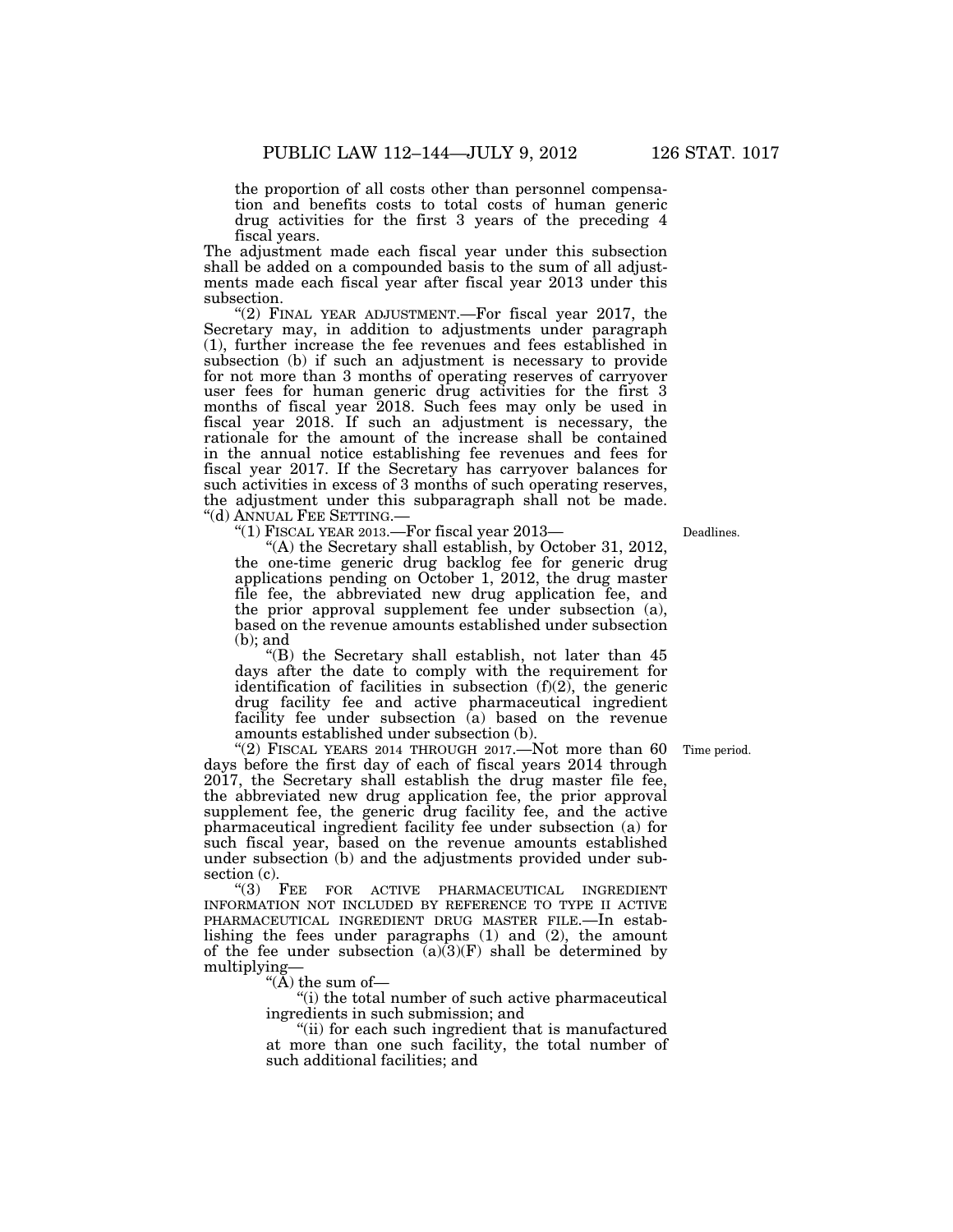''(B) the amount equal to the drug master file fee established in subsection  $(a)(2)$  for such submission.

''(e) LIMIT.—The total amount of fees charged, as adjusted under subsection (c), for a fiscal year may not exceed the total costs for such fiscal year for the resources allocated for human generic drug activities.<br>"(f) IDENTIFICATION OF FACILITIES.—

Federal Register, publication.

"(1) PUBLICATION OF NOTICE; DEADLINE FOR COMPLIANCE.— Not later than October 1, 2012, the Secretary shall publish in the Federal Register a notice requiring each person that owns a facility described in subsection (a)(4)(A), or a site or organization required to be identified by paragraph (4), to submit to the Secretary information on the identity of each such facility, site, or organization. The notice required by this paragraph shall specify the type of information to be submitted and the means and format for submission of such information. "(2) REQUIRED SUBMISSION OF FACILITY IDENTIFICATION.-

Each person that owns a facility described in subsection  $(a)(4)(\hat{A})$  or a site or organization required to be identified by paragraph (4) shall submit to the Secretary the information required under this subsection each year. Such information shall—

"(A) for fiscal year 2013, be submitted not later than 60 days after the publication of the notice under paragraph (1); and

''(B) for each subsequent fiscal year, be submitted, updated, or reconfirmed on or before June 1 of the previous year.

''(3) CONTENTS OF NOTICE.—At a minimum, the submission required by paragraph (2) shall include for each such facility—

"(A) identification of a facility identified or intended to be identified in an approved or pending generic drug submission;

''(B) whether the facility manufactures active pharmaceutical ingredients or finished dosage forms, or both;

''(C) whether or not the facility is located within the United States and its territories and possessions;

''(D) whether the facility manufactures positron emission tomography drugs solely, or in addition to other drugs; and

"(E) whether the facility manufactures drugs that are not generic drugs.

"(4) CERTAIN SITES AND ORGANIZATIONS.

"(A) IN GENERAL.—Any person that owns or operates a site or organization described in subparagraph  $(\bar{B})$  shall submit to the Secretary information concerning the ownership, name, and address of the site or organization.

''(B) SITES AND ORGANIZATIONS.—A site or organization is described in this subparagraph if it is identified in a generic drug submission and is—

"(i) a site in which a bioanalytical study is conducted;

''(ii) a clinical research organization;

''(iii) a contract analytical testing site; or

"(iv) a contract repackager site.

''(C) NOTICE.—The Secretary may, by notice published in the Federal Register, specify the means and format

Deadlines.

Federal Register, publication.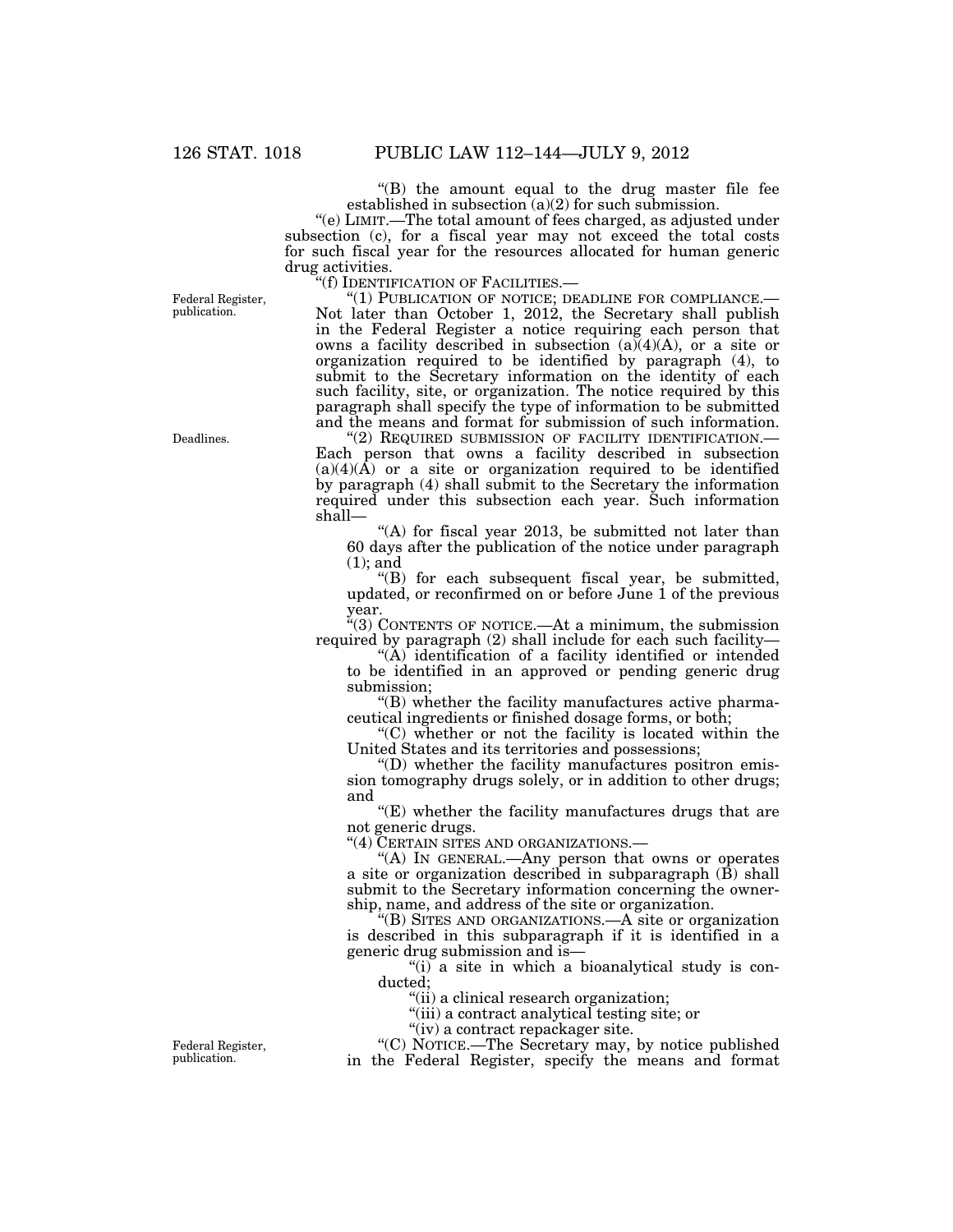for submission of the information under subparagraph (A) and may specify, as necessary for purposes of this section, any additional information to be submitted.

''(D) INSPECTION AUTHORITY.—The Secretary's inspection authority under section 704(a)(1) shall extend to all such sites and organizations.<br>"(g) EFFECT OF FAILURE TO PAY FEES.—

"(1) GENERIC DRUG BACKLOG FEE.—Failure to pay the fee under subsection  $(a)(1)$  shall result in the Secretary placing the person that owns the abbreviated new drug application subject to that fee on a publicly available arrears list, such that no new abbreviated new drug applications or supplement submitted on or after October 1,  $2012$ , from that person, or any affiliate of that person, will be received within the meaning of section  $505(j)(5)(A)$  until such outstanding fee is paid.<br>"(2) DRUG MASTER FILE FEE.—

"(A) Failure to pay the fee under subsection  $(a)(2)$ within 20 calendar days after the applicable due date under subparagraph (E) of such subsection (as described in subsection  $\tilde{a}(2)(D)(ii)(I))$  shall result in the Type II active pharmaceutical ingredient drug master file not being deemed available for reference.

''(B)(i) Any generic drug submission submitted on or after October 1, 2012, that references, by a letter of authorization, a Type II active pharmaceutical ingredient drug master file that has not been deemed available for reference shall not be received within the meaning of section 505(j)(5)(A) unless the condition specified in clause (ii) is met.

"(ii) The condition specified in this clause is that the fee established under subsection  $(a)(2)$  has been paid within 20 calendar days of the Secretary providing the notification to the sponsor of the abbreviated new drug application or supplement of the failure of the owner of the Type II active pharmaceutical ingredient drug master file to pay the drug master file fee as specified in subparagraph (C).

''(C)(i) If an abbreviated new drug application or supplement to an abbreviated new drug application references a Type II active pharmaceutical ingredient drug master file for which a fee under subsection  $(a)(2)(A)$  has not been paid by the applicable date under subsection  $(a)(2)(E)$ , the Secretary shall notify the sponsor of the abbreviated new drug application or supplement of the failure of the owner of the Type II active pharmaceutical ingredient drug master file to pay the applicable fee.

"(ii) If such fee is not paid within 20 calendar days of the Secretary providing the notification, the abbreviated new drug application or supplement to an abbreviated new drug application shall not be received within the meaning of  $505(j)(5)(A)$ .

''(3) ABBREVIATED NEW DRUG APPLICATION FEE AND PRIOR APPROVAL SUPPLEMENT FEE.—Failure to pay a fee under subparagraph (A) or  $(F)$  of subsection (a)(3) within 20 calendar days of the applicable due date under subparagraph (C) of such subsection shall result in the abbreviated new drug application or the prior approval supplement to an abbreviated

Notification.

Public information. Deadlines.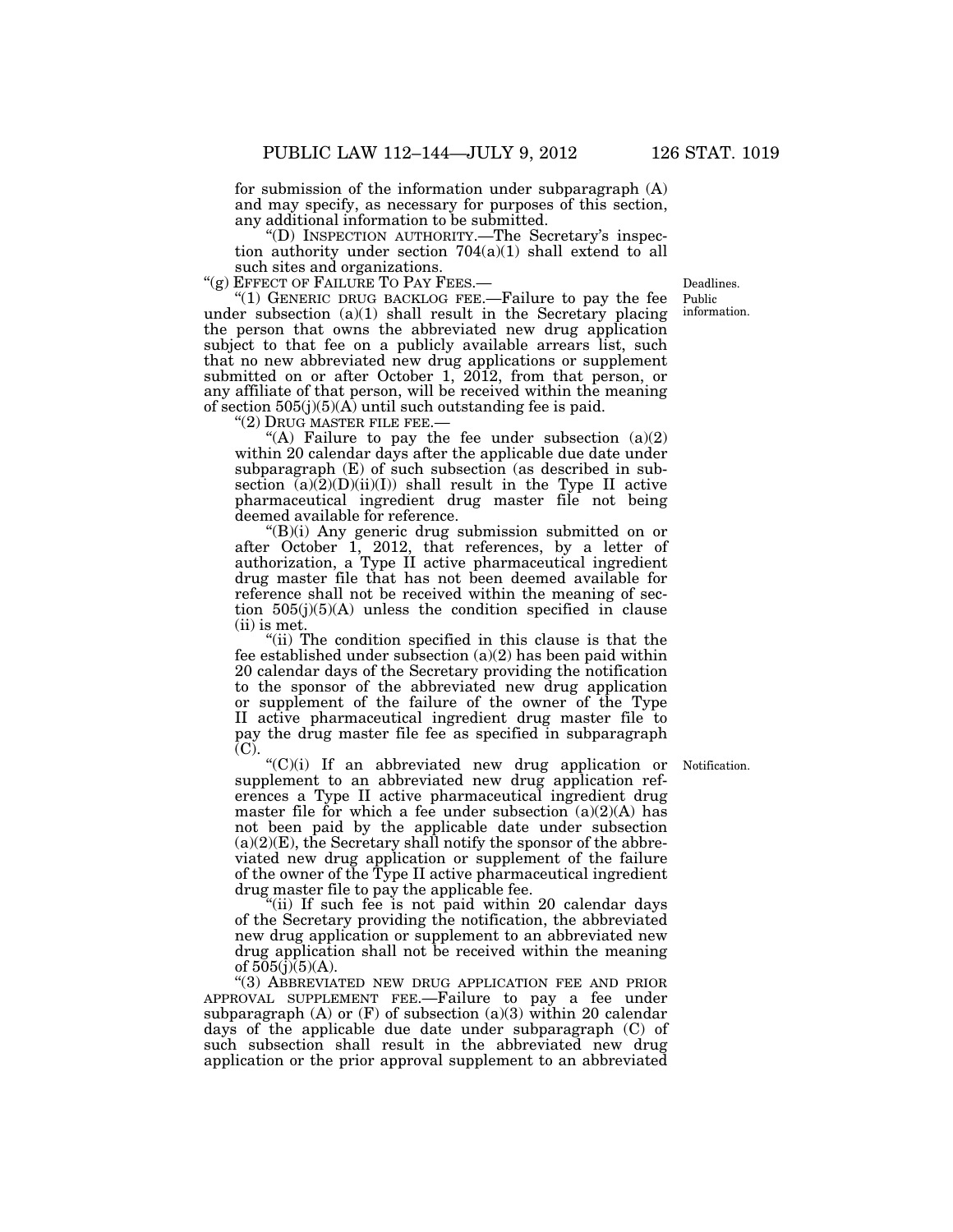new drug application not being received within the meaning of section  $505(j)(5)(A)$  until such outstanding fee is paid.

"(4) GENERIC DRUG FACILITY FEE AND ACTIVE PHARMA-CEUTICAL INGREDIENT FACILITY FEE.— ''(A) IN GENERAL.—Failure to pay the fee under sub-

section (a)(4) within 20 calendar days of the due date as specified in subparagraph (D) of such subsection shall result in the following:

"(i) The Secretary shall place the facility on a publicly available arrears list, such that no new abbreviated new drug application or supplement submitted on or after October 1, 2012, from the person that is responsible for paying such fee, or any affiliate of that person, will be received within the meaning of section  $505(i)(5)(A)$ .

"(ii) Any new generic drug submission submitted on or after October 1, 2012, that references such a facility shall not be received, within the meaning of section  $505(j)(5)(A)$  if the outstanding facility fee is not paid within 20 calendar days of the Secretary providing the notification to the sponsor of the failure of the owner of the facility to pay the facility fee under subsection (a)(4)(C).

''(iii) All drugs or active pharmaceutical ingredients manufactured in such a facility or containing an ingredient manufactured in such a facility shall be deemed misbranded under section 502(aa).

''(B) APPLICATION OF PENALTIES.—The penalties under this paragraph shall apply until the fee established by subsection  $(a)(4)$  is paid or the facility is removed from all generic drug submissions that refer to the facility.

''(C) NONRECEIVAL FOR NONPAYMENT.—

''(i) NOTICE.—If an abbreviated new drug application or supplement to an abbreviated new drug application submitted on or after October 1, 2012, references a facility for which a facility fee has not been paid by the applicable date under subsection  $(a)(4)(C)$ , the Secretary shall notify the sponsor of the generic drug submission of the failure of the owner of the facility to pay the facility fee.

"(ii) NONRECEIVAL.—If the facility fee is not paid within 20 calendar days of the Secretary providing the notification under clause (i), the abbreviated new drug application or supplement to an abbreviated new drug application shall not be received within the meaning of section  $505(j)(5)(A)$ .

''(h) LIMITATIONS.—

''(1) IN GENERAL.—Fees under subsection (a) shall be refunded for a fiscal year beginning after fiscal year 2012, unless appropriations for salaries and expenses of the Food and Drug Administration for such fiscal year (excluding the amount of fees appropriated for such fiscal year) are equal to or greater than the amount of appropriations for the salaries and expenses of the Food and Drug Administration for fiscal year 2009 (excluding the amount of fees appropriated for such fiscal year) multiplied by the adjustment factor (as defined in section 744A) applicable to the fiscal year involved.

Public information.

Effective date.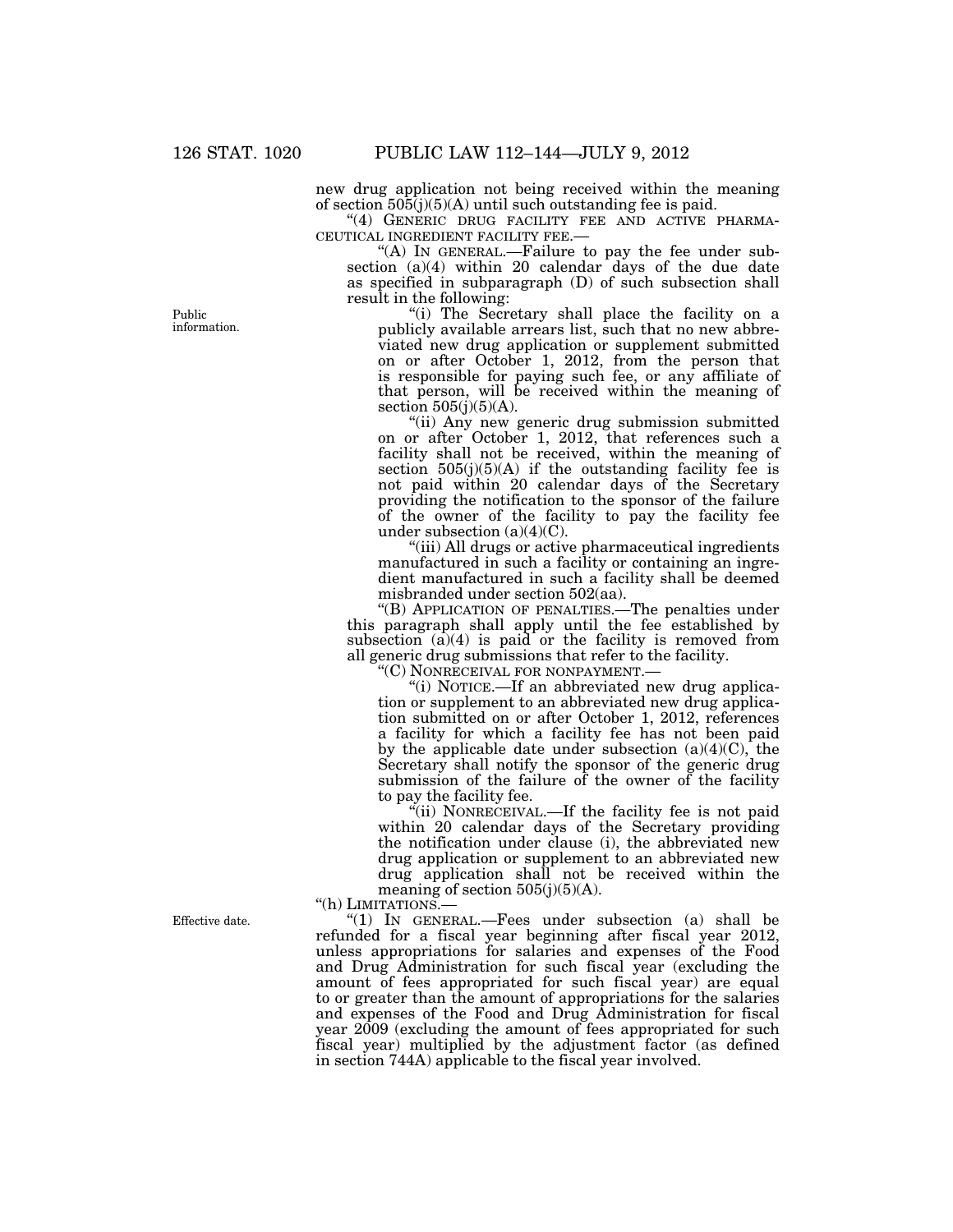"(2) AUTHORITY.—If the Secretary does not assess fees under subsection (a) during any portion of a fiscal year and if at a later date in such fiscal year the Secretary may assess such fees, the Secretary may assess and collect such fees, without any modification in the rate, for Type II active pharmaceutical ingredient drug master files, abbreviated new drug applications and prior approval supplements, and generic drug facilities and active pharmaceutical ingredient facilities at any time in such fiscal year notwithstanding the provisions of subsection (a) relating to the date fees are to be paid.

"(i) CREDITING AND AVAILABILITY OF FEES.-

" $(1)$  IN GENERAL.—Fees authorized under subsection  $(a)$ shall be collected and available for obligation only to the extent and in the amount provided in advance in appropriations Acts, subject to paragraph (2). Such fees are authorized to remain available until expended. Such sums as may be necessary may be transferred from the Food and Drug Administration salaries and expenses appropriation account without fiscal year limitation to such appropriation account for salaries and expenses with such fiscal year limitation. The sums transferred shall be available solely for human generic drug activities.

"(2) COLLECTIONS AND APPROPRIATION ACTS.-

" $(A)$  In GENERAL.—The fees authorized by this section—

"(i) subject to subparagraphs  $(C)$  and  $(D)$ , shall be collected and available in each fiscal year in an amount not to exceed the amount specified in appropriation Acts, or otherwise made available for obligation for such fiscal year; and

Effective date.

''(ii) shall be available for a fiscal year beginning after fiscal year 2012 to defray the costs of human generic drug activities (including such costs for an additional number of full-time equivalent positions in the Department of Health and Human Services to be engaged in such activities), only if the Secretary allocates for such purpose an amount for such fiscal year (excluding amounts from fees collected under this section) no less than \$97,000,000 multiplied by the adjustment factor defined in section 744A(3) applicable to the fiscal year involved.

''(B) COMPLIANCE.—The Secretary shall be considered to have met the requirements of subparagraph (A)(ii) in any fiscal year if the costs funded by appropriations and allocated for human generic activities are not more than 10 percent below the level specified in such subparagraph.

''(C) FEE COLLECTION DURING FIRST PROGRAM YEAR.— Until the date of enactment of an Act making appropriations through September 30, 2013 for the salaries and expenses account of the Food and Drug Administration, fees authorized by this section for fiscal year 2013, may be collected and shall be credited to such account and remain available until expended.

''(D) PROVISION FOR EARLY PAYMENTS IN SUBSEQUENT YEARS.—Payment of fees authorized under this section for a fiscal year (after fiscal year 2013), prior to the due date for such fees, may be accepted by the Secretary in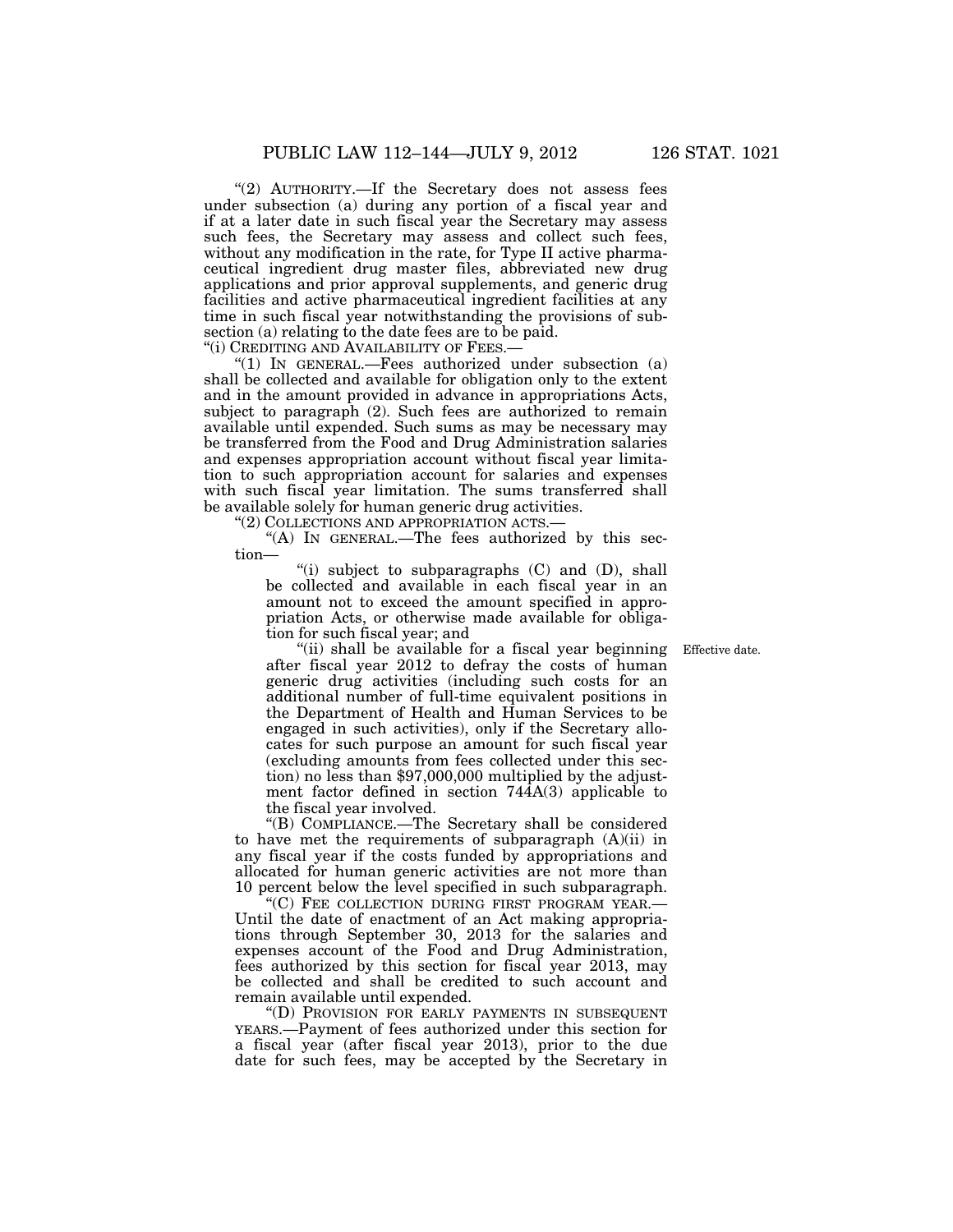accordance with authority provided in advance in a prior year appropriations Act.

''(3) AUTHORIZATION OF APPROPRIATIONS.—For each of the fiscal years 2013 through 2017, there is authorized to be appropriated for fees under this section an amount equivalent to the total revenue amount determined under subsection (b) for the fiscal year, as adjusted under subsection (c), if applicable, or as otherwise affected under paragraph (2) of this subsection.

''(j) COLLECTION OF UNPAID FEES.—In any case where the Secretary does not receive payment of a fee assessed under subsection (a) within 30 calendar days after it is due, such fee shall be treated as a claim of the United States Government subject to subchapter II of chapter 37 of title 31, United States Code.

''(k) CONSTRUCTION.—This section may not be construed to require that the number of full-time equivalent positions in the Department of Health and Human Services, for officers, employees, and advisory committees not engaged in human generic drug activities, be reduced to offset the number of officers, employees, and advisory committees so engaged.

" $(1)$  EXEMPTION FROM FEES.—Submission of an application for a positron emission tomography drug or active pharmaceutical ingredient for a positron emission tomography drug shall not require the payment of any fee under this section. Facilities that solely produce positron emission tomography drugs shall not be required to pay a facility fee as established in subsection (a)(4).

"(2) IDENTIFICATION REQUIREMENT.—Facilities that produce positron emission tomography drugs or active pharmaceutical ingredients of such drugs are required to be identified pursuant to subsection (f).

"(m) DISPUTES CONCERNING FEES.—To qualify for the return of a fee claimed to have been paid in error under this section, a person shall submit to the Secretary a written request justifying such return within 180 calendar days after such fee was paid.

''(n) SUBSTANTIALLY COMPLETE APPLICATIONS.—An abbreviated new drug application that is not considered to be received within the meaning of section  $505(j)(5)(A)$  because of failure to pay an applicable fee under this provision within the time period specified in subsection (g) shall be deemed not to have been 'substantially complete' on the date of its submission within the meaning of section  $505(j)(5)(B)(iv)(II)(cc)$ . An abbreviated new drug application that is not substantially complete on the date of its submission solely because of failure to pay an applicable fee under the preceding sentence shall be deemed substantially complete and received within the meaning of section  $505(j)(5)(A)$  as of the date such applicable fee is received.''.

## **SEC. 303. REAUTHORIZATION; REPORTING REQUIREMENTS.**

Part 7 of subchapter C of chapter VII, as added by section 302 of this Act, is amended by inserting after section 744B the following:

Effective date. 21 USC 379j–43.

# **''SEC. 744C. REAUTHORIZATION; REPORTING REQUIREMENTS.**

''(a) PERFORMANCE REPORT.—Beginning with fiscal year 2013, not later than 120 days after the end of each fiscal year for which fees are collected under this part, the Secretary shall prepare and submit to the Committee on Energy and Commerce of the House

Deadline.

Deadline.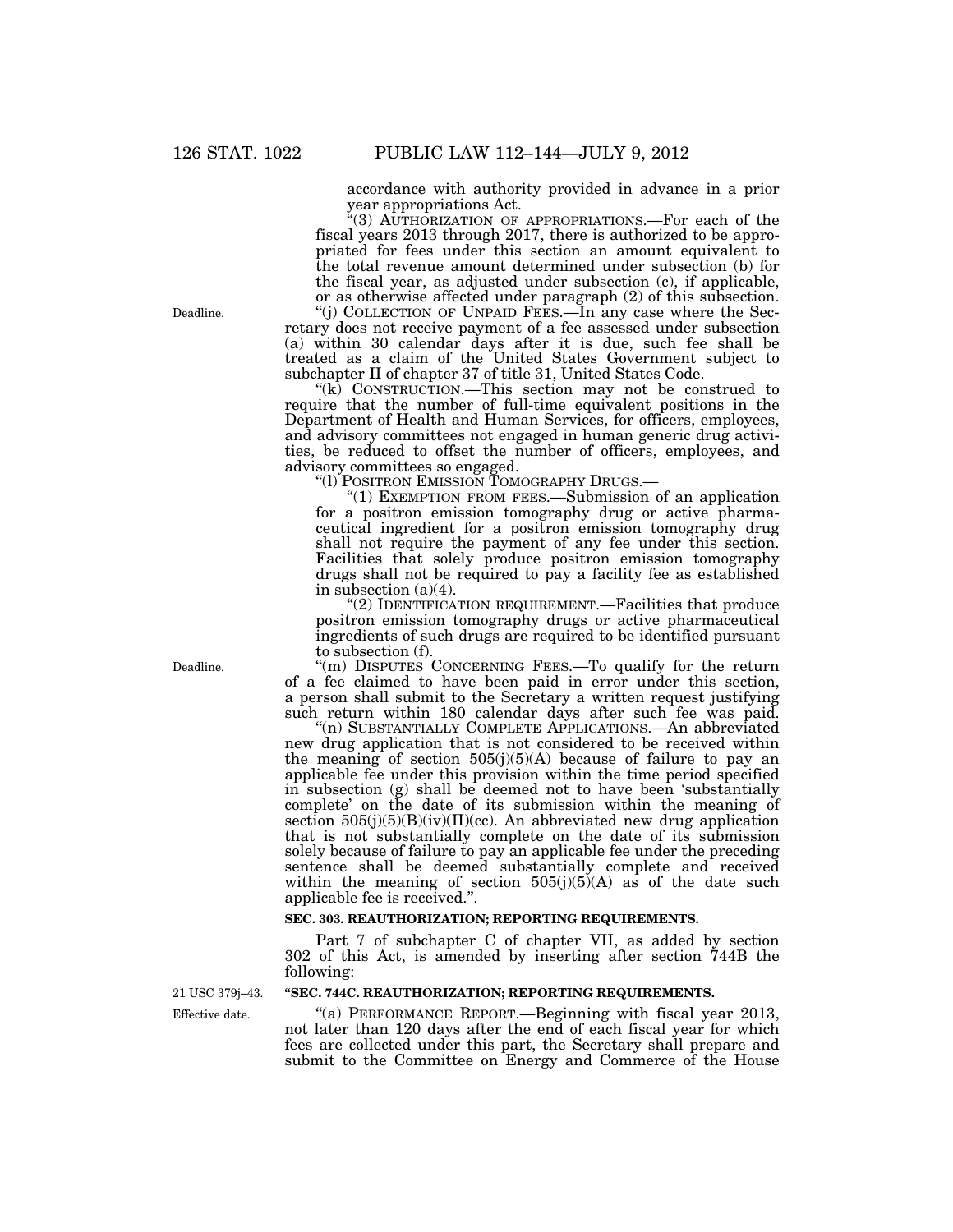of Representatives and the Committee on Health, Education, Labor, and Pensions of the Senate a report concerning the progress of the Food and Drug Administration in achieving the goals identified in the letters described in section 301(b) of the Generic Drug User Fee Amendments of 2012 during such fiscal year and the future plans of the Food and Drug Administration for meeting the goals.

''(b) FISCAL REPORT.—Beginning with fiscal year 2013, not later than 120 days after the end of each fiscal year for which fees are collected under this part, the Secretary shall prepare and submit to the Committee on Energy and Commerce of the House of Representatives and the Committee on Health, Education, Labor, and Pensions of the Senate a report on the implementation of the authority for such fees during such fiscal year and the use, by the Food and Drug Administration, of the fees collected for such fiscal year.

''(c) PUBLIC AVAILABILITY.—The Secretary shall make the reports required under subsections (a) and (b) available to the public on the Internet Web site of the Food and Drug Administration.

''(d) REAUTHORIZATION.—

''(1) CONSULTATION.—In developing recommendations to present to the Congress with respect to the goals, and plans for meeting the goals, for human generic drug activities for the first 5 fiscal years after fiscal year 2017, and for the reauthorization of this part for such fiscal years, the Secretary shall consult with—

''(A) the Committee on Energy and Commerce of the House of Representatives;

''(B) the Committee on Health, Education, Labor, and Pensions of the Senate;

''(C) scientific and academic experts;

''(D) health care professionals;

''(E) representatives of patient and consumer advocacy groups; and

 $\hat{f}(F)$  the generic drug industry.

"(2) PRIOR PUBLIC INPUT.—Prior to beginning negotiations with the generic drug industry on the reauthorization of this part, the Secretary shall—

''(A) publish a notice in the Federal Register requesting public input on the reauthorization;

''(B) hold a public meeting at which the public may present its views on the reauthorization, including specific suggestions for changes to the goals referred to in subsection (a);

''(C) provide a period of 30 days after the public meeting to obtain written comments from the public suggesting changes to this part; and

 $\sqrt[m]{(D)}$  publish the comments on the Food and Drug Administration's Internet Web site.

''(3) PERIODIC CONSULTATION.—Not less frequently than once every month during negotiations with the generic drug industry, the Secretary shall hold discussions with representatives of patient and consumer advocacy groups to continue discussions of their views on the reauthorization and their suggestions for changes to this part as expressed under paragraph (2).

Notice. Federal Register, publication.

Time period.

Web posting.

Web posting.

Effective date.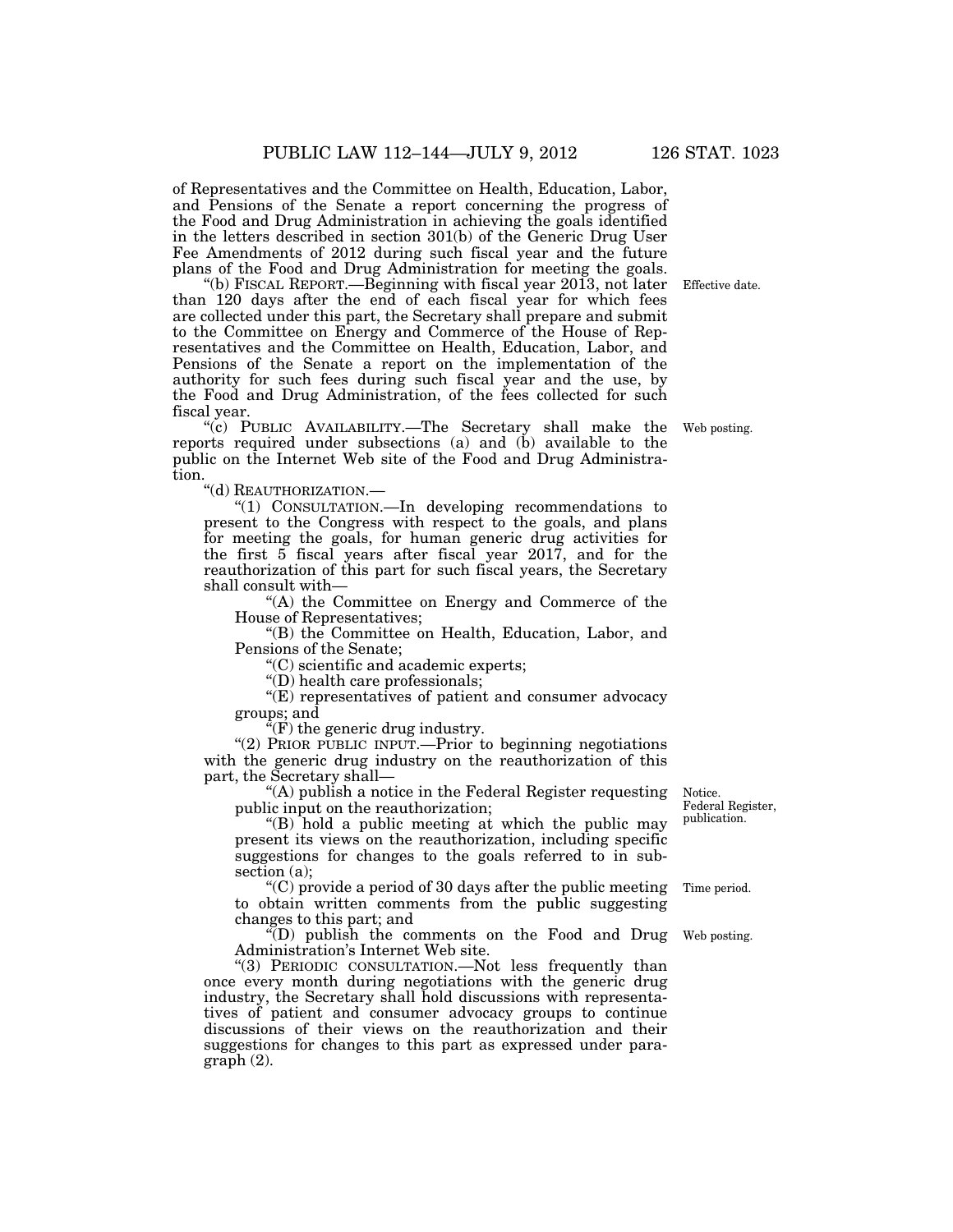"(4) PUBLIC REVIEW OF RECOMMENDATIONS.—After negotiations with the generic drug industry, the Secretary shall—

"(A) present the recommendations developed under paragraph (1) to the congressional committees specified in such paragraph;

" $(B)$  publish such recommendations in the Federal Register;

 $C^4(C)$  provide for a period of 30 days for the public to provide written comments on such recommendations;

''(D) hold a meeting at which the public may present its views on such recommendations; and

''(E) after consideration of such public views and comments, revise such recommendations as necessary.

"(5) TRANSMITTAL OF RECOMMENDATIONS.—Not later than January 15, 2017, the Secretary shall transmit to the Congress the revised recommendations under paragraph (4), a summary of the views and comments received under such paragraph, and any changes made to the recommendations in response to such views and comments.

''(6) MINUTES OF NEGOTIATION MEETINGS.—

''(A) PUBLIC AVAILABILITY.—Before presenting the recommendations developed under paragraphs (1) through (5) to the Congress, the Secretary shall make publicly available, on the Internet Web site of the Food and Drug Administration, minutes of all negotiation meetings conducted under this subsection between the Food and Drug Administration and the generic drug industry.

''(B) CONTENT.—The minutes described under subparagraph (A) shall summarize any substantive proposal made by any party to the negotiations as well as significant controversies or differences of opinion during the negotiations and their resolution.''.

#### **SEC. 304. SUNSET DATES.**

(a) AUTHORIZATION.—Sections 744A and 744B of the Federal Food, Drug, and Cosmetic Act, as added by section 302 of this Act, shall cease to be effective October 1, 2017.

(b) REPORTING REQUIREMENTS.—Section 744C of the Federal Food, Drug, and Cosmetic Act, as added by section 303 of this Act, shall cease to be effective January 31, 2018.

## **SEC. 305. EFFECTIVE DATE.**

The amendments made by this title shall take effect on October 1, 2012, or the date of the enactment of this title, whichever is later, except that fees under section 302 shall be assessed for all human generic drug submissions and Type II active pharmaceutical drug master files received on or after October 1, 2012, regardless of the date of enactment of this title.

### **SEC. 306. AMENDMENT WITH RESPECT TO MISBRANDING.**

Section 502 (21 U.S.C. 352) is amended by adding at the end the following:

"(aa) If it is a drug, or an active pharmaceutical ingredient, and it was manufactured, prepared, propagated, compounded, or processed in a facility for which fees have not been paid as required by section  $744A(a)(4)$  or for which identifying information required by section 744B(f) has not been submitted, or it contains an active

Time period.

Federal Register, publication.

Web posting.

21 USC 379j–41 note.

21 USC 379j–43 note.

21 USC 379j–41 note.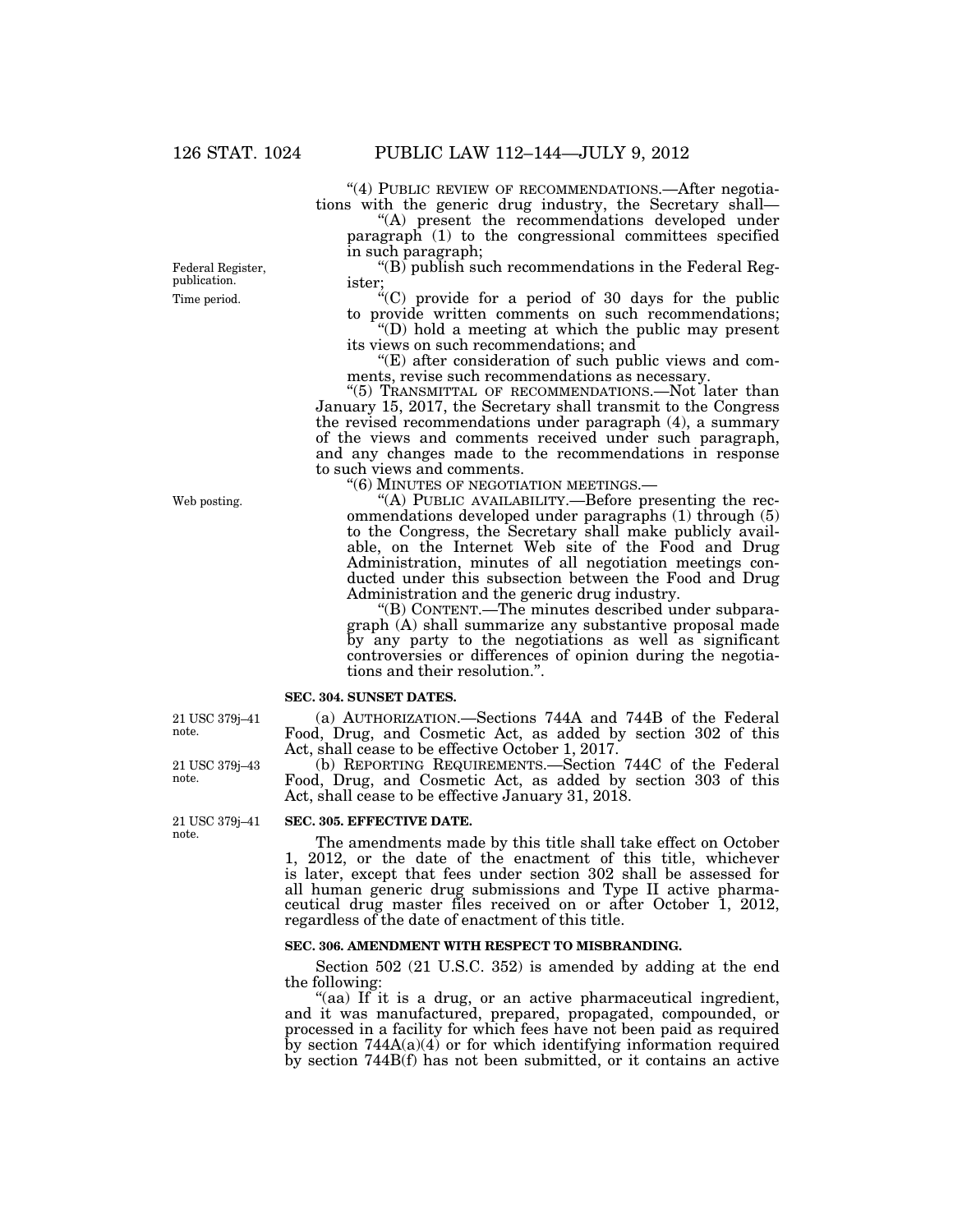pharmaceutical ingredient that was manufactured, prepared, propagated, compounded, or processed in such a facility.''.

#### **SEC. 307. STREAMLINED HIRING AUTHORITY TO SUPPORT ACTIVITIES**  21 USC 379d–3. **RELATED TO HUMAN GENERIC DRUGS.**

Section 714, as added by section 208 of this Act, is amended— (1) by amending subsection (b) to read as follows:

''(b) ACTIVITIES DESCRIBED.—The activities described in this subsection are—

''(1) activities under this Act related to the process for the review of device applications (as defined in section 737(8)); and

"(2) activities under this Act related to human generic drug activities (as defined in section 744A).''; and

 $(2)$  by amending subsection  $(c)$  to read as follows:

''(c) OBJECTIVES SPECIFIED.—The objectives specified in this subsection are—

"(1) with respect to the activities under subsection  $(b)(1)$ , the goals referred to in section  $738A(a)(1)$ ; and

 $(2)$  with respect to the activities under subsection (b)(2), the goals referred to in section  $744C(a)$ .".

#### **SEC. 308. ADDITIONAL REPORTING REQUIREMENTS.**

Subchapter A of chapter VII (21 U.S.C. 371 et seq.), as amended by section 208, is further amended by adding at the end the following:

#### **''SEC. 715. REPORTING REQUIREMENTS.**

''(a) GENERIC DRUGS.—Beginning with fiscal year 2013 and ending after fiscal year 2017, not later than 120 days after the end of each fiscal year for which fees are collected under part 7 of subchapter C, the Secretary shall prepare and submit to the Committee on Health, Education, Labor, and Pensions of the Senate and the Committee on Energy and Commerce of the House of Representatives a report concerning, for all applications for approval of a generic drug under section  $505(j)$ , amendments to such applications, and prior approval supplements with respect to such applications filed in the previous fiscal year—

" $(1)$  the number of such applications that met the goals identified for purposes of part 7 of subchapter C, in the letters from the Secretary of Health and Human Services to the Chairman of the Committee on Health, Education, Labor, and Pensions of the Senate and the Chairman of the Committee on Energy and Commerce of the House of Representatives, as set forth in the Congressional Record;

" $(2)$  the average total time to decision by the Secretary for applications for approval of a generic drug under section 505(j), amendments to such applications, and prior approval supplements with respect to such applications filed in the previous fiscal year, including the number of calendar days spent during the review by the Food and Drug Administration and the number of calendar days spent by the sponsor responding to a complete response letter;

"(3) the total number of applications under section  $505(i)$ , amendments to such applications, and prior approval supplements with respect to such applications that were pending with the Secretary for more than 10 months on the date of

21 USC 379d–4.

Effective date.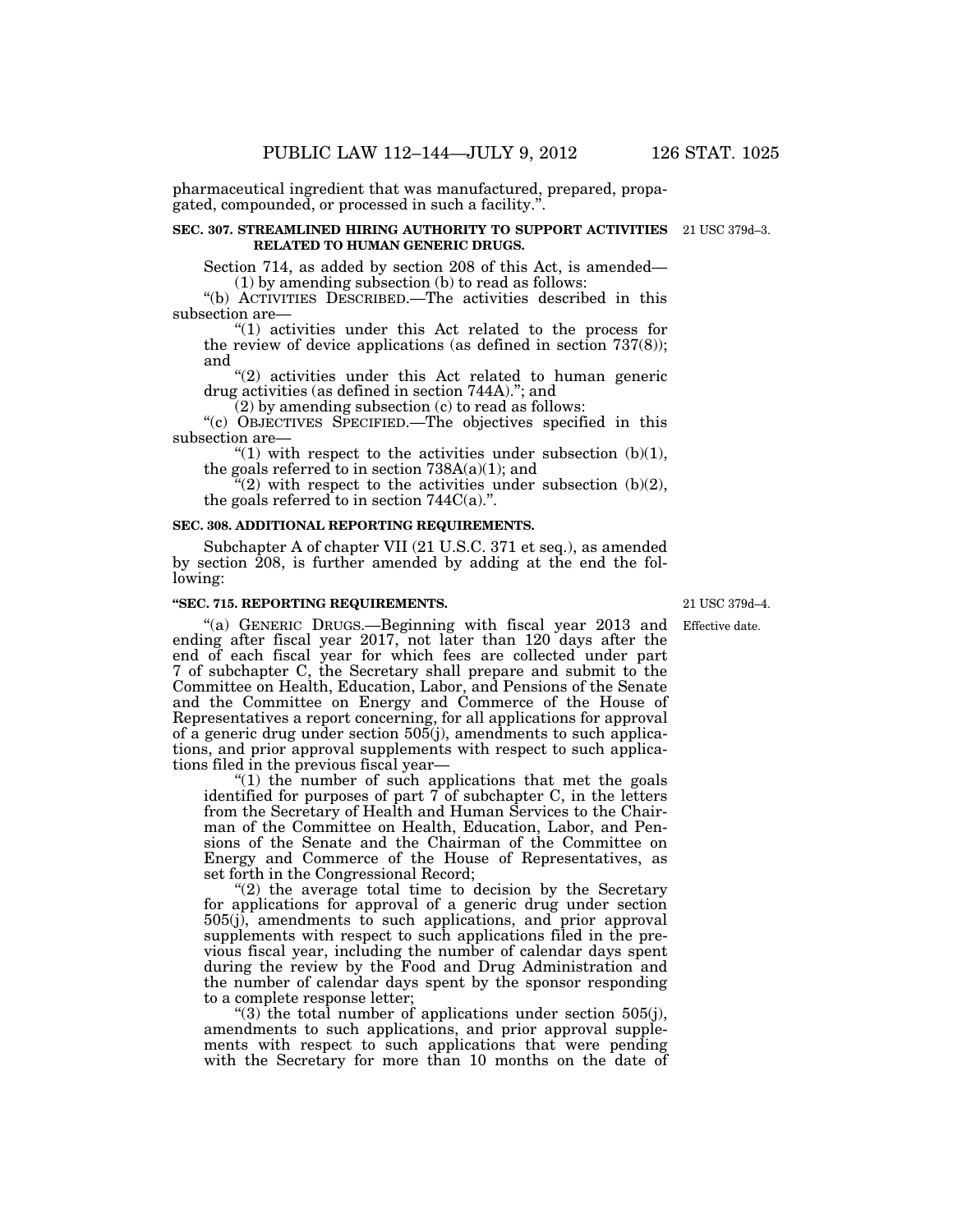enactment of the Food and Drug Administration Safety and Innovation Act; and

''(4) the number of applications described in paragraph (3) on which the Food and Drug Administration took final regulatory action in the previous fiscal year.''.

Biosimilar User Fee Act of 2012.

# **TITLE IV—FEES RELATING TO BIOSIMILAR BIOLOGICAL PRODUCTS**

## **SEC. 401. SHORT TITLE; FINDING.**

(a) SHORT TITLE.—This title may be cited as the ''Biosimilar User Fee Act of 2012''.

(b) FINDING.—The Congress finds that the fees authorized by the amendments made in this title will be dedicated to expediting the process for the review of biosimilar biological product applications, including postmarket safety activities, as set forth in the goals identified for purposes of part 8 of subchapter C of chapter VII of the Federal Food, Drug, and Cosmetic Act, in the letters from the Secretary of Health and Human Services to the Chairman of the Committee on Health, Education, Labor, and Pensions of the Senate and the Chairman of the Committee on Energy and Commerce of the House of Representatives, as set forth in the Congressional Record.

## **SEC. 402. FEES RELATING TO BIOSIMILAR BIOLOGICAL PRODUCTS.**

Subchapter C of chapter VII (21 U.S.C. 379f et seq.) is amended by inserting after part 7, as added by title III of this Act, the following:

# **''PART 8—FEES RELATING TO BIOSIMILAR BIOLOGICAL PRODUCTS**

21 USC 379j–51.

# **''SEC. 744G. DEFINITIONS.**

''For purposes of this part:

 $\sqrt{\ }$ (1) The term 'adjustment factor' applicable to a fiscal year that is the Consumer Price Index for all urban consumers (Washington-Baltimore, DC–MD–VA–WV; Not Seasonally Adjusted; All items) of the preceding fiscal year divided by such Index for September 2011.

" $(2)$  The term 'affiliate' means a business entity that has a relationship with a second business entity if, directly or indirectly—

''(A) one business entity controls, or has the power to control, the other business entity; or

''(B) a third party controls, or has power to control, both of the business entities.

"(3) The term 'biosimilar biological product' means a product for which a biosimilar biological product application has been approved.

" $(4)(A)$  Subject to subparagraph  $(B)$ , the term 'biosimilar' biological product application' means an application for licensure of a biological product under section  $351(k)$  of the Public Health Service Act.

''(B) Such term does not include—

''(i) a supplement to such an application;

21 USC 301 note.

21 USC 379j–51 note.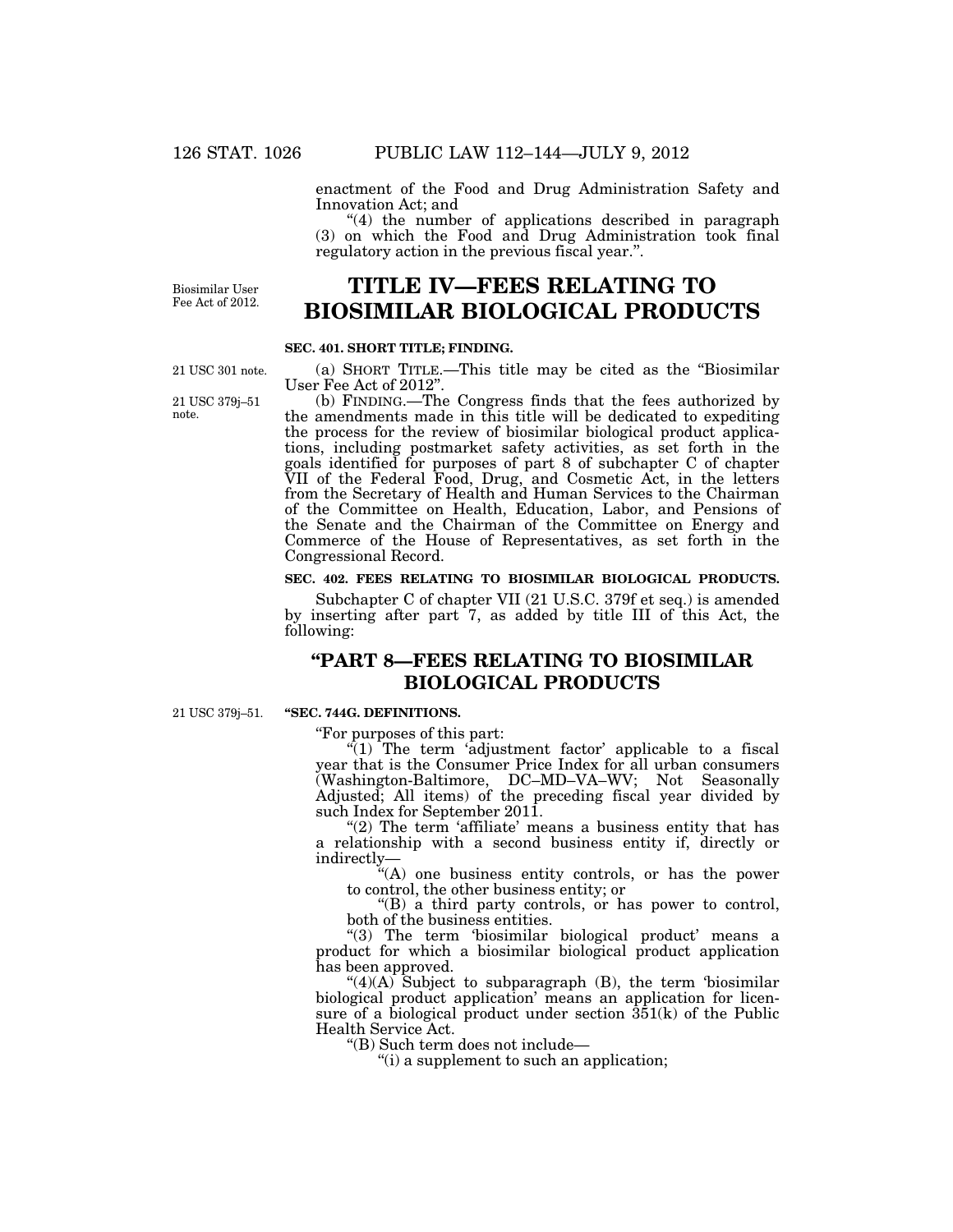"(ii) an application filed under section  $351(k)$  of the Public Health Service Act that cites as the reference product a bovine blood product for topical application licensed before September 1, 1992, or a large volume parenteral drug product approved before such date;

"(iii) an application filed under section  $351(k)$  of the Public Health Service Act with respect to-

''(I) whole blood or a blood component for transfusion;

''(II) an allergenic extract product;

''(III) an in vitro diagnostic biological product; or ''(IV) a biological product for further manufacturing use only; or

"(iv) an application for licensure under section  $351(k)$ of the Public Health Service Act that is submitted by a State or Federal Government entity for a product that is not distributed commercially.

''(5) The term 'biosimilar biological product development meeting' means any meeting, other than a biosimilar initial advisory meeting, regarding the content of a development program, including a proposed design for, or data from, a study intended to support a biosimilar biological product application.

''(6) The term 'biosimilar biological product development program' means the program under this part for expediting the process for the review of submissions in connection with biosimilar biological product development.

 $\degree$ (7)(A) The term 'biosimilar biological product establishment' means a foreign or domestic place of business—

''(i) that is at one general physical location consisting of one or more buildings, all of which are within 5 miles of each other; and

''(ii) at which one or more biosimilar biological products are manufactured in final dosage form.

"(B) For purposes of subparagraph (A)(ii), the term 'manufactured' does not include packaging.

''(8) The term 'biosimilar initial advisory meeting'—

"(A) means a meeting, if requested, that is limited to—

"(i) a general discussion regarding whether licensure under section 351(k) of the Public Health Service Act may be feasible for a particular product; and

"(ii) if so, general advice on the expected content of the development program; and

''(B) does not include any meeting that involves substantive review of summary data or full study reports.

''(9) The term 'costs of resources allocated for the process for the review of biosimilar biological product applications' means the expenses in connection with the process for the review of biosimilar biological product applications for—

"(A) officers and employees of the Food and Drug Administration, contractors of the Food and Drug Administration, advisory committees, and costs related to such officers employees and committees and to contracts with such contractors;

''(B) management of information, and the acquisition, maintenance, and repair of computer resources;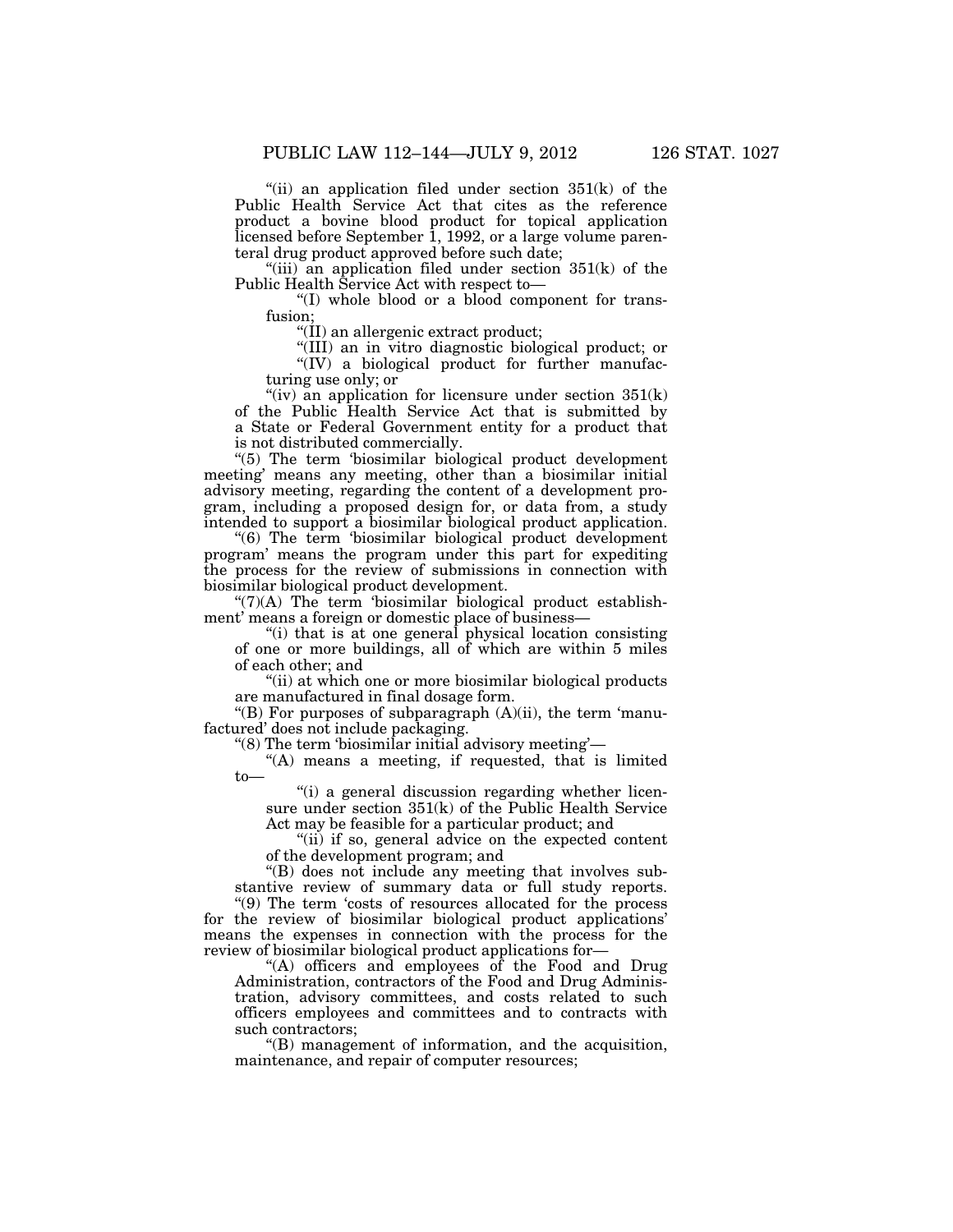''(C) leasing, maintenance, renovation, and repair of facilities and acquisition, maintenance, and repair of fixtures, furniture, scientific equipment, and other necessary materials and supplies; and

''(D) collecting fees under section 744H and accounting for resources allocated for the review of submissions in connection with biosimilar biological product development, biosimilar biological product applications, and supplements.

"(10) The term 'final dosage form' means, with respect to a biosimilar biological product, a finished dosage form which is approved for administration to a patient without substantial further manufacturing (such as lyophilized products before reconstitution).

''(11) The term 'financial hold'—

''(A) means an order issued by the Secretary to prohibit the sponsor of a clinical investigation from continuing the investigation if the Secretary determines that the investigation is intended to support a biosimilar biological product application and the sponsor has failed to pay any fee for the product required under subparagraph  $(A)$ ,  $(B)$ , or  $(D)$ of section  $744H(a)(1)$ ; and

''(B) does not mean that any of the bases for a 'clinical hold' under section 505(i)(3) have been determined by the Secretary to exist concerning the investigation.

"(12) The term 'person' includes an affiliate of such person. "(13) The term 'process for the review of biosimilar biological product applications' means the following activities of the Secretary with respect to the review of submissions in connection with biosimilar biological product development, biosimilar biological product applications, and supplements:

"(A) The activities necessary for the review of submissions in connection with biosimilar biological product development, biosimilar biological product applications, and supplements.

''(B) Actions related to submissions in connection with biosimilar biological product development, the issuance of action letters which approve biosimilar biological product applications or which set forth in detail the specific deficiencies in such applications, and where appropriate, the actions necessary to place such applications in condition for approval.

 $\sqrt[\text{i}]{C}$  The inspection of biosimilar biological product establishments and other facilities undertaken as part of the Secretary's review of pending biosimilar biological product applications and supplements.

''(D) Activities necessary for the release of lots of biosimilar biological products under section 351(k) of the Public Health Service Act.

''(E) Monitoring of research conducted in connection with the review of biosimilar biological product applications.

"(F) Postmarket safety activities with respect to biologics approved under biosimilar biological product applications or supplements, including the following activities:

"(i) Collecting, developing, and reviewing safety information on biosimilar biological products, including adverse-event reports.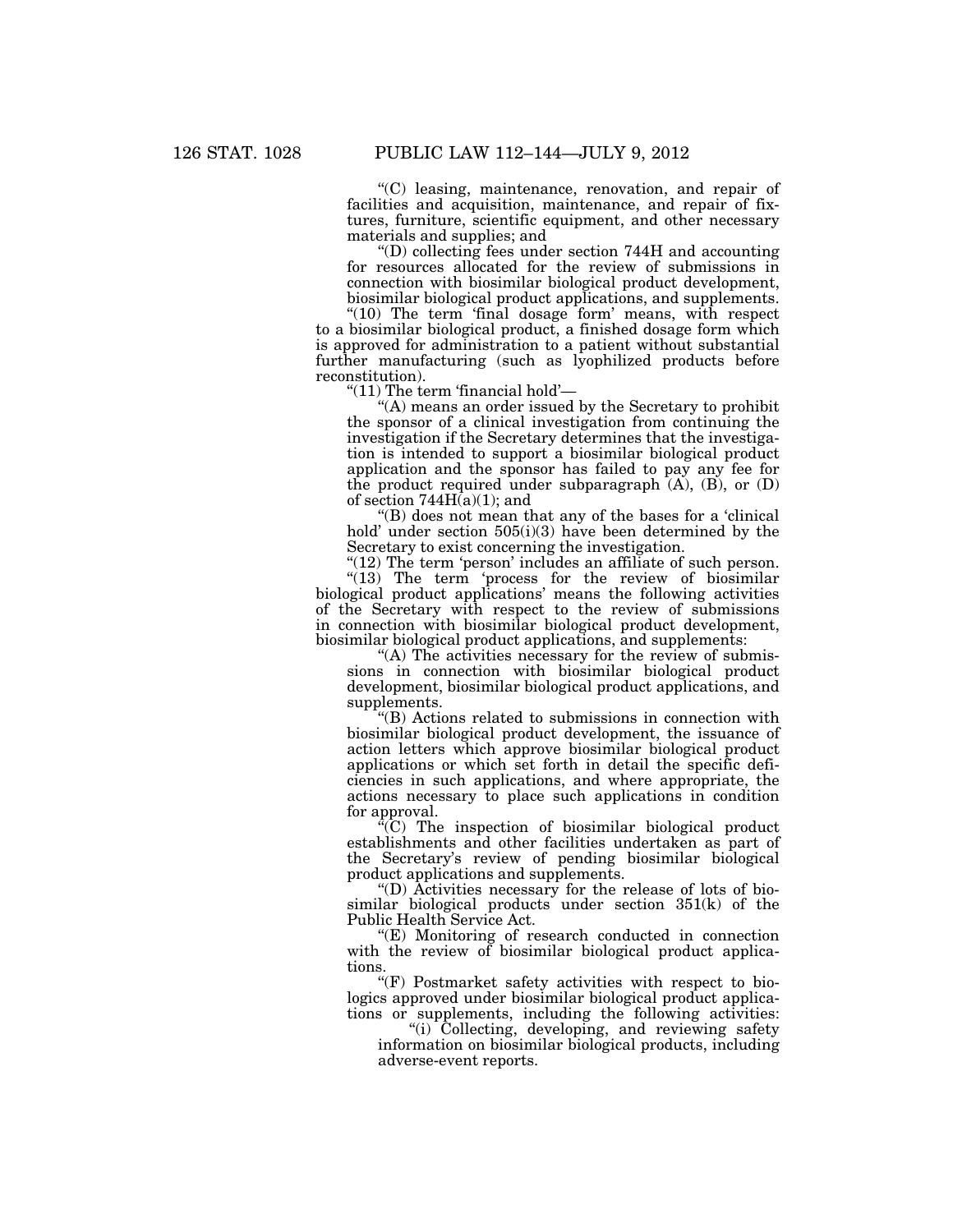"(ii) Developing and using improved adverse-event data-collection systems, including information technology systems.

"(iii) Developing and using improved analytical tools to assess potential safety problems, including access to external data bases.

"(iv) Implementing and enforcing section  $505(0)$ (relating to postapproval studies and clinical trials and labeling changes) and section 505(p) (relating to risk evaluation and mitigation strategies).

"(v) Carrying out section  $505(k)(5)$  (relating to adverse-event reports and postmarket safety activities).

" $(14)$  The term 'supplement' means a request to the Secretary to approve a change in a biosimilar biological product application which has been approved, including a supplement requesting that the Secretary determine that the biosimilar biological product meets the standards for interchangeability described in section 351(k)(4) of the Public Health Service Act.

#### **''SEC. 744H. AUTHORITY TO ASSESS AND USE BIOSIMILAR BIOLOGICAL**  21 USC 379j–52. **PRODUCT FEES.**

"(a) TYPES OF FEES.—Beginning in fiscal year  $2013$ , the Secretary shall assess and collect fees in accordance with this section as follows:

''(1) BIOSIMILAR DEVELOPMENT PROGRAM FEES.—

''(A) INITIAL BIOSIMILAR BIOLOGICAL PRODUCT DEVELOP-MENT FEE.—

''(i) IN GENERAL.—Each person that submits to the Secretary a meeting request described under clause (ii) or a clinical protocol for an investigational new drug protocol described under clause (iii) shall pay for the product named in the meeting request or the investigational new drug application the initial biosimilar biological product development fee established under subsection  $(\bar{b})(1)(A)$ .

"(ii) MEETING REQUEST.—The meeting request described in this clause is a request for a biosimilar biological product development meeting for a product.

''(iii) CLINICAL PROTOCOL FOR IND.—A clinical protocol for an investigational new drug protocol described in this clause is a clinical protocol consistent with the provisions of section  $505(i)$ , including any regulations promulgated under section 505(i), (referred to in this section as 'investigational new drug application') describing an investigation that the Secretary determines is intended to support a biosimilar biological product application for a product.

"(iv) DUE DATE.—The initial biosimilar biological product development fee shall be due by the earlier of the following:

''(I) Not later than 5 days after the Secretary grants a request for a biosimilar biological product development meeting.

" $(\overline{II})$  The date of submission of an investigational new drug application describing an investigation that the Secretary determines is intended

Effective date.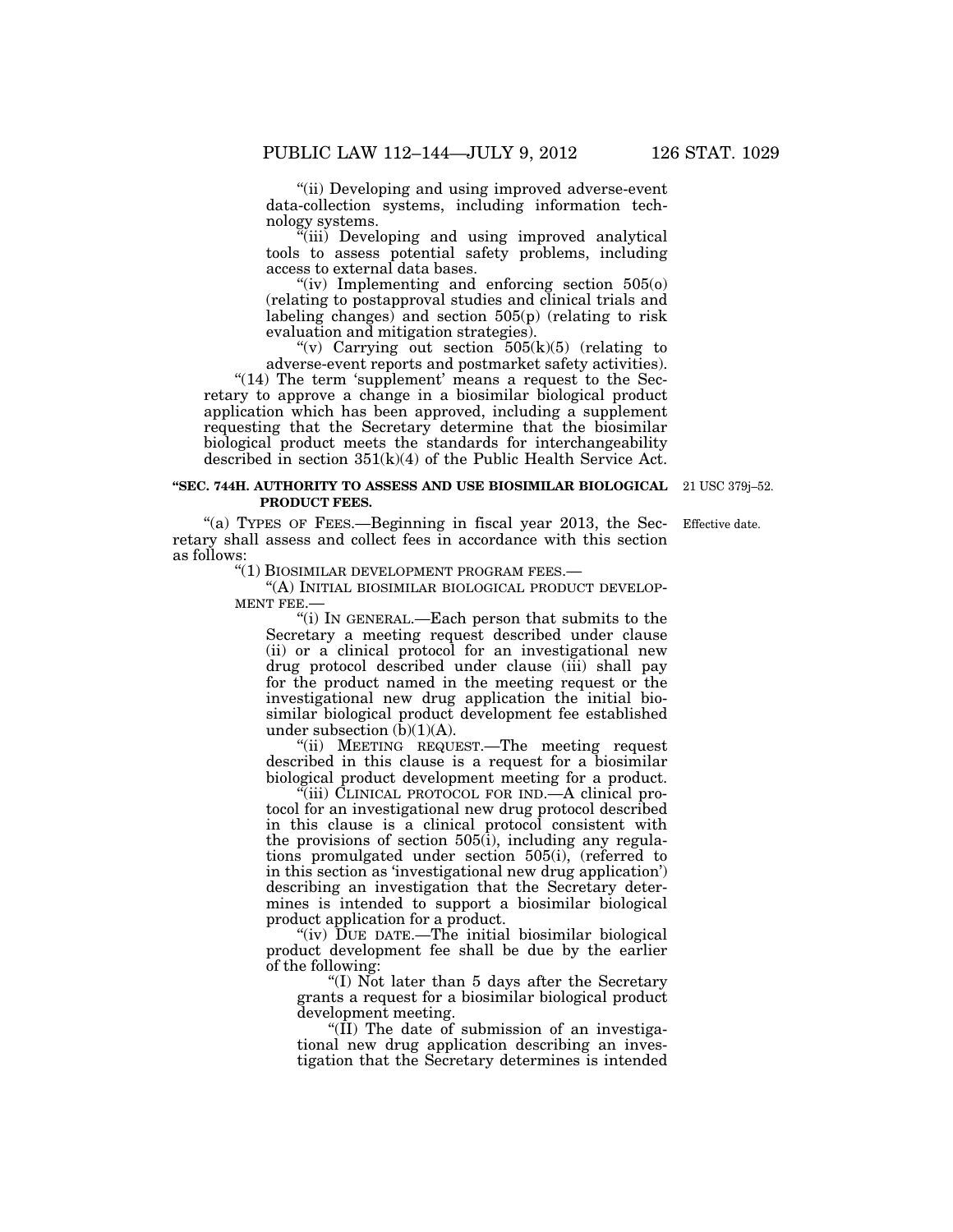to support a biosimilar biological product application.

''(v) TRANSITION RULE.—Each person that has submitted an investigational new drug application prior to the date of enactment of the Biosimilars User Fee Act of 2012 shall pay the initial biosimilar biological product development fee by the earlier of the following:

''(I) Not later than 60 days after the date of the enactment of the Biosimilars User Fee Act of 2012, if the Secretary determines that the investigational new drug application describes an investigation that is intended to support a biosimilar biological product application.

''(II) Not later than 5 days after the Secretary grants a request for a biosimilar biological product development meeting.

''(B) ANNUAL BIOSIMILAR BIOLOGICAL PRODUCT DEVELOPMENT FEE.—

''(i) IN GENERAL.—A person that pays an initial biosimilar biological product development fee for a product shall pay for such product, beginning in the fiscal year following the fiscal year in which the initial biosimilar biological product development fee was paid, an annual fee established under subsection  $(b)(1)(B)$ for biosimilar biological product development (referred to in this section as 'annual biosimilar biological product development fee').

"(ii) DUE DATE.—The annual biosimilar biological product development program fee for each fiscal year will be due on the later of—

''(I) the first business day on or after October 1 of each such year; or

''(II) the first business day after the enactment of an appropriations Act providing for the collection and obligation of fees for such year under this section.

''(iii) EXCEPTION.—The annual biosimilar development program fee for each fiscal year will be due on the date specified in clause (ii), unless the person has—

''(I) submitted a marketing application for the biological product that was accepted for filing; or

''(II) discontinued participation in the biosimilar biological product development program for the product under subparagraph (C).

''(C) DISCONTINUATION OF FEE OBLIGATION.—A person may discontinue participation in the biosimilar biological product development program for a product effective October 1 of a fiscal year by, not later than August 1 of the preceding fiscal year—

"(i) if no investigational new drug application concerning the product has been submitted, submitting to the Secretary a written declaration that the person has no present intention of further developing the product as a biosimilar biological product; or

''(ii) if an investigational new drug application concerning the product has been submitted, withdrawing

Deadline.

Deadlines.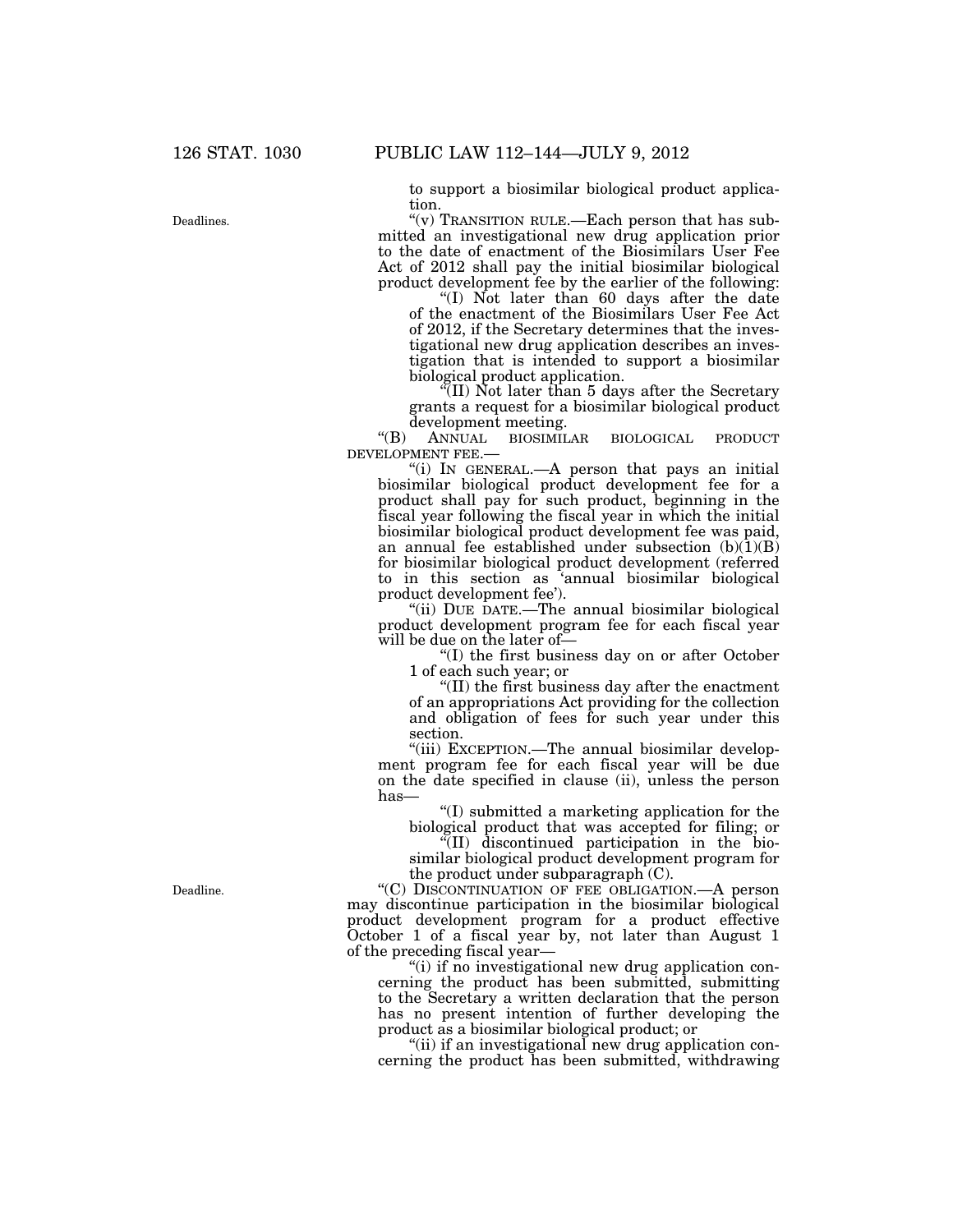the investigational new drug application in accordance with part 312 of title 21, Code of Federal Regulations (or any successor regulations).

''(D) REACTIVATION FEE.—

''(i) IN GENERAL.—A person that has discontinued participation in the biosimilar biological product development program for a product under subparagraph (C) shall pay a fee (referred to in this section as 'reactivation fee') by the earlier of the following:

Deadline.

''(I) Not later than 5 days after the Secretary grants a request for a biosimilar biological product development meeting for the product (after the date on which such participation was discontinued).

''(II) Upon the date of submission (after the date on which such participation was discontinued) of an investigational new drug application describing an investigation that the Secretary determines is intended to support a biosimilar biological product application for that product.

''(ii) APPLICATION OF ANNUAL FEE.—A person that pays a reactivation fee for a product shall pay for such product, beginning in the next fiscal year, the annual biosimilar biological product development fee under subparagraph (B).

"(E) EFFECT OF FAILURE TO PAY BIOSIMILAR DEVELOP-MENT PROGRAM FEES.—

"(i) NO BIOSIMILAR BIOLOGICAL PRODUCT DEVELOP-MENT MEETINGS.—If a person has failed to pay an initial or annual biosimilar biological product development fee as required under subparagraph  $(A)$  or  $(\overline{B})$ , or a reactivation fee as required under subparagraph (D), the Secretary shall not provide a biosimilar biological product development meeting relating to the product for which fees are owed.

"(ii) NO RECEIPT OF INVESTIGATIONAL NEW DRUG APPLICATIONS.—Except in extraordinary circumstances, the Secretary shall not consider an investigational new drug application to have been received under section  $505(i)(2)$  if-

''(I) the Secretary determines that the investigation is intended to support a biosimilar biological product application; and

 $\sqrt{\text{III}}$  the sponsor has failed to pay an initial or annual biosimilar biological product development fee for the product as required under subparagraph  $(A)$  or  $(B)$ , or a reactivation fee as required under subparagraph (D).

''(iii) FINANCIAL HOLD.—Notwithstanding section 505(i)(2), except in extraordinary circumstances, the Secretary shall prohibit the sponsor of a clinical investigation from continuing the investigation if—

''(I) the Secretary determines that the investigation is intended to support a biosimilar biological product application; and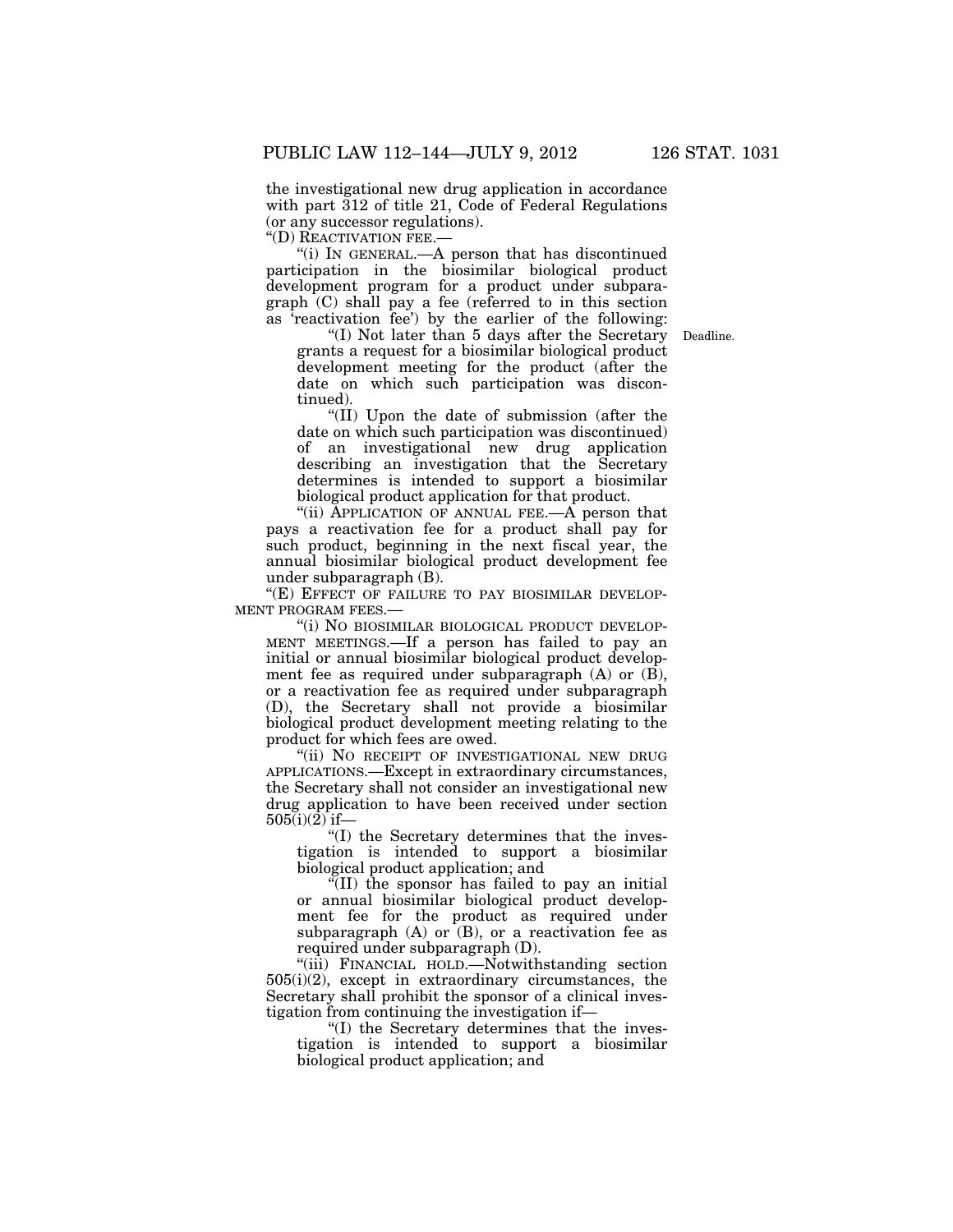''(II) the sponsor has failed to pay an initial or annual biosimilar biological product development fee for the product as required under subparagraph  $(A)$  or  $(B)$ , or a reactivation fee for the product as required under subparagraph (D).

"(iv) NO ACCEPTANCE OF BIOSIMILAR BIOLOGICAL PRODUCT APPLICATIONS OR SUPPLEMENTS.—If a person has failed to pay an initial or annual biosimilar biological product development fee as required under subparagraph  $(A)$  or  $(B)$ , or a reactivation fee as required under subparagraph (D), any biosimilar biological product application or supplement submitted by that person shall be considered incomplete and shall not be accepted for filing by the Secretary until all such fees owed by such person have been paid.

"(F) LIMITS REGARDING BIOSIMILAR DEVELOPMENT PRO-GRAM FEES.—

''(i) NO REFUNDS.—The Secretary shall not refund any initial or annual biosimilar biological product development fee paid under subparagraph (A) or (B), or any reactivation fee paid under subparagraph (D).

''(ii) NO WAIVERS, EXEMPTIONS, OR REDUCTIONS.— The Secretary shall not grant a waiver, exemption, or reduction of any initial or annual biosimilar biological product development fee due or payable under subparagraph  $(A)$  or  $(B)$ , or any reactivation fee due or payable under subparagraph (D).

"(2) BIOSIMILAR BIOLOGICAL PRODUCT APPLICATION AND SUPPLEMENT FEE.—

''(A) IN GENERAL.—Each person that submits, on or after October 1, 2012, a biosimilar biological product application or a supplement shall be subject to the following fees:

''(i) A fee for a biosimilar biological product application that is equal to—

''(I) the amount of the fee established under subsection  $(b)(1)(D)$  for a biosimilar biological product application for which clinical data (other than comparative bioavailability studies) with respect to safety or effectiveness are required for approval; minus

"(II) the cumulative amount of fees paid, if any, under subparagraphs (A), (B), and (D) of paragraph (1) for the product that is the subject of the application.

"(ii) A fee for a biosimilar biological product application for which clinical data (other than comparative bioavailability studies) with respect to safety or effectiveness are not required, that is equal to—

''(I) half of the amount of the fee established under subsection (b)(1)(D) for a biosimilar biological product application; minus

''(II) the cumulative amount of fees paid, if any, under subparagraphs (A), (B), and (D) of para- $\frac{\text{graph}(1)}{\text{for that product}}$ .

 $(iii)$  A fee for a supplement for which clinical data (other than comparative bioavailability studies)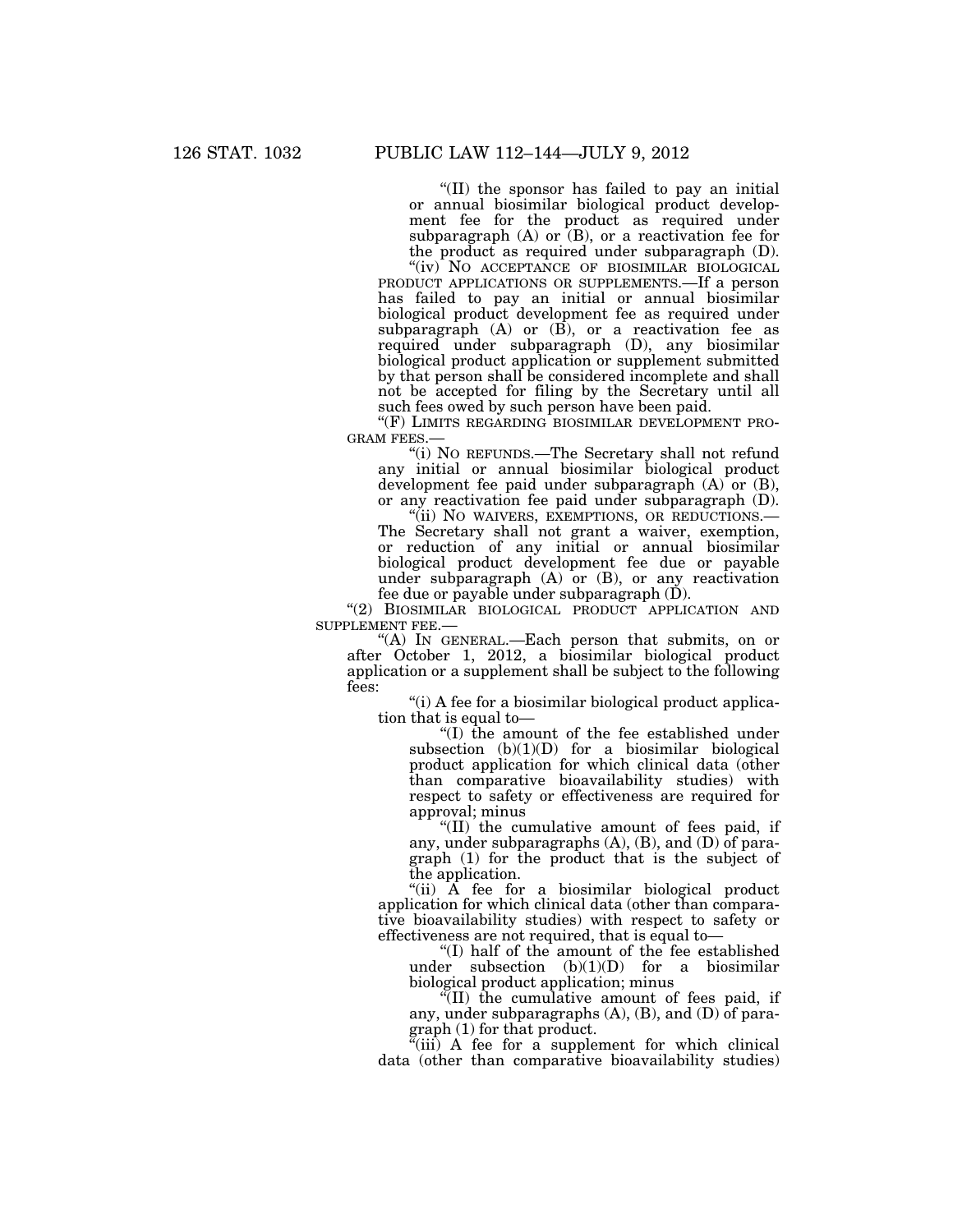with respect to safety or effectiveness are required, that is equal to half of the amount of the fee established under subsection  $(b)(1)(D)$  for a biosimilar biological product application.

''(B) REDUCTION IN FEES.—Notwithstanding section 404 of the Biosimilars User Fee Act of 2012, any person who pays a fee under subparagraph (A), (B), or (D) of paragraph  $(1)$  for a product before October 1, 2017, but submits a biosimilar biological product application for that product after such date, shall be entitled to the reduction of any biosimilar biological product application fees that may be assessed at the time when such biosimilar biological product application is submitted, by the cumulative amount of fees paid under subparagraphs (A), (B), and (D) of paragraph (1) for that product.

''(C) PAYMENT DUE DATE.—Any fee required by subparagraph (A) shall be due upon submission of the application or supplement for which such fee applies.

''(D) EXCEPTION FOR PREVIOUSLY FILED APPLICATION OR SUPPLEMENT.—If a biosimilar biological product application or supplement was submitted by a person that paid the fee for such application or supplement, was accepted for filing, and was not approved or was withdrawn (without a waiver), the submission of a biosimilar biological product application or a supplement for the same product by the same person (or the person's licensee, assignee, or successor) shall not be subject to a fee under subparagraph (A).

"(E) REFUND OF APPLICATION FEE IF APPLICATION REFUSED FOR FILING OR WITHDRAWN BEFORE FILING.—The Secretary shall refund 75 percent of the fee paid under this paragraph for any application or supplement which is refused for filing or withdrawn without a waiver before filing.

"(F) FEES FOR APPLICATIONS PREVIOUSLY REFUSED FOR FILING OR WITHDRAWN BEFORE FILING.—A biosimilar biological product application or supplement that was submitted but was refused for filing, or was withdrawn before being accepted or refused for filing, shall be subject to the full fee under subparagraph (A) upon being resubmitted or filed over protest, unless the fee is waived under subsection  $(c)$ .

''(3) BIOSIMILAR BIOLOGICAL PRODUCT ESTABLISHMENT FEE.—

''(A) IN GENERAL.—Except as provided in subparagraph (E), each person that is named as the applicant in a biosimilar biological product application shall be assessed an annual fee established under subsection  $(b)(1)(E)$  for each biosimilar biological product establishment that is listed in the approved biosimilar biological product application as an establishment that manufactures the biosimilar biological product named in such application.

''(B) ASSESSMENT IN FISCAL YEARS.—The establishment fee shall be assessed in each fiscal year for which the biosimilar biological product named in the application is assessed a fee under paragraph (4) unless the biosimilar biological product establishment listed in the application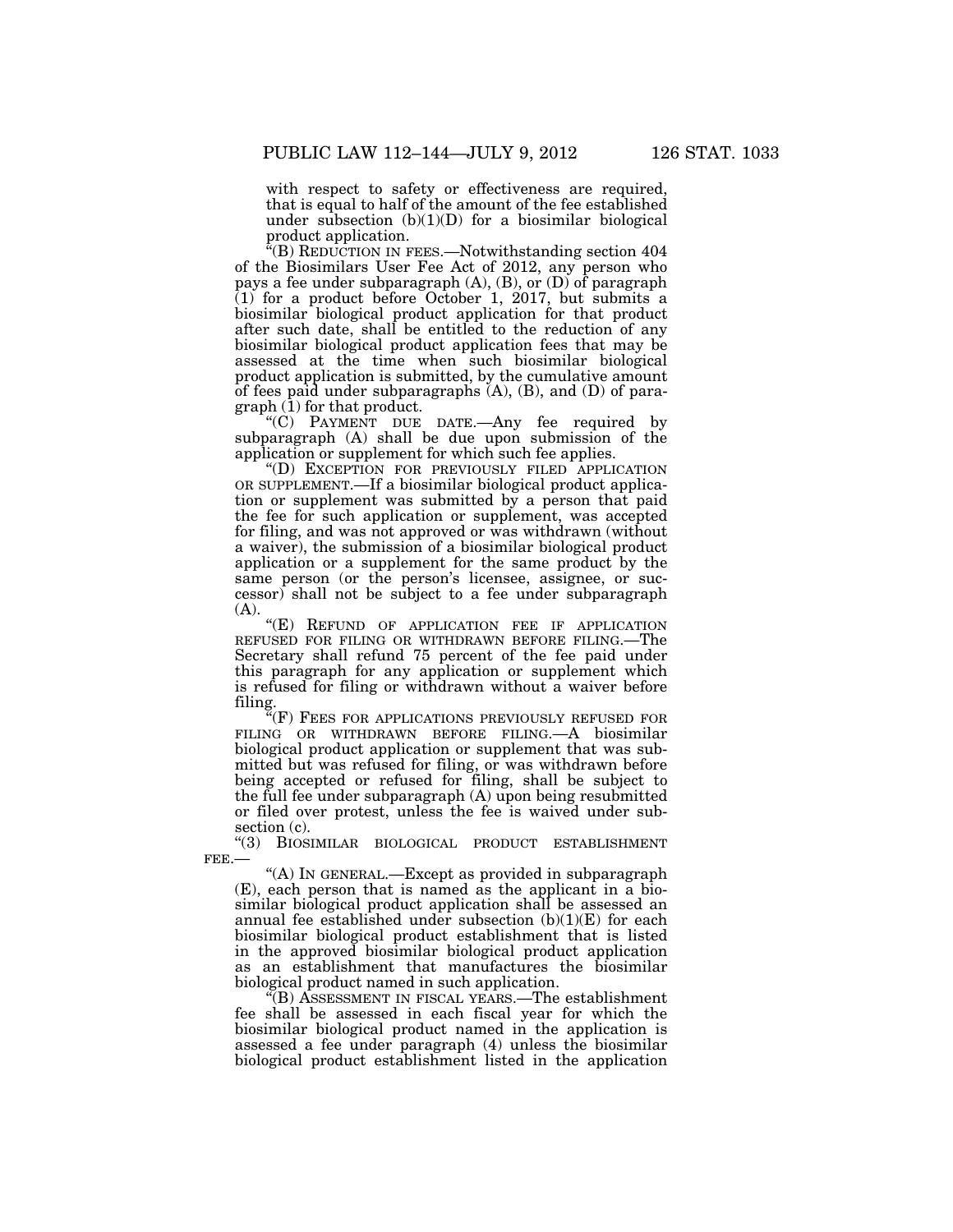does not engage in the manufacture of the biosimilar biological product during such fiscal year.

''(C) DUE DATE.—The establishment fee for a fiscal year shall be due on the later of—

''(i) the first business day on or after October 1 of such fiscal year; or

"(ii) the first business day after the enactment of an appropriations Act providing for the collection and obligation of fees for such fiscal year under this section.<br>"(D) APPLICATION TO ESTABLISHMENT.—

"(i) Each biosimilar biological product establishment shall be assessed only one fee per biosimilar biological product establishment, notwithstanding the number of biosimilar biological products manufactured at the establishment, subject to clause (ii).

''(ii) In the event an establishment is listed in a biosimilar biological product application by more than one applicant, the establishment fee for the fiscal year shall be divided equally and assessed among the applicants whose biosimilar biological products are manufactured by the establishment during the fiscal year and assessed biosimilar biological product fees under paragraph (4).

"(E) EXCEPTION FOR NEW PRODUCTS.—If, during the fiscal year, an applicant initiates or causes to be initiated the manufacture of a biosimilar biological product at an establishment listed in its biosimilar biological product application—

''(i) that did not manufacture the biosimilar biological product in the previous fiscal year; and

"(ii) for which the full biosimilar biological product establishment fee has been assessed in the fiscal year at a time before manufacture of the biosimilar biological product was begun,

the applicant shall not be assessed a share of the biosimilar biological product establishment fee for the fiscal year in which the manufacture of the product began.

"(4) BIOSIMILAR BIOLOGICAL PRODUCT FEE.-

''(A) IN GENERAL.—Each person who is named as the applicant in a biosimilar biological product application shall pay for each such biosimilar biological product the annual fee established under subsection  $(b)(1)(F)$ .

''(B) DUE DATE.—The biosimilar biological product fee for a fiscal year shall be due on the later of—

''(i) the first business day on or after October 1 of each such year; or

"(ii) the first business day after the enactment of an appropriations Act providing for the collection

and obligation of fees for such year under this section. "(C) ONE FEE PER PRODUCT PER YEAR.—The biosimilar

biological product fee shall be paid only once for each product for each fiscal year.

''(b) FEE SETTING AND AMOUNTS.—

"(1) IN GENERAL.—Subject to paragraph (2), the Secretary shall, 60 days before the start of each fiscal year that begins after September 30, 2012, establish, for the next fiscal year,

Time period.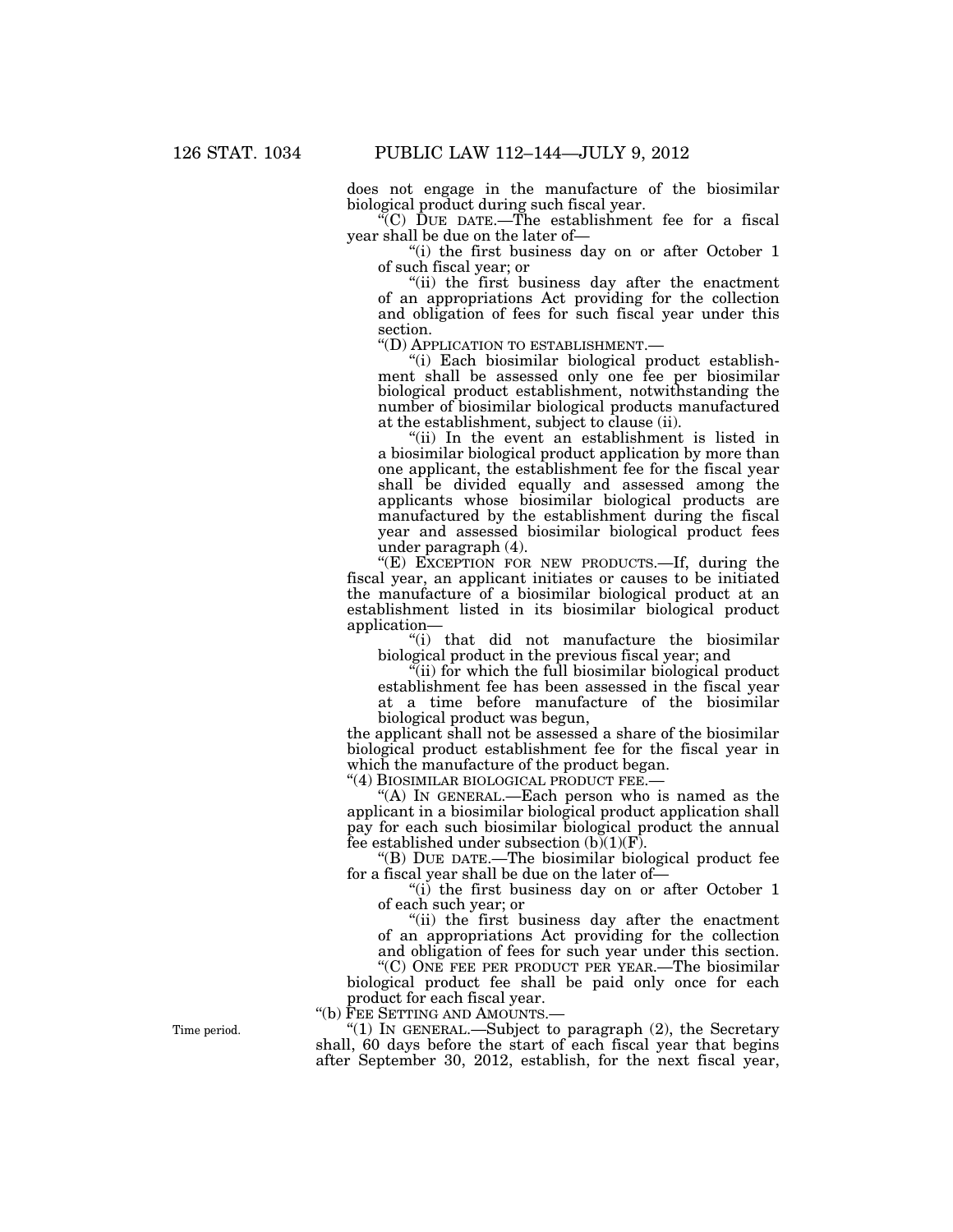the fees under subsection (a). Except as provided in subsection (c), such fees shall be in the following amounts:

''(A) INITIAL BIOSIMILAR BIOLOGICAL PRODUCT DEVELOP-MENT FEE.—The initial biosimilar biological product development fee under subsection  $(a)(1)(A)$  for a fiscal year shall be equal to 10 percent of the amount established under section  $736(c)(4)$  for a human drug application described in section  $736(a)(1)(A)(i)$  for that fiscal year.<br>"(B) ANNUAL BIOSIMILAR BIOLOGICAL PR

''(B) ANNUAL BIOSIMILAR BIOLOGICAL PRODUCT DEVELOPMENT FEE.—The annual biosimilar biological product development fee under subsection  $(a)(1)(B)$  for a fiscal year shall be equal to 10 percent of the amount established under section  $736(c)(4)$  for a human drug application described in section  $736(a)(1)(A)(i)$  for that fiscal year.

''(C) REACTIVATION FEE.—The reactivation fee under subsection  $(a)(1)(D)$  for a fiscal year shall be equal to 20 percent of the amount of the fee established under section 736(c)(4) for a human drug application described in section  $736(a)(1)(A)(i)$  for that fiscal year.

''(D) BIOSIMILAR BIOLOGICAL PRODUCT APPLICATION FEE.—The biosimilar biological product application fee under subsection  $(a)(2)$  for a fiscal year shall be equal to the amount established under section  $736(c)(4)$  for a human drug application described in section  $736(a)(1)(A)(i)$ for that fiscal year.

''(E) BIOSIMILAR BIOLOGICAL PRODUCT ESTABLISHMENT FEE.—The biosimilar biological product establishment fee under subsection  $(a)(3)$  for a fiscal year shall be equal to the amount established under section  $736(c)(4)$  for a prescription drug establishment for that fiscal year.

"(F) BIOSIMILAR BIOLOGICAL PRODUCT FEE.—The biosimilar biological product fee under subsection (a)(4) for a fiscal year shall be equal to the amount established under section  $736(c)(4)$  for a prescription drug product for that fiscal year.

''(2) LIMIT.—The total amount of fees charged for a fiscal year under this section may not exceed the total amount for such fiscal year of the costs of resources allocated for the process for the review of biosimilar biological product applications.

''(c) APPLICATION FEE WAIVER FOR SMALL BUSINESS.—

"(1) WAIVER OF APPLICATION FEE.-The Secretary shall grant to a person who is named in a biosimilar biological product application a waiver from the application fee assessed to that person under subsection  $(a)(2)(A)$  for the first biosimilar biological product application that a small business or its affiliate submits to the Secretary for review. After a small business or its affiliate is granted such a waiver, the small business or its affiliate shall pay—

''(A) application fees for all subsequent biosimilar biological product applications submitted to the Secretary for review in the same manner as an entity that is not a small business; and

 $'(B)$  all supplement fees for all supplements to biosimilar biological product applications submitted to the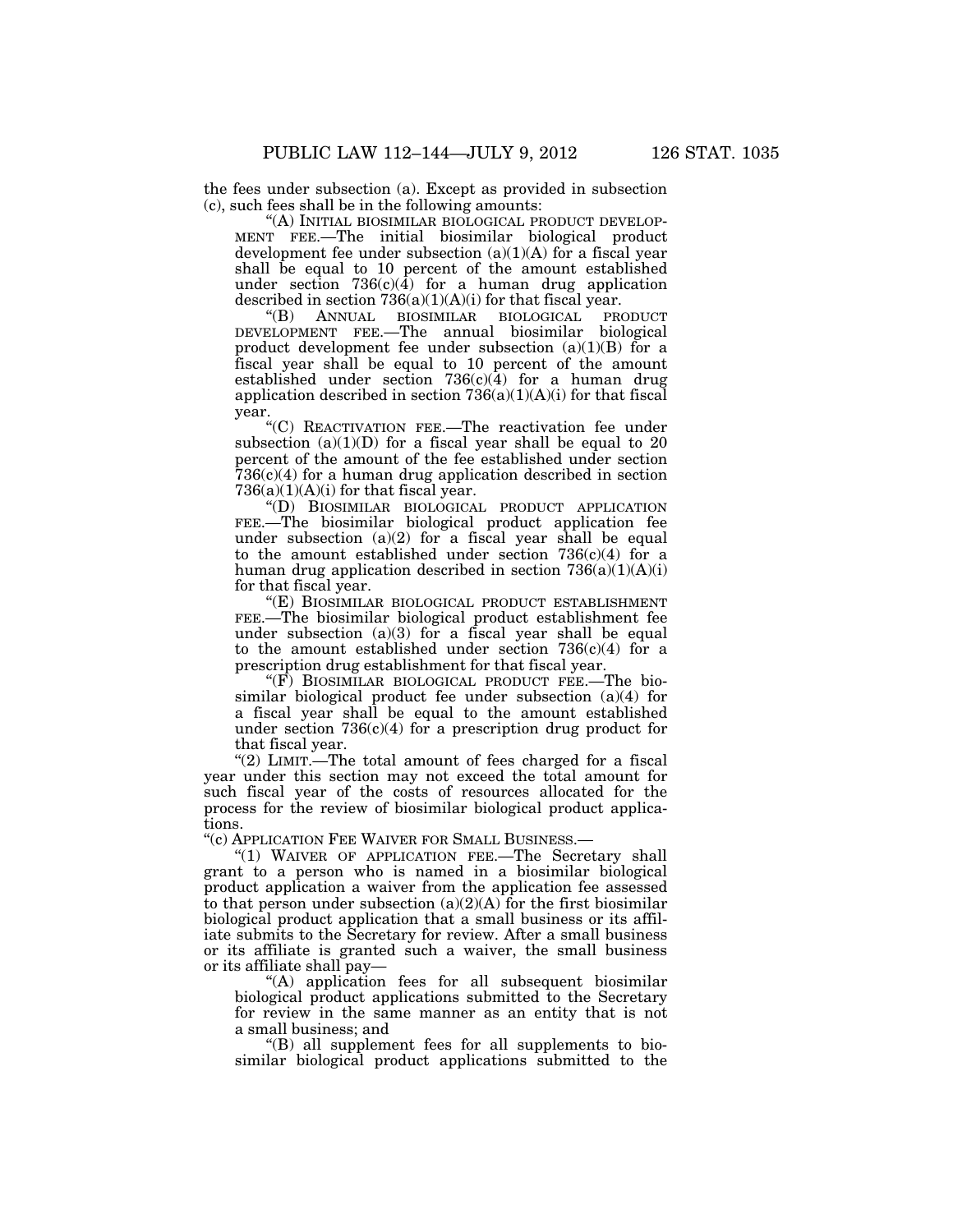Secretary for review in the same manner as an entity that is not a small business.

''(2) CONSIDERATIONS.—In determining whether to grant a waiver of a fee under paragraph (1), the Secretary shall consider only the circumstances and assets of the applicant involved and any affiliate of the applicant.

''(3) SMALL BUSINESS DEFINED.—In this subsection, the term 'small business' means an entity that has fewer than 500 employees, including employees of affiliates, and does not have a drug product that has been approved under a human drug application (as defined in section 735) or a biosimilar biological product application (as defined in section 744G(4)) and introduced or delivered for introduction into interstate commerce.

''(d) EFFECT OF FAILURE TO PAY FEES.—A biosimilar biological product application or supplement submitted by a person subject to fees under subsection (a) shall be considered incomplete and shall not be accepted for filing by the Secretary until all fees owed by such person have been paid.

"(e) CREDITING AND AVAILABILITY OF FEES.—

''(1) IN GENERAL.—Subject to paragraph (2), fees authorized under subsection (a) shall be collected and available for obligation only to the extent and in the amount provided in advance in appropriations Acts. Such fees are authorized to remain available until expended. Such sums as may be necessary may be transferred from the Food and Drug Administration salaries and expenses appropriation account without fiscal year limitation to such appropriation account for salaries and expenses with such fiscal year limitation. The sums transferred shall be available solely for the process for the review of biosimilar biological product applications.

''(2) COLLECTIONS AND APPROPRIATION ACTS.—

"(A) IN GENERAL.—Subject to subparagraphs  $(C)$  and (D), the fees authorized by this section shall be collected and available in each fiscal year in an amount not to exceed the amount specified in appropriation Acts, or otherwise made available for obligation for such fiscal year.

''(B) USE OF FEES AND LIMITATION.—The fees authorized by this section shall be available for a fiscal year beginning after fiscal year 2012 to defray the costs of the process for the review of biosimilar biological product applications (including such costs for an additional number of full-time equivalent positions in the Department of Health and Human Services to be engaged in such process), only if the Secretary allocates for such purpose an amount for such fiscal year (excluding amounts from fees collected under this section) no less than \$20,000,000, multiplied by the adjustment factor applicable to the fiscal year involved.

''(C) FEE COLLECTION DURING FIRST PROGRAM YEAR.— Until the date of enactment of an Act making appropriations through September 30, 2013, for the salaries and expenses account of the Food and Drug Administration, fees authorized by this section for fiscal year 2013 may be collected and shall be credited to such account and remain available until expended.

''(D) PROVISION FOR EARLY PAYMENTS IN SUBSEQUENT YEARS.—Payment of fees authorized under this section for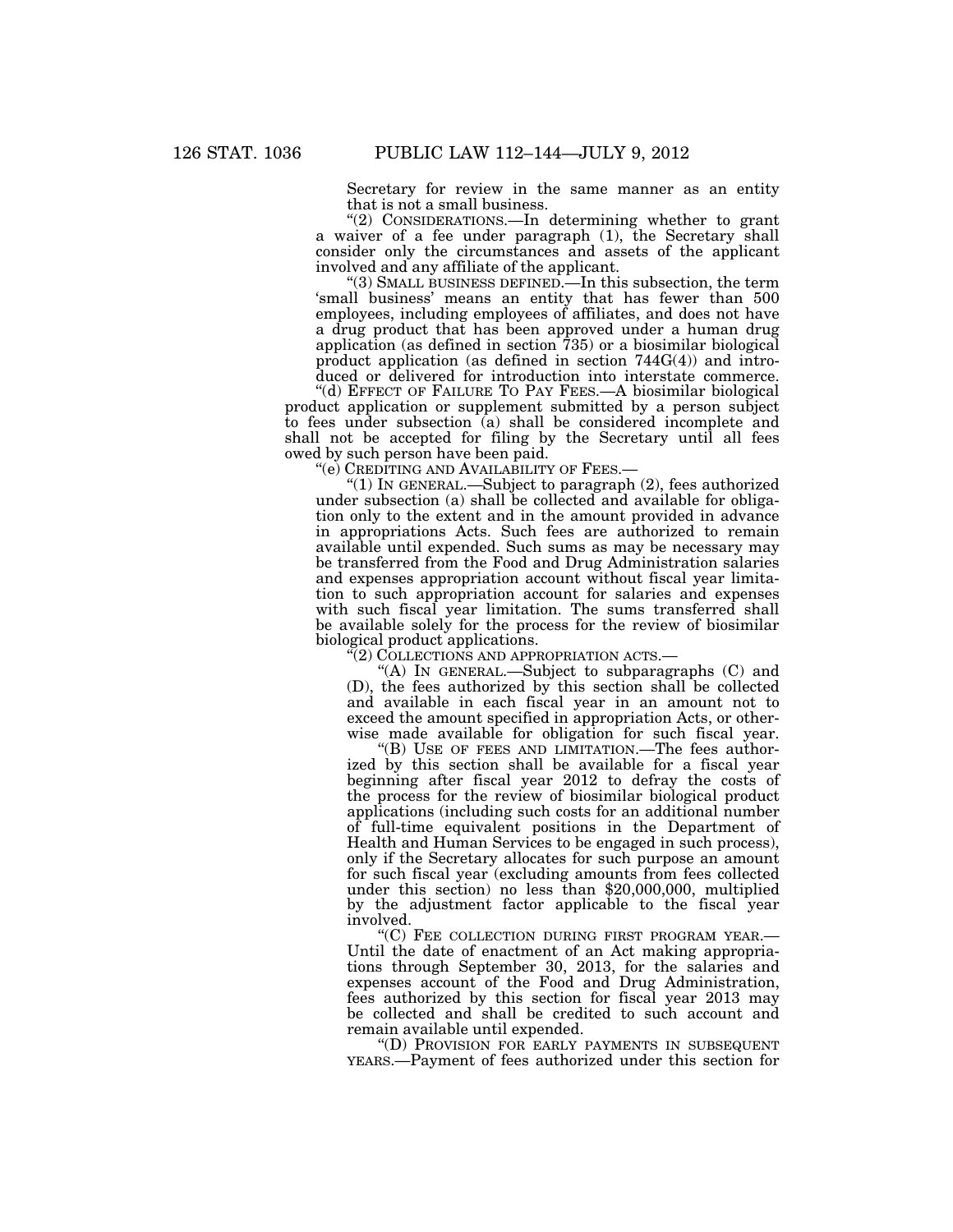a fiscal year (after fiscal year 2013), prior to the due date for such fees, may be accepted by the Secretary in accordance with authority provided in advance in a prior

year appropriations Act.

''(3) AUTHORIZATION OF APPROPRIATIONS.—For each of fiscal years 2013 through 2017, there is authorized to be appropriated for fees under this section an amount equivalent to the total amount of fees assessed for such fiscal year under this section.

''(f) COLLECTION OF UNPAID FEES.—In any case where the Secretary does not receive payment of a fee assessed under subsection (a) within 30 days after it is due, such fee shall be treated as a claim of the United States Government subject to subchapter II of chapter 37 of title 31, United States Code.

''(g) WRITTEN REQUESTS FOR WAIVERS AND REFUNDS.—To qualify for consideration for a waiver under subsection (c), or for a refund of any fee collected in accordance with subsection  $(a)(2)(A)$ , a person shall submit to the Secretary a written request for such waiver or refund not later than 180 days after such fee is due.

''(h) CONSTRUCTION.—This section may not be construed to require that the number of full-time equivalent positions in the Department of Health and Human Services, for officers, employers, and advisory committees not engaged in the process of the review of biosimilar biological product applications, be reduced to offset the number of officers, employees, and advisory committees so engaged.''.

## **SEC. 403. REAUTHORIZATION; REPORTING REQUIREMENTS.**

Part 8 of subchapter C of chapter VII, as added by section 402, is further amended by inserting after section 744H the following:

## **''SEC. 744I. REAUTHORIZATION; REPORTING REQUIREMENTS.**

''(a) PERFORMANCE REPORT.—Beginning with fiscal year 2013, not later than 120 days after the end of each fiscal year for which fees are collected under this part, the Secretary shall prepare and submit to the Committee on Energy and Commerce of the House of Representatives and the Committee on Health, Education, Labor, and Pensions of the Senate a report concerning the progress of the Food and Drug Administration in achieving the goals identified in the letters described in section 401(b) of the Biosimilar User Fee Act of 2012 during such fiscal year and the future plans of the Food and Drug Administration for meeting such goals. The report for a fiscal year shall include information on all previous cohorts for which the Secretary has not given a complete response on all biosimilar biological product applications and supplements in the cohort.

''(b) FISCAL REPORT.—Not later than 120 days after the end of fiscal year 2013 and each subsequent fiscal year for which fees are collected under this part, the Secretary shall prepare and submit to the Committee on Energy and Commerce of the House of Representatives and the Committee on Health, Education, Labor, and Pensions of the Senate a report on the implementation of the authority for such fees during such fiscal year and the use, by the Food and Drug Administration, of the fees collected for such fiscal year.

''(c) PUBLIC AVAILABILITY.—The Secretary shall make the reports required under subsections (a) and  $(b)$  available to the

Effective date. 21 USC 379j–53.

Deadline.

Web posting.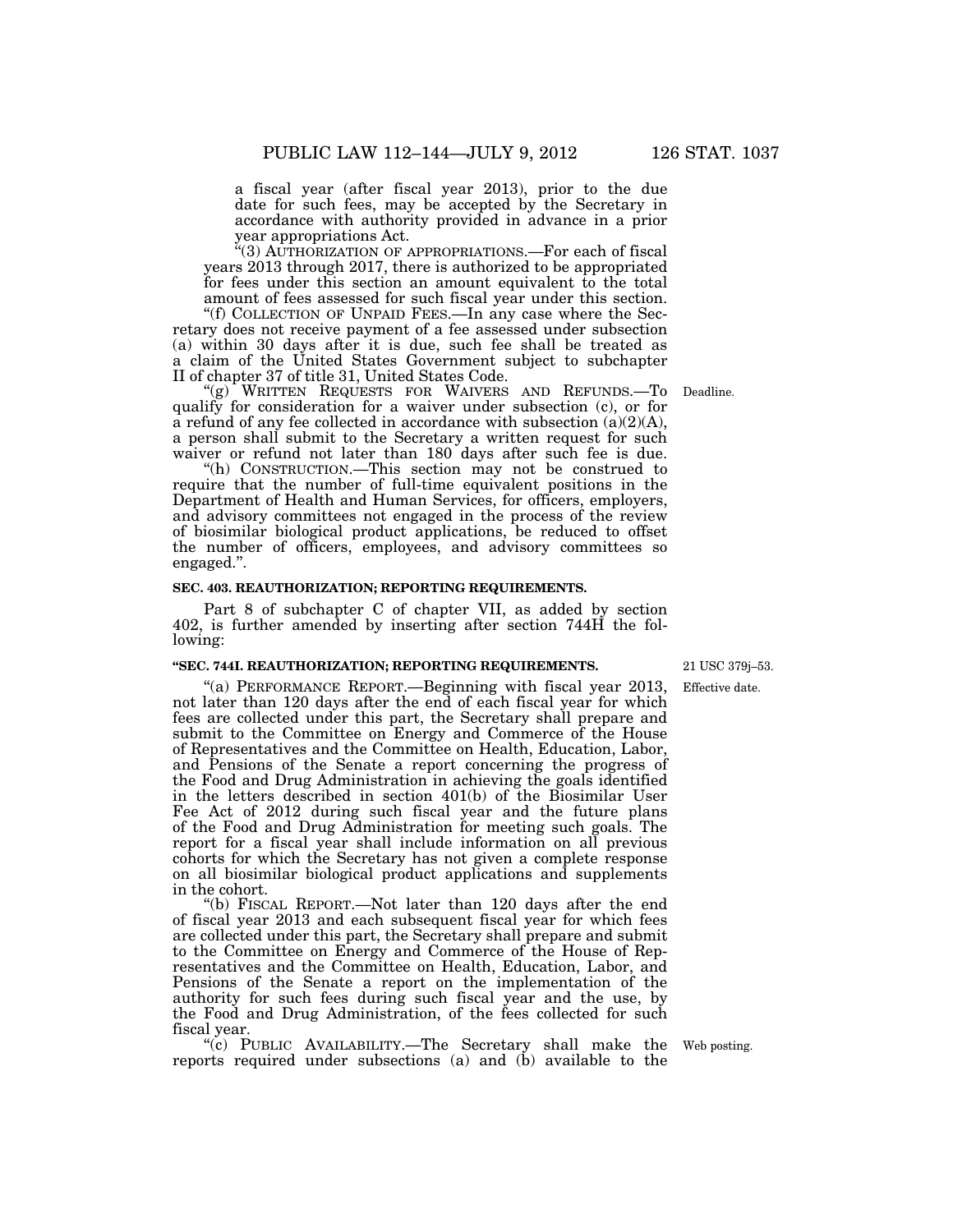public on the Internet Web site of the Food and Drug Administration.

Contracts. Publications. ''(d) STUDY.—

''(1) IN GENERAL.—The Secretary shall contract with an independent accounting or consulting firm to study the workload volume and full costs associated with the process for the review of biosimilar biological product applications.

"(2) INTERIM RESULTS.—Not later than June 1, 2015, the Secretary shall publish, for public comment, interim results of the study described under paragraph (1).

''(3) FINAL RESULTS.—Not later than September 30, 2016, the Secretary shall publish, for public comment, the final results of the study described under paragraph (1).

"(1) CONSULTATION.—In developing recommendations to present to the Congress with respect to the goals described in subsection (a), and plans for meeting the goals, for the process for the review of biosimilar biological product applications for the first 5 fiscal years after fiscal year 2017, and for the reauthorization of this part for such fiscal years, the Secretary shall consult with—

''(A) the Committee on Energy and Commerce of the House of Representatives;

''(B) the Committee on Health, Education, Labor, and Pensions of the Senate;

''(C) scientific and academic experts;

''(D) health care professionals;

"(E) representatives of patient and consumer advocacy" groups; and

 $\mathbf{F}(\mathbf{F})$  the regulated industry.

"(2) PUBLIC REVIEW OF RECOMMENDATIONS.—After negotiations with the regulated industry, the Secretary shall—

"(A) present the recommendations developed under paragraph (1) to the congressional committees specified in such paragraph;

" $(B)$  publish such recommendations in the Federal Register;

''(C) provide for a period of 30 days for the public to provide written comments on such recommendations;

''(D) hold a meeting at which the public may present its views on such recommendations; and

 $E$ ) after consideration of such public views and comments, revise such recommendations as necessary.

"(3) TRANSMITTAL OF RECOMMENDATIONS.—Not later than January 15, 2017, the Secretary shall transmit to the Congress the revised recommendations under paragraph (2), a summary of the views and comments received under such paragraph, and any changes made to the recommendations in response to such views and comments.''.

#### **SEC. 404. SUNSET DATES.**

21 USC 379j–51 note.

21 USC 379j–53 note.

(a) AUTHORIZATION.—Sections 744G and 744H of the Federal Food, Drug, and Cosmetic Act, as added by section 402 of this Act, shall cease to be effective October 1, 2017.

(b) REPORTING REQUIREMENTS.—Section 744I of the Federal Food, Drug, and Cosmetic Act, as added by section 403 of this Act, shall cease to be effective January 31, 2018.

Time period. Federal Register, publication.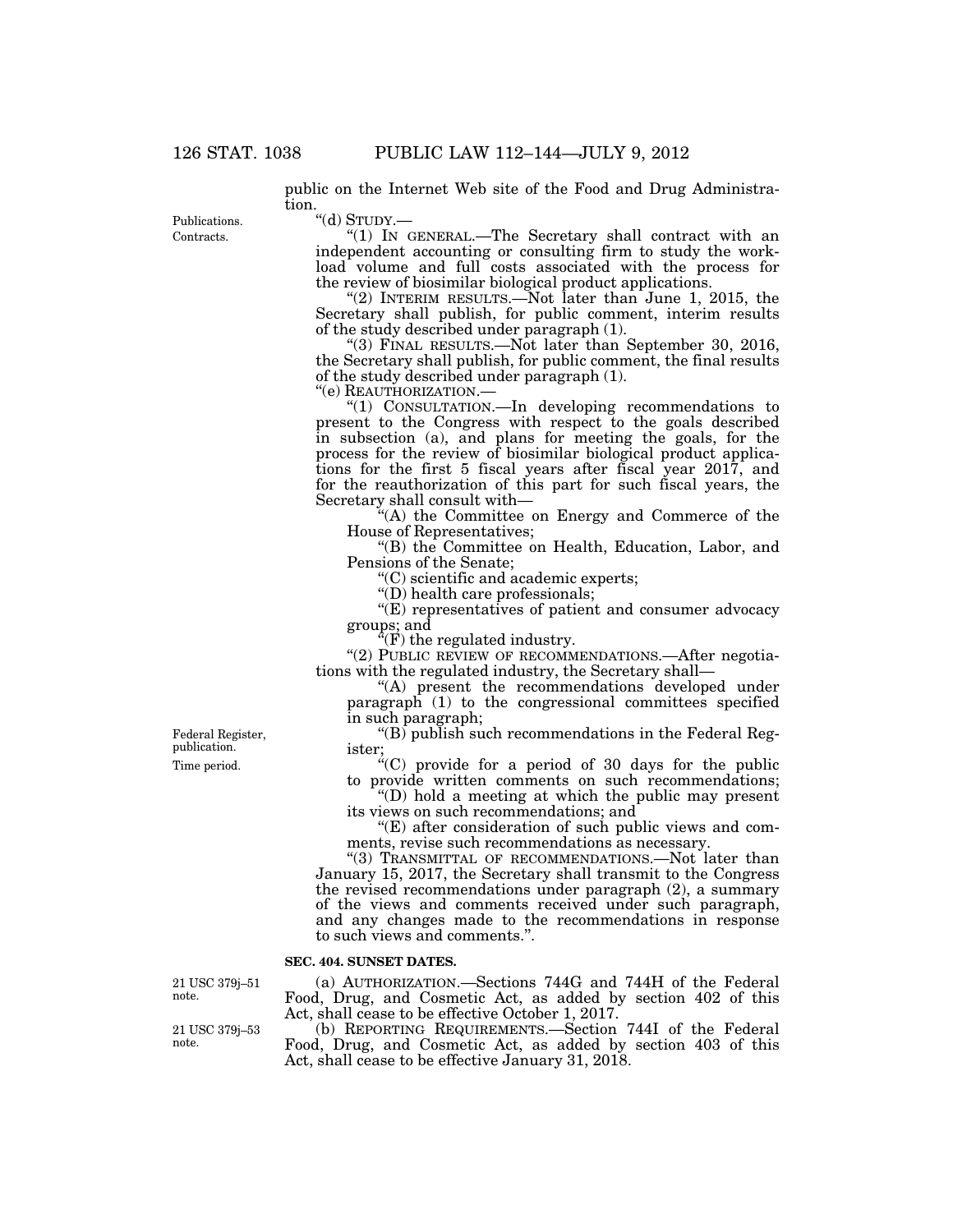## **SEC. 405. EFFECTIVE DATE.**

(a) IN GENERAL.—Except as provided under subsection (b), the amendments made by this title shall take effect on the later of—

(1) October 1, 2012; or

(2) the date of the enactment of this title.

(b) EXCEPTION.—Fees under part 8 of subchapter C of chapter VII of the Federal Food, Drug, and Cosmetic Act, as added by this title, shall be assessed for all biosimilar biological product applications received on or after October 1, 2012, regardless of the date of the enactment of this title.

## **SEC. 406. SAVINGS CLAUSE.**

Notwithstanding the amendments made by this title, part 2 of subchapter C of chapter VII of the Federal Food, Drug, and Cosmetic Act, as in effect on the day before the date of the enactment of this title, shall continue to be in effect with respect to human drug applications and supplements (as defined in such part as of such day) that were accepted by the Food and Drug Administration for filing on or after October 1, 2007, but before October 1, 2012, with respect to assessing and collecting any fee required by such part for a fiscal year prior to fiscal year 2013.

#### **SEC. 407. CONFORMING AMENDMENT.**

Section 735(1)(B) (21 U.S.C. 379 $g(1)(B)$ ) is amended by striking " $or (k)$ ".

## **SEC. 408. ADDITIONAL REPORTING REQUIREMENTS.**

Section 715, as added by section 308 of this Act, is amended 21 USC 379d–4. by adding at the end the following:<br>"(b) BIOSIMILAR BIOLOGICAL PRODUCTS.—

"(1) IN GENERAL.—Beginning with fiscal year 2014, not later than 120 days after the end of each fiscal year for which fees are collected under part 8 of subchapter C, the Secretary shall prepare and submit to the Committee on Health, Education, Labor, and Pensions of the Senate and the Committee on Energy and Commerce of the House of Representatives a report concerning—

''(A) the number of applications for approval filed under section 351(k) of the Public Health Service Act; and

''(B) the percentage of applications described in subparagraph (A) that were approved by the Secretary.

"(2) ADDITIONAL INFORMATION.—As part of the performance report described in paragraph (1), the Secretary shall include an explanation of how the Food and Drug Administration is managing the biological product review program to ensure that the user fees collected under part 2 are not used to review an application under section  $35\tilde{1}(k)$  of the Public Health Service  $Act.^{\tilde{r}}$ .

# **TITLE V—PEDIATRIC DRUGS AND DEVICES**

#### **SEC. 501. PERMANENCE.**

(a) PEDIATRIC STUDIES OF DRUGS.—Section 505A (21 U.S.C. 355a) is amended by striking subsection (q) (relating to a sunset).

Continuation. Time period. 21 USC 379g note.

Effective date.

21 USC 379j–51

note.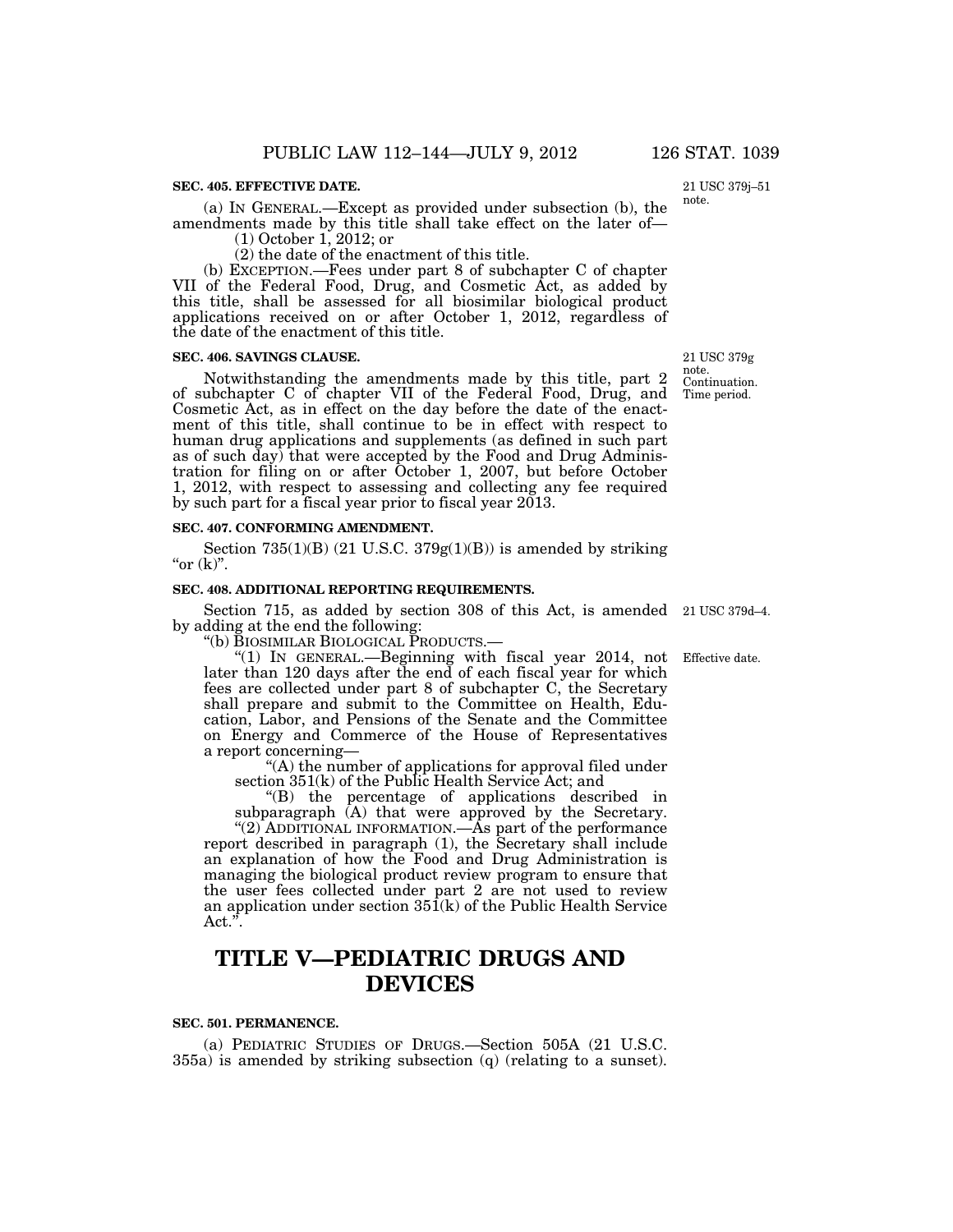(b) RESEARCH INTO PEDIATRIC USES FOR DRUGS AND BIOLOGICAL PRODUCTS.—Section 505B (21 U.S.C. 355c) is amended—

(1) by striking subsection (m); and

(2) by redesignating subsection (n) as subsection (m).

**SEC. 502. WRITTEN REQUESTS.** 

(a) IN GENERAL.— (1) FEDERAL FOOD, DRUG, AND COSMETIC ACT.—Subsection (h) of section 505A  $(21 \text{ U.S.C. } 355a)$  is amended to read as follows:<br>"(h) RELATIONSHIP TO PEDIATRIC RESEARCH REQUIREMENTS.—

Exclusivity under this section shall only be granted for the completion of a study or studies that are the subject of a written request and for which reports are submitted and accepted in accordance with subsection  $(d)(3)$ . Written requests under this section may consist of a study or studies required under section 505B.''.

(2) PUBLIC HEALTH SERVICE ACT.—Section  $351(m)(1)$  of the Public Health Service Act (42 U.S.C. 262(m)(1)) is amended by striking " $(f)$ ,  $(i)$ ,  $(j)$ ,  $(k)$ ,  $(l)$ ,  $(p)$ , and  $(q)$ " and inserting "(f), (h), (i), (j), (k), (l), (n), and (p)".

(b) NEONATES.—Subparagraph  $(A)$  of section  $505A(d)(1)$  is amended by adding at the end the following: ''If a request under this subparagraph does not request studies in neonates, such request shall include a statement describing the rationale for not requesting studies in neonates.''.

# **SEC. 503. COMMUNICATION WITH PEDIATRIC REVIEW COMMITTEE.**

Not later than 1 year after the date of enactment of this Act, the Secretary of Health and Human Services (referred to in this title as the ''Secretary'') shall issue internal standard operating procedures that provide for the review by the internal review committee established under section 505C of the Federal Food, Drug, and Cosmetic Act (21 U.S.C. 355d) of any significant modifications to initial pediatric study plans, agreed initial pediatric study plans, and written requests under sections 505A and 505B of the Federal Food, Drug, and Cosmetic Act (21 U.S.C. 355a, 355c). Such internal standard operating procedures shall be made publicly available on the Internet Web site of the Food and Drug Administration.

## **SEC. 504. ACCESS TO DATA.**

Not later than 3 years after the date of enactment of this Act, the Secretary shall make available to the public, including through posting on the Internet Web site of the Food and Drug Administration, the medical, statistical, and clinical pharmacology reviews of, and corresponding written requests issued to an applicant, sponsor, or holder for, pediatric studies submitted between January 4, 2002, and September 27, 2007, under subsection (b) or (c) of section 505A of the Federal Food, Drug, and Cosmetic Act (21 U.S.C. 355a) for which 6 months of market exclusivity was granted and that resulted in a labeling change. The Secretary shall make public the information described in the preceding sentence in a manner consistent with how the Secretary releases information under section 505A(k) of the Federal Food, Drug, and Cosmetic Act (21 U.S.C. 355a(k)).

#### **SEC. 505. ENSURING THE COMPLETION OF PEDIATRIC STUDIES.**

(a) EXTENSION OF DEADLINE FOR DEFERRED STUDIES.—Section 505B (21 U.S.C. 355c) is amended—

21 USC 355a.

Deadline. Procedures. 21 USC 355a note.

Public information. Web posting.

Deadline. Public information. Web posting. Time period. 21 USC 355a note.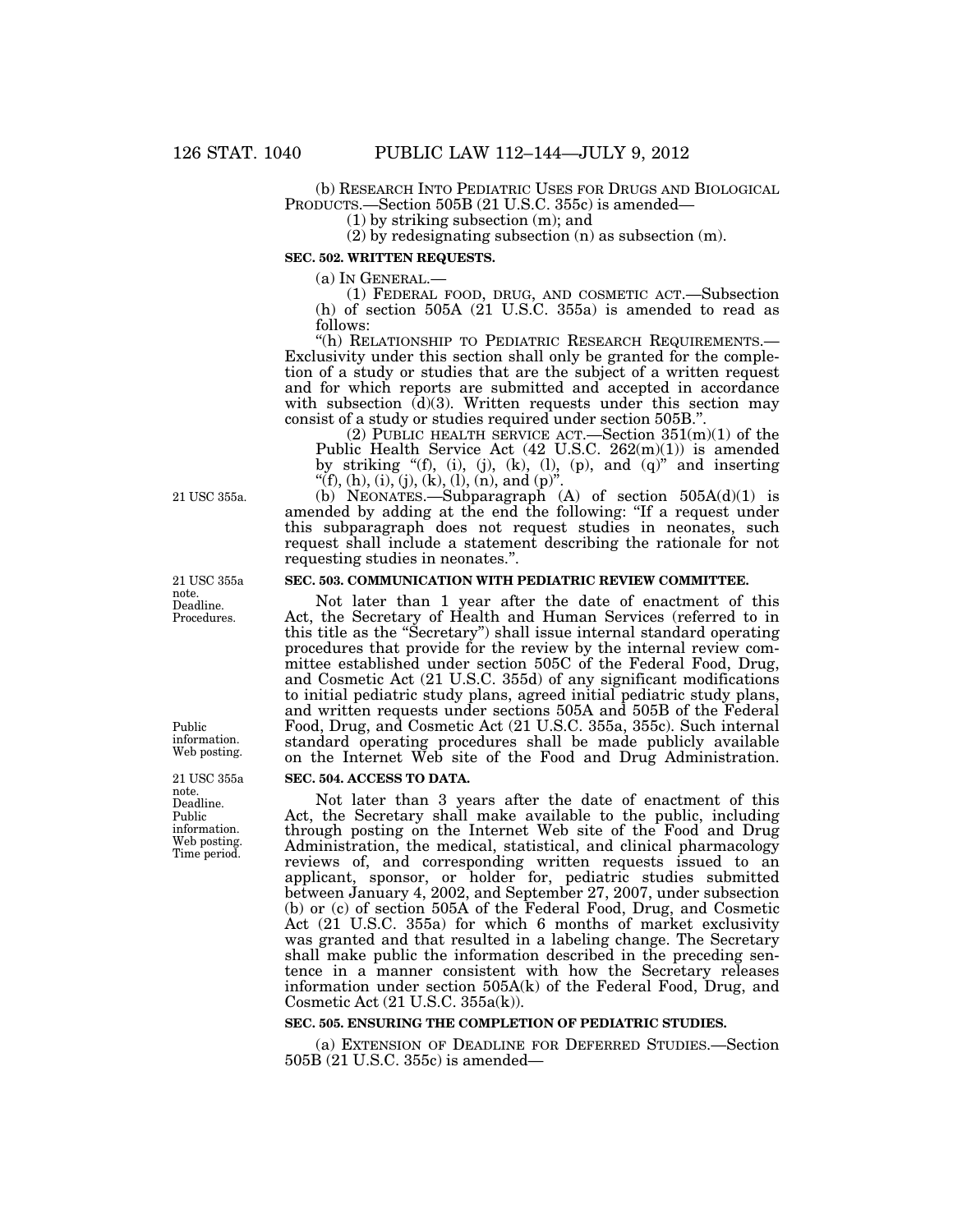$(1)$  in subsection  $(a)(3)$ —

(A) by redesignating subparagraph (B) as subpara $graph (C)$ :

(B) by inserting after subparagraph (A) the following: ''(B) DEFERRAL EXTENSION.—

''(i) IN GENERAL.—On the initiative of the Secretary or at the request of the applicant, the Secretary may grant an extension of a deferral approved under subparagraph (A) for submission of some or all assessments required under paragraph (1) if—

''(I) the Secretary determines that the conditions described in subclause (II) or (III) of subparagraph (A)(i) continue to be met; and

''(II) the applicant submits a new timeline under subparagraph  $(A)(ii)(IV)$  and any significant updates to the information required under subparagraph (A)(ii).

"(ii) TIMING AND INFORMATION.—If the deferral extension under this subparagraph is requested by the applicant, the applicant shall submit the deferral extension request containing the information described in this subparagraph not less than 90 days prior to the date that the deferral would expire. The Secretary shall respond to such request not later than 45 days after the receipt of such letter. If the Secretary grants such an extension, the specified date shall be the extended date. The sponsor of the required assessment under paragraph  $(1)$  shall not be issued a letter described in subsection (d) unless the specified or extended date of submission for such required studies has passed or if the request for an extension is pending. For a deferral that has expired prior to the date of enactment of the Food and Drug Administration Safety and Innovation Act or that will expire prior to 270 days after the date of enactment of such Act, a deferral extension shall be requested by an applicant not later than 180 days after the date of enactment of such Act. The Secretary shall respond to any such request as soon as practicable, but not later than 1 year after the date of enactment of such Act. Nothing in this clause shall prevent the Secretary from updating the status of a study or studies publicly if components of such study or studies are late or delayed.''; and (C) in subparagraph (C), as so redesignated—

(i) in clause (i), by adding at the end the following: ''(III) Projected completion date for pediatric studies.

"(IV) The reason or reasons why a deferral or deferral extension continues to be necessary.''; and

(ii) by amending clause (ii) to read as follows: "(ii) PUBLIC AVAILABILITY.—Not later than 90 days

after the submission to the Secretary of the information submitted through the annual review under clause (i), the Secretary shall make available to the public in an easily accessible manner, including through the

Web posting.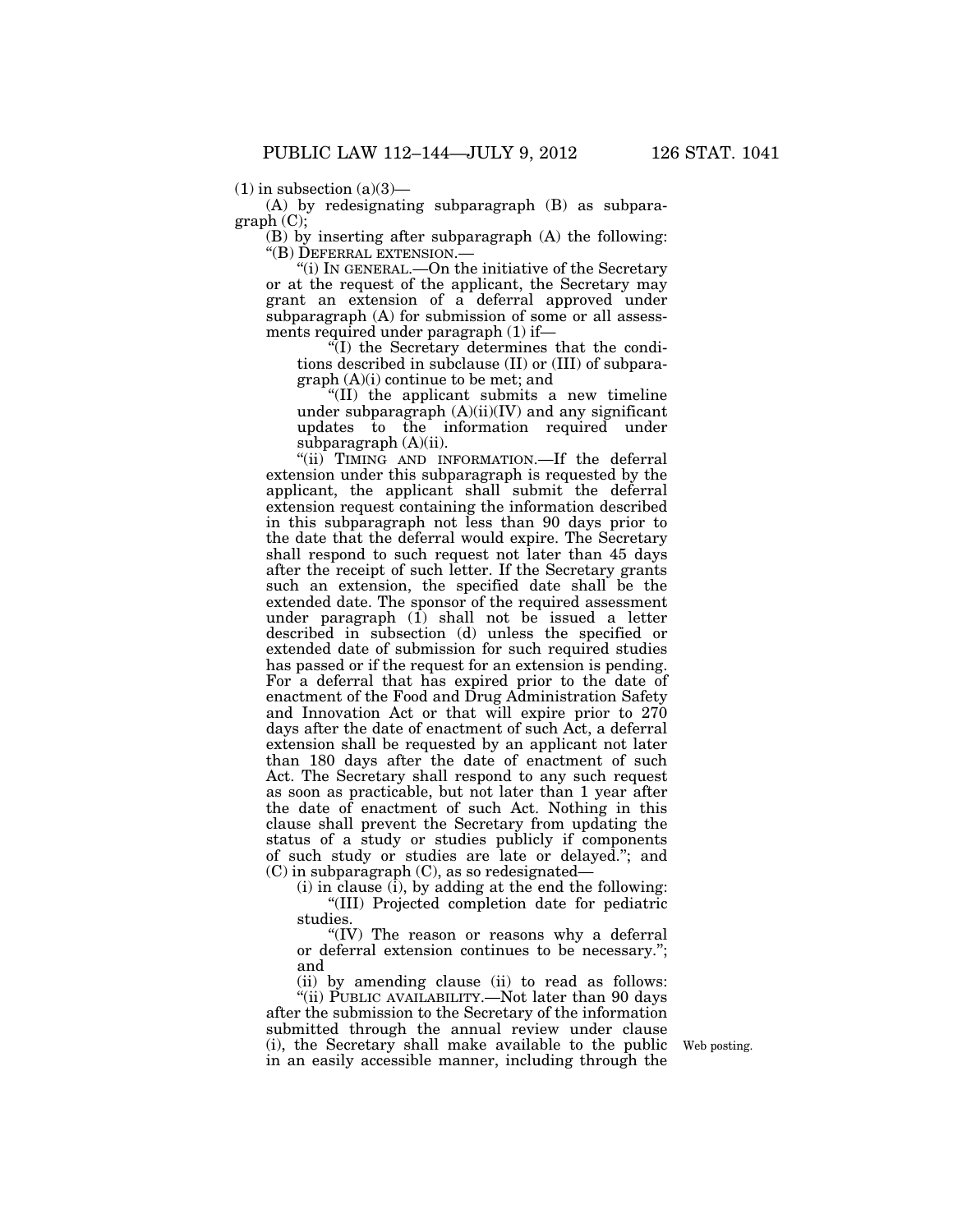Internet Web site of the Food and Drug Administration—

''(I) such information;

''(II) the name of the applicant for the product subject to the assessment;

''(III) the date on which the product was approved; and

''(IV) the date of each deferral or deferral extension under this paragraph for the product.''; and

 $(2)$  in subsection  $(f)$ —

(A) in the subsection heading, by inserting ''DEFERRAL EXTENSIONS," after "DEFERRALS,";

(B) in paragraph (1), by inserting ", deferral extension," after "deferral"; and

 $(C)$  in paragraph  $(4)$ —

(i) in the paragraph heading, by inserting "DEFERRAL EXTENSIONS," after "DEFERRALS,"; and

(ii) by inserting ", deferral extensions," after "deferrals''.

(b) TRACKING OF EXTENSIONS; ANNUAL INFORMATION.—Section  $505B(f)(6)(D)$  (21 U.S.C.  $355c(f)(6)(D)$ ) is amended to read as follows: ''(D) aggregated on an annual basis—

"(i) the total number of deferrals and deferral extensions requested and granted under this section and, if granted, the reasons for each such deferral or deferral extension;

"(ii) the timeline for completion of the assessments; and

"(iii) the number of assessments completed and pending;''.

(c) ACTION ON FAILURE TO COMPLETE STUDIES.—

(1) ISSUANCE OF LETTER.—Subsection (d) of section 505B (21 U.S.C. 355c) is amended to read as follows:

''(d) SUBMISSION OF ASSESSMENTS.—If a person fails to submit a required assessment described in subsection  $(a)(2)$ , fails to meet the applicable requirements in subsection  $(a)(3)$ , or fails to submit a request for approval of a pediatric formulation described in subsection (a) or (b), in accordance with applicable provisions of subsections  $(a)$  and  $(b)$ , the following shall apply:

"(1) Beginning 270 days after the date of enactment of the Food and Drug Administration Safety and Innovation Act, the Secretary shall issue a non-compliance letter to such person informing them of such failure to submit or meet the requirements of the applicable subsection. Such letter shall require the person to respond in writing within 45 calendar days of issuance of such letter. Such response may include the person's request for a deferral extension if applicable. Such letter and the person's written response to such letter shall be made publicly available on the Internet Web site of the Food and Drug Administration 60 calendar days after issuance, with redactions for any trade secrets and confidential commercial information. If the Secretary determines that the letter was issued in error, the requirements of this paragraph shall not apply.

" $(2)$  The drug or biological product that is the subject of an assessment described in subsection (a)(2), applicable

Applicability.

Effective date. Deadlines.

Notification.

Public information. Web posting.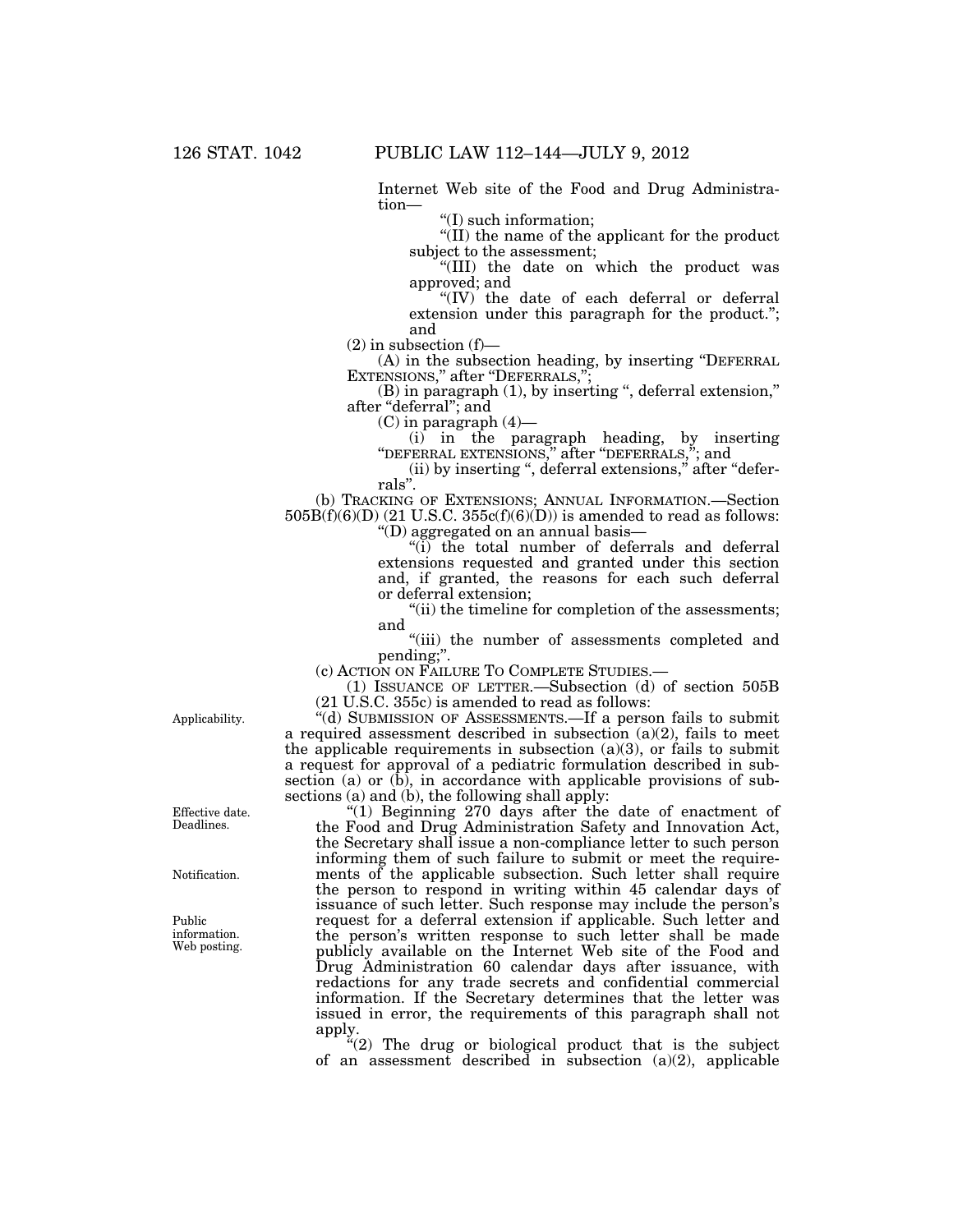requirements in subsection  $(a)(3)$ , or request for approval of a pediatric formulation, may be considered misbranded solely because of that failure and subject to relevant enforcement action (except that the drug or biological product shall not be subject to action under section 303), but such failure shall not be the basis for a proceeding—

''(A) to withdraw approval for a drug under section 505(e); or

 $\mathrm{``(B)}$  to revoke the license for a biological product under section 351 of the Public Health Service Act.''.

(2) TRACKING OF LETTERS ISSUED.—Subparagraph (D) of section  $505B(f)(6)$  (21 U.S.C.  $355c(f)(6)$ ), as amended by subsection (b), is further amended—

 $(A)$  in clause (ii), by striking "; and" and inserting a semicolon;

(B) in clause (iii), by adding ''and'' at the end; and (C) by adding at the end the following:

 $\ddot{``}(iv)$  the number of postmarket non-compliance letters issued pursuant to subsection (d), and the recipients of such letters;''.

#### **SEC. 506. PEDIATRIC STUDY PLANS.**

(a) IN GENERAL.—Subsection (e) of section 505B (21 U.S.C. 355c) is amended to read as follows:

''(e) PEDIATRIC STUDY PLANS.—

"(1) IN GENERAL.—An applicant subject to subsection  $(a)$ shall submit to the Secretary an initial pediatric study plan prior to the submission of the assessments described under subsection (a)(2).

''(2) TIMING; CONTENT; MEETING.—

''(A) TIMING.—An applicant shall submit the initial pediatric plan under paragraph (1)—

 $\mathcal{F}(i)$  before the date on which the applicant submits the assessments under subsection  $(a)(2)$ ; and

''(ii) not later than—

''(I) 60 calendar days after the date of the end-of-Phase 2 meeting (as such term is used in section 312.47 of title  $\tilde{21}$ , Code of Federal Regulations, or successor regulations); or

''(II) such other time as may be agreed upon between the Secretary and the applicant.

Nothing in this section shall preclude the Secretary from accepting the submission of an initial pediatric plan earlier than the date otherwise applicable under this subparagraph.

''(B) CONTENT OF INITIAL PLAN.—The initial pediatric study plan shall include—

''(i) an outline of the pediatric study or studies that the applicant plans to conduct (including, to the extent practicable study objectives and design, age groups, relevant endpoints, and statistical approach);

 $\alpha$ <sup>"(ii)</sup> any request for a deferral, partial waiver, or waiver under this section, if applicable, along with any supporting information; and

''(iii) other information specified in the regulations promulgated under paragraph (7).

(C) MEETING.—The Secretary—

Deadlines.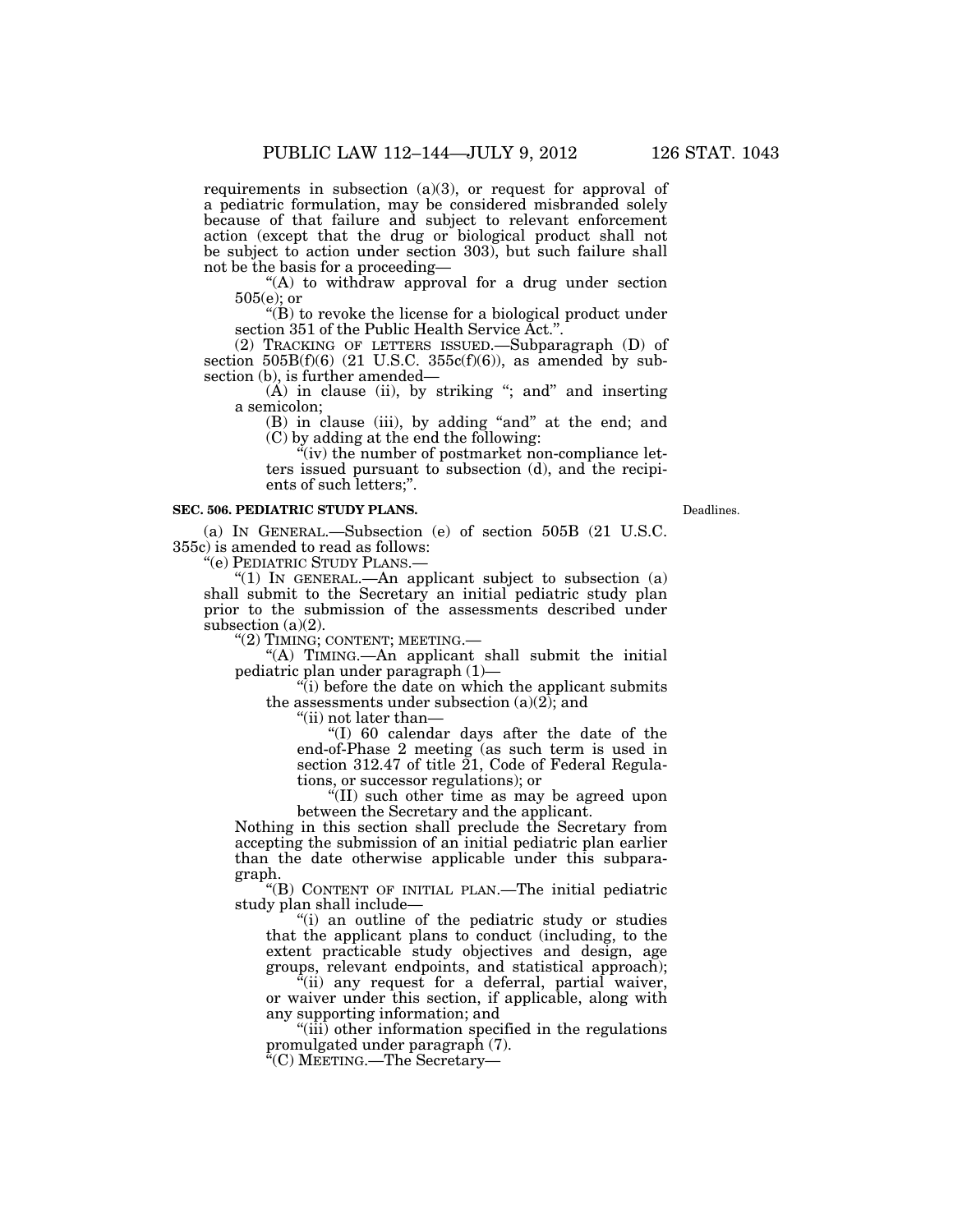''(i) shall meet with the applicant to discuss the initial pediatric study plan as soon as practicable, but not later than 90 calendar days after the receipt of such plan under subparagraph (A);

"(ii) may determine that a written response to the initial pediatric study plan is sufficient to communicate comments on the initial pediatric study plan, and that no meeting is necessary; and

"(iii) if the Secretary determines that no meeting is necessary, shall so notify the applicant and provide written comments of the Secretary as soon as practicable, but not later than 90 calendar days after the receipt of the initial pediatric study plan.

''(3) AGREED INITIAL PEDIATRIC STUDY PLAN.—Not later than 90 calendar days following the meeting under paragraph (2)(C)(i) or the receipt of a written response from the Secretary under paragraph  $(2)$  $(C)$  $(iii)$ , the applicant shall document agreement on the initial pediatric study plan in a submission to the Secretary marked 'Agreed Initial Pediatric Study Plan', and the Secretary shall confirm such agreement to the applicant in writing not later than 30 calendar days of receipt of such agreed initial pediatric study plan.

"(4) DEFERRAL AND WAIVER.—If the agreed initial pediatric study plan contains a request from the applicant for a deferral, partial waiver, or waiver under this section, the written confirmation under paragraph (3) shall include a recommendation from the Secretary as to whether such request meets the standards under paragraphs (3) or (4) of subsection (a).

''(5) AMENDMENTS TO THE PLAN.—At the initiative of the Secretary or the applicant, the agreed initial pediatric study plan may be amended at any time. The requirements of paragraph (2)(C) shall apply to any such proposed amendment in the same manner and to the same extent as such requirements apply to an initial pediatric study plan under paragraph (1). The requirements of paragraphs  $(3)$  and  $(4)$  shall apply to any agreement resulting from such proposed amendment in the same manner and to the same extent as such requirements apply to an agreed initial pediatric study plan.

''(6) INTERNAL COMMITTEE.—The Secretary shall consult the internal committee under section 505C on the review of the initial pediatric study plan, agreed initial pediatric plan, and any significant amendments to such plans.

"(7) REQUIRED RULEMAKING.—Not later than 1 year after the date of enactment of the Food and Drug Administration Safety and Innovation Act, the Secretary shall promulgate proposed regulations and issue guidance to implement the provisions of this subsection.''.

(b) CONFORMING AMENDMENTS.—Section 505B (21 U.S.C. 355c) is amended—

(1) by amending subclause (II) of subsection  $(a)(3)(A)(ii)$ to read as follows:

''(II) a pediatric study plan as described in subsection  $(e)$ ;"; and

 $(2)$  in subsection  $(f)$ —

(A) in the subsection heading, by striking ''PEDIATRIC PLANS," and inserting "PEDIATRIC STUDY PLANS,";

Notification.

Applicability.

Consultation.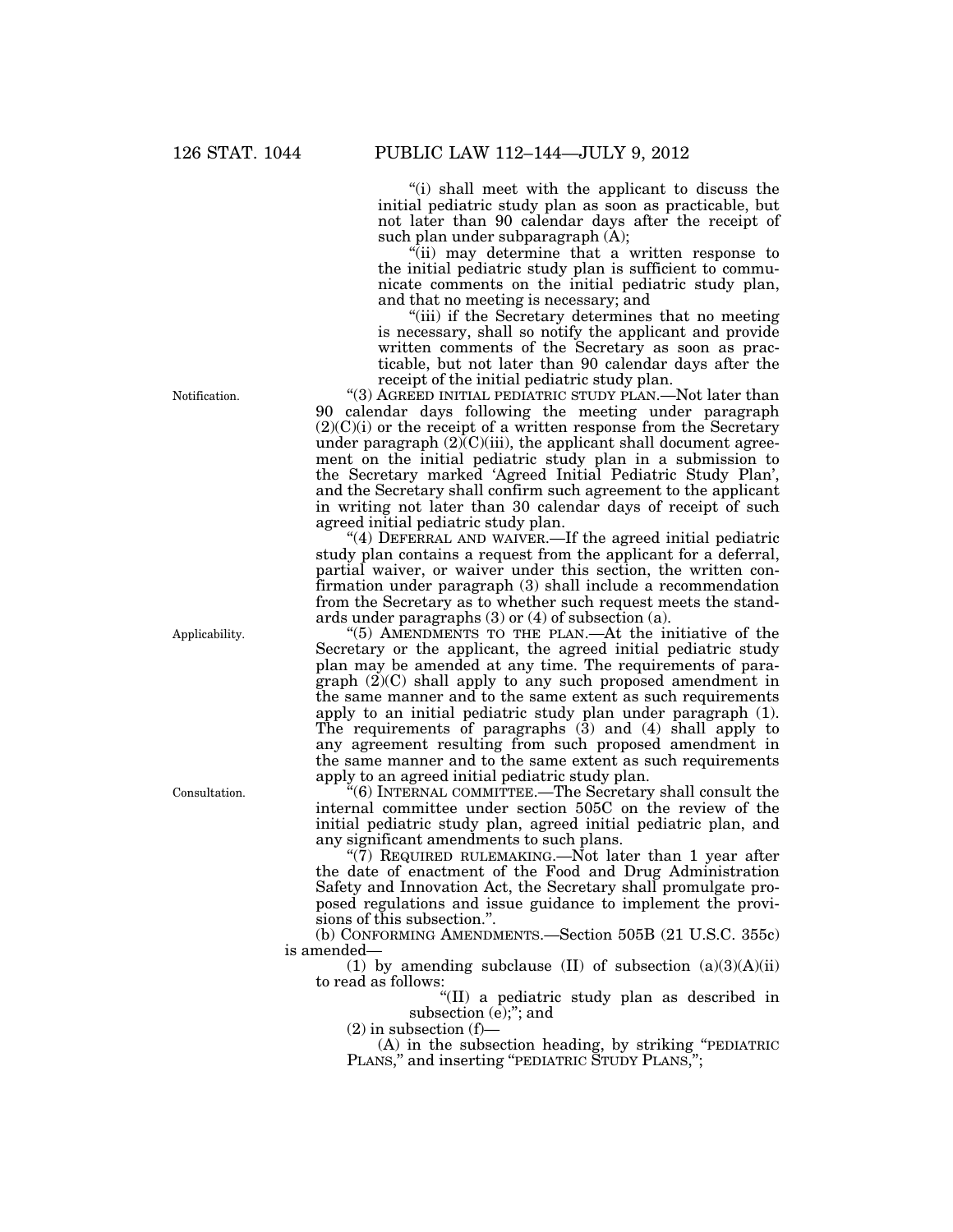(B) in paragraph (1), by striking ''all pediatric plans'' and inserting ''initial pediatric study plans, agreed initial pediatric study plans,''; and

(C) in paragraph (4)—

(i) in the paragraph heading, by striking ''PEDI- ATRIC PLANS,'' and inserting ''PEDIATRIC STUDY PLANS,''; and

(ii) by striking ''pediatric plans'' and inserting ''initial pediatric study plans, agreed initial pediatric study

plans,".<br>- c) EFFECTIVE DATE)

(1) IN GENERAL.—Subject to paragraph  $(2)$ , the amendments made by this section shall take effect 180 calendar days after the date of enactment of this Act, irrespective of whether the Secretary has promulgated final regulations to carry out such amendments.

(2) RULE OF CONSTRUCTION.—Paragraph (1) shall not be construed to affect the deadline for promulgation of proposed regulations under section  $505B(e)(7)$  of the Federal Food, Drug, and Cosmetic Act, as added by subsection (a) of this section.

#### **SEC. 507. REAUTHORIZATIONS.**

(a) PEDIATRIC ADVISORY COMMITTEE.—Section 14(d) of the Best Pharmaceuticals for Children Act (42 U.S.C. 284m note) is amended by striking ''during the five-year period beginning on the date of the enactment of the Best Pharmaceuticals for Children Act of 2007'' and inserting ''to carry out the advisory committee's responsibilities under sections 505A, 505B, and 520(m) of the Federal Food, Drug, and Cosmetic Act (21 U.S.C. 355a, 355c, and 360j(m))''.

(b) PEDIATRIC SUBCOMMITTEE OF THE ONCOLOGIC DRUGS ADVISORY COMMITTEE.—Section 15(a)(3) of the Best Pharmaceuticals for Children Act (Public Law 107–109), as amended by section 502(e) of the Food and Drug Administration Amendments Act of 2007 (Public Law 110–85), is amended by striking ''during the five-year period beginning on the date of the enactment of the Best Pharmaceuticals for Children Act of 2007'' and inserting ''for the duration of the operation of the Oncologic Drugs Advisory Committee''.

(c) HUMANITARIAN DEVICE EXEMPTION EXTENSION.—Section 520(m)(6)(A)(iv) of the Federal Food, Drug, and Cosmetic Act (21 U.S.C.  $360j(m)(6)(A)(iv)$  is amended by striking "2012" and inserting "2017".

(d) PROGRAM FOR PEDIATRIC STUDY OF DRUGS IN PHSA.— Section  $409I(e)(1)$  of the Public Health Service Act  $(42 \text{ U.S.C.})$  $284m(e)(1)$  is amended by striking "to carry out this section" and all that follows through the end of paragraph (1) and inserting ''to carry out this section, \$25,000,000 for each of fiscal years 2013 through 2017.''.

#### **SEC. 508. REPORT.**

(a) IN GENERAL.—Not later than four years after the date of enactment of this Act and every five years thereafter, the Secretary shall prepare and submit to the Committee on Health, Education, Labor, and Pensions of the Senate and the Committee on Energy and Commerce of the House of Representatives, and make publicly available, including through posting on the Internet Web site of the Food and Drug Administration, a report on the

21 USC 355c–1.

Public information. Web posting.

21 USC 355c note.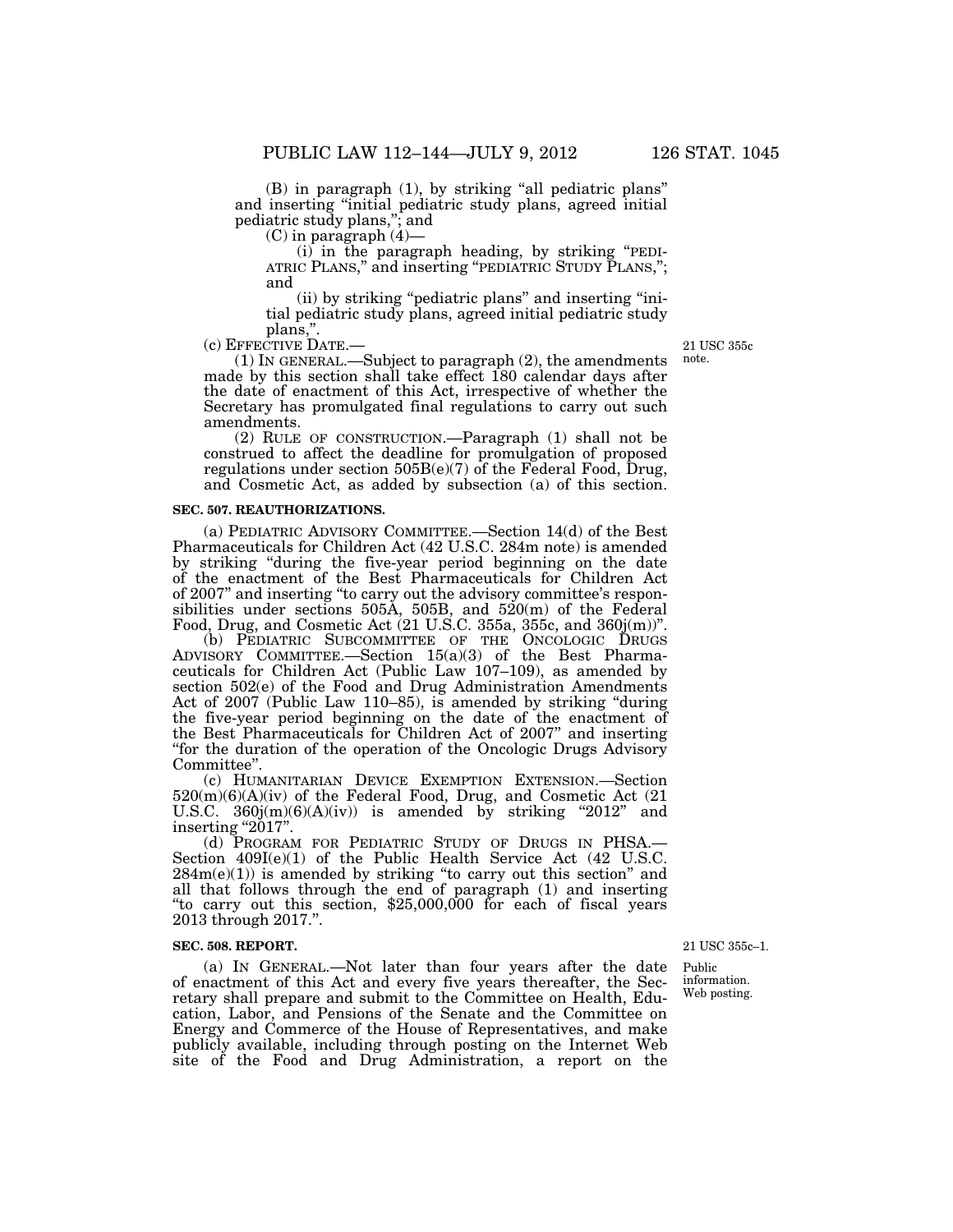implementation of sections 505A and 505B of the Federal Food, Drug, and Cosmetic Act (21 U.S.C. 355a, 355c).

(b) CONTENTS.—Each report under subsection (a) shall include—

(1) an assessment of the effectiveness of sections 505A and 505B of the Federal Food, Drug, and Cosmetic Act in improving information about pediatric uses for approved drugs and biological products, including the number and type of labeling changes made since the date of enactment of this Act and the importance of such uses in the improvement of the health of children;

(2) the number of required studies under such section 505B that have not met the initial deadline provided under such section 505B, including—

(A) the number of deferrals and deferral extensions granted and the reasons such extensions were granted;

(B) the number of waivers and partial waivers granted; and

(C) the number of letters issued under subsection (d) of such section 505B;

(3) an assessment of the timeliness and effectiveness of pediatric study planning since the date of enactment of this Act, including the number of initial pediatric study plans not submitted in accordance with the requirements of subsection (e) of such section 505B and any resulting rulemaking;

(4) the number of written requests issued, accepted, and declined under such section 505A since the date of enactment of this Act, and a listing of any important gaps in pediatric information as a result of such declined requests;

(5) a description and current status of referrals made under subsection (n) of such section 505A;

(6) an assessment of the effectiveness of studying biological products in pediatric populations under such sections 505A and 505B and section 409I of the Public Health Service Act (42 U.S.C. 284m);

(7)(A) the efforts made by the Secretary to increase the number of studies conducted in the neonatal population (including efforts made to encourage the conduct of appropriate studies in neonates by companies with products that have sufficient safety and other information to make the conduct of the studies ethical and safe); and

(B) the results of such efforts;

(8)(A) the number and importance of drugs and biological products for children with cancer that are being tested as a result of the programs under such sections 505A and 505B and under section 409I of the Public Health Service Act; and

(B) any recommendations for modifications to such programs that would lead to new and better therapies for children with cancer, including a detailed rationale for each recommendation;

(9) any recommendations for modification to such programs that would improve pediatric drug research and increase pediatric labeling of drugs and biological products;

(10) an assessment of the successes of and limitations to studying drugs for rare diseases under such sections 505A and 505B; and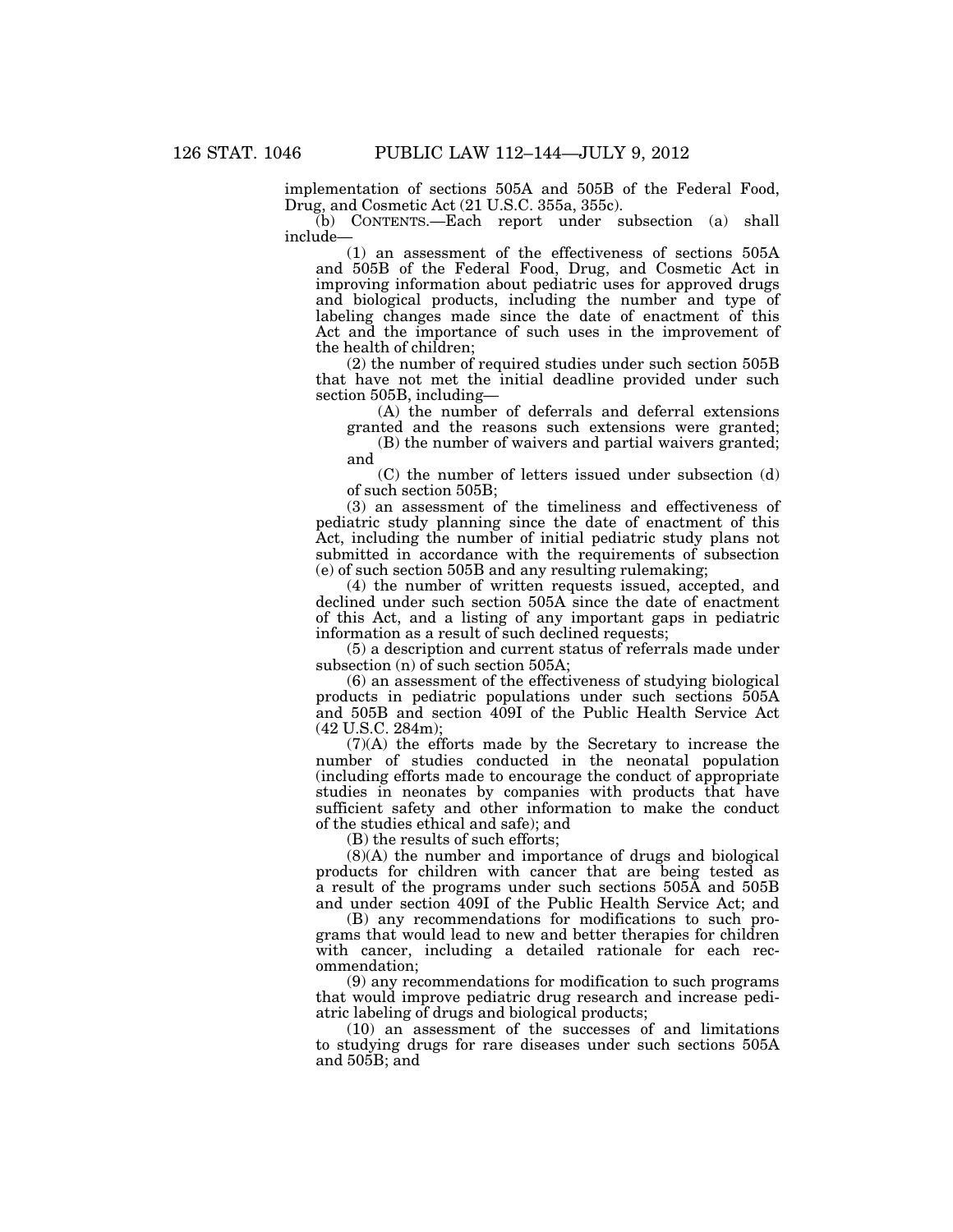(11) an assessment of the Secretary's efforts to address the suggestions and options described in any prior report issued by the Comptroller General, Institute of Medicine, or the Secretary, and any subsequent reports, including recommendations therein, regarding the topics addressed in the reports under this section, including with respect to—

(A) improving public access to information from pediatric studies conducted under such sections 505A and 505B; and

(B) improving the timeliness of pediatric studies and pediatric study planning under such sections 505A and 505B.

(c) STAKEHOLDER COMMENT.—At least 180 days prior to the submission of each report under subsection (a), the Secretary shall consult with representatives of patient groups (including pediatric patient groups), consumer groups, regulated industry, academia, and other interested parties to obtain any recommendations or information relevant to the report including suggestions for modifications that would improve pediatric drug research and pediatric labeling of drugs and biological products.

## **SEC. 509. TECHNICAL AMENDMENTS.**

(a) PEDIATRIC STUDIES OF DRUGS IN FFDCA.—Section 505A (21 U.S.C. 355a) is amended—

(1) in subsection (k)(2), by striking "subsection  $(f)(3)(F)$ " and inserting "subsection  $(f)(6)(F)$ ";

 $(2)$  in subsection  $(l)$ –

 $(A)$  in paragraph  $(1)$ —

(i) in the paragraph heading, by striking ''YEAR ONE'' and inserting ''FIRST 18-MONTH PERIOD''; and

(ii) by striking "one-year" and inserting "18month'';

 $(B)$  in paragraph  $(2)$ —

(i) in the paragraph heading, by striking ''YEARS'' and inserting ''PERIODS''; and

(ii) by striking ''one-year period'' and inserting ''18 month period'';

(C) by redesignating paragraph (3) as paragraph (4); and

(D) by inserting after paragraph (2) the following:

"(3) PRESERVATION OF AUTHORITY.—Nothing in this subsection shall prohibit the Office of Pediatric Therapeutics from providing for the review of adverse event reports by the Pediatric Advisory Committee prior to the 18-month period referred to in paragraph (1), if such review is necessary to ensure safe use of a drug in a pediatric population.'';

 $(3)$  in subsection  $(n)$ 

(A) in the subsection heading, by striking ''COMPLETED'' and inserting ''SUBMITTED''; and

(B) in paragraph (1)—

(i) in the matter preceding subparagraph (A), by striking ''have not been completed'' and inserting ''have not been submitted by the date specified in the written request issued or if the applicant or holder does not agree to the request'';

(ii) in subparagraph (A)—

Time period. Consultation.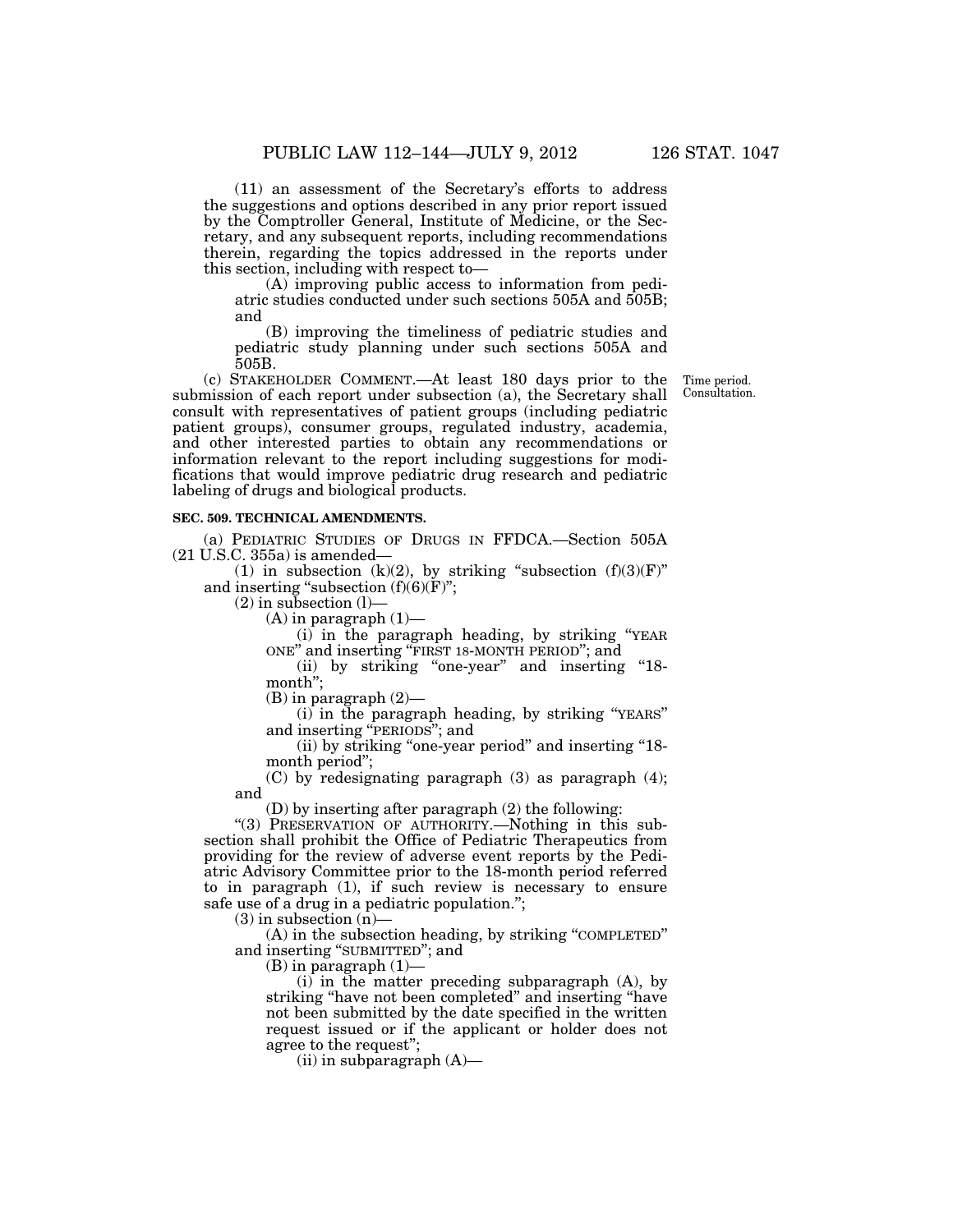(I) in the first sentence, by inserting '', or for which a period of exclusivity eligible for extension under subsection (b)(1) or  $(c)(1)$  of this section or under subsection  $(m)(2)$  or  $(m)(3)$  of section 351 of the Public Health Service Act has not ended'' after ''expired''; and

(II) by striking ''Prior to'' and all that follows through the period at the end; and

(iii) in subparagraph (B), by striking ''no listed patents or has 1 or more listed patents that have expired,'' and inserting ''no unexpired listed patents and for which no unexpired periods of exclusivity eligible for extension under subsection (b)(1) or  $(c)(1)$ of this section or under subsection  $(m)(2)$  or  $(m)(3)$ of section 351 of the Public Health Service Act apply,''; and

(4) in subsection  $(o)(2)$ , by amending subparagraph  $(B)$ to read as follows:

 $\mathrm{``(B)}$  a statement of any appropriate pediatric contraindications, warnings, precautions, or other information that the Secretary considers necessary to assure safe use.''.

(b) RESEARCH INTO PEDIATRIC USES FOR DRUGS AND BIOLOGICAL PROJECTS IN FFDCA.—Section 505B (21 U.S.C. 355c) is amended—

 $(1)$  in subsection  $(a)$ -

(A) in paragraph (1), in the matter before subparagraph (A), by inserting ''for a drug'' after ''(or supplement to an application)''; and

 $(\bar{B})$  in paragraph  $(4)(C)$ —

(i) in the first sentence, by inserting ''partial'' before "waiver is granted"; and

(ii) in the second sentence, by striking ''either a full or" and inserting "such a";

 $(2)$  in subsection  $(b)(1)$ , in the matter preceding subparagraph (A), by striking ''After providing notice'' and all that follows through "studies), the" and inserting "The";

 $(3)$  in subsection  $(g)$ 

 $(A)$  in paragraph  $(1)(A)$ , by inserting "that receives a priority review or 330 days after the date of the submission of an application or supplement that receives a standard review" after "after the date of the submission of the application or supplement''; and

 $(B)$  in paragraph  $(2)$ , by striking "the label of such product'' and inserting ''the labeling of such product'';

 $(4)$  in subsection  $(h)(1)$ —

(A) by inserting ''an application (or supplement to an application) that contains" after "date of submission of"; and

(B) by inserting ''if the application (or supplement) receives a priority review, or not later than 330 days after the date of submission of an application (or supplement to an application) that contains a pediatric assessment under this section, if the application (or supplement) receives a standard review," after "under this section,"; and

 $(5)$  in subsection  $(i)$ —

 $(A)$  in paragraph  $(1)$ —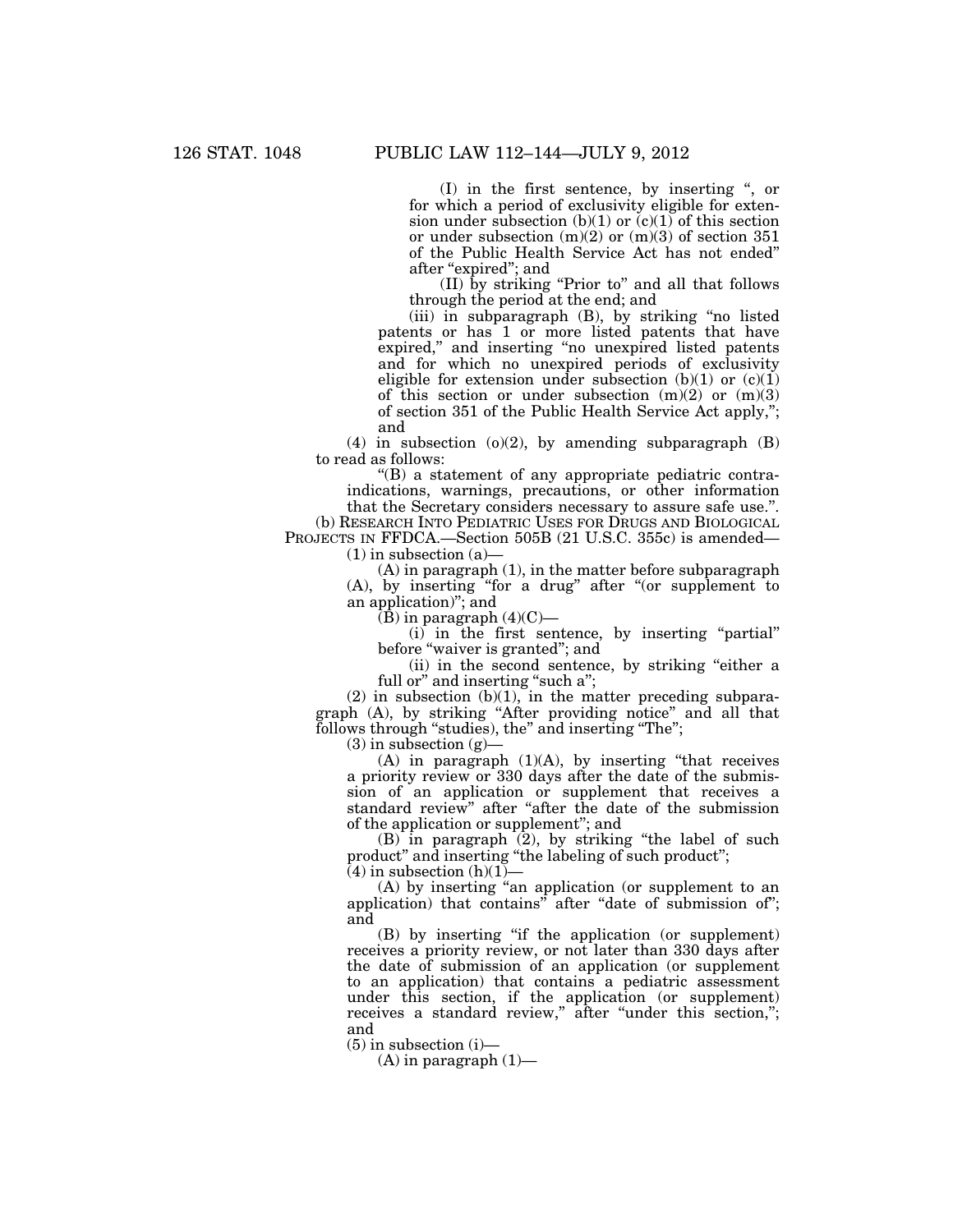(i) in the paragraph heading, by striking ''YEAR ONE'' and inserting ''FIRST 18-MONTH PERIOD''; and

(ii) by striking "one-year" and inserting "18month'';

(B) in paragraph (2)—

(i) in the paragraph heading, by striking ''YEARS'' and inserting ''PERIODS''; and

(ii) by striking "one-year period" and inserting "18month period'';

(C) by redesignating paragraph (3) as paragraph (4); and

(D) by inserting after paragraph (2) the following:

''(3) PRESERVATION OF AUTHORITY.—Nothing in this subsection shall prohibit the Office of Pediatric Therapeutics from providing for the review of adverse event reports by the Pediatric Advisory Committee prior to the 18-month period referred to in paragraph (1), if such review is necessary to ensure safe use of a drug in a pediatric population.''.

(c) INTERNAL COMMITTEE FOR REVIEW OF PEDIATRIC PLANS, ASSESSMENTS, DEFERRALS, DEFERRAL EXTENSIONS, AND WAIVERS.— Section 505C (21 U.S.C. 355d) is amended—

(1) in the section heading, by inserting ''**DEFERRAL EXTEN-SIONS,**'' after ''**DEFERRALS,**''; and

(2) by inserting "neonatology," after "pediatric ethics,".

(d) PROGRAM FOR PEDIATRIC STUDIES OF DRUGS.—Section  $409I(c)$  of the Public Health Service Act (42 U.S.C. 284m(c)) is amended—

 $(1)$  in paragraph  $(1)$ —

(A) in the matter preceding subparagraph (A), by inserting "or section  $351(m)$  of this Act," after "Cosmetic Act,'';

 $(B)$  in subparagraph  $(A)(i)$ , by inserting "or section 351(k) of this Act'' after ''Cosmetic Act''; and

(C) by amending subparagraph (B) to read as follows: ''(B) there remains no patent listed pursuant to section 505(b)(1) of the Federal Food, Drug, and Cosmetic Act, and every three-year and five-year period referred to in subsection (c)(3)(E)(ii), (c)(3)(E)(iii), (c)(3)(E)(iv), (j)(5)(F)(ii),  $(j)(5)(F)(iii)$ , or  $(j)(5)(F)(iv)$  of section 505 of the Federal Food, Drug, and Cosmetic Act, or applicable twelve-year period referred to in section  $351(k)(7)$  of this Act, and any seven-year period referred to in section 527 of the Federal Food, Drug, and Cosmetic Act has ended for at least one form of the drug; and''; and

 $(2)$  in paragraph  $(2)$ —

(A) in the paragraph heading, by striking ''FOR DRUGS LACKING EXCLUSIVITY'';

(B) by striking ''under section 505 of the Federal Food, Drug, and Cosmetic Act''; and

 $\widetilde{C}$ ) by striking "505A of such Act" and inserting "505A of the Federal Food, Drug, and Cosmetic Act or section  $351(m)$  of this Act".

(e) PEDIATRIC SUBCOMMITTEE OF THE ONCOLOGIC ADVISORY COMMITTEE.—Section 15(a) of the Best Pharmaceuticals for Children Act (Public Law 107–109), as amended by section 502(e) of the Food and Drug Administration Amendments Act of 2007 (Public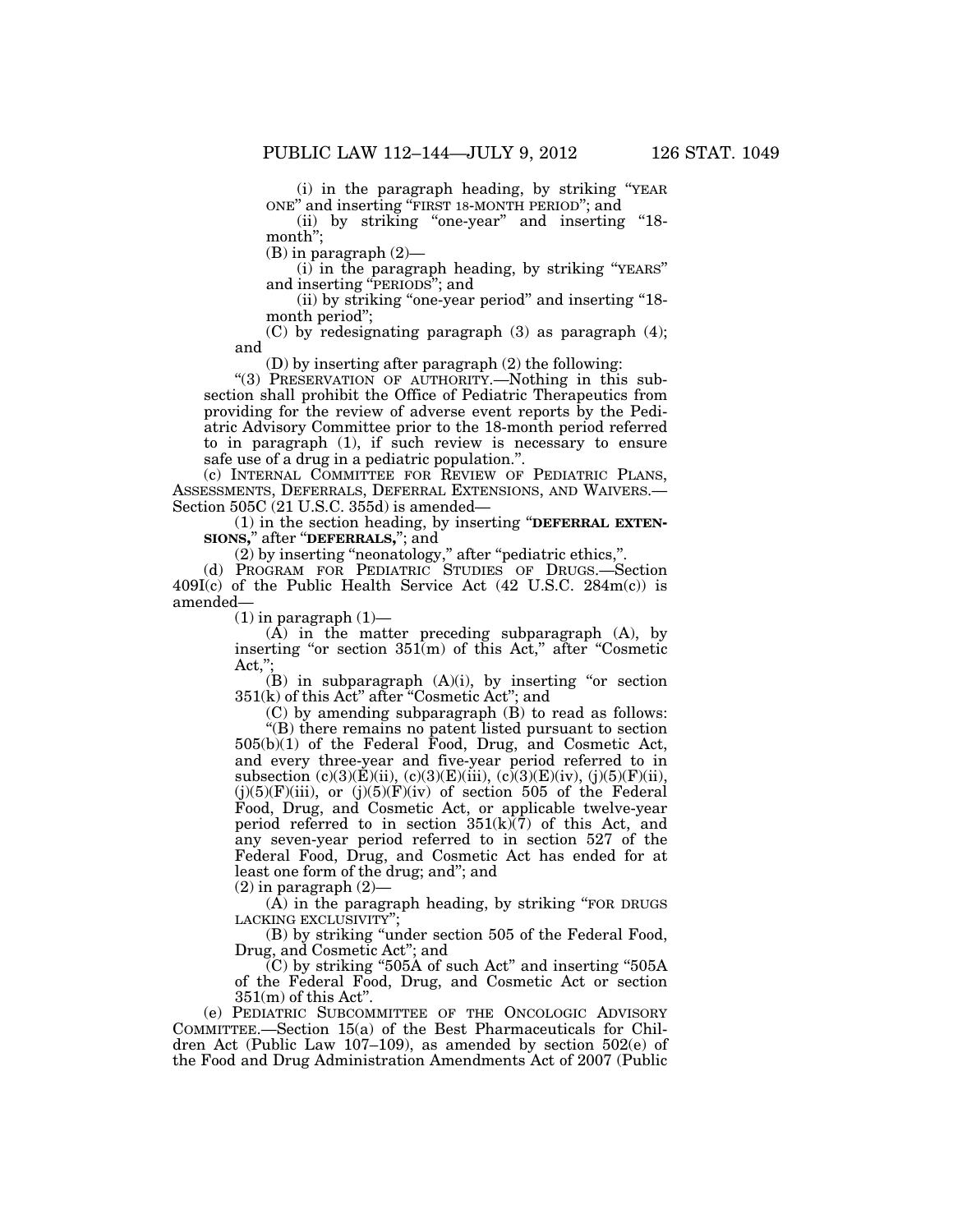Law 110–85), is amended in paragraph  $(1)(D)$ , by striking "section  $505B(f)$ " and inserting "section  $505C$ ".

(f) FOUNDATION OF NATIONAL INSTITUTES OF HEALTH.—Section 499(c)(1)(C) of the Public Health Service Act (42 U.S.C.  $290b(c)(1)(C)$  is amended by striking "for which the Secretary issues" a certification in the affirmative under section  $505A(n)(1)(A)$  of

the Federal Food, Drug, and Cosmetic Act''.

(g) APPLICATION; TRANSITION RULE.— (1) APPLICATION.—Notwithstanding any provision of section 505A and 505B of the Federal Food, Drug, and Cosmetic Act (21 U.S.C. 355a, 355c) stating that a provision applies beginning on the date of the enactment of the Best Pharmaceuticals for Children Act of 2007 or the date of the enactment of the Pediatric Research Equity Act of 2007, any amendment made by this Act to such a provision applies beginning on the date of the enactment of this Act.<br>
(2) TRANSITIONAL RULE FOR ADVERSE EVENT REPORTING.

(2) TRANSITIONAL RULE FOR ADVERSE EVENT REPORTING.— With respect to a drug for which a labeling change described under section 505A(l)(1) or 505B(i)(1) of the Federal Food, Drug, and Cosmetic Act  $(21 \text{ U.S.C. } 355a(1)(1); 355c(1)(1))$  is approved or made, respectively, during the one-year period that ends on the day before the date of enactment of this Act, the Secretary shall apply section 505A(l) and section 505B(i), as applicable, to such drug, as such sections were in effect on such day.

#### **SEC. 510. PEDIATRIC RARE DISEASES.**

(a) PUBLIC MEETING.—Not later than 18 months after the date of enactment of this Act, the Secretary shall hold at least one public meeting to discuss ways to encourage and accelerate the development of new therapies for pediatric rare diseases.

(b) REPORT.—Not later than 180 days after the date of the public meeting under subsection (a), the Secretary shall issue a report that includes a strategic plan for encouraging and accelerating the development of new therapies for treating pediatric rare diseases.

## **SEC. 511. STAFF OF OFFICE OF PEDIATRIC THERAPEUTICS.**

Section 6 of the Best Pharmaceuticals for Children Act (21 U.S.C. 393a) is amended—

 $(1)$  in subsection  $(c)$ 

 $(A)$  in paragraph  $(1)$ , by striking "and" at the end;  $(B)$  by redesignating paragraph  $(2)$  as paragraph  $(4)$ ; and

(C) by inserting after paragraph (1) the following:

" $(2)$  subject to subsection  $(d)$ , one or more additional individuals with necessary expertise in a pediatric subpopulation that is, as determined through consideration of the reports and recommendations issued by the Institute of Medicine and the Comptroller General of the United States, less likely to be studied as a part of a written request issued under section 505A of the Federal Food, Drug, and Cosmetic Act or an assessment under section 505B of such Act;

''(3) one or more additional individuals with expertise in pediatric epidemiology; and''; and

(2) by adding at the end the following:

''(d) NEONATOLOGY EXPERTISE.—For the 5-year period beginning on the date of enactment of this subsection, at least one of the

Effective date. 21 USC 355a note.

Time period.

Deadline.

Strategic plan.

Time period. Effective date.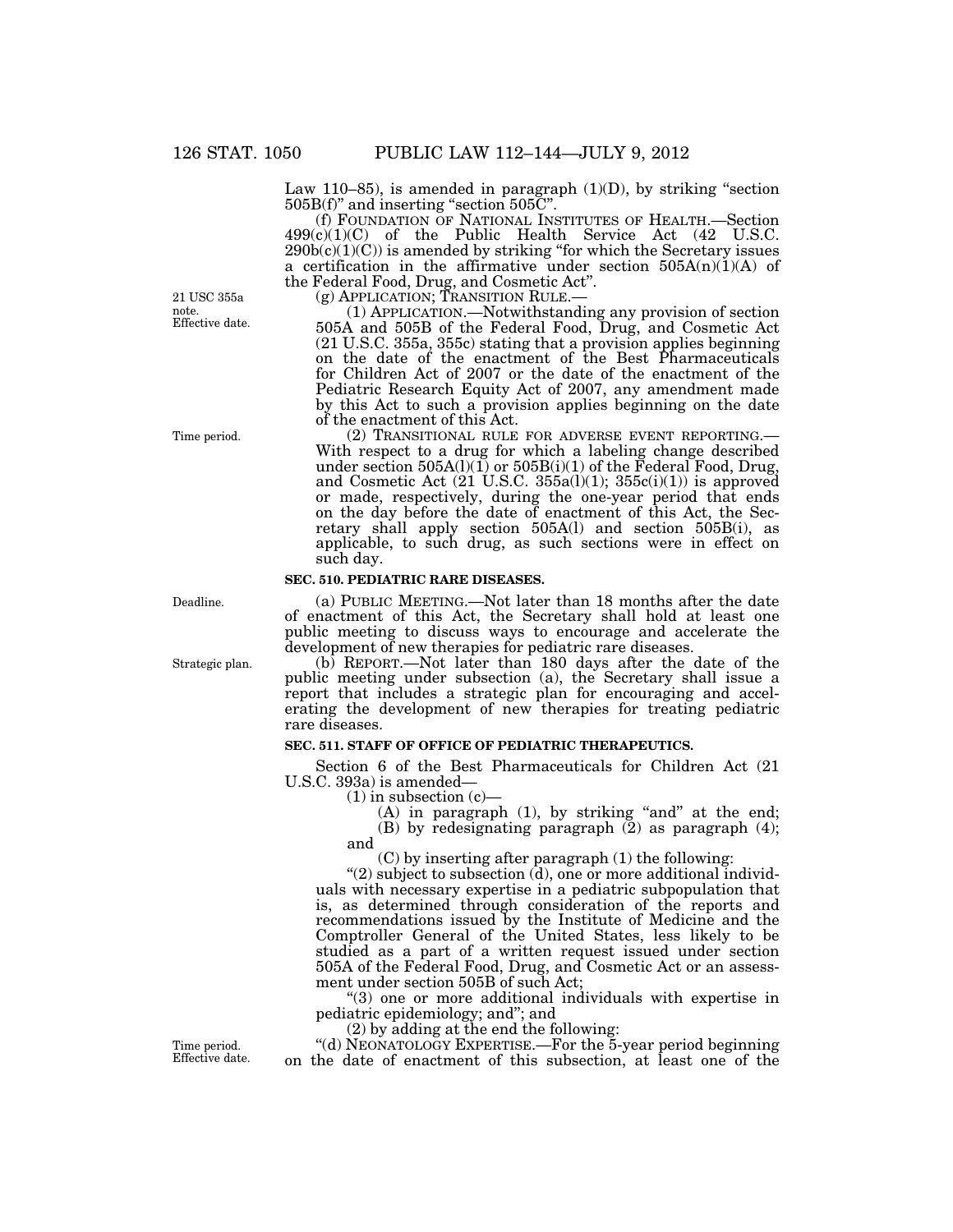individuals described in subsection (c)(2) shall have expertise in neonatology.''.

# **TITLE VI—MEDICAL DEVICE REGULATORY IMPROVEMENTS**

## **SEC. 601. INVESTIGATIONAL DEVICE EXEMPTIONS.**

Section  $520(g)$  (21 U.S.C.  $360j(g)$ ) is amended—

 $(1)$  in paragraph  $(2)(B)(ii)$ , by inserting "safety or effectiveness'' before ''data obtained''; and

(2) in paragraph (4), by adding at the end the following: "(C) Consistent with paragraph  $(1)$ , the Secretary shall not disapprove an application under this subsection because the Secretary determines that—

''(i) the investigation may not support a substantial equivalence or de novo classification determination or approval of the device;

"(ii) the investigation may not meet a requirement, including a data requirement, relating to the approval or clearance of a device; or

"(iii) an additional or different investigation may be necessary to support clearance or approval of the device.''.

## **SEC. 602. CLARIFICATION OF LEAST BURDENSOME STANDARD.**

(a) PREMARKET APPROVAL.—Section  $513(a)(3)(D)$  (21 U.S.C.  $360c(a)(3)(D)$ ) is amended—

 $(1)$  by redesignating clause (iii) as clause (v); and

(2) by inserting after clause (ii) the following:

"(iii) For purposes of clause (ii), the term 'necessary' means Definition. the minimum required information that would support a determination by the Secretary that an application provides reasonable assurance of the effectiveness of the device.

"(iv) Nothing in this subparagraph shall alter the criteria for evaluating an application for premarket approval of a device.''.

(b) PREMARKET NOTIFICATION UNDER SECTION 510(k).—Section  $513(i)(1)(D)$  (21 U.S.C. 360 $c(i)(1)(D)$ ) is amended—

(1) by striking "(D) Whenever" and inserting " $(D)(i)$  Whenever''; and

(2) by adding at the end the following:

"(ii) For purposes of clause (i), the term 'necessary' means Definition. the minimum required information that would support a determination of substantial equivalence between a new device and a predicate device.

"(iii) Nothing in this subparagraph shall alter the standard for determining substantial equivalence between a new device and a predicate device.''.

## **SEC. 603. AGENCY DOCUMENTATION AND REVIEW OF SIGNIFICANT DECISIONS.**

Chapter V is amended by inserting after section 517 (21 U.S.C. 360g) the following:

## **''SEC. 517A. AGENCY DOCUMENTATION AND REVIEW OF SIGNIFICANT DECISIONS REGARDING DEVICES.**

''(a) DOCUMENTATION OF RATIONALE FOR SIGNIFICANT DECISIONS.-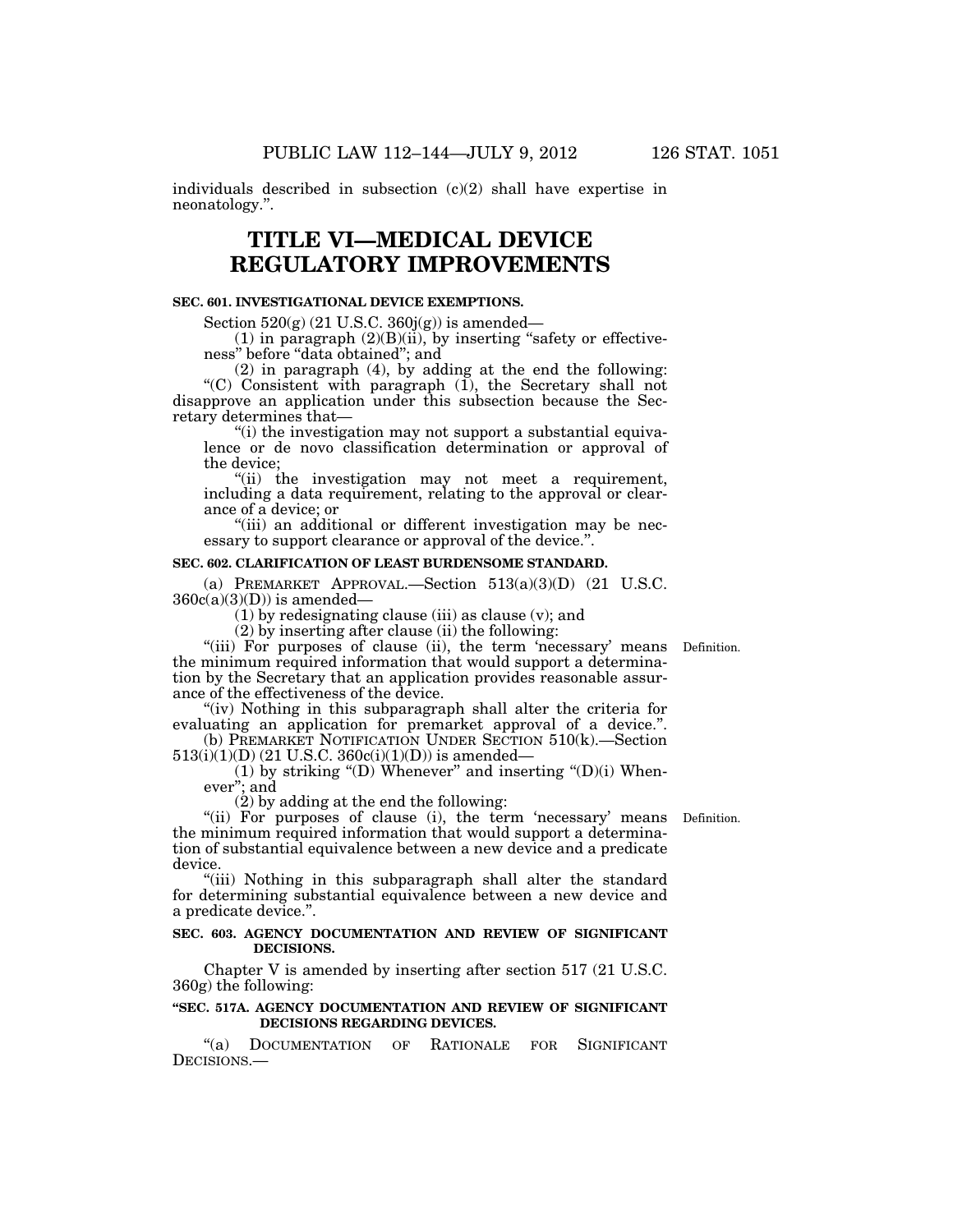"(1) IN GENERAL.—The Secretary shall provide a substantive summary of the scientific and regulatory rationale for any significant decision of the Center for Devices and Radiological Health regarding submission or review of a report under section 510(k), an application under section 515, or an application for an exemption under section  $520(g)$ , including documentation of significant controversies or differences of opinion and the resolution of such controversies or differences of opinion.

''(2) PROVISION OF DOCUMENTATION.—Upon request, the Secretary shall furnish such substantive summary to the person who is seeking to submit, or who has submitted, such report or application.

''(b) REVIEW OF SIGNIFICANT DECISIONS.—

"(1) REQUEST FOR SUPERVISORY REVIEW OF SIGNIFICANT DECISION.—Any person may request a supervisory review of the significant decision described in subsection (a)(1). Such review may be conducted at the next supervisory level or higher above the individual who made the significant decision.

"(2) SUBMISSION OF REQUEST.—A person requesting a supervisory review under paragraph (1) shall submit such request to the Secretary not later than 30 days after such decision and shall indicate in the request whether such person seeks an in-person meeting or a teleconference review.

 $\cdot$ (3) TIMEFRAME.-

''(A) IN GENERAL.—Except as provided in subparagraph (B), the Secretary shall schedule an in-person or teleconference review, if so requested, not later than 30 days after such request is made. The Secretary shall issue a decision to the person requesting a review under this subsection not later than 45 days after the request is made under paragraph (1), or, in the case of a person who requests an in-person meeting or teleconference, 30 days after such meeting or teleconference.

''(B) EXCEPTION.—Subparagraph (A) shall not apply in cases that are referred to experts outside of the Food and Drug Administration.''.

## **SEC. 604. DEVICE MODIFICATIONS REQUIRING PREMARKET NOTIFICA-TION PRIOR TO MARKETING.**

Section  $510(n)$  (21 U.S.C. 360(n)) is amended by-

(1) striking "(n) The Secretary" and inserting " $(n)(1)$  The Secretary''; and

(2) by adding at the end the following:

" $(2)(A)$  Not later than 18 months after the date of enactment of this paragraph, the Secretary shall submit to the Committee on Energy and Commerce of the House of Representatives and the Committee on Health, Education, Labor, and Pensions of the Senate a report regarding when a premarket notification under subsection (k) should be submitted for a modification or change to a legally marketed device. The report shall include the Secretary's interpretation of the following terms: 'could significantly affect the safety or effectiveness of the device', 'a significant change or modification in design, material, chemical composition, energy source, or manufacturing process', and 'major change or modification in the

Deadline.

Decision.

Deadline. Reports.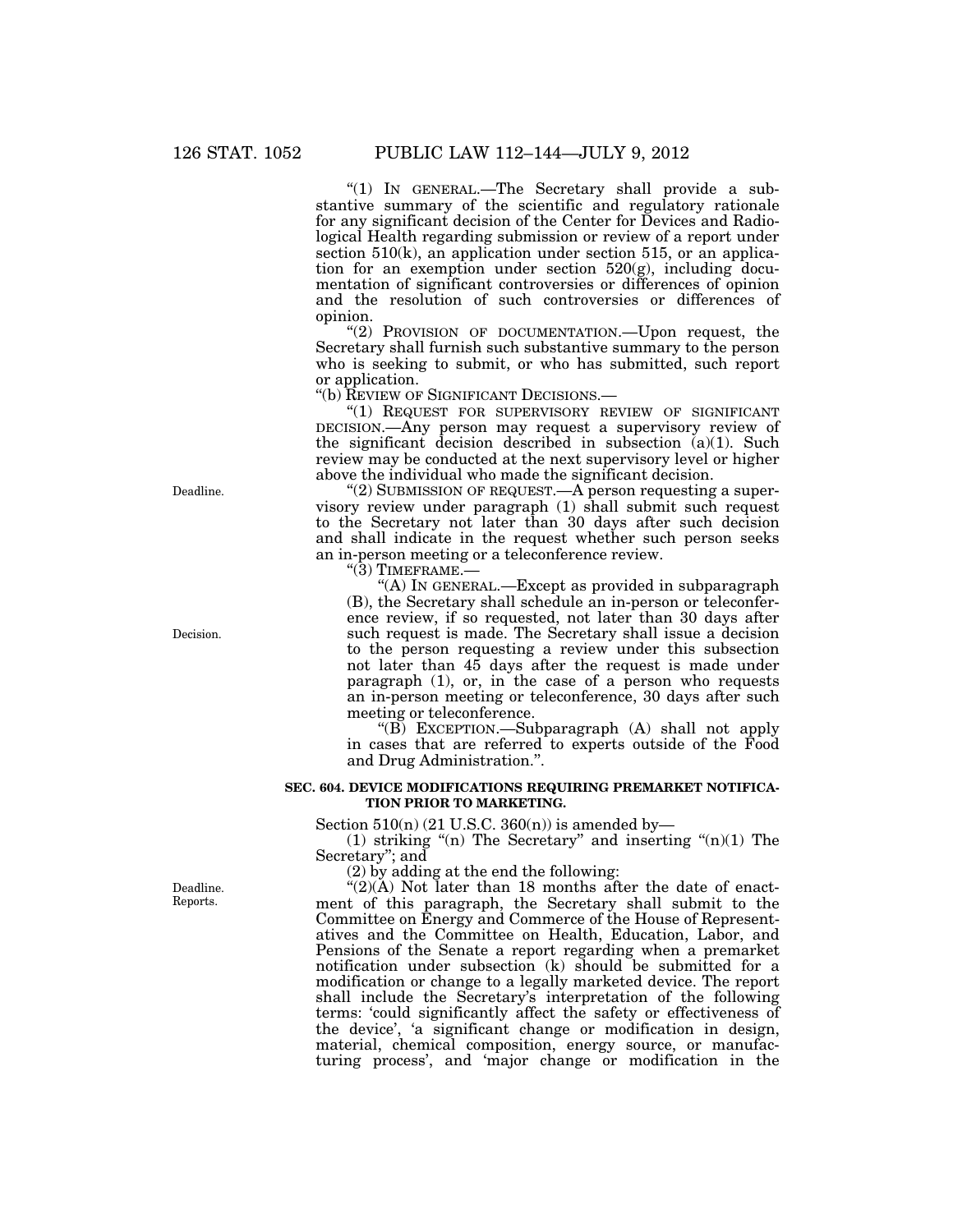intended use of the device'. The report also shall discuss possible processes for industry to use to determine whether a new submission under subsection (k) is required and shall analyze how to leverage existing quality system requirements to reduce premarket burden, facilitate continual device improvement, and provide reasonable assurance of safety and effectiveness of modified devices. In developing such report, the Secretary shall consider the input of interested stakeholders.

''(B) The Secretary shall withdraw the Food and Drug Administration draft guidance entitled 'Guidance for Industry and FDA Staff—510(k) Device Modifications: Deciding When to Submit a 510(k) for a Change to an Existing Device', dated July 27, 2011, and shall not use this draft guidance as part of, or for the basis of, any premarket review or any compliance or enforcement decisions or actions. The Secretary shall not issue—

''(i) any draft guidance or proposed regulation that addresses when to submit a premarket notification submission for changes and modifications made to a manufacturer's previously cleared device before the receipt by the Committee on Energy and Commerce of the House of Representatives and the Committee on Health, Education, Labor, and Pensions of the Senate of the report required in subparagraph (A); and

"(ii) any final guidance or regulation on that topic for one year after date of receipt of such report by the Committee on Energy and Commerce of the House of Representatives and the Committee on Health, Education, Labor, and Pensions of the Senate.

''(C) The Food and Drug Administration guidance entitled 'Deciding When to Submit a 510(k) for a Change to an Existing Device', dated January 10, 1997, shall be in effect until the subsequent issuance of guidance or promulgation, if appropriate, of a regulation described in subparagraph (B), and the Secretary shall interpret such guidance in a manner that is consistent with the manner in which the Secretary has interpreted such guidance since 1997.''.

#### **SEC. 605. PROGRAM TO IMPROVE THE DEVICE RECALL SYSTEM.**

Chapter V is amended by inserting after section 518 (21 U.S.C. 360h) the following:

# **''SEC. 518A. PROGRAM TO IMPROVE THE DEVICE RECALL SYSTEM.**

''(a) IN GENERAL.—The Secretary shall—

''(1) establish a program to routinely and systematically assess information relating to device recalls and use such information to proactively identify strategies for mitigating health risks presented by defective or unsafe devices;

"(2) clarify procedures for conducting device recall audit Procedures. checks to improve the ability of investigators to perform those checks in a consistent manner;

''(3) develop detailed criteria for assessing whether a person performing a device recall has performed an effective correction or action plan for the recall; and Criteria.

''(4) document the basis for each termination by the Food and Drug Administration of a device recall.

''(b) ASSESSMENT CONTENT.—The program established under subsection  $(a)(1)$  shall, at a minimum, identify—

21 USC 360h–1.

Continuation.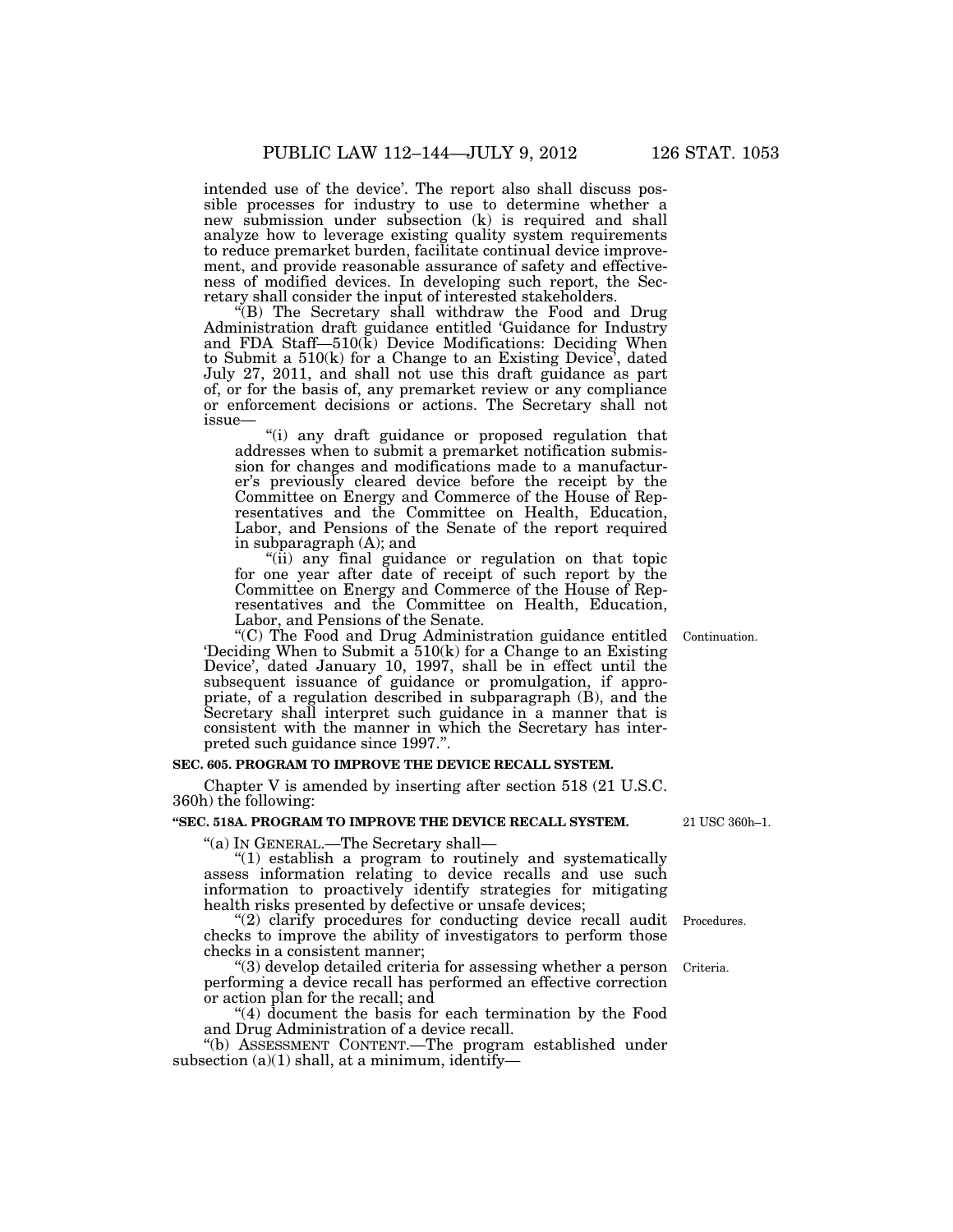" $(1)$  trends in the number and types of device recalls;  $'(2)$  devices that are most frequently the subject of a recall; and

''(3) underlying causes of device recalls.

''(c) TERMINATION OF RECALLS.—The Secretary shall document the basis for the termination by the Food and Drug Administration of a device recall.

"(d) DEFINITION.—In this section, the term 'recall' means— ''(1) the removal from the market of a device pursuant

to an order of the Secretary under subsection (b) or (e) of section 518; or

"(2) the correction or removal from the market of a device at the initiative of the manufacturer or importer of the device that is required to be reported to the Secretary under section  $519(g)$ .

## **SEC. 606. CLINICAL HOLDS ON INVESTIGATIONAL DEVICE EXEMP-TIONS.**

Section  $520(g)$  (21 U.S.C.  $360j(g)$ ) is amended by adding at the end the following:

" $(8)(A)$  At any time, the Secretary may prohibit the sponsor of an investigation from conducting the investigation (referred to in this paragraph as a 'clinical hold') if the Secretary makes a determination described in subparagraph (B). The Secretary shall specify the basis for the clinical hold, including the specific information available to the Secretary which served as the basis for such clinical hold, and confirm such determination in writing.

''(B) For purposes of subparagraph (A), a determination described in this subparagraph with respect to a clinical hold is a determination that—

"(i) the device involved represents an unreasonable risk to the safety of the persons who are the subjects of the clinical investigation, taking into account the qualifications of the clinical investigators, information about the device, the design of the clinical investigation, the condition for which the device is to be investigated, and the health status of the subjects involved; or

''(ii) the clinical hold should be issued for such other reasons as the Secretary may by regulation establish.

''(C) Any written request to the Secretary from the sponsor of an investigation that a clinical hold be removed shall receive a decision, in writing and specifying the reasons therefor, within 30 days after receipt of such request. Any such request shall include sufficient information to support the removal of such clinical hold.''.

# **SEC. 607. MODIFICATION OF DE NOVO APPLICATION PROCESS.**

(a) IN GENERAL.—Section  $513(f)(2)$  (21 U.S.C.  $360c(f)(2)$ ) is amended—

(1) by inserting "(i)" after " $(2)(A)$ ";

 $(2)$  in subparagraph  $(A)(i)$ , as so designated by paragraph (1), by striking ''under the criteria set forth'' and all that follows through the end of subparagraph (A) and inserting a period;

(3) by adding at the end of subparagraph (A) the following: "(ii) In lieu of submitting a report under section  $510(k)$  and submitting a request for classification under clause (i) for a device, if a person determines there is no legally marketed device upon which to base a determination of substantial equivalence (as defined

Decision. Deadline.

Determination.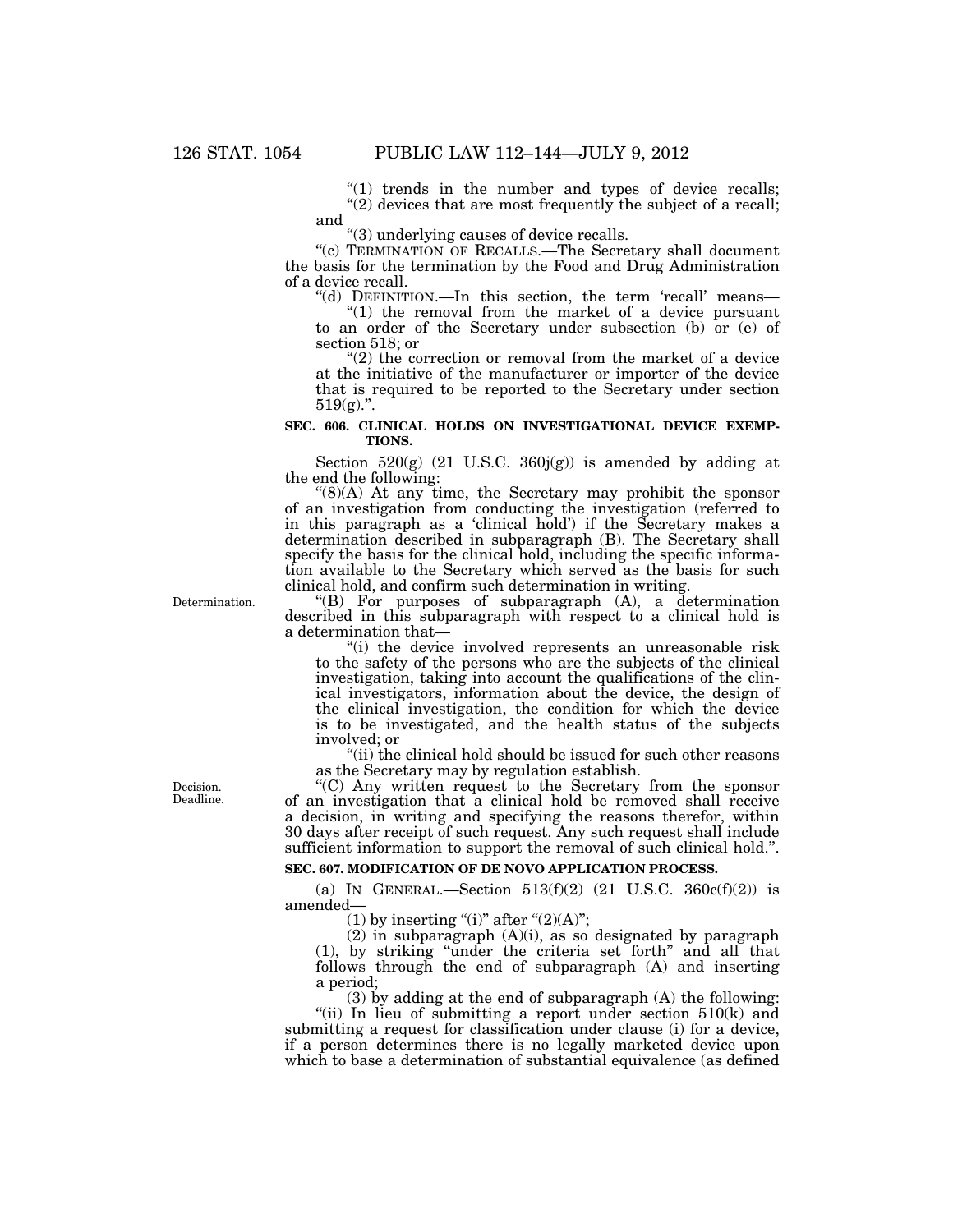in subsection (i)), a person may submit a request under this clause for the Secretary to classify the device.

"(iii) Upon receipt of a request under clause (i) or (ii), the Secretary shall classify the device subject to the request under the criteria set forth in subparagraphs  $(A)$  through  $(C)$  of subsection  $(a)(1)$  within 120 days.

''(iv) Notwithstanding clause (iii), the Secretary may decline to undertake a classification request submitted under clause (ii) if the Secretary identifies a legally marketed device that could provide a reasonable basis for review of substantial equivalence under paragraph (1), or when the Secretary determines that the device submitted is not of low-moderate risk or that general controls would be inadequate to control the risks and special controls to mitigate the risks cannot be developed.

 $(v)$  The person submitting the request for classification under this subparagraph may recommend to the Secretary a classification for the device and shall, if recommending classification in class II, include in the request an initial draft proposal for applicable special controls, as described in subsection  $(a)(1)(B)$ , that are necessary, in conjunction with general controls, to provide reasonable assurance of safety and effectiveness and a description of how the special controls provide such assurance. Any such request shall describe the device and provide detailed information and reasons for the recommended classification.''; and

(4) in subparagraph (B), by striking ''Not later than 60 days after the date of the submission of the request under subparagraph (A), the Secretary" and inserting "The Secretary".

(b) CONFORMING AMENDMENTS.—Section 513(f) (21 U.S.C.  $360c(f)$ ) is amended in paragraph  $(1)$ —

(1) in subparagraph  $(A)$ , by striking ", or" at the end and inserting a semicolon;

(2) in subparagraph (B), by striking the period and inserting ''; or''; and

(3) by inserting after subparagraph (B) the following:

''(C) the device is classified pursuant to a request submitted under paragraph (2).''.

# **SEC. 608. RECLASSIFICATION PROCEDURES.**

(a) CLASSIFICATION CHANGES.—

(1) IN GENERAL.—Section 513(e)(1) (21 U.S.C. 360c(e)(1)) is amended to read as follows:

> Federal Register, publication.

 $(e)(1)(A)(i)$  Based on new information respecting a device, the Secretary may, upon the initiative of the Secretary or upon petition of an interested person, change the classification of such device, and revoke, on account of the change in classification, any regulation or requirement in effect under section 514 or 515 with respect to such device, by administrative order published in the Federal Register following publication of a proposed reclassification order in the Federal Register, a meeting of a device classification panel described in subsection (b), and consideration of comments to a public docket, notwithstanding subchapter II of chapter 5 of title 5, United States Code. The proposed reclassification order published in the Federal Register shall set forth the proposed reclassification, and a substantive summary of the valid scientific evidence concerning the proposed reclassification, including—

Classification. Deadline.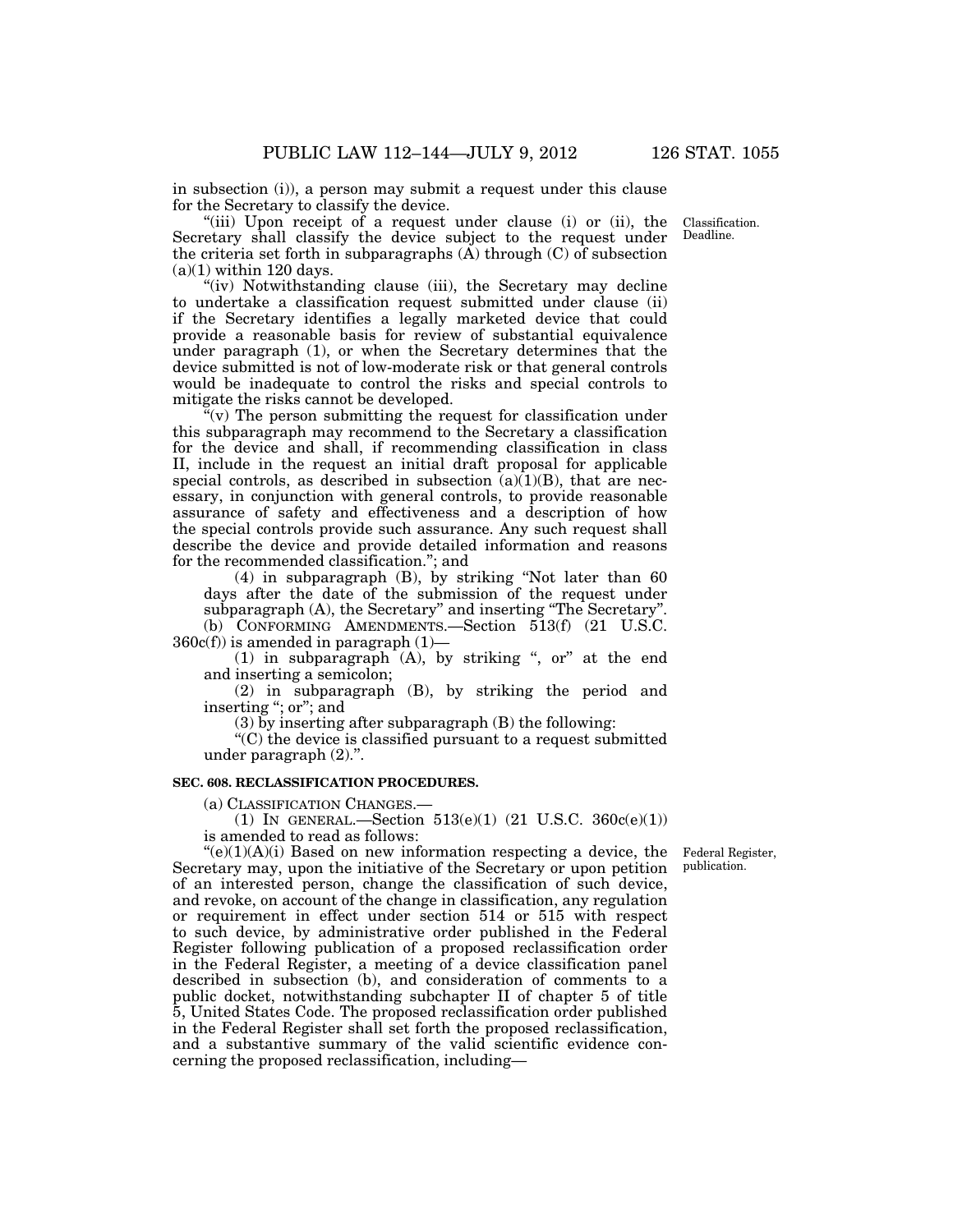''(I) the public health benefit of the use of the device, and the nature and, if known, incidence of the risk of the device;

''(II) in the case of a reclassification from class II to class III, why general controls pursuant to subsection (a)(1)(A) and special controls pursuant to subsection  $(a)(1)(B)$  together are not sufficient to provide a reasonable assurance of safety and effectiveness for such device; and

''(III) in the case of reclassification from class III to class II, why general controls pursuant to subsection  $(a)(1)(A)$  and special controls pursuant to subsection  $(a)(1)(B)$  together are sufficient to provide a reasonable assurance of safety and effectiveness for such device.

''(ii) An order under this subsection changing the classification of a device from class III to class II may provide that such classification shall not take effect until the effective date of a performance standard established under section 514 for such device.

''(B) Authority to issue such administrative order shall not be delegated below the Director of the Center for Devices and Radiological Health, acting in consultation with the Commissioner.''.

(2) TECHNICAL AND CONFORMING AMENDMENTS.—

(A) Section  $513(e)(2)$  (21 U.S.C.  $360c(e)(2)$ ) is amended by striking ''regulation promulgated'' and inserting ''an order issued''.

(B) Section  $514(a)(1)$  (21 U.S.C. 360d(a)(1)) is amended by striking ''under a regulation under section 513(e) but such regulation" and inserting "under an administrative order under section 513(e) (or a regulation promulgated under such section prior to the date of enactment of the Food and Drug Administration Safety and Innovation Act) but such order (or regulation)".

(C) Section  $517(a)(1)$  (21 U.S.C.  $360g(a)(1)$ ) is amended by striking ''or changing the classification of a device to class I'' and inserting '', an administrative order changing the classification of a device to class I,''.

(3) DEVICES RECLASSIFIED PRIOR TO THE DATE OF ENACT-MENT OF THIS ACT.—

(A) IN GENERAL.—The amendments made by this subsection shall have no effect on a regulation promulgated with respect to the classification of a device under section 513(e) of the Federal Food, Drug, and Cosmetic Act prior to the date of enactment of this Act.

(B) APPLICABILITY OF OTHER PROVISIONS.—In the case of a device reclassified under section 513(e) of the Federal Food, Drug, and Cosmetic Act by regulation prior to the date of enactment of this Act, section  $517(a)(1)$  of the Federal Food, Drug, and Cosmetic Act (21 U.S.C. 360g(a)(1)) shall apply to such regulation promulgated under section 513(e) of such Act with respect to such device in the same manner such section  $517(a)(1)$  applies to an administrative order issued with respect to a device reclassified after the date of enactment of this Act.

(b) DEVICES MARKETED BEFORE MAY 28, 1976.—

(1) PREMARKET APPROVAL.—Section 515 (21 U.S.C. 360e) is amended—

 $(A)$  in subsection  $(a)$ , by striking "regulation promulgated under subsection (b)'' and inserting ''an order issued

21 USC 360c note.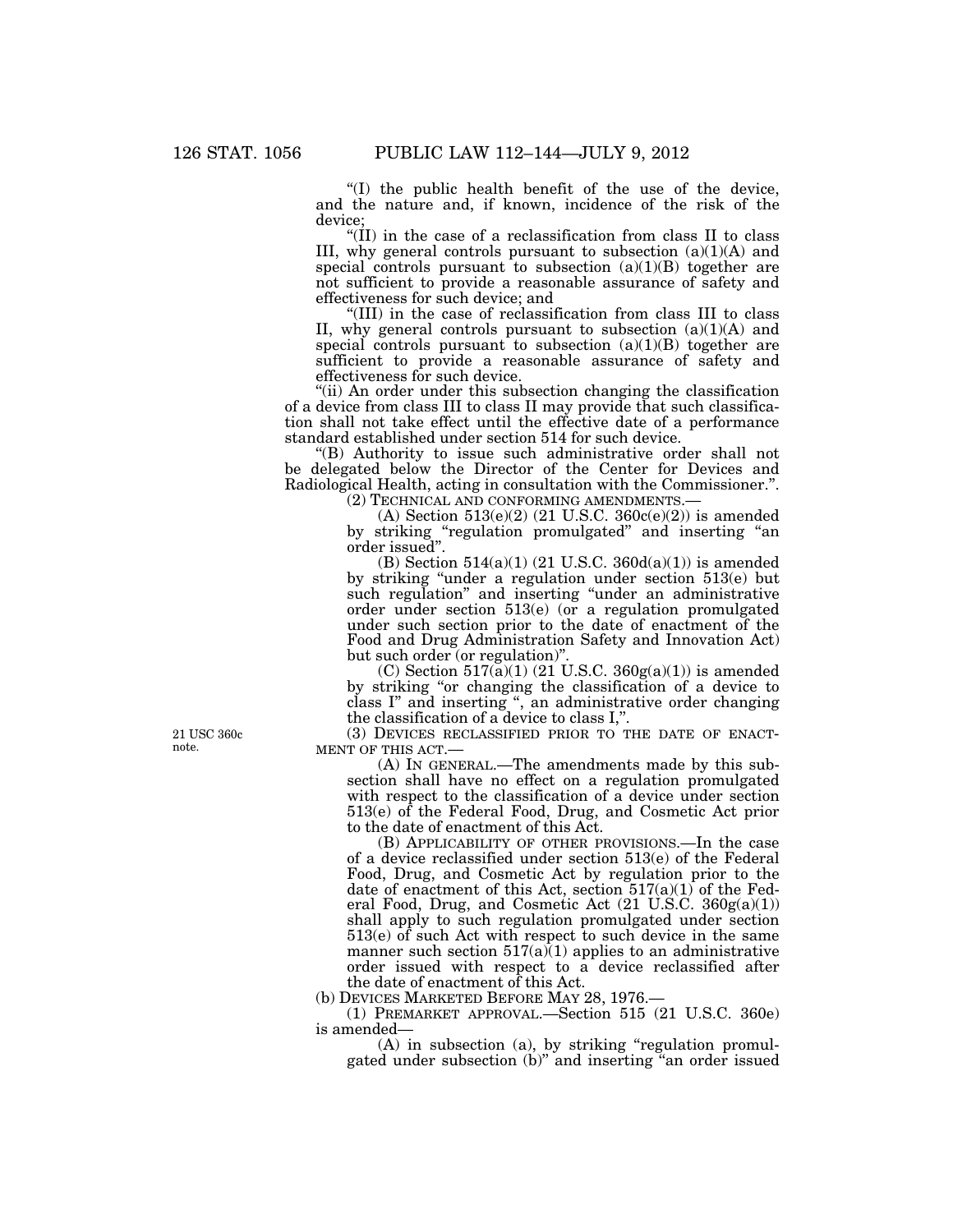under subsection (b) (or a regulation promulgated under such subsection prior to the date of enactment of the Food and Drug Administration Safety and Innovation Act)'';

(B) in subsection (b)—

 $(i)$  in paragraph  $(1)$ —

 $(\overline{I})$  in the heading, by striking "Regulation" and inserting "Order"; and

(II) in the matter following subparagraph (B)—

(aa) by striking ''by regulation, promulgated in accordance with this subsection'' and inserting ''by administrative order following publication of a proposed order in the Federal Register, a meeting of a device classification panel described in section 513(b), and consideration of comments from all affected stakeholders, including patients, payors, and providers, notwithstanding subchapter II of chapter 5 of title 5, United States Code''; and

(bb) by adding at the end the following: "Authority to issue such administrative order shall not be delegated below the Director of the Center for Devices and Radiological Health, acting in consultation with the Commissioner. Commissioner.'

(ii) in paragraph (2)—

(I) by striking subparagraph (B); and

(II) in subparagraph  $(A)$ 

(aa) by striking  $"(2)(A)$  A proceeding for the promulgation of a regulation under paragraph (1) respecting a device shall be initiated by the publication in the Federal Register of a notice of proposed rulemaking. Such notice shall contain— $\phi$  and inserting "(2) A proposed order required under paragraph (1) shall contain—"

(bb) by redesignating clauses (i) through (iv) as subparagraphs (A) through (D), respectively;

(cc) in subparagraph (A), as so redesignated, by striking "regulation" and inserting ''order''; and

(dd) in subparagraph (C), as so redesignated, by striking "regulation" and inserting ''order'';

 $(iii)$  in paragraph  $(3)$ —

(I) by striking ''proposed regulation'' each place such term appears and inserting "proposed order";

(II) by striking "paragraph  $(2)$  and after" and inserting "paragraph  $(2)$ ,";

(III) by inserting ''and a meeting of a device classification panel described in section 513(b),'' after "such proposed regulation and findings,";

(IV) by striking ''(A) promulgate such regulation'' and inserting ''(A) issue an administrative order under paragraph (1)'';

(V) by striking "paragraph  $(2)(A)(ii)$ " and inserting "paragraph (2)(B)"; and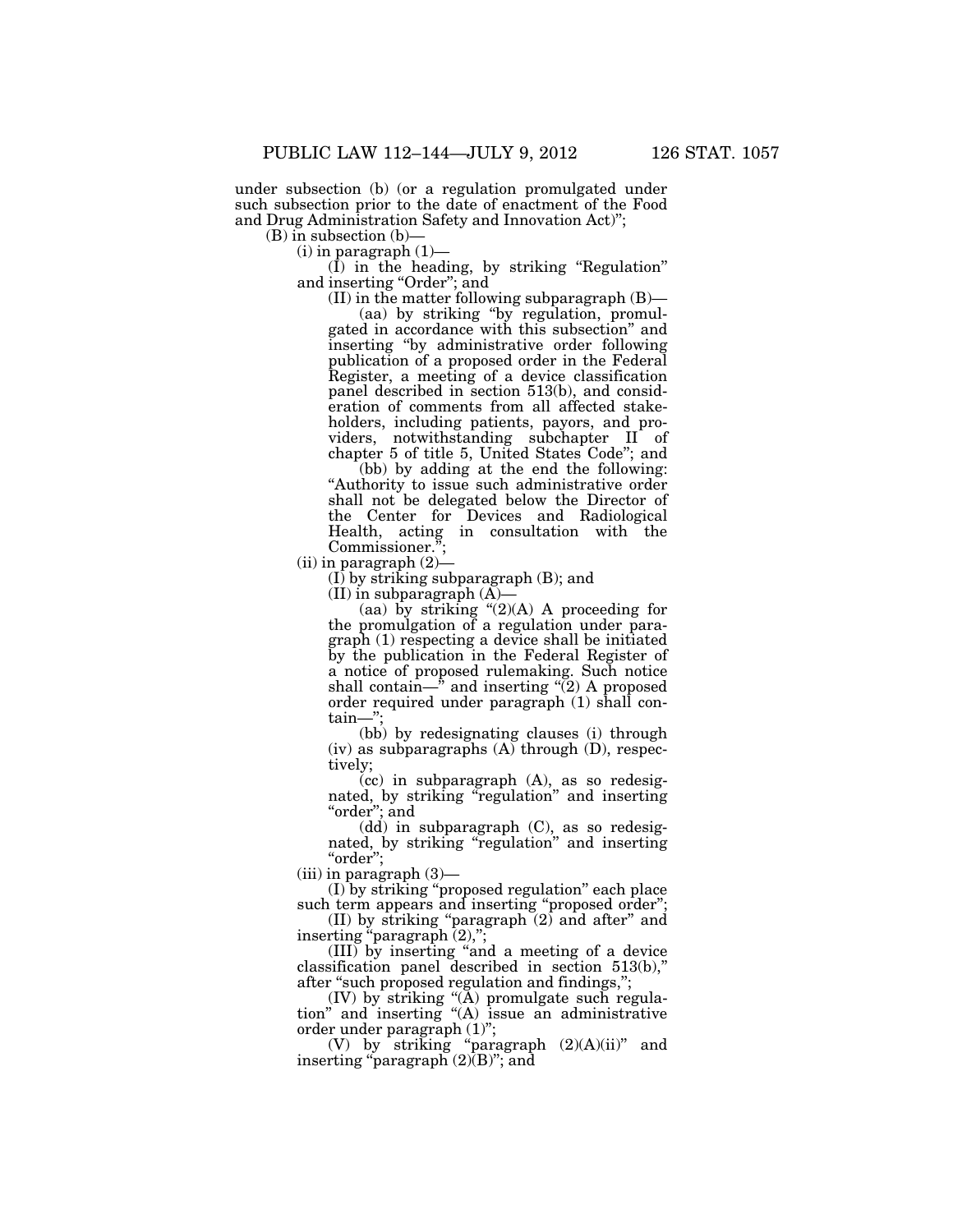(VI) by striking ''promulgation of the regulation'' and inserting ''issuance of the administrative order''; and

(iv) by striking paragraph (4); and

 $(C)$  in subsection  $(i)$ -

 $(i)$  in paragraph  $(2)$ —

 $(I)$  in the matter preceding subparagraph  $(A)$ — (aa) by striking ''December 1, 1995'' and inserting "the date that is 2 years after the date of enactment of the Food and Drug Administration Safety and Innovation Act''; and

(bb) by striking ''publish a regulation in the Federal Register'' and inserting ''issue an administrative order following publication of a proposed order in the Federal Register, a meeting of a device classification panel described in section 513(b), and consideration of comments from all affected stakeholders, including patients, payors, and providers, notwithstanding subchapter II of chapter 5 of title 5, United States Code,'';

(II) in subparagraph (B), by striking ''final regulation has been promulgated under section 515(b)'' and inserting ''administrative order has been issued under subsection (b) (or no regulation has been promulgated under such subsection prior to the date of enactment of the Food and Drug Administration Safety and Innovation Act)'';

(III) in the matter following subparagraph (B), by striking "regulation requires" and inserting ''administrative order issued under this paragraph requires''; and

(IV) by striking the third and fourth sentences; and

 $(ii)$  in paragraph  $(3)$ —

(I) by striking ''regulation requiring'' each place such term appears and inserting ''order requiring''; and

(II) by striking ''promulgation of a section 515(b) regulation'' and inserting ''issuance of an administrative order under subsection (b)''.

(2) TECHNICAL AND CONFORMING AMENDMENTS.—Section 501(f) (21 U.S.C. 351(f)) is amended—

 $(A)$  in subparagraph  $(1)(A)$ —

(i) in subclause (i), by striking "a regulation promulgated'' and inserting ''an order issued''; and

(ii) in subclause (ii), by striking ''promulgation of such regulation" and inserting "issuance of such order";  $(B)$  in subparagraph  $(2)(B)$ 

(i) by striking ''a regulation promulgated'' and inserting ''an order issued''; and

(ii) by striking ''promulgation of such regulation'' and inserting ''issuance of such order''; and

(C) by adding at the end the following:

"(3) In the case of a device with respect to which a regulation was promulgated under section 515(b) prior to the date of enactment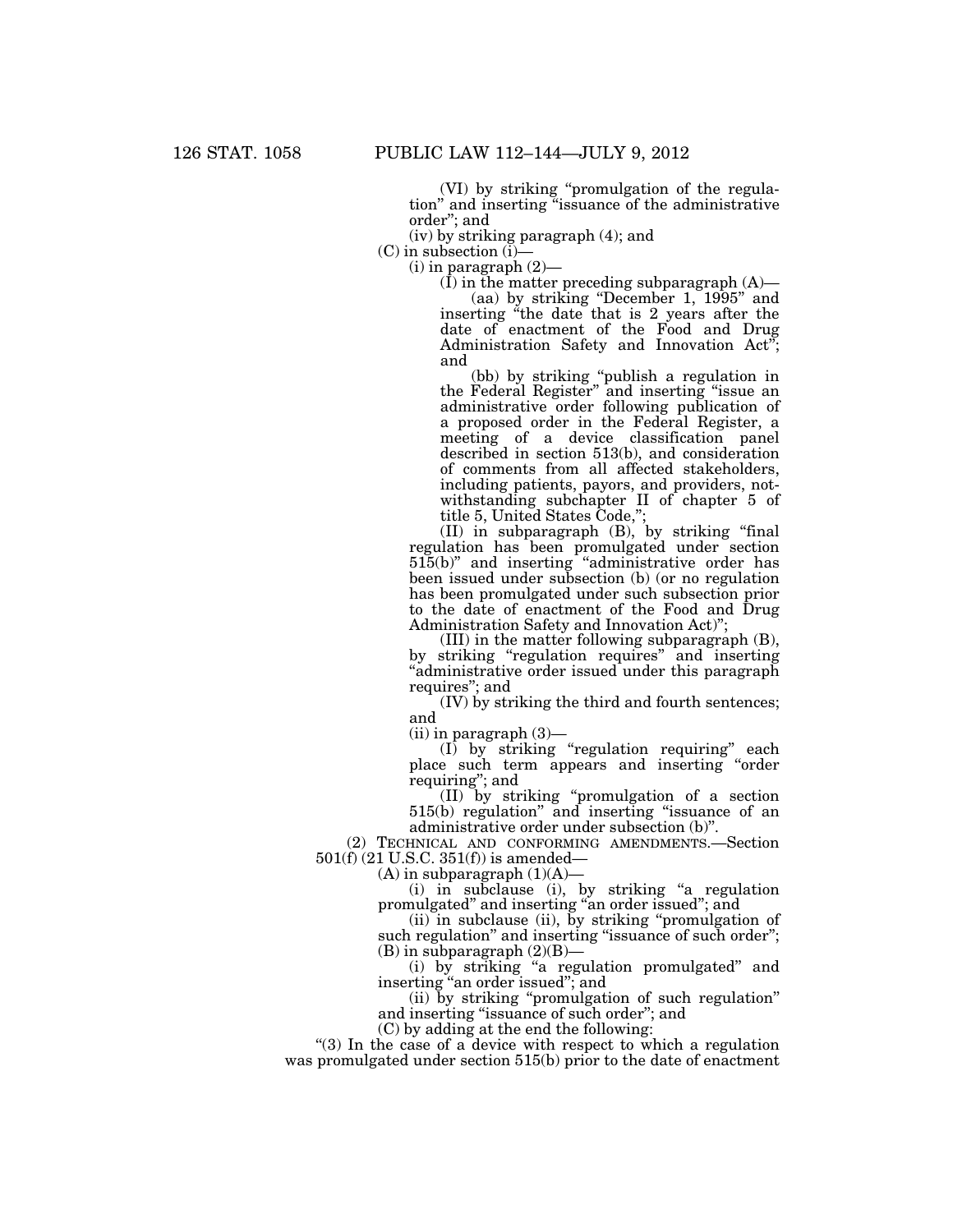of the Food and Drug Administration Safety and Innovation Act, a reference in this subsection to an order issued under section 515(b) shall be deemed to include such regulation.''.

MENT OF THIS ACT.—The amendments made by this subsection shall have no effect on a regulation that was promulgated prior to the date of enactment of this Act requiring that a device have an approval under section 515 of the Federal Food, Drug, and Cosmetic Act (21 U.S.C. 360e) of an application for premarket approval. 21 USC 351 note.

(c) REPORTING.—The Secretary of Health and Human Services shall annually post on the Internet Web site of the Food and Drug Administration—

(1) the number and type of class I and class II devices reclassified as class II or class III in the previous calendar year under section  $513(e)(1)$  of the Federal Food, Drug, and Cosmetic Act (21 U.S.C. 360c(e)(1));

(2) the number and type of class II and class III devices reclassified as class I or class II in the previous calendar year under such section 513(e)(1); and

(3) the number and type of devices reclassified in the previous calendar year under section 515 of the Federal Food, Drug, and Cosmetic Act (21 U.S.C. 360e).

## **SEC. 609. HARMONIZATION OF DEVICE PREMARKET REVIEW, INSPEC-TION, AND LABELING SYMBOLS.**

Paragraph  $(4)$  of section  $803(c)$   $(21 \text{ U.S.C. } 383(c))$  is amended to read as follows:

"(4) With respect to devices, the Secretary may, when appropriate, enter into arrangements with nations regarding methods and approaches to harmonizing regulatory requirements for activities, including inspections and common international labeling sym- $\text{hols}$ <sup>"</sup>.

## **SEC. 610. PARTICIPATION IN INTERNATIONAL FORA.**

Paragraph (3) of section  $803(c)$  (21 U.S.C. 383(c)) is amended—

 $(1)$  by striking "(3)" and inserting "(3)(A)"; and

(2) by adding at the end the following:

"(B) In carrying out subparagraph  $(\tilde{A})$ , the Secretary may participate in appropriate fora, including the International Medical Device Regulators Forum, and may—

''(i) provide guidance to such fora on strategies, policies, directions, membership, and other activities of a forum as appropriate;

''(ii) to the extent appropriate, solicit, review, and consider comments from industry, academia, health care professionals, and patient groups regarding the activities of such fora; and

(iii) to the extent appropriate, inform the public of the Secretary's activities within such fora, and share with the public any documentation relating to a forum's strategies, policies, and other activities of such fora.''.

#### **SEC. 611. REAUTHORIZATION OF THIRD-PARTY REVIEW.**

(a) PERIODIC REACCREDITATION.—Section 523(b)(2) (21 U.S.C.  $360m(b)(2)$  is amended by adding at the end of the following: "(E) PERIODIC REACCREDITATION.—

"(i) PERIOD.—Subject to suspension or withdrawal under subparagraph  $(B)$ , any accreditation under this

Deadlines.

Web posting. 21 USC 360c–1.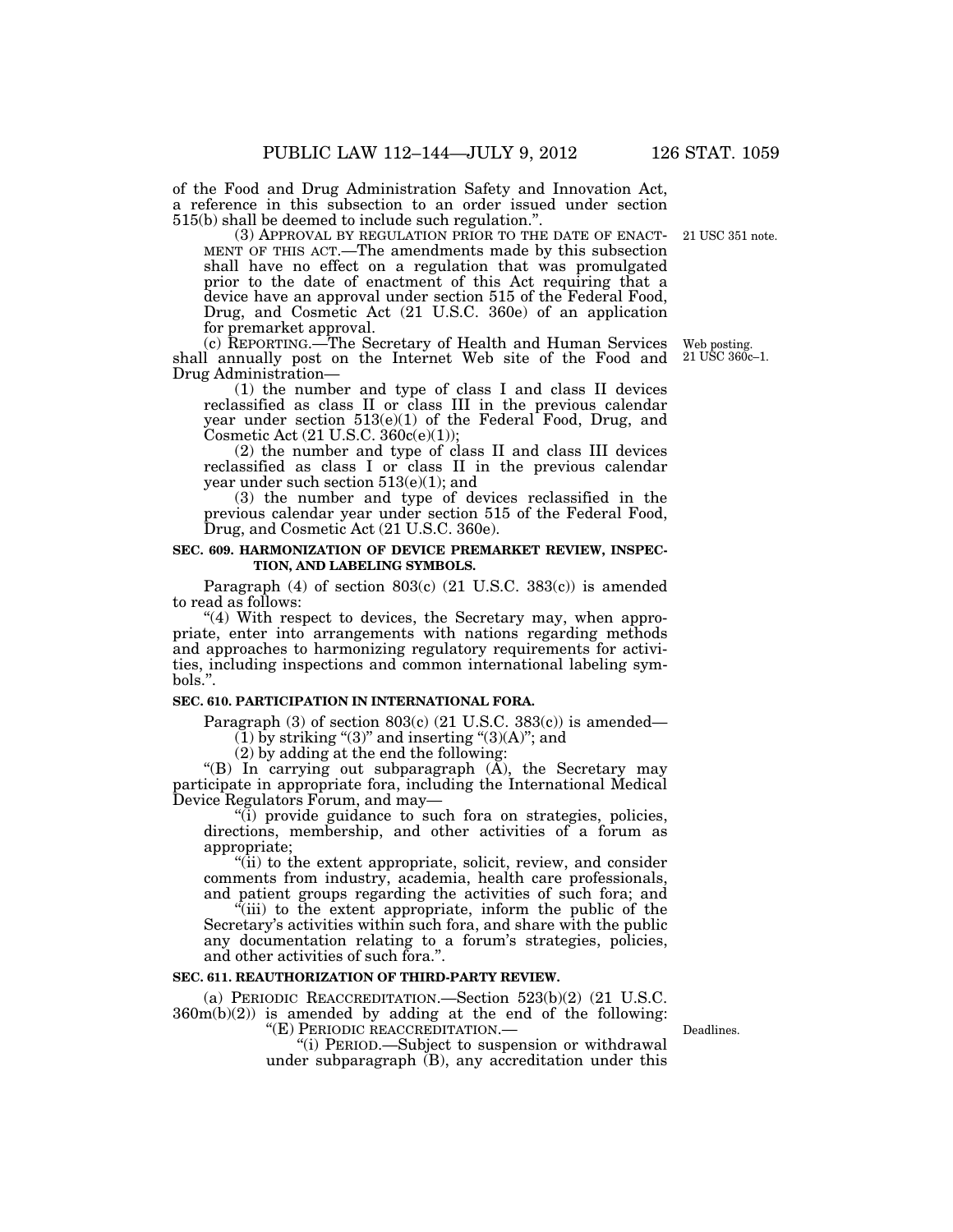section shall be valid for a period of 3 years after its issuance.<br>"(ii) RESPONSE TO REACCREDITATION REQUEST.-

Upon the submission of a request by an accredited person for reaccreditation under this section, the Secretary shall approve or deny such request not later than 60 days after receipt of the request.

"(iii) CRITERIA.—Not later than 120 days after the date of the enactment of this subparagraph, the Secretary shall establish and publish in the Federal Register criteria to reaccredit or deny reaccreditation to persons under this section. The reaccreditation of persons under this section shall specify the particular activities under subsection (a), and the devices, for which such persons are reaccredited.''.

(b) DURATION OF AUTHORITY.—Section 523(c) (21 U.S.C. 360m(c)) is amended by striking ''October 1, 2012'' and inserting ''October 1, 2017''.

## **SEC. 612. REAUTHORIZATION OF THIRD-PARTY INSPECTION.**

Section  $704(g)(11)$  (21 U.S.C.  $374(g)(11)$ ) is amended by striking ''October 1, 2012'' and inserting ''October 1, 2017''.

## **SEC. 613. HUMANITARIAN DEVICE EXEMPTIONS.**

(a) IN GENERAL.—Section  $520(m)$  (21 U.S.C.  $360j(m)$ ) is amended—

 $(1)$  in paragraph  $(6)$ —

 $(A)$  in subparagraph  $(A)$ —

(i) by striking clause (i) and inserting the following:

''(i) The device with respect to which the exemption is granted—

''(I) is intended for the treatment or diagnosis of a disease or condition that occurs in pediatric patients or in a pediatric subpopulation, and such device is labeled for use in pediatric patients or in a pediatric subpopulation in which the disease or condition occurs; or

''(II) is intended for the treatment or diagnosis of a disease or condition that does not occur in pediatric patients or that occurs in pediatric patients in such numbers that the development of the device for such patients is impossible, highly impracticable, or unsafe.''; and

(ii) by striking clause (ii) and inserting the following:

"(ii) During any calendar year, the number of such devices distributed during that year under each exemption granted under this subsection does not exceed the annual distribution number for such device. In this paragraph, the term 'annual distribution number' means the number of such devices reasonably needed to treat, diagnose, or cure a population of 4,000 individuals in the United States. The Secretary shall determine the annual distribution number when the Secretary grants such exemption.''; and

 $(B)$  by amending subparagraph  $(C)$  to read as follows:  $(C)$  A person may petition the Secretary to modify the annual distribution number determined by the Secretary under subparagraph (A)(ii) with respect to a device if additional information arises, and the Secretary may modify such annual distribution number.'';

Definition.

Determination.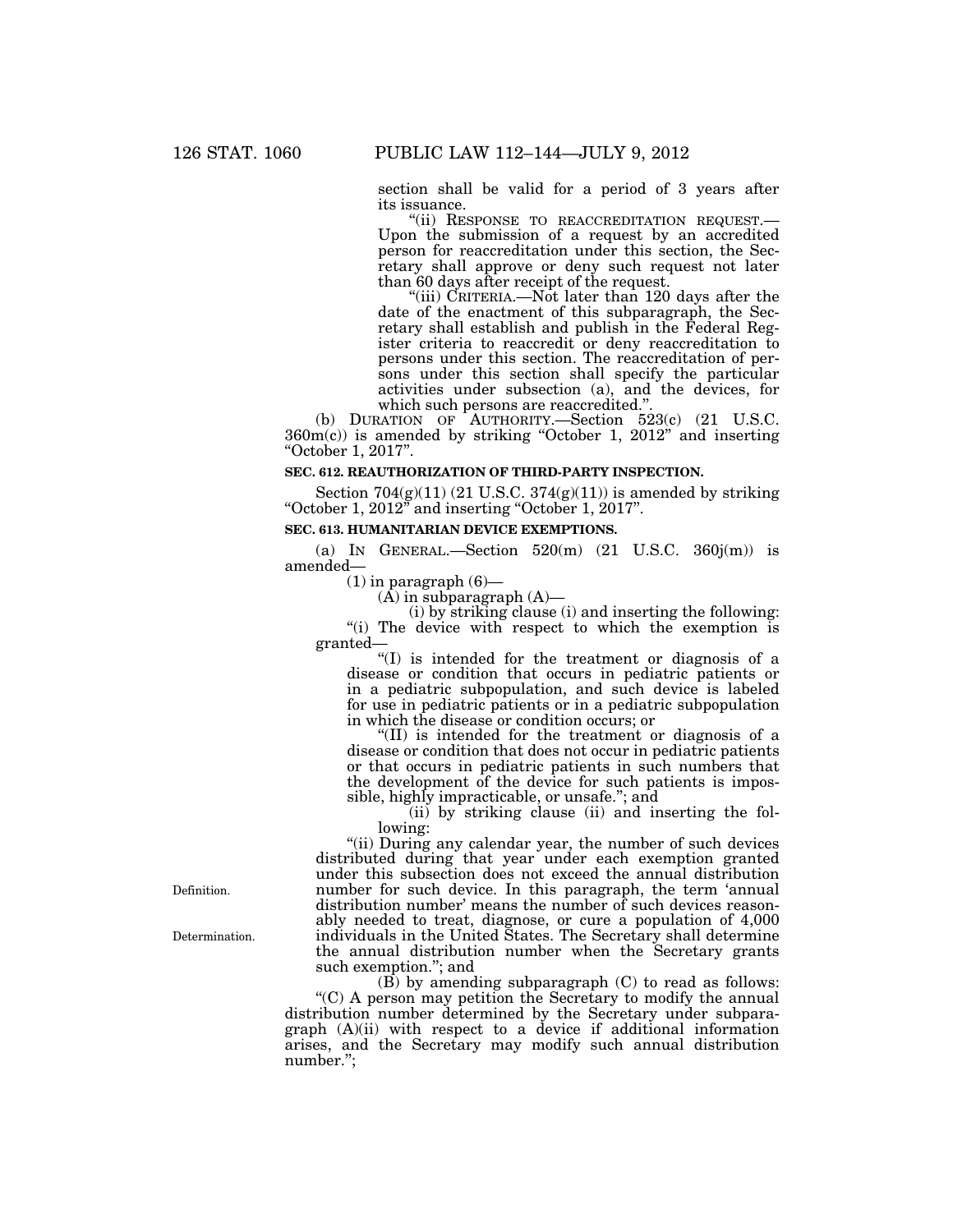(2) in paragraph (7), by striking ''regarding a device'' and inserting ''regarding a device described in paragraph  $(6)(A)(i)\overline{(I)}$ ; and

(3) in paragraph (8), by striking ''of all devices described in paragraph (6)'' and inserting ''of all devices described in paragraph  $(6)(A)(i)(I)$ ".

(b) APPLICABILITY TO EXISTING DEVICES.—A sponsor of a device for which an exemption was approved under paragraph (2) of section 520(m) of the Federal Food, Drug, and Cosmetic Act (21 U.S.C. 360j(m)) before the date of enactment of this Act may seek a determination under subclause (I) or (II) of section  $520(m)(6)(A)(i)$ (as amended by subsection (a)). If the Secretary of Health and Human Services determines that such subclause (I) or (II) applies with respect to a device, clauses (ii), (iii), and (iv) of subparagraph (A) and subparagraphs (B), (C), (D), and (E) of paragraph  $(6)$  of such section 520(m) shall apply to such device, and the Secretary shall determine the annual distribution number for purposes of clause (ii) of such subparagraph (A) when making the determination under this subsection.

## **SEC. 614. UNIQUE DEVICE IDENTIFIER.**

Section 519(f) (21 U.S.C. 360i(f)) is amended—

(1) by striking ''The Secretary shall promulgate'' and inserting ''Not later than December 31, 2012, the Secretary shall issue proposed''; and

(2) by adding at the end the following: ''The Secretary shall finalize the proposed regulations not later than 6 months after the close of the comment period and shall implement the final regulations with respect to devices that are implantable, life-saving, and life sustaining not later than 2 years after the regulations are finalized, taking into account patient access to medical devices and therapies.''.

#### **SEC. 615. SENTINEL.**

Section 519 (21 U.S.C. 360i) is amended by adding at the end the following:

''(h) INCLUSION OF DEVICES IN THE POSTMARKET RISK IDENTI-FICATION AND ANALYSIS SYSTEM.—

" $(1)$  In GENERAL. $-$ 

"(A) APPLICATION TO DEVICES.—The Secretary shall Procedures. amend the procedures established and maintained under clauses (i), (ii), (iii), and (v) of section  $505(k)(3)(C)$  in order to expand the postmarket risk identification and analysis system established under such section to include and apply to devices.

''(B) EXCEPTION.—Subclause (II) of clause (i) of section  $505(k)(3)(C)$  shall not apply to devices.

''(C) CLARIFICATION.—With respect to devices, the private sector health-related electronic data provided under section  $505(k)(3)(C)(i)(III)(bb)$  may include medical device utilization data, health insurance claims data, and procedure and device registries.

"(2) DATA.—In expanding the system as described in paragraph (1)(A), the Secretary shall use relevant data with respect to devices cleared under section  $510(k)$  or approved under section 515, including claims data, patient survey data, and any other data deemed appropriate by the Secretary.

Determination. 21 USC 360j note.

Deadlines.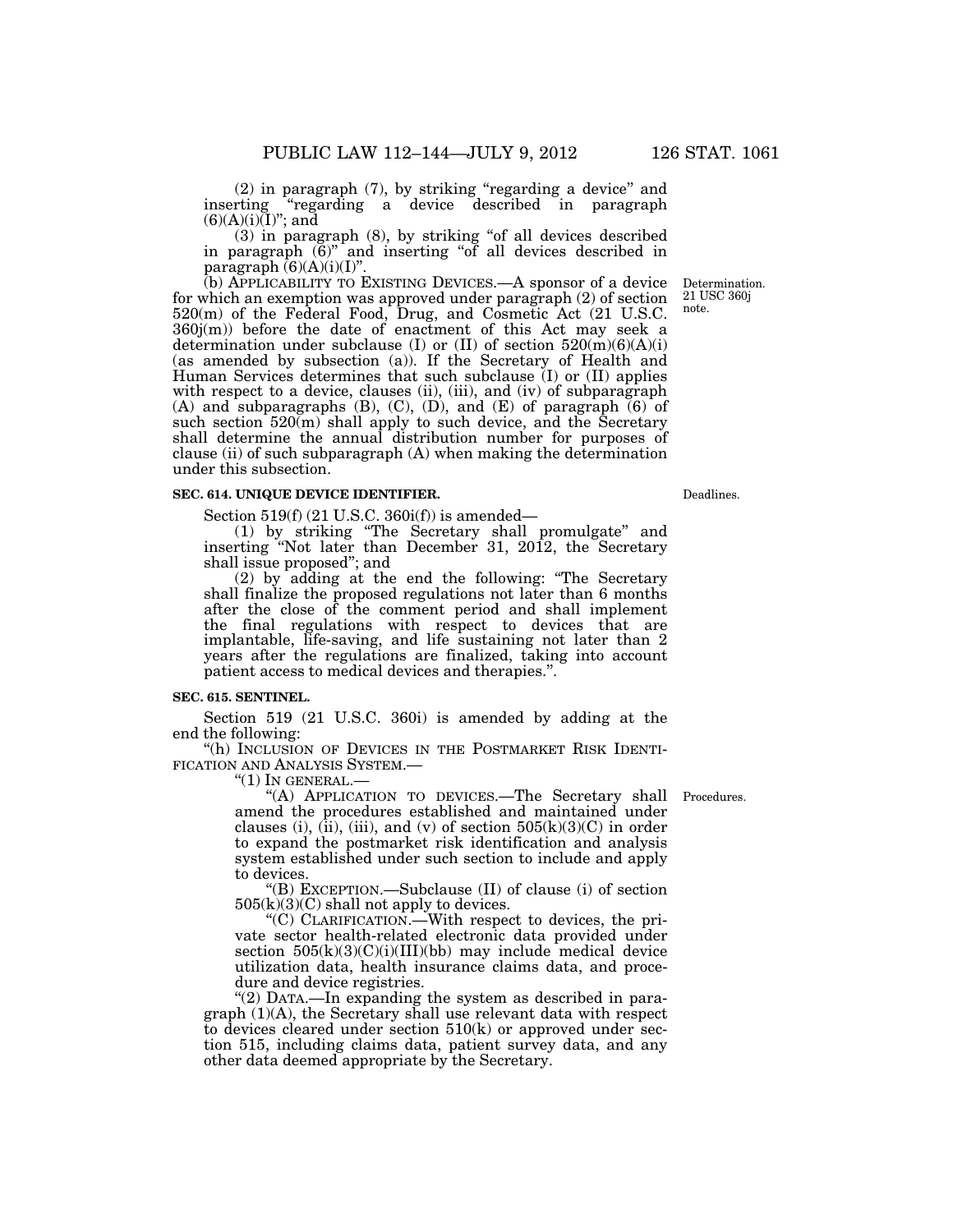''(3) STAKEHOLDER INPUT.—To help ensure effective implementation of the system as described in paragraph (1) with respect to devices, the Secretary shall engage outside stakeholders in development of the system, and gather information from outside stakeholders regarding the content of an effective sentinel program, through a public hearing, advisory committee meeting, maintenance of a public docket, or other similar public measures.

"(4) VOLUNTARY SURVEYS.—Chapter 35 of title 44, United States Code, shall not apply to the collection of voluntary information from health care providers, such as voluntary surveys or questionnaires, initiated by the Secretary for purposes of postmarket risk identification, mitigation, and analysis for devices.''.

## **SEC. 616. POSTMARKET SURVEILLANCE.**

Section 522 (21 U.S.C. 360l) is amended—

 $(1)$  in subsection  $(a)(1)(A)$ , in the matter preceding clause (i), by inserting '', at the time of approval or clearance of a device or at any time thereafter,'' after ''by order''; and

 $(2)$  in subsection  $(b)(1)$ , by inserting "The manufacturer shall commence surveillance under this section not later than 15 months after the day on which the Secretary issues an order under this section.'' after the second sentence.

#### **SEC. 617. CUSTOM DEVICES.**

Section 520(b) (21 U.S.C. 360j(b)) is amended to read as follows:

''(b) CUSTOM DEVICES.— ''(1) IN GENERAL.—The requirements of sections 514 and 515 shall not apply to a device that—

"(A) is created or modified in order to comply with the order of an individual physician or dentist (or any other specially qualified person designated under regulations promulgated by the Secretary after an opportunity for an oral hearing);

"(B) in order to comply with an order described in subparagraph (A), necessarily deviates from an otherwise applicable performance standard under section 514 or requirement under section 515;

''(C) is not generally available in the United States in finished form through labeling or advertising by the manufacturer, importer, or distributor for commercial distribution;

 $\mathrm{``(D)}$  is designed to treat a unique pathology or physiological condition that no other device is domestically available to treat;

 $E(E)(i)$  is intended to meet the special needs of such physician or dentist (or other specially qualified person so designated) in the course of the professional practice of such physician or dentist (or other specially qualified person so designated); or

"(ii) is intended for use by an individual patient named in such order of such physician or dentist (or other specially qualified person so designated);

 $f(F)$  is assembled from components or manufactured and finished on a case-by-case basis to accommodate the unique needs of individuals described in clause (i) or (ii) of subparagraph (E); and

Deadline.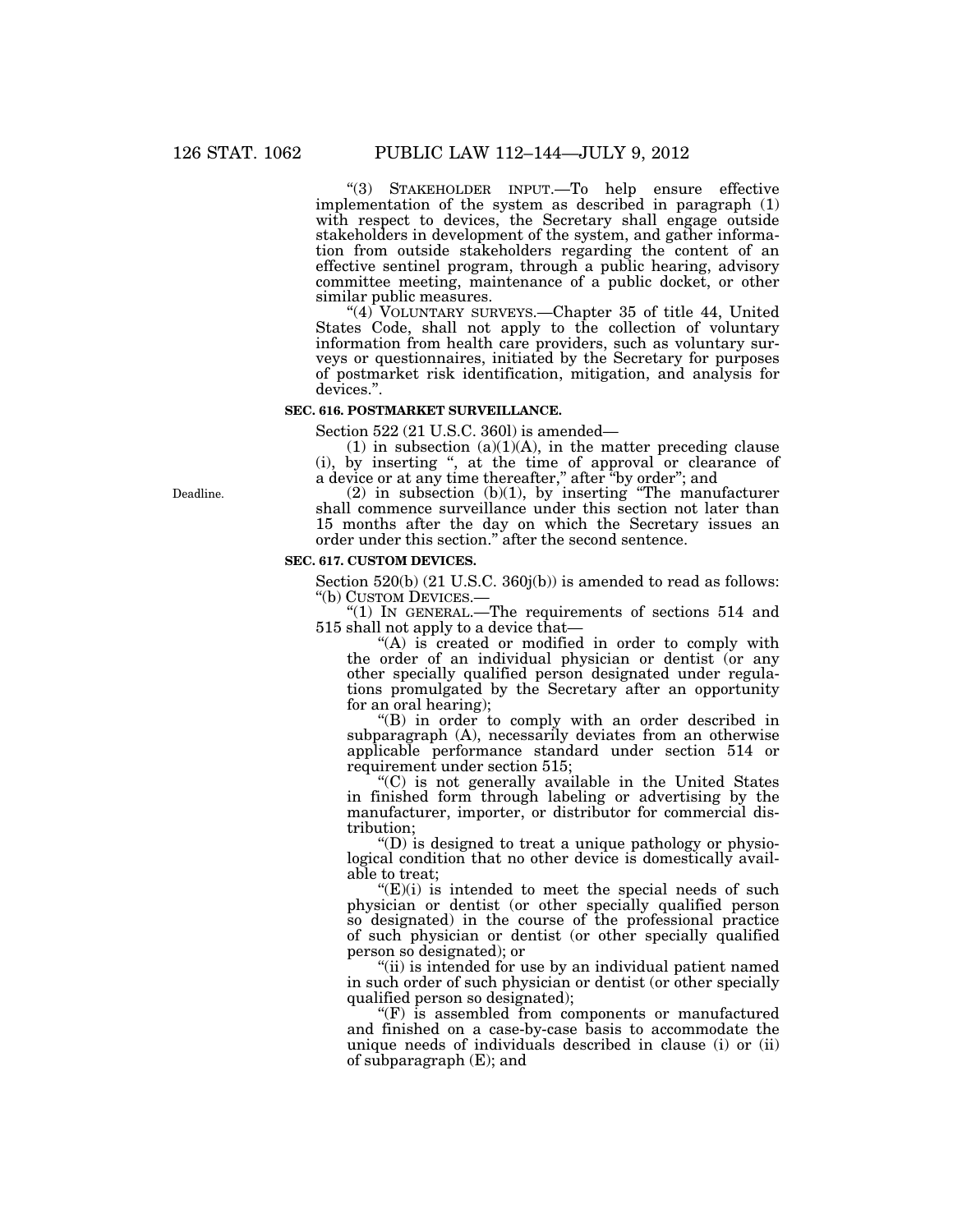''(G) may have common, standardized design characteristics, chemical and material compositions, and manufacturing processes as commercially distributed devices.

"(2) LIMITATIONS.—Paragraph (1) shall apply to a device Applicability. only if—

"(A) such device is for the purpose of treating a sufficiently rare condition, such that conducting clinical investigations on such device would be impractical;

''(B) production of such device under paragraph (1) is limited to no more than 5 units per year of a particular device type, provided that such replication otherwise complies with this section; and

''(C) the manufacturer of such device notifies the Secretary on an annual basis, in a manner prescribed by the Secretary, of the manufacture of such device.

"(3) GUIDANCE.—Not later than 2 years after the date of enactment of this section, the Secretary shall issue final guidance on replication of multiple devices described in paragraph (2)(B).''.

## **SEC. 618. HEALTH INFORMATION TECHNOLOGY.**

(a) REPORT.—Not later than 18 months after the date of enactment of this Act, the Secretary of Health and Human Services (referred to in this section as the ''Secretary''), acting through the Commissioner of Food and Drugs, and in consultation with the National Coordinator for Health Information Technology and the Chairman of the Federal Communications Commission, shall post on the Internet Web sites of the Food and Drug Administration, the Federal Communications Commission, and the Office of the National Coordinator for Health Information Technology, a report that contains a proposed strategy and recommendations on an appropriate, risk-based regulatory framework pertaining to health information technology, including mobile medical applications, that promotes innovation, protects patient safety, and avoids regulatory duplication.

(b) WORKING GROUP.—<br>(1) IN GENERAL.—In carrying out subsection (a), the Secretary may convene a working group of external stakeholders and experts to provide appropriate input on the strategy and recommendations required for the report under subsection (a).

(2) REPRESENTATIVES.—If the Secretary convenes the working group under paragraph (1), the Secretary, in consultation with the Commissioner of Food and Drugs, the National Coordinator for Health Information Technology, and the Chairman of the Federal Communications Commission, shall determine the number of representatives participating in the working group, and shall, to the extent practicable, ensure that the working group is geographically diverse and includes representatives of patients, consumers, health care providers, startup companies, health plans or other third-party payers, venture capital investors, information technology vendors, health information technology vendors, small businesses, purchasers, employers, and other stakeholders with relevant expertise, as determined by the Secretary.

#### **SEC. 619. GOOD GUIDANCE PRACTICES RELATING TO DEVICES.**

Subparagraph  $(C)$  of section  $701(h)(1)$   $(21 \text{ U.S.C. } 371(h)(1))$ is amended—

**Determination** 

Notification. Deadline.

Deadline.

Web posting.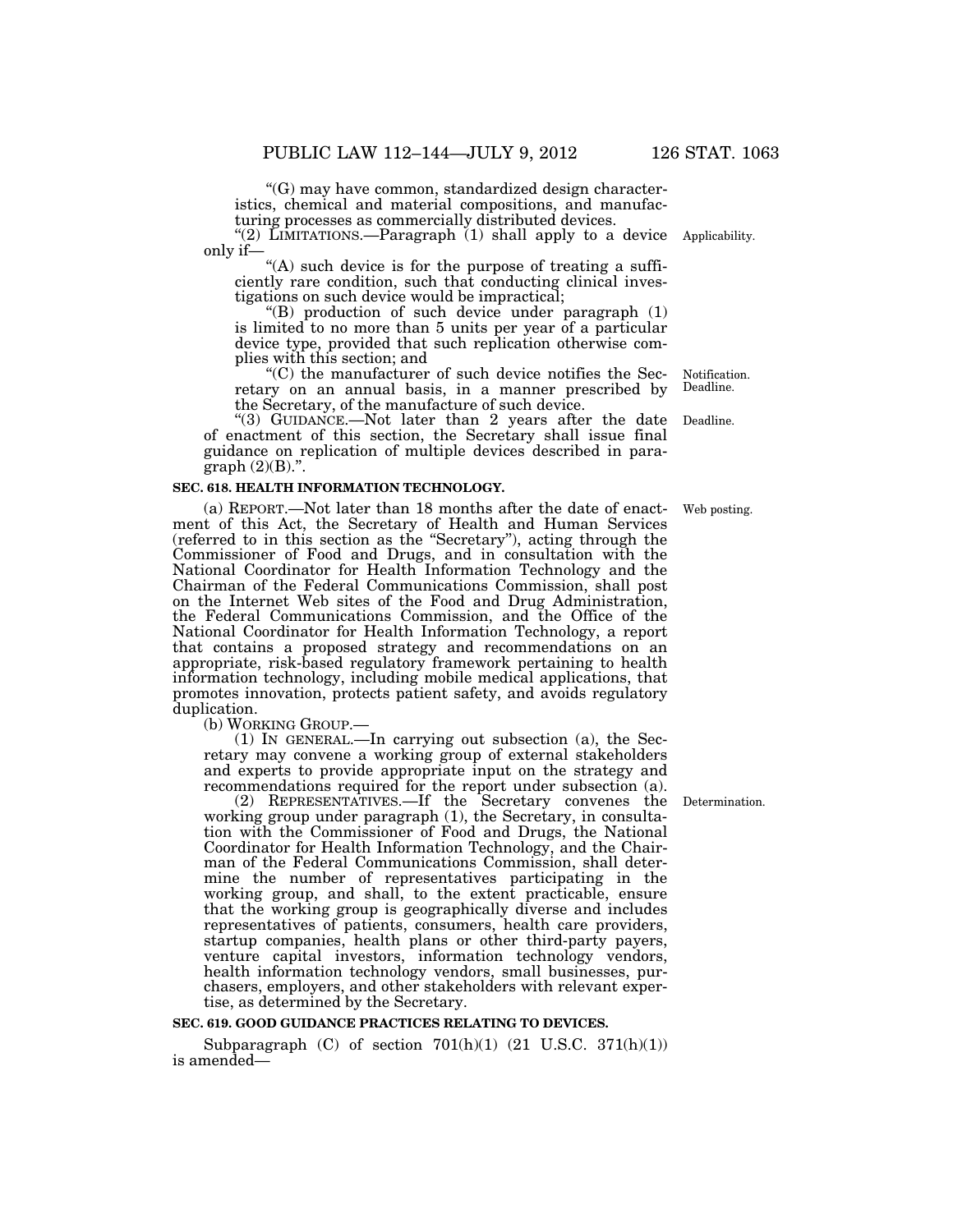Notification.

(1) by striking ''(C) For guidance documents'' and inserting ''(C)(i) For guidance documents''; and

(2) by adding at the end the following:

''(ii) With respect to devices, if a notice to industry guidance letter, a notice to industry advisory letter, or any similar notice sets forth initial interpretations of a regulation or policy or sets forth changes in interpretation or policy, such notice shall be treated as a guidance document for purposes of this subparagraph.''.

## **SEC. 620. PEDIATRIC DEVICE CONSORTIA.**

(a) IN GENERAL.—Section 305(e) of Pediatric Medical Device Safety and Improvement Act (Public Law 110–85; 42 U.S.C. 282 note)) is amended by striking "\$6,000,000 for each of fiscal years 2008 through 2012'' and inserting ''\$5,250,000 for each of fiscal years 2013 through 2017''.

(b) FINAL RULE RELATING TO TRACKING OF PEDIATRIC USES OF DEVICES.—The Secretary of Health and Human Services shall issue—

(1) a proposed rule implementing section  $515A(a)(2)$  of the Federal Food, Drug, and Cosmetic Act  $(21 \text{ U.S.C. } 360e-1(a)(2))$ not later than December 31, 2012; and

(2) a final rule implementing such section not later than December 31, 2013.

# **TITLE VII—DRUG SUPPLY CHAIN**

## **SEC. 701. REGISTRATION OF DOMESTIC DRUG ESTABLISHMENTS.**

Section 510 (21 U.S.C. 360) is amended—

 $(1)$  in subsection  $(b)$ –

(A) in paragraph (1), by striking ''On or before'' and all that follows through the period at the end and inserting the following: ''During the period beginning on October 1 and ending on December 31 of each year, every person who owns or operates any establishment in any State engaged in the manufacture, preparation, propagation, compounding, or processing of a drug or drugs shall register with the Secretary the name of such person, places of business of such person, all such establishments, the unique facility identifier of each such establishment, and a point of contact e-mail address.; and

(B) by adding at the end the following:

"(3) The Secretary shall specify the unique facility identifier system that shall be used by registrants under paragraph (1). The requirement to include a unique facility identifier in a registration under paragraph (1) shall not apply until the date that the identifier system is specified by the Secretary under the preceding sentence.''; and

(2) in subsection (c), by striking ''with the Secretary his name, place of business, and such establishment'' and inserting ''with the Secretary—

 $''(1)$  with respect to drugs, the information described under subsection (b)(1); and

"(2) with respect to devices, the information described under subsection  $(b)(2)$ .".

Deadlines. 21 USC 360e–1 note.

Time period.

Applicability.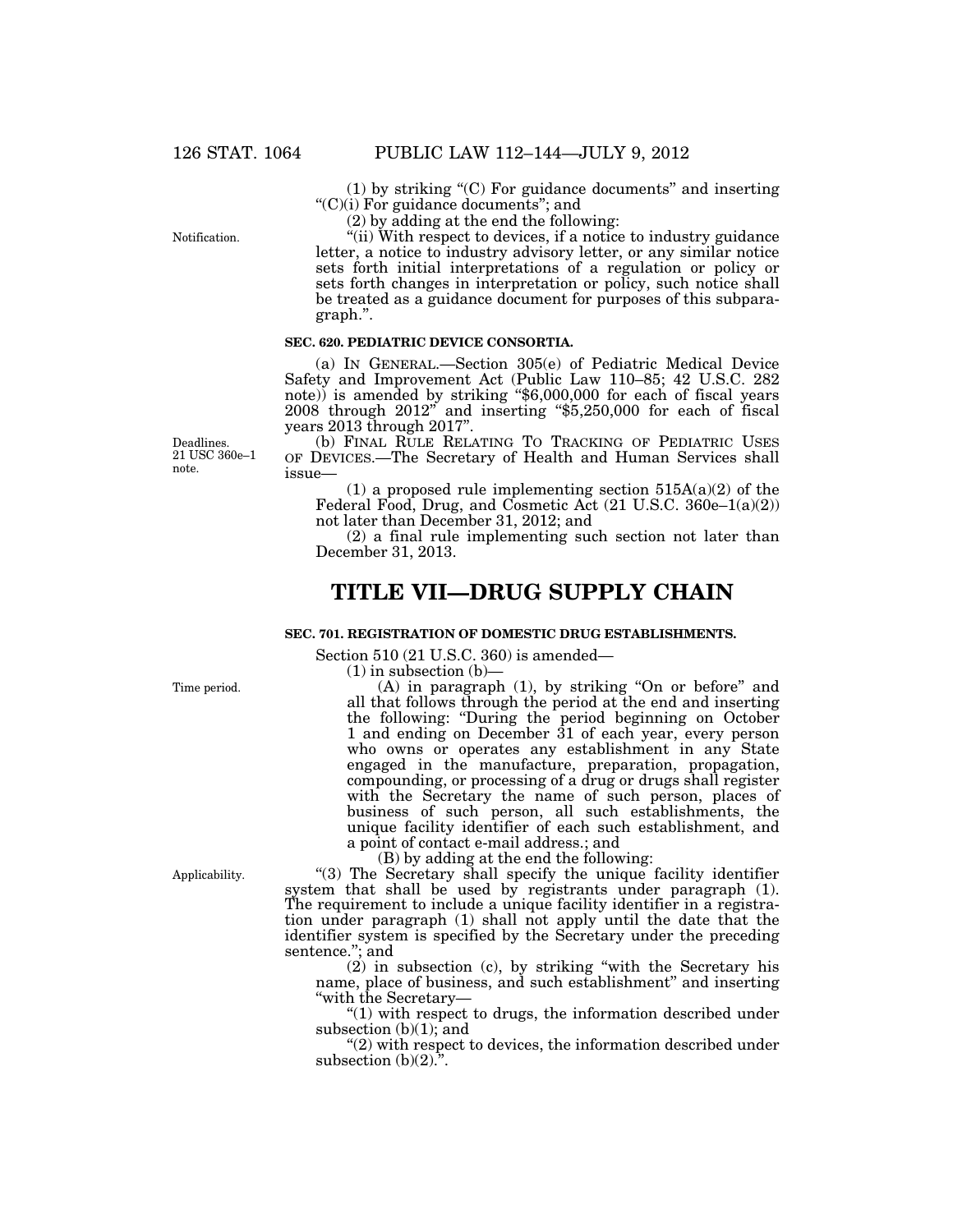#### **SEC. 702. REGISTRATION OF FOREIGN ESTABLISHMENTS.**

(a) ENFORCEMENT OF REGISTRATION OF FOREIGN ESTABLISH-MENTS.—Section 502(o) (21 U.S.C. 352(o)) is amended by striking "in any State".

(b) REGISTRATION OF FOREIGN DRUG ESTABLISHMENTS.—Section 510(i) (U.S.C. 360(i)) is amended—

 $(1)$  in paragraph  $(1)$ —

(A) by amending the matter preceding subparagraph (A) to read as follows: ''Every person who owns or operates any establishment within any foreign country engaged in the manufacture, preparation, propagation, compounding, or processing of a drug or device that is imported or offered for import into the United States shall, through electronic means in accordance with the criteria of the Secretary— '';

(B) by amending subparagraph (A) to read as follows: ''(A) upon first engaging in any such activity, immediately submit a registration to the Secretary that includes—

"(i) with respect to drugs, the name and place of business of such person, all such establishments, the unique facility identifier of each such establishment, a point of contact e-mail address, the name of the United States agent of each such establishment, the name of each importer of such drug in the United States that is known to the establishment, and the name of each person who imports or offers for import such drug to the United States for purposes of importation; and

"(ii) with respect to devices, the name and place of business of the establishment, the name of the United States agent for the establishment, the name of each importer of such device in the United States that is known to the establishment, and the name of each person who imports or offers for import such device to the United States for purposes of importation; and''; and

(C) by amending subparagraph (B) to read as follows:  $f(B)$  each establishment subject to the requirements of Time period. subparagraph (A) shall thereafter register with the Secretary during the period beginning on October 1 and ending on December 31 of each year.''; and

(2) by adding at the end the following:

"(4) The Secretary shall specify the unique facility identifier system that shall be used by registrants under paragraph (1) with respect to drugs. The requirement to include a unique facility identifier in a registration under paragraph (1) with respect to drugs shall not apply until the date that the identifier system is specified by the Secretary under the preceding sentence.''.

#### **SEC. 703. IDENTIFICATION OF DRUG EXCIPIENT INFORMATION WITH PRODUCT LISTING.**

Section 510(j) (21 U.S.C. 360(j)) is amended—

 $(1)$  in paragraph  $(1)$ —

 $(A)$  in subparagraph  $(C)$ , by striking "; and" and inserting a semicolon;

(B) in subparagraph (D), by striking the period at the end and inserting "; and"; and

(C) by adding at the end the following:

Applicability.

21 USC 360.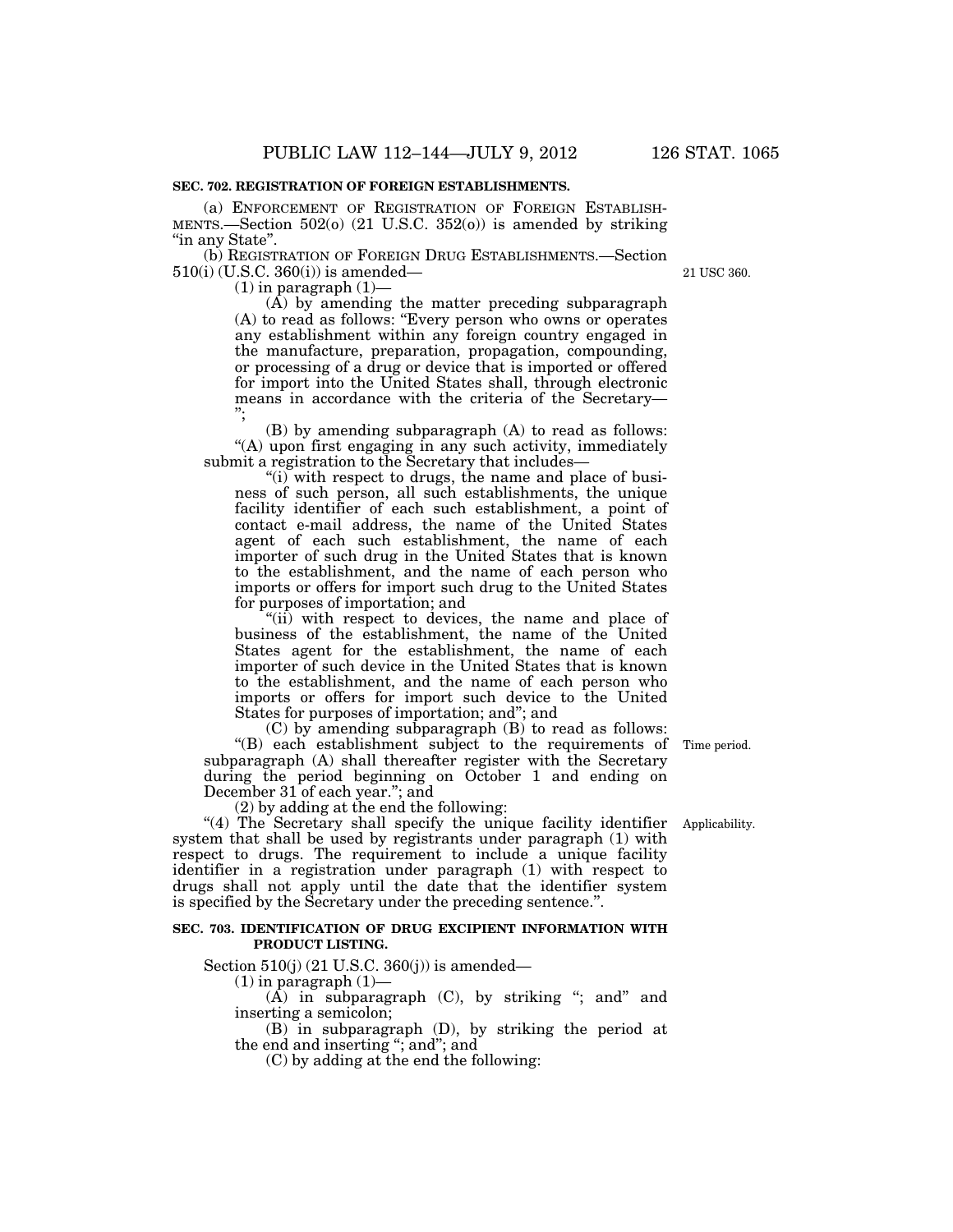$E(E)$  in the case of a drug contained in the applicable list, the name and place of business of each manufacturer of an excipient of the listed drug with which the person listing the drug conducts business, including all establishments used in the production of such excipient, the unique facility identifier of each such establishment, and a point of contact e-mail address for each such excipient manufacturer.''; and

(2) by adding at the end the following:

"(4) The Secretary shall require persons subject to this subsection to use, for purposes of this subsection, the unique facility identifier systems specified under subsections (b)(3) and (i)(4) with respect to drugs. Such requirement shall not apply until the date that the identifier system under subsection  $(b)(3)$  or  $(i)(4)$ , as applicable, is specified by the Secretary.''.

# **SEC. 704. ELECTRONIC SYSTEM FOR REGISTRATION AND LISTING.**

Section  $510(p)$  (21 U.S.C. 360(p)) is amended—

(1) by striking ''(p) Registrations and listings'' and inserting the following:

''(p) ELECTRONIC REGISTRATION AND LISTING.—

''(1) IN GENERAL.—Registrations and listings''; and

(2) by adding at the end the following:

"(2) ELECTRONIC DATABASE.—Not later than 2 years after the Secretary specifies a unique facility identifier system under subsections (b) and (i), the Secretary shall maintain an electronic database, which shall not be subject to inspection under subsection (f), populated with the information submitted as described under paragraph (1) that—

"(A) enables personnel of the Food and Drug Administration to search the database by any field of information submitted in a registration described under paragraph (1), or combination of such fields; and

''(B) uses the unique facility identifier system to link with other relevant databases within the Food and Drug Administration, including the database for submission of information under section 801(r).

''(3) RISK-BASED INFORMATION AND COORDINATION.—The Secretary shall ensure the accuracy and coordination of relevant Food and Drug Administration databases in order to identify and inform risk-based inspections under section 510(h).''.

# **SEC. 705. RISK-BASED INSPECTION FREQUENCY.**

Section 510(h) (21 U.S.C. 360(h)) is amended to read as follows: ''(h) INSPECTIONS.—

" $(1)$  In GENERAL.—Every establishment that is required to be registered with the Secretary under this section shall be subject to inspection pursuant to section 704.

" $(2)$  BIENNIAL INSPECTIONS FOR DEVICES.—Every establishment described in paragraph (1), in any State, that is engaged in the manufacture, propagation, compounding, or processing of a device or devices classified in class II or III shall be so inspected by one or more officers or employees duly designated by the Secretary, or by persons accredited to conduct inspections under section  $704(g)$ , at least once in the 2-year period beginning with the date of registration of such establishment pursuant to this section and at least once in every successive 2-year period thereafter.

Deadline.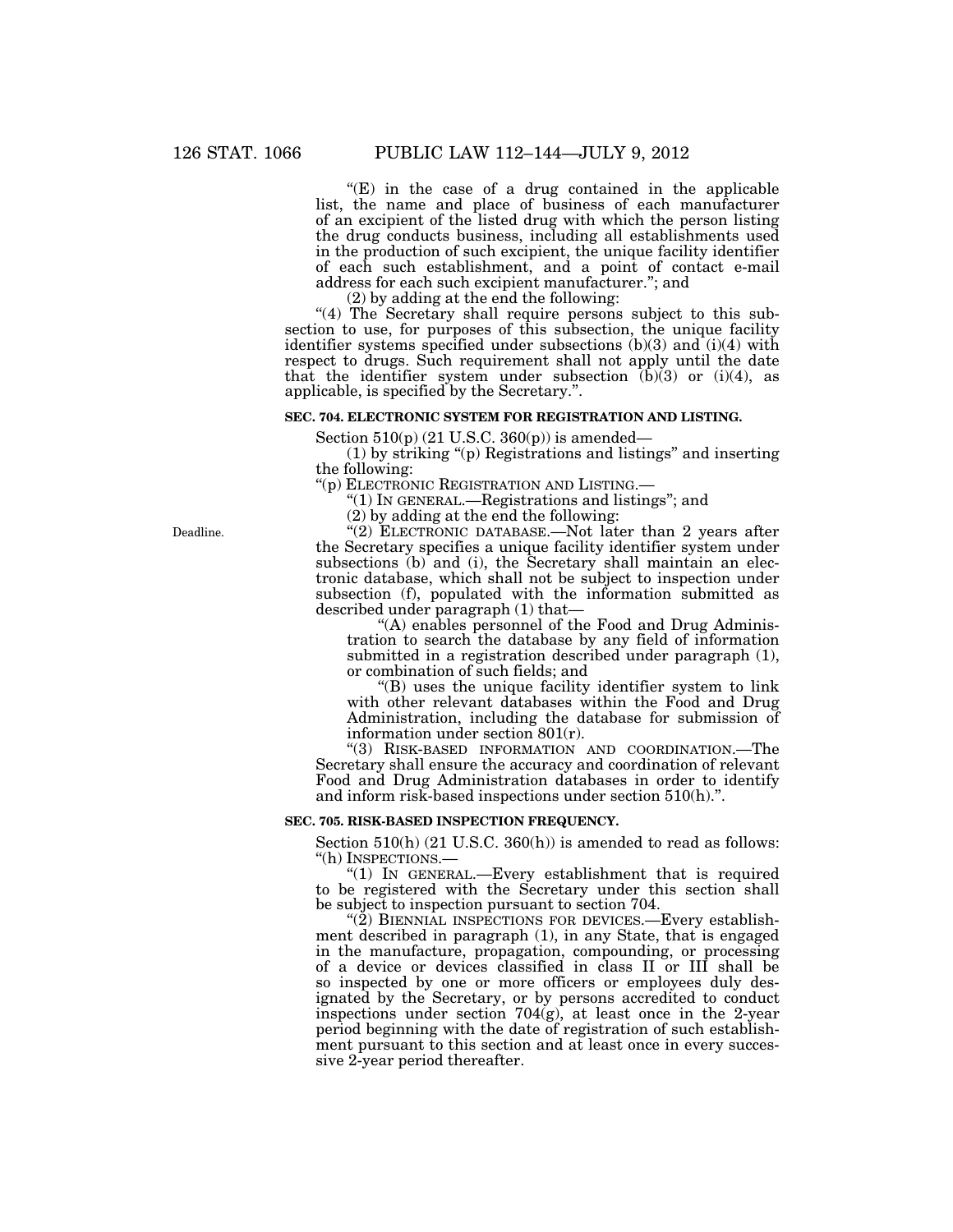''(3) RISK-BASED SCHEDULE FOR DRUGS.—The Secretary, acting through one or more officers or employees duly designated by the Secretary, shall inspect establishments described in paragraph (1) that are engaged in the manufacture, preparation, propagation, compounding, or processing of a drug or drugs (referred to in this subsection as 'drug establishments') in accordance with a risk-based schedule established by the Secretary.

"(4) RISK FACTORS.—In establishing the risk-based scheduled under paragraph (3), the Secretary shall inspect establishments according to the known safety risks of such establishments, which shall be based on the following factors:

''(A) The compliance history of the establishment.

''(B) The record, history, and nature of recalls linked to the establishment.

''(C) The inherent risk of the drug manufactured, prepared, propagated, compounded, or processed at the establishment.

''(D) The inspection frequency and history of the establishment, including whether the establishment has been inspected pursuant to section 704 within the last 4 years.

''(E) Whether the establishment has been inspected by a foreign government or an agency of a foreign government recognized under section 809.

''(F) Any other criteria deemed necessary and appropriate by the Secretary for purposes of allocating inspection resources.

''(5) EFFECT OF STATUS.—In determining the risk associated with an establishment for purposes of establishing a risk-based schedule under paragraph  $(3)$ , the Secretary shall not consider whether the drugs manufactured, prepared, propagated, compounded, or processed by such establishment are drugs described in section 503(b).

Effective date.

''(6) ANNUAL REPORT ON INSPECTIONS OF ESTABLISH-MENTS.—Beginning in 2014, not later than February 1 of each year, the Secretary shall make available on the Internet Web site of the Food and Drug Administration a report regarding—

 $(A)(i)$  the number of domestic and foreign establishments registered pursuant to this section in the previous fiscal year; and

''(ii) the number of such domestic establishments and the number of such foreign establishments that the Secretary inspected in the previous fiscal year;

''(B) with respect to establishments that manufacture, prepare, propagate, compound, or process an active ingredient of a drug, a finished drug product, or an excipient of a drug, the number of each such type of establishment; and

''(C) the percentage of the budget of the Food and Drug Administration used to fund the inspections described under subparagraph (A).''.

# **SEC. 706. RECORDS FOR INSPECTION.**

Section  $704(a)$   $(21 \text{ U.S.C. } 374(a))$  is amended by adding at the end the following: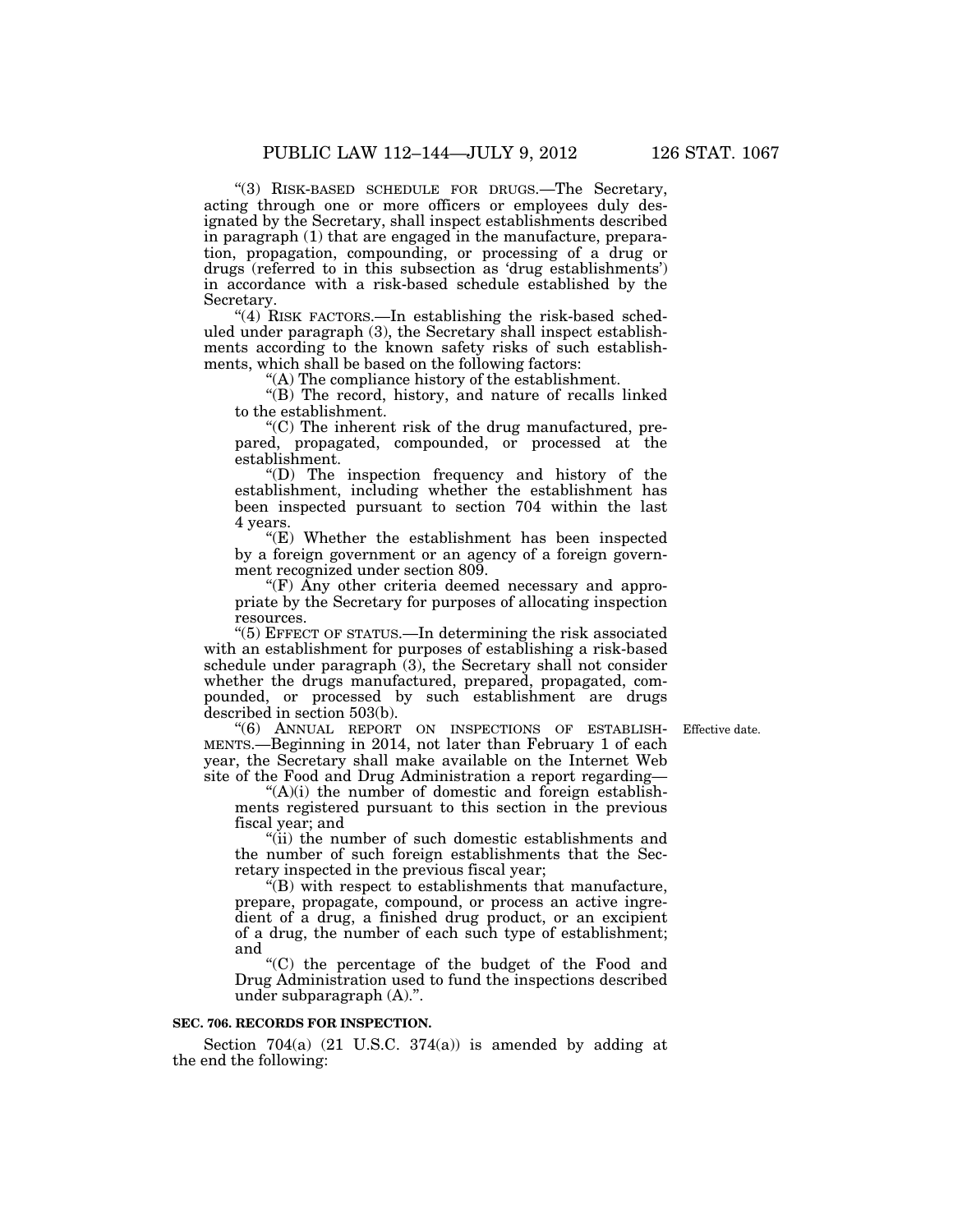$\mathcal{L}(4)(A)$  Any records or other information that the Secretary may inspect under this section from a person that owns or operates an establishment that is engaged in the manufacture, preparation, propagation, compounding, or processing of a drug shall, upon the request of the Secretary, be provided to the Secretary by such person, in advance of or in lieu of an inspection, within a reasonable timeframe, within reasonable limits, and in a reasonable manner, and in either electronic or physical form, at the expense of such person. The Secretary's request shall include a sufficient description of the records requested.

''(B) Upon receipt of the records requested under subparagraph (A), the Secretary shall provide to the person confirmation of receipt.

''(C) Nothing in this paragraph supplants the authority of the Secretary to conduct inspections otherwise permitted under this Act in order to ensure compliance with this Act.''.

### **SEC. 707. PROHIBITION AGAINST DELAYING, DENYING, LIMITING, OR REFUSING INSPECTION.**

(a) IN GENERAL.—Section 501 (21 U.S.C. 351) is amended by adding at the end the following:

 $'(\overline{j})$  If it is a drug and it has been manufactured, processed, packed, or held in any factory, warehouse, or establishment and the owner, operator, or agent of such factory, warehouse, or establishment delays, denies, or limits an inspection, or refuses to permit entry or inspection.''.

(b) GUIDANCE.—Not later than 1 year after the date of enactment of this section, the Secretary of Health and Human Services shall issue guidance that defines the circumstances that would constitute delaying, denying, or limiting inspection, or refusing to permit entry or inspection, for purposes of section 501(j) of the Federal Food, Drug, and Cosmetic Act (as added by subsection (a)).

### **SEC. 708. DESTRUCTION OF ADULTERATED, MISBRANDED, OR COUNTERFEIT DRUGS OFFERED FOR IMPORT.**

(a) IN GENERAL.—The sixth sentence of section 801(a) (21 U.S.C. 381(a)) is amended by inserting before the period at the end the following: ", except that the Secretary of Health and Human Services may destroy, without the opportunity for export, any drug refused admission under this section, if such drug is valued at an amount that is \$2,500 or less (or such higher amount as the Secretary of the Treasury may set by regulation pursuant to section  $498(a)(1)$  of the Tariff Act of 1930 (19 U.S.C. 1498(a)(1)) and was not brought into compliance as described under subsection (b).".

(b) NOTICE.—Subsection (a) of section 801 (21 U.S.C. 381), as amended by subsection (a), is further amended by inserting after the sixth sentence the following: ''The Secretary of Health and Human Services shall issue regulations providing for notice and an opportunity to appear before the Secretary of Health and Human Services and introduce testimony, as described in the first sentence of this subsection, on destruction of a drug under the sixth sentence of this subsection. The regulations shall provide that prior to destruction, appropriate due process is available to the owner or consignee seeking to challenge the decision to destroy the drug. Where the Secretary of Health and Human Services provides notice and an opportunity to appear and introduce testimony on the destruction of a drug, the Secretary of Health and Human Services shall store and, as applicable, dispose of the drug

Confirmation.

Deadline. 21 USC 351 note.

Regulations.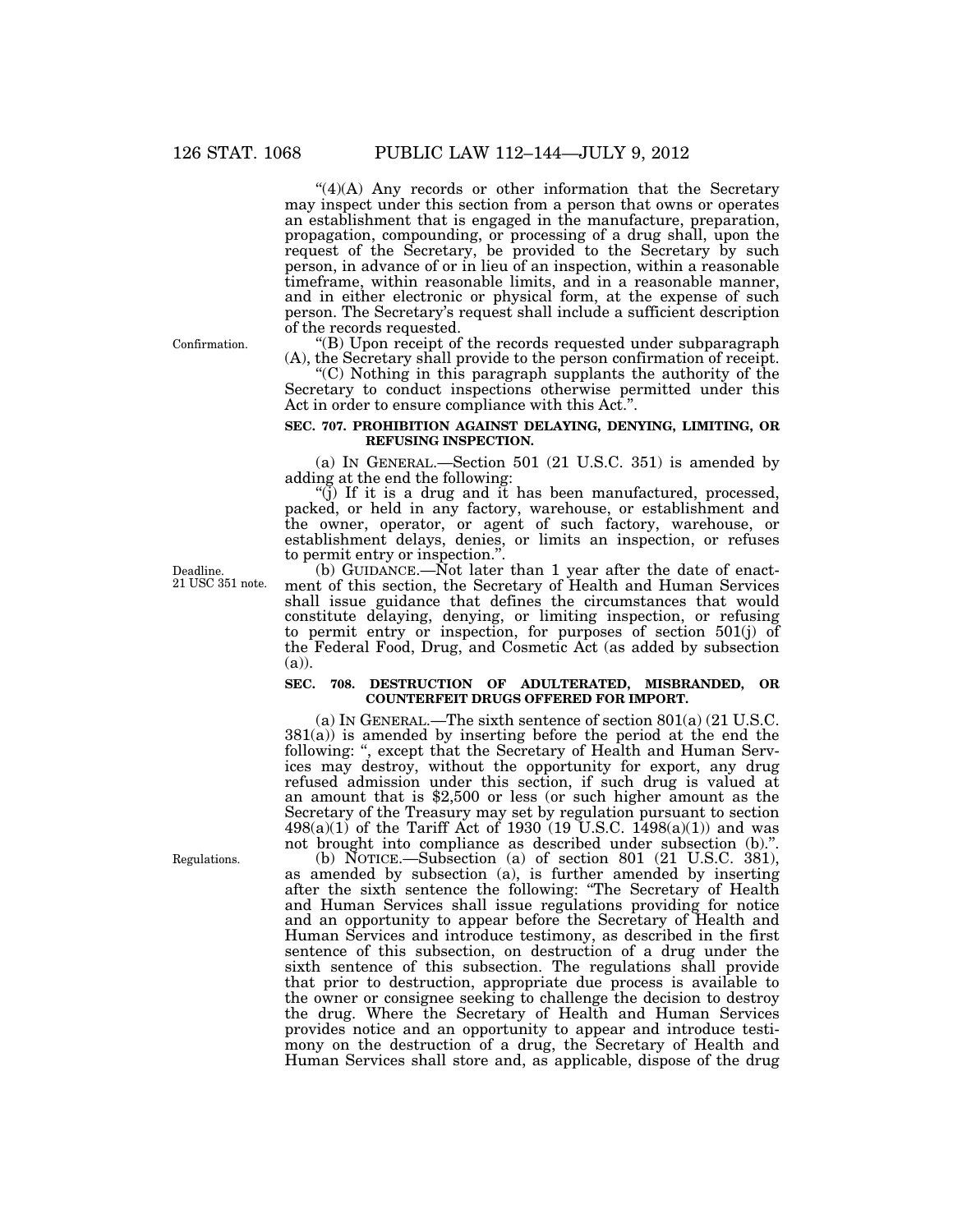after the issuance of the notice, except that the owner and consignee shall remain liable for costs pursuant to subsection (c). Such process may be combined with the notice and opportunity to appear before the Secretary and introduce testimony, as described in the first sentence of this subsection, as long as appropriate notice is provided to the owner or consignee."

(c) APPLICABILITY.—The amendment made by subsection (a) shall apply beginning on the effective date of the regulations promulgated pursuant to the amendment made by subsection (b).

(d) REGULATIONS.—

(1) IN GENERAL.—Not later than 2 years after the date of enactment of this Act, the Secretary of Health and Human Services shall adopt final regulations implementing the amendments made this section.

(2) PROCEDURE.—In promulgating a regulation implementing the amendments made by this section, the Secretary of Health and Human Services shall—

(A) issue a notice of proposed rulemaking that includes a copy of the proposed regulation; Notice.

(B) provide a period of not less than 60 days for comments on the proposed regulation; and

(C) publish the final regulation not less than 30 days before the effective date of the regulation.

(3) RESTRICTIONS.—Notwithstanding any other provision of law, the Secretary of Health and Human Services shall promulgate regulations implementing the amendments made by this section only as described in paragraph (2).

### **SEC. 709. ADMINISTRATIVE DETENTION.**

(a) IN GENERAL.—Section  $304(g)$  (21 U.S.C.  $335a(g)$ ) is 21 USC 334. amended—

 $(1)$  in paragraph  $(1)$ , by inserting ", drug," after "device", each place it appears;

(2) in paragraph  $(2)(A)$ , by inserting ", drug," after "(B), a device''; and

 $(3)$  in paragraph  $(2)(B)$ , by inserting "or drug" after "device" each place it appears.

(b) REGULATIONS.—

(1) IN GENERAL.—Not later than 2 years after the date of the enactment of this Act, the Secretary of Health and Human Services shall promulgate regulations in accordance with section 304(i) of the Federal Food, Drug, and Cosmetic Act, as added by paragraph (2) of this subsection, to implement administrative detention authority with respect to drugs, as authorized by the amendments made by subsection (a). Before promulgating such regulations, the Secretary shall consult with stakeholders, including manufacturers of drugs.

(2) IN GENERAL.—Section 304 (21 U.S.C. 334) is amended by adding at the end the following:

''(i) PROCEDURES FOR PROMULGATING REGULATIONS.—

''(1) IN GENERAL.—In promulgating a regulation implementing this section, the Secretary shall—

"(A) issue a notice of proposed rulemaking that includes Notice. the proposed regulation;

 $f(B)$  provide a period of not less than 60 days for Time period. comments on the proposed regulation; and

Deadlines. 21 USC 334 note.

21 USC 381 note.

Deadlines. 21 USC 381 note.

Time period.

Publication.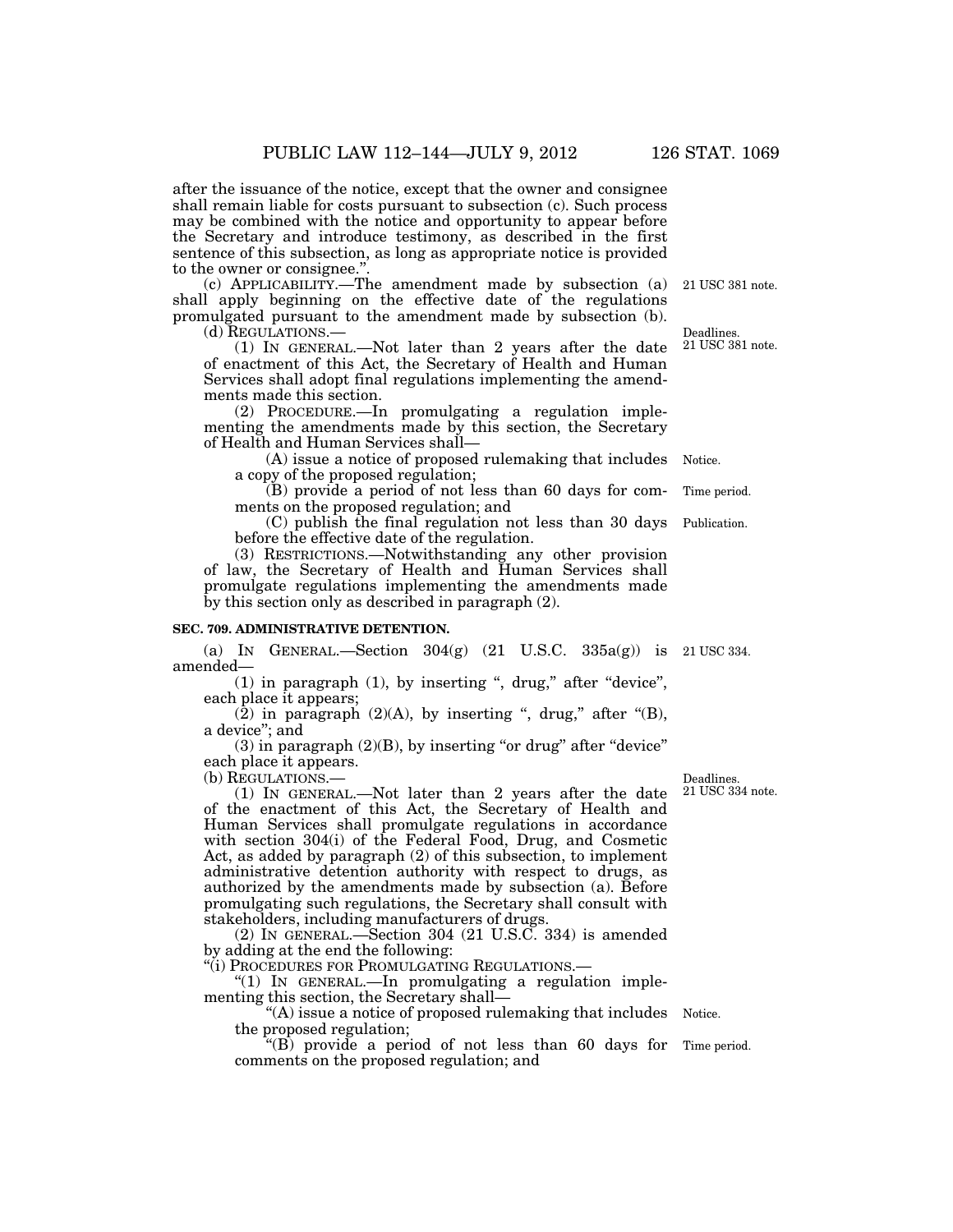Publication.

''(C) publish the final regulation not less than 30 days before the regulation's effective date.

"(2) RESTRICTIONS.—Notwithstanding any other provision of Federal law, in implementing this section, the Secretary shall only promulgate regulations as described in paragraph  $(1).$ ".

21 USC 334 note.

(c) EFFECTIVE DATE.—The amendments made by subsection (a) shall not take effect until the Secretary has issued a final regulation under subsection (b).

# **SEC. 710. EXCHANGE OF INFORMATION.**

Section 708 (21 U.S.C. 379) is amended—

(1) by striking ''CONFIDENTIAL INFORMATION'' and all that follows through ''The Secretary may provide'' and inserting the following:

#### **''SEC. 708. CONFIDENTIAL INFORMATION.**

''(a) CONTRACTORS.—The Secretary may provide''; and

(2) by adding at the end the following:

''(b) ABILITY TO RECEIVE AND PROTECT CONFIDENTIAL INFORMA-

" $(1)$  In GENERAL.—The Secretary shall not be required to disclose under section 552 of title 5, United States Code (commonly referred to as the 'Freedom of Information Act'), or any other provision of law, any information relating to drugs obtained from a foreign government agency, if—

''(A) the information concerns the inspection of a facility, is part of an investigation, alerts the United States to the potential need for an investigation, or concerns a drug that has a reasonable probability of causing serious adverse health consequences or death to humans or animals;

''(B) the information is provided or made available to the United States Government voluntarily on the condition that it not be released to the public; and

''(C) the information is covered by, and subject to, a written agreement between the Secretary and the foreign government.

 $\sqrt{2}$ ) TIME LIMITATIONS.—The written agreement described in paragraph  $(1)(C)$  shall specify the time period for which paragraph (1) shall apply to the voluntarily disclosed information. Paragraph (1) shall not apply with respect to such information after the date specified in such agreement, but all other applicable legal protections, including the provisions of section 552 of title 5, United States Code, and section  $319L(e)(1)$  of the Public Health Service Act, as applicable, shall continue to apply to such information. If no date is specified in the written agreement, paragraph (1) shall not apply with respect to such information for a period of more than 36 months.

''(3) DISCLOSURES NOT AFFECTED.—Nothing in this section authorizes any official to withhold, or to authorize the withholding of, information from Congress or information required to be disclosed pursuant to an order of a court of the United States.

"(4) RELATION TO OTHER LAW.—For purposes of section 552 of title 5, United States Code, this subsection shall be considered a statute described in subsection (b)(3)(B) of such section 552.

Applicability.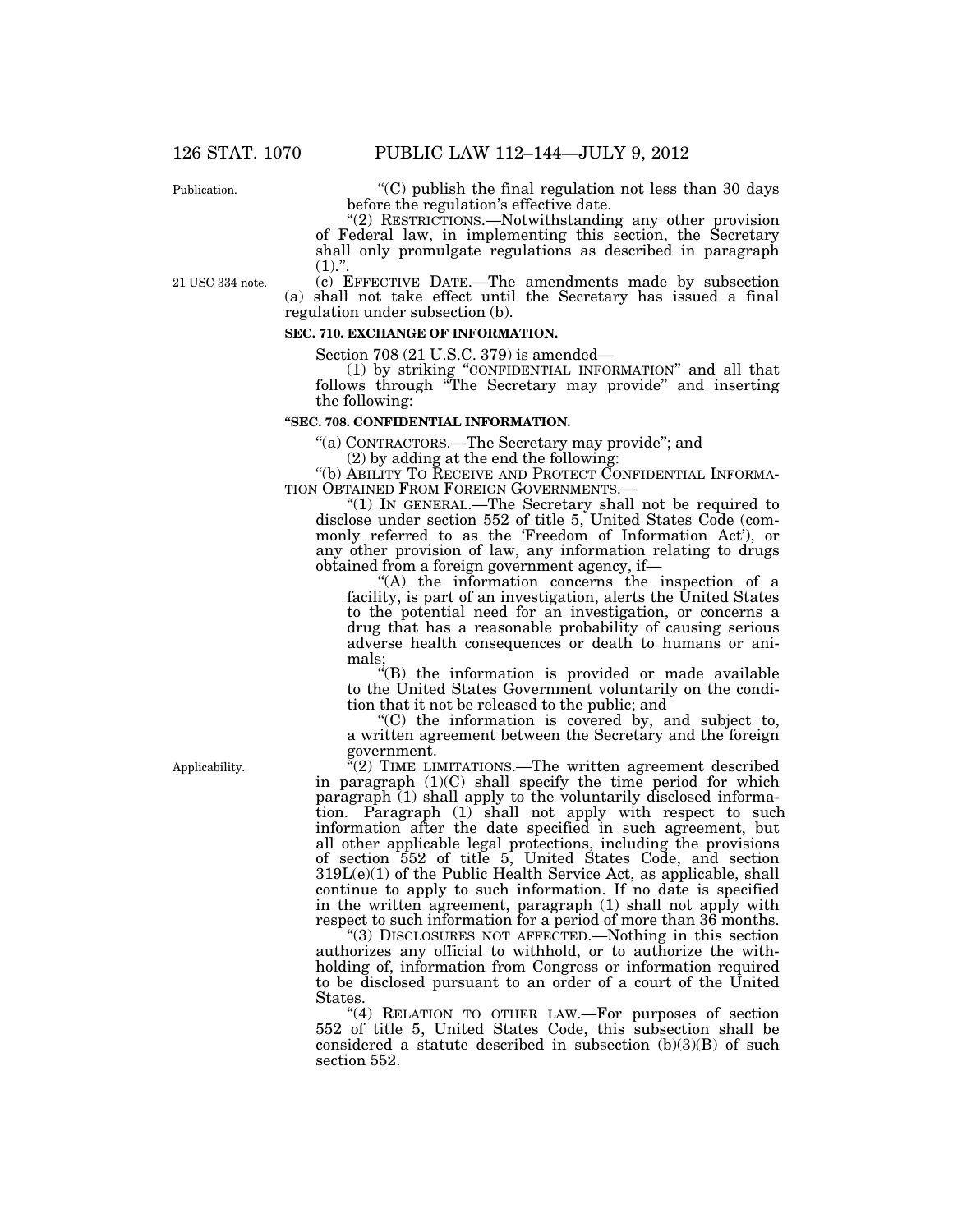"(c) AUTHORITY TO ENTER INTO MEMORANDA OF UNDER-STANDING FOR PURPOSES OF INFORMATION EXCHANGE.—The Secretary may enter into written agreements to provide information referenced in section 301(j) to foreign governments subject to the following criteria:

''(1) CERTIFICATION.—The Secretary may enter into a written agreement to provide information under this subsection to a foreign government only if the Secretary has certified such government as having the authority and demonstrated ability to protect trade secret information from disclosure. Responsibility for this certification shall not be delegated to any officer or employee other than the Commissioner of Food and Drugs.

"(2) WRITTEN AGREEMENT.—The written agreement to provide information to the foreign government under this subsection shall include a commitment by the foreign government to protect information exchanged under this subsection from disclosure unless and until the sponsor gives written permission for disclosure or the Secretary makes a declaration of a public health emergency pursuant to section 319 of the Public Health Service Act that is relevant to the information.

''(3) INFORMATION EXCHANGE.—The Secretary may provide to a foreign government that has been certified under paragraph (1) and that has executed a written agreement under paragraph (2) information referenced in section 301(j) in only the following circumstances:

''(A) Information concerning the inspection of a facility may be provided to a foreign government if—

"(i) the Secretary reasonably believes, or the written agreement described in paragraph (2) establishes, that the government has authority to otherwise obtain such information; and

''(ii) the written agreement executed under paragraph (2) limits the recipient's use of the information to the recipient's civil regulatory purposes.

''(B) Information not described in subparagraph (A) may be provided as part of an investigation, or to alert the foreign government to the potential need for an investigation, if the Secretary has reasonable grounds to believe that a drug has a reasonable probability of causing serious adverse health consequences or death to humans or animals.

"(4) EFFECT OF SUBSECTION.—Nothing in this subsection affects the ability of the Secretary to enter into any written agreement authorized by other provisions of law to share confidential information.''.

### **SEC. 711. ENHANCING THE SAFETY AND QUALITY OF THE DRUG SUPPLY.**

Section 501 (21 U.S.C. 351) is amended by adding at the end the following flush text:

Definition.

"For purposes of paragraph  $(a)(2)(B)$ , the term 'current good manufacturing practice' includes the implementation of oversight and controls over the manufacture of drugs to ensure quality, including managing the risk of and establishing the safety of raw materials, materials used in the manufacturing of drugs, and finished drug products.''.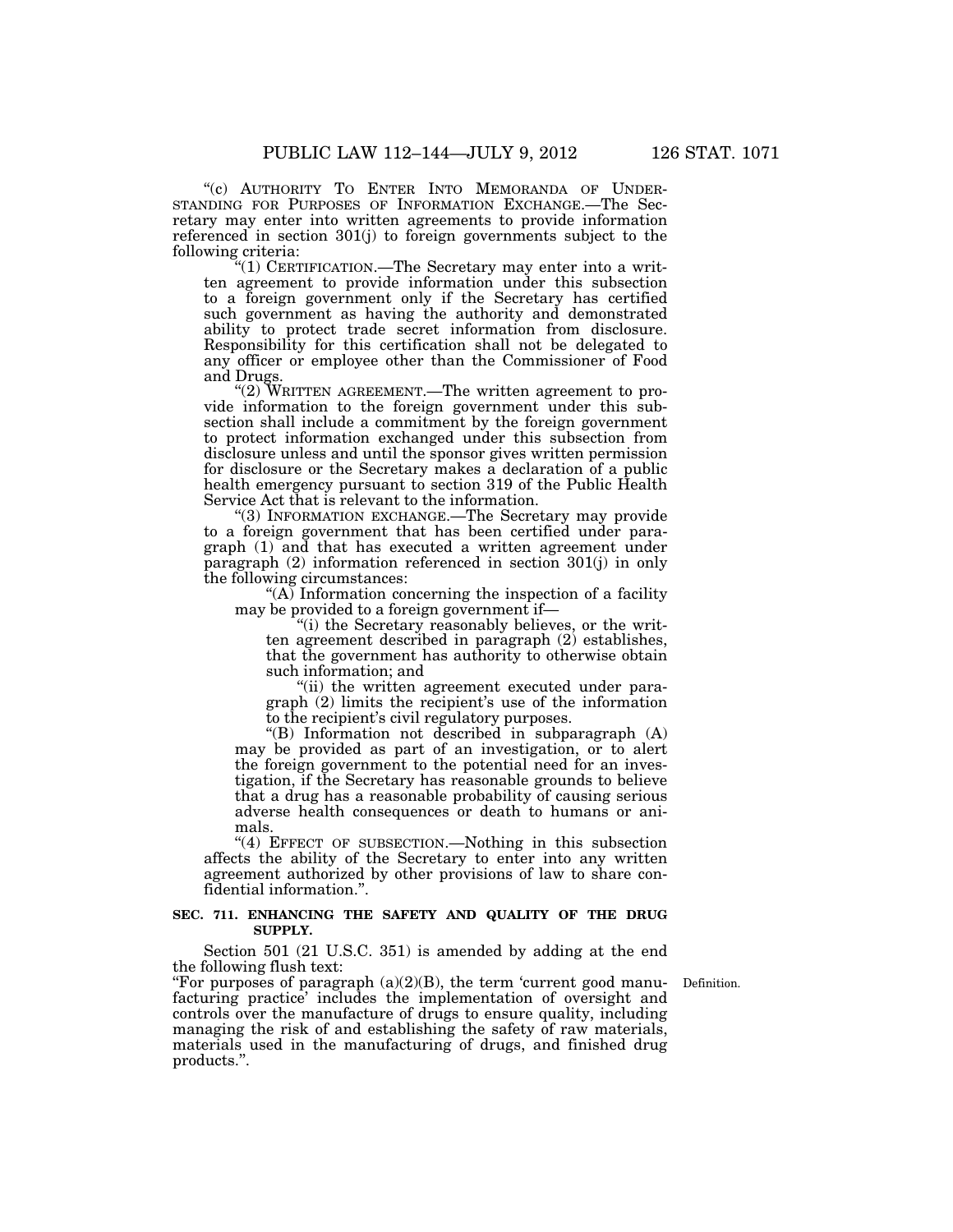### **SEC. 712. RECOGNITION OF FOREIGN GOVERNMENT INSPECTIONS.**

Chapter VIII (21 U.S.C. 381 et seq.) is amended by adding at the end the following:

21 USC 384e.

# **''SEC. 809. RECOGNITION OF FOREIGN GOVERNMENT INSPECTIONS.**

''(a) INSPECTION.—The Secretary—

 $''(1)$  may enter into arrangements and agreements with a foreign government or an agency of a foreign government to recognize the inspection of foreign establishments registered under section 510(i) in order to facilitate risk-based inspections in accordance with the schedule established in section  $510(h)(3)$ ;

 $''(2)$  may enter into arrangements and agreements with a foreign government or an agency of a foreign government under this section only with a foreign government or an agency of a foreign government that the Secretary has determined as having the capability of conduction inspections that meet the applicable requirements of this Act; and

 $\hat{f}(\hat{3})$  shall perform such reviews and audits of drug safety programs, systems, and standards of a foreign government or agency for the foreign government as the Secretary deems necessary to determine that the foreign government or agency of the foreign government is capable of conducting inspections that meet the applicable requirements of this Act.

''(b) RESULTS OF INSPECTION.—The results of inspections performed by a foreign government or an agency of a foreign government under this section may be used as—

"(1) evidence of compliance with section  $501(a)(2)(B)$  or section 801(r); and

 $''(2)$  for any other purposes as determined appropriate by the Secretary.''.

### **SEC. 713. STANDARDS FOR ADMISSION OF IMPORTED DRUGS.**

Section 801 (21 U.S.C. 381) is amended—

(1) in subsection (o), by striking ''drug or''; and

(2) by adding at the end the following:

" $(r)(1)$  The Secretary may require, pursuant to the regulations promulgated under paragraph (4)(A), as a condition of granting admission to a drug imported or offered for import into the United States, that the importer electronically submit information demonstrating that the drug complies with applicable requirements of this Act.

" $(2)$  The information described under paragraph  $(1)$  may include—

''(A) information demonstrating the regulatory status of the drug, such as the new drug application, abbreviated new drug application, or investigational new drug or drug master file number;

''(B) facility information, such as proof of registration and the unique facility identifier;

 $(C)$  indication of compliance with current good manufacturing practice, testing results, certifications relating to satisfactory inspections, and compliance with the country of export regulations; and

''(D) any other information deemed necessary and appropriate by the Secretary to assess compliance of the article being offered for import.

Reviews. Audits.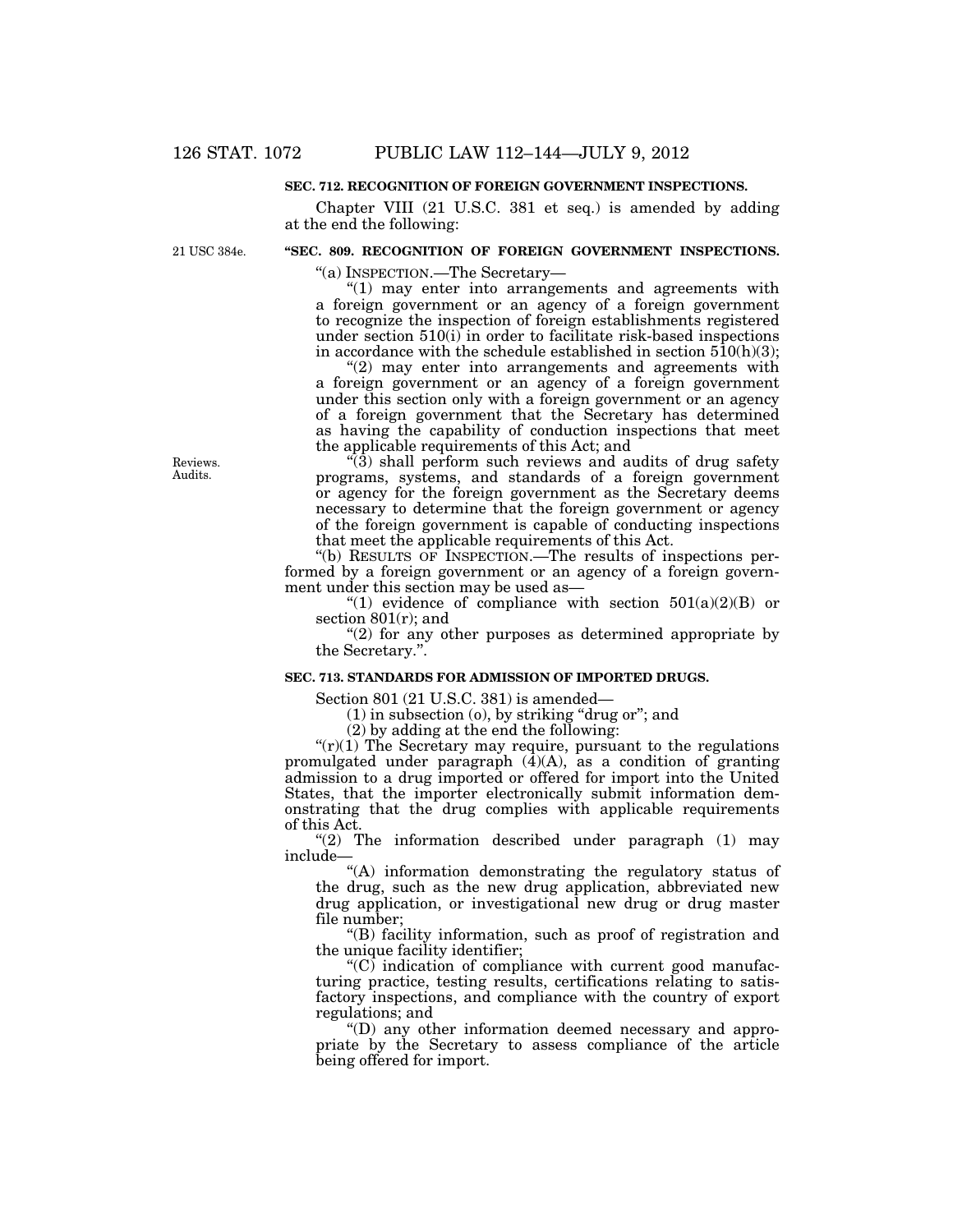"(3) Information requirements referred to in paragraph  $(2)(C)$ may, at the discretion of the Secretary, be satisfied—

''(A) through representation by a foreign government, if an inspection is conducted by a foreign government using standards and practices as determined appropriate by the Secretary;

''(B) through representation by a foreign government or an agency of a foreign government recognized under section 809; or

''(C) other appropriate documentation or evidence as described by the Secretary.

" $(4)(A)$  Not later than 18 months after the date of enactment of the Food and Drug Administration Safety and Innovation Act, the Secretary shall adopt final regulations implementing this subsection. Such requirements shall be appropriate for the type of import, such as whether the drug is for import into the United States for use in preclinical research or in a clinical investigation under an investigational new drug exemption under 505(i).

"(B) In promulgating the regulations under subparagraph  $(A)$ , the Secretary—

"(i) may, as appropriate, take into account differences among importers and types of imports, and, based on the level of risk posed by the imported drug, provide for expedited clearance for those importers that volunteer to participate in partnership programs for highly compliant companies and pass a review of internal controls, including sourcing of foreign manufacturing inputs, and plant inspections; and

''(ii) shall—

''(I) issue a notice of proposed rulemaking that includes Notice. the proposed regulation;

''(II) provide a period of not less than 60 days for comments on the proposed regulation; and

''(III) publish the final regulation not less than 30 days before the effective date of the regulation.

"(C) Notwithstanding any other provision of law, the Secretary shall promulgate regulations implementing this subsection only as described in subparagraph (B).''.

### **SEC. 714. REGISTRATION OF COMMERCIAL IMPORTERS.**

(a) PROHIBITIONS.—Section 301 (21 U.S.C. 331) is amended by adding at the end the following:

"(aaa) The failure to register in accordance with section  $801(s)$ .".

(b) REGISTRATION.—Section 801 (21 U.S.C. 381), as amended by section 713 of this Act, is further amended by adding at the end the following:

''(s) REGISTRATION OF COMMERCIAL IMPORTERS.—

 $^{\circ}(1)$  REGISTRATION.—The Secretary shall require a commercial importer of drugs—

''(A) to be registered with the Secretary in a form and manner specified by the Secretary; and

''(B) subject to paragraph (4), to submit, at the time of registration, a unique identifier for the principal place of business for which the importer is required to register under this subsection.

''(2) REGULATIONS.—

''(A) IN GENERAL.—The Secretary, in consultation with the Secretary of Homeland Security acting through U.S.

Deadlines.

Time period.

Publication.

Deadlines. Regulations.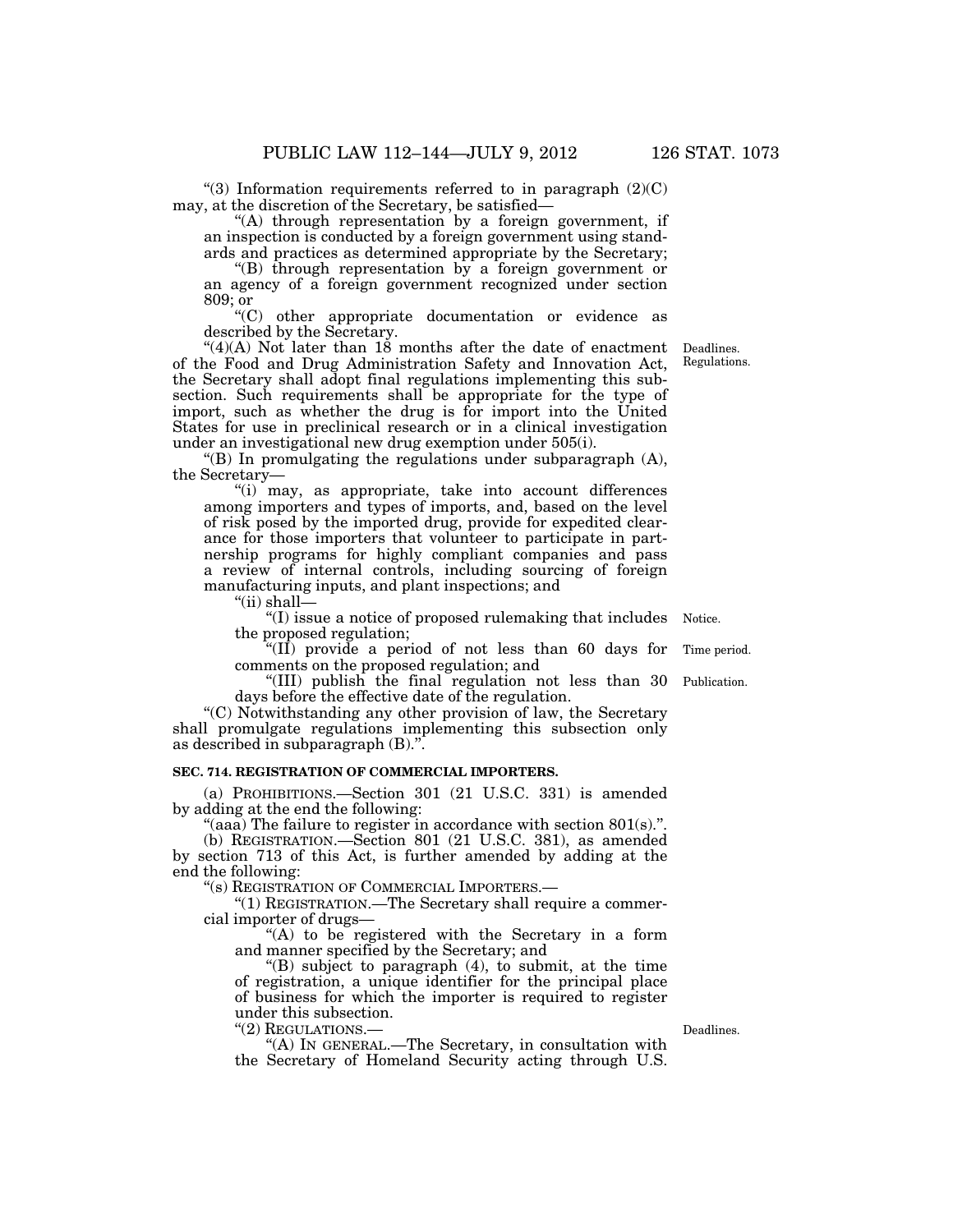Customs and Border Protection, shall promulgate regulations to establish good importer practices that specify the measures an importer shall take to ensure imported drugs are in compliance with the requirements of this Act and the Public Health Service Act.

''(B) PROCEDURE.—In promulgating a regulation under subparagraph (A), the Secretary shall—

 $f'(i)$  issue a notice of proposed rulemaking that includes the proposed regulation;

''(ii) provide a period of not less than 60 days for comments on the proposed regulation; and

"(iii) publish the final regulation not less than 30 days before the regulation's effective date.

''(C) RESTRICTIONS.—Notwithstanding any other provision of Federal law, in implementing this subsection, the Secretary shall only promulgate regulations as described in subparagraph (B).

''(3) DISCONTINUANCE OF REGISTRATION.—The Secretary shall discontinue the registration of any commercial importer of drugs that fails to comply with the regulations promulgated under this subsection.

"(4) UNIQUE FACILITY IDENTIFIER.—The Secretary shall specify the unique facility identifier system that shall be used by registrants under paragraph (1). The requirement to include a unique facility identifier in a registration under paragraph (1) shall not apply until the date that the identifier system is specified by the Secretary under the preceding sentence.

''(5) EXEMPTIONS.—The Secretary, by notice in the Federal Register, may establish exemptions from the requirements of this subsection.''.

(c) MISBRANDING.—Section 502(o) (21 U.S.C. 352) is amended by inserting ''if it is a drug and was imported or offered for import by a commercial importer of drugs not duly registered under section 801(s),'' after ''not duly registered under section 510,''.

(d) REGULATIONS.—

(1) IN GENERAL.—Not later than 36 months after the date of the enactment of this Act, the Secretary of Health and Human Services, in consultation with the Secretary of Homeland Security acting through U.S. Customs and Border Protection, shall promulgate the regulations required to carry out section 801(s) of the Federal Food, Drug, and Cosmetic Act, as added by subsection (b).

(2) PROCEDURES FOR PROMULGATING REGULATIONS.—

(A) IN GENERAL.—In promulgating a regulation under paragraph (1), the Secretary shall—

(i) issue a notice of proposed rulemaking that includes the proposed regulation;

(ii) provide a period of not less than 60 days for comments on the proposed regulation; and

(iii) publish the final regulation not less than 30 days before the regulation's effective date.

(B) RESTRICTIONS.—Notwithstanding any other provision of Federal law, in implementing section 801(s) of the Federal Food, Drug, and Cosmetic Act, as added by subsection (b), the Secretary shall promulgate regulations only as described in subparagraph  $(\overline{A})$ .

Notice.

Time period.

Publication.

Applicability.

Federal Register, publication.

Deadlines. 21 USC 381 note.

Notice.

Time period.

Publication.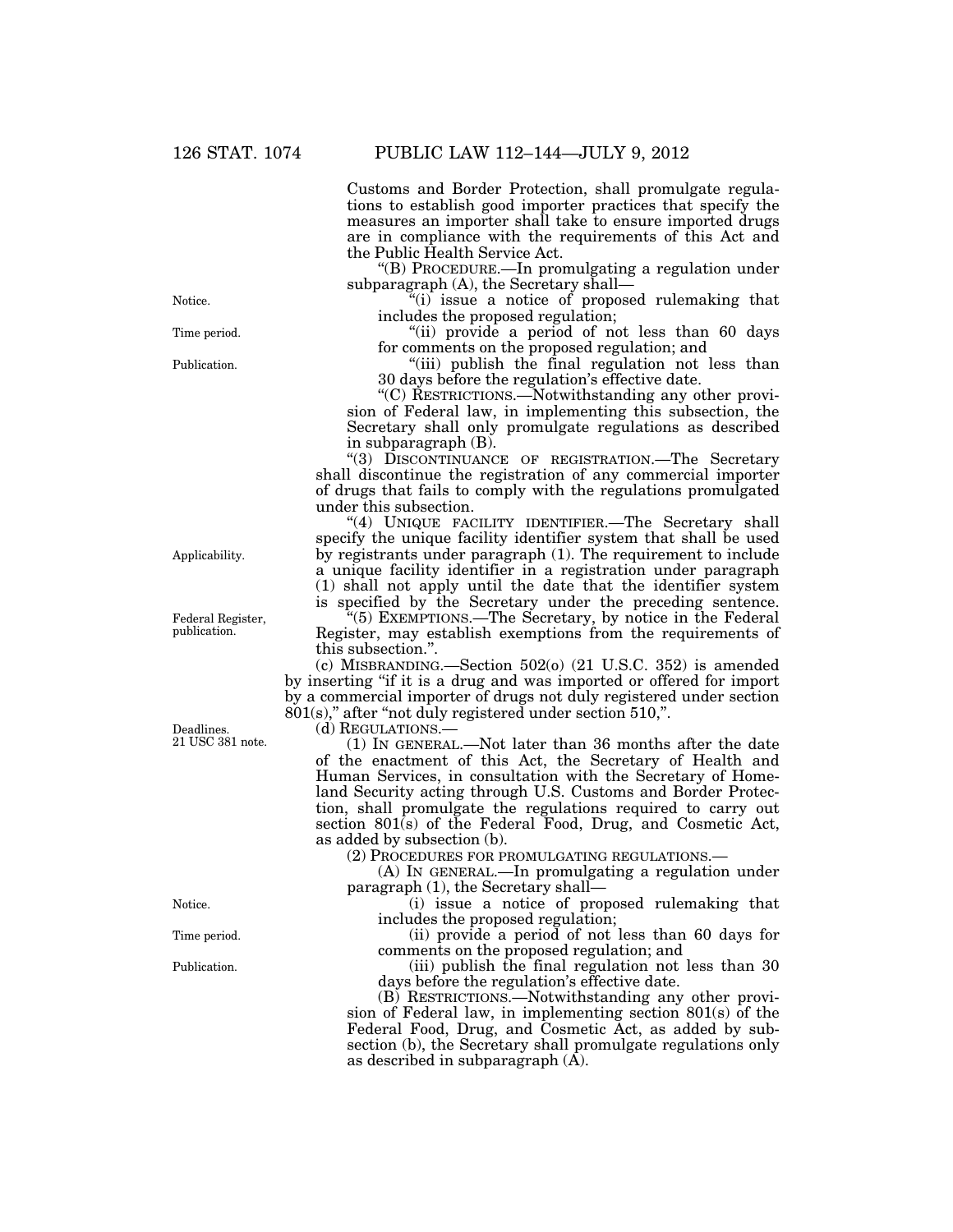Time period.

(3) EFFECTIVE DATE.—In establishing the effective date of the regulations under paragraph (1), the Secretary of Health and Human Services shall, in consultation with the Secretary of Homeland Security acting through U.S. Customs and Border Protection, as determined appropriate by the Secretary of Health and Human Services, provide a reasonable period of time for an importer of a drug to comply with good importer practices, taking into account differences among importers and types of imports, including based on the level of risk posed by the imported product.

### **SEC. 715. NOTIFICATION.**

(a) PROHIBITED ACTS.—Section 301 (21 U.S.C. 331), as amended by section 714 of this Act, is further amended by adding at the end the following:

''(bbb) The failure to notify the Secretary in violation of section 568.''.

(b) NOTIFICATION.—Subchapter E of chapter V (21 U.S.C. 360bbb et seq.) is amended by adding at the end the following: **''SEC. 568. NOTIFICATION.** 

"(a) NOTIFICATION TO SECRETARY.—With respect to a drug, the Secretary may require notification to the Secretary by a regulated person if the regulated person knows—

" $(1)$  that the use of such drug in the United States may result in serious injury or death;

"(2) of a significant loss or known theft of such drug intended for use in the United States; or

" $(3)$  that-

''(A) such drug has been or is being counterfeited; and  $\sqrt{\frac{f(B)}{i}}$  the counterfeit product is in commerce in the

United States or could be reasonably expected to be introduced into commerce in the United States; or

"(ii) such drug has been or is being imported into the United States or may reasonably be expected to be offered for import into the United States.

''(b) MANNER OF NOTIFICATION.—Notification under this section shall be made in such manner and by such means as the Secretary may specify by regulation or guidance.

''(c) SAVINGS CLAUSE.—Nothing in this section shall be construed as limiting any other authority of the Secretary to require notifications related to a drug under any other provision of this Act or the Public Health Service Act.

''(d) DEFINITION.—In this section, the term 'regulated person' means—

" $(1)$  a person who is required to register under section 510 or  $801(s)$ ;

''(2) a wholesale distributor of a drug product; or

''(3) any other person that distributes drugs except a person that distributes drugs exclusively for retail sale.''.

### **SEC. 716. PROTECTION AGAINST INTENTIONAL ADULTERATION.**

Section 303(b) (21 U.S.C. 333(b)) is amended by adding at the end the following:

"(7) Notwithstanding subsection  $(a)(2)$ , any person that knowingly and intentionally adulterates a drug such that the drug is adulterated under subsection (a)(1), (b),  $(c)$ , or (d) of section 501 and has a reasonable probability of causing serious adverse health

21 USC 360bbb–7.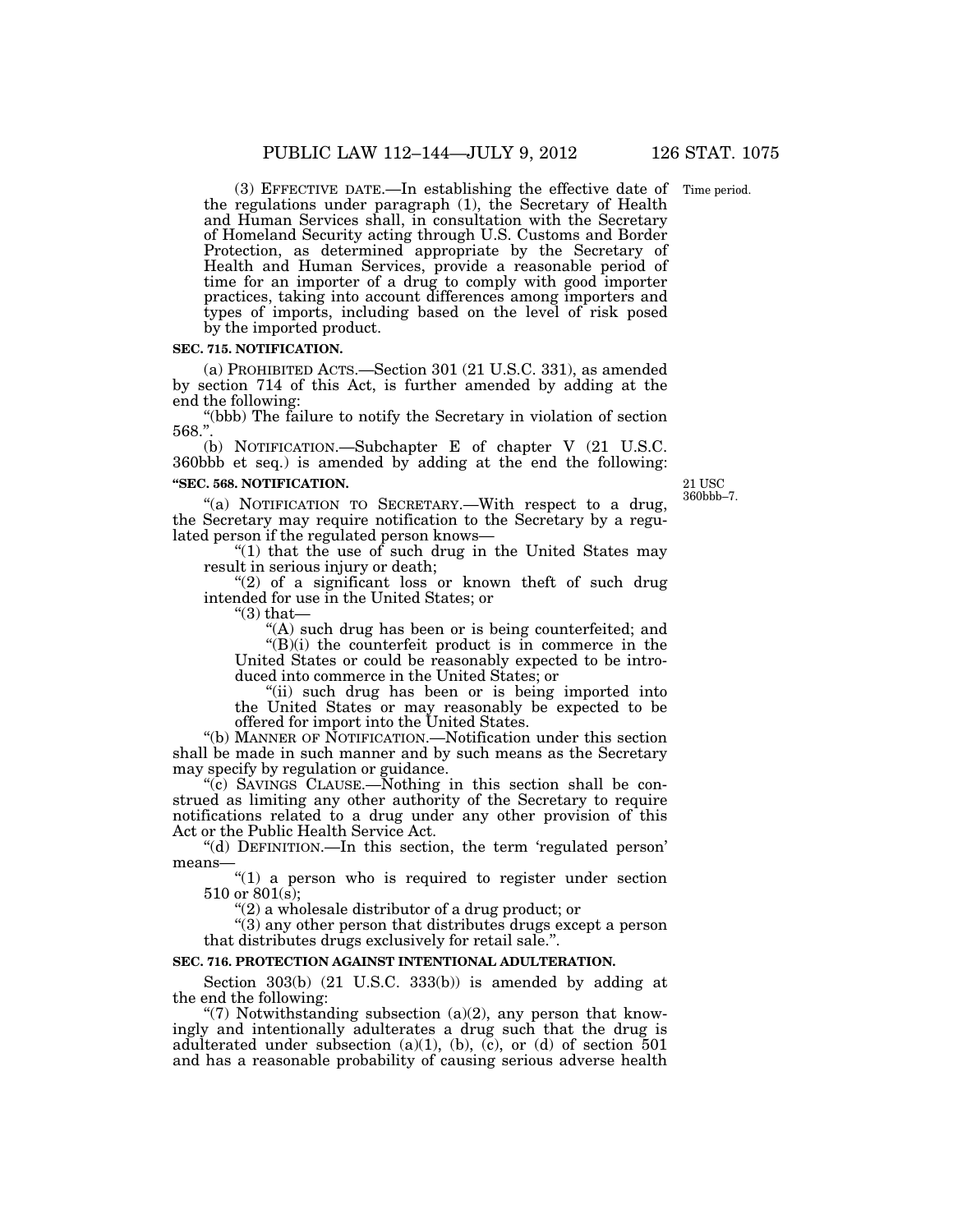consequences or death to humans or animals shall be imprisoned for not more than 20 years or fined not more than \$1,000,000, or both.''.

### **SEC. 717. PENALTIES FOR COUNTERFEITING DRUGS.**

(a) COUNTERFEIT DRUG PENALTY ENHANCEMENT.—

(1) OFFENSE.—Section 2320(a) of title 18, United States Code, is amended—

(A) by striking "or" at the end of paragraph  $(2)$ ;

(B) by inserting "or" at the end of paragraph  $(3)$ ;

 $(C)$  by inserting after paragraph  $(3)$  the following:

"(4) traffics in a counterfeit drug,"; and

(D) by striking "through  $(3)$ " and inserting "through  $(4)$ ".

(2) PENALTIES.—Section 2320(b)(3) of title 18, United States Code, is amended—

(A) in the heading, by inserting ''AND COUNTERFEIT DRUGS" after "SERVICES"; and

(B) by inserting "or counterfeit drug" after "service". (3) DEFINITION.—Section 2320(f) of title 18, United States Code, is amended—

(A) by striking "and" at the end of paragraph  $(4)$ ;

(B) by striking the period at the end of paragraph

(5) and inserting ''; and''; and

(C) by adding at the end the following:

''(6) the term 'counterfeit drug' means a drug, as defined by section 201 of the Federal Food, Drug, and Cosmetic Act, that uses a counterfeit mark on or in connection with the drug.''.

(4) PRIORITY GIVEN TO CERTAIN INVESTIGATIONS AND PROSECUTIONS.—The Attorney General shall give increased priority to efforts to investigate and prosecute offenses under section 2320 of title 18, United States Code, that involve counterfeit drugs.

(b) SENTENCING COMMISSION DIRECTIVE.—

(1) DIRECTIVE TO SENTENCING COMMISSION.—Pursuant to its authority under section 994(p) of title 28, United States Code, and in accordance with this subsection, the United States Sentencing Commission shall review and amend, if appropriate, its guidelines and its policy statements applicable to persons convicted of an offense described in section  $2320(a)(4)$  of title 18, United States Code, as amended by subsection (a), in order to reflect the intent of Congress that such penalties be increased in comparison to those currently provided by the guidelines and policy statements.

(2) REQUIREMENTS.—In carrying out this subsection, the Commission shall—

(A) ensure that the sentencing guidelines and policy statements reflect the intent of Congress that the guidelines and policy statements reflect the serious nature of the offenses described in paragraph (1) and the need for an effective deterrent and appropriate punishment to prevent such offenses;

(B) consider the extent to which the guidelines may or may not appropriately account for the potential and actual harm to the public resulting from the offense;

18 USC 2320 note.

Review. Guidelines. 28 USC 994 note.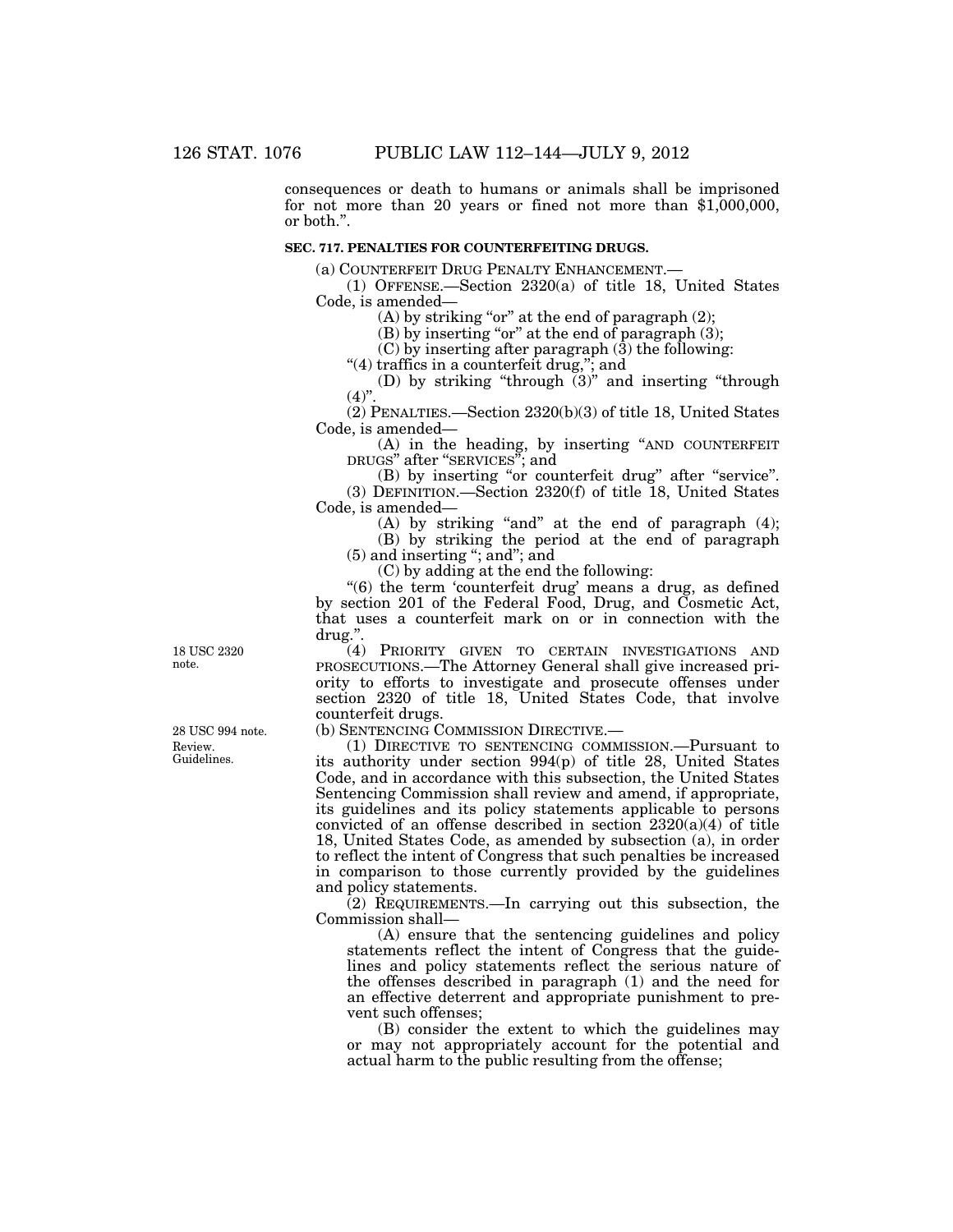(C) assure reasonable consistency with other relevant directives and with other sentencing guidelines;

(D) account for any additional aggravating or mitigating circumstances that might justify exceptions to the generally applicable sentencing ranges;

(E) make any necessary conforming changes to the sentencing guidelines; and

(F) assure that the guidelines adequately meet the purposes of sentencing as set forth in section  $3553(a)(2)$ of title 18, United States Code.

### **SEC. 718. EXTRATERRITORIAL JURISDICTION.**

Chapter III (21 U.S.C. 331 et seq.) is amended by adding at the end the following:

#### **''SEC. 311. EXTRATERRITORIAL JURISDICTION.**

''There is extraterritorial jurisdiction over any violation of this Act relating to any article regulated under this Act if such article was intended for import into the United States or if any act in furtherance of the violation was committed in the United States.''.

# **TITLE VIII—GENERATING ANTIBIOTIC INCENTIVES NOW**

### **SEC. 801. EXTENSION OF EXCLUSIVITY PERIOD FOR DRUGS.**

(a) IN GENERAL.—Chapter V (21 U.S.C. 351 et seq.) is amended by inserting after section 505D the following:

#### **''SEC. 505E. EXTENSION OF EXCLUSIVITY PERIOD FOR NEW QUALIFIED**  21 USC 355f. **INFECTIOUS DISEASE PRODUCTS.**

"(a) EXTENSION.—If the Secretary approves an application pursuant to section 505 for a drug that has been designated as a qualified infectious disease product under subsection (d), the 4- and 5-year periods described in subsections  $(c)(3)(E)(ii)$  and  $(j)(5)(F)(ii)$  of section 505, the 3-year periods described in clauses (iii) and (iv) of subsection  $(c)(3)(E)$  and clauses (iii) and (iv) of subsection  $(j)(5)(F)$  of section 505, or the 7-year period described in section 527, as applicable, shall be extended by 5 years.

''(b) RELATION TO PEDIATRIC EXCLUSIVITY.—Any extension under subsection (a) of a period shall be in addition to any extension of the period under section 505A with respect to the drug.

"(c) LIMITATIONS.—Subsection (a) does not apply to the approval of—

" $(1)$  a supplement to an application under section  $505(b)$ for any qualified infectious disease product for which an extension described in subsection (a) is in effect or has expired;

 $''(2)$  a subsequent application filed with respect to a product approved under section 505 for a change that results in a new indication, route of administration, dosing schedule, dosage form, delivery system, delivery device, or strength; or

''(3) a product that does not meet the definition of a qualified infectious disease product under subsection (g) based upon its approved uses.<br>"(d) DESIGNATION.—

" $(1)$  In GENERAL.—The manufacturer or sponsor of a drug may request the Secretary to designate a drug as a qualified

21 USC 337a.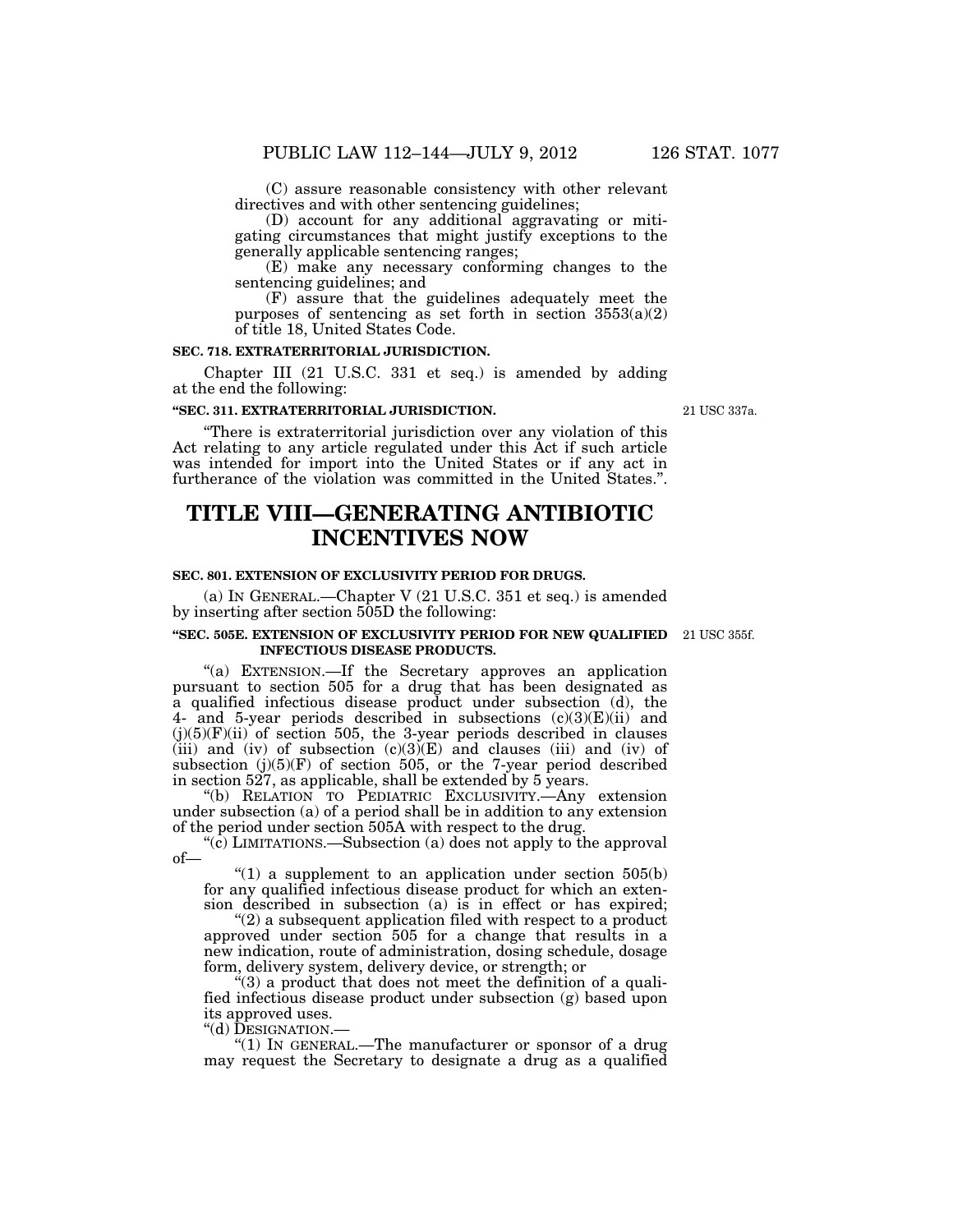Deadline. Determination. infectious disease product at any time before the submission of an application under section 505(b) for such drug. The Secretary shall, not later than 60 days after the submission of such a request, determine whether the drug is a qualified infectious disease product.

"(2) LIMITATION.—Except as provided in paragraph  $(3)$ , a designation under this subsection shall not be withdrawn for any reason, including modifications to the list of qualifying pathogens under subsection (f)(2)(C).

''(3) REVOCATION OF DESIGNATION.—The Secretary may revoke a designation of a drug as a qualified infectious disease product if the Secretary finds that the request for such designation contained an untrue statement of material fact.<br>"(e) REGULATIONS.—

"(1) IN GENERAL.—Not later than 2 years after the date of enactment of the Food and Drug Administration Safety and Innovation Act, the Secretary shall adopt final regulations implementing this section, including developing the list of qualifying pathogens described in subsection (f).

(2) PROCEDURE.—In promulgating a regulation implementing this section, the Secretary shall—

''(A) issue a notice of proposed rulemaking that includes the proposed regulation;

''(B) provide a period of not less than 60 days for comments on the proposed regulation; and

''(C) publish the final regulation not less than 30 days before the effective date of the regulation.

''(3) RESTRICTIONS.—Notwithstanding any other provision of law, the Secretary shall promulgate regulations implementing this section only as described in paragraph (2), except that the Secretary may issue interim guidance for sponsors seeking designation under subsection (d) prior to the promulgation of such regulations.

"(4) DESIGNATION PRIOR TO REGULATIONS.—The Secretary shall designate drugs as qualified infectious disease products under subsection  $(d)$  prior to the promulgation of regulations under this subsection, if such drugs meet the definition of a qualified infectious disease product described in subsection (g).

''(f) QUALIFYING PATHOGEN.—

''(1) DEFINITION.—In this section, the term 'qualifying pathogen' means a pathogen identified and listed by the Secretary under paragraph (2) that has the potential to pose a serious threat to public health, such as—

''(A) resistant gram positive pathogens, including methicillin-resistant Staphylococcus aureus, vancomycinresistant Staphylococcus aureus, and vancomycin-resistant enterococcus;

''(B) multi-drug resistant gram negative bacteria, including Acinetobacter, Klebsiella, Pseudomonas, and E. coli species;

''(C) multi-drug resistant tuberculosis; and

''(D) Clostridium difficile.

"(2) LIST OF QUALIFYING PATHOGENS.-

''(A) IN GENERAL.—The Secretary shall establish and maintain a list of qualifying pathogens, and shall make public the methodology for developing such list.

Deadlines.

Notice.

Time period.

Publication.

Public information.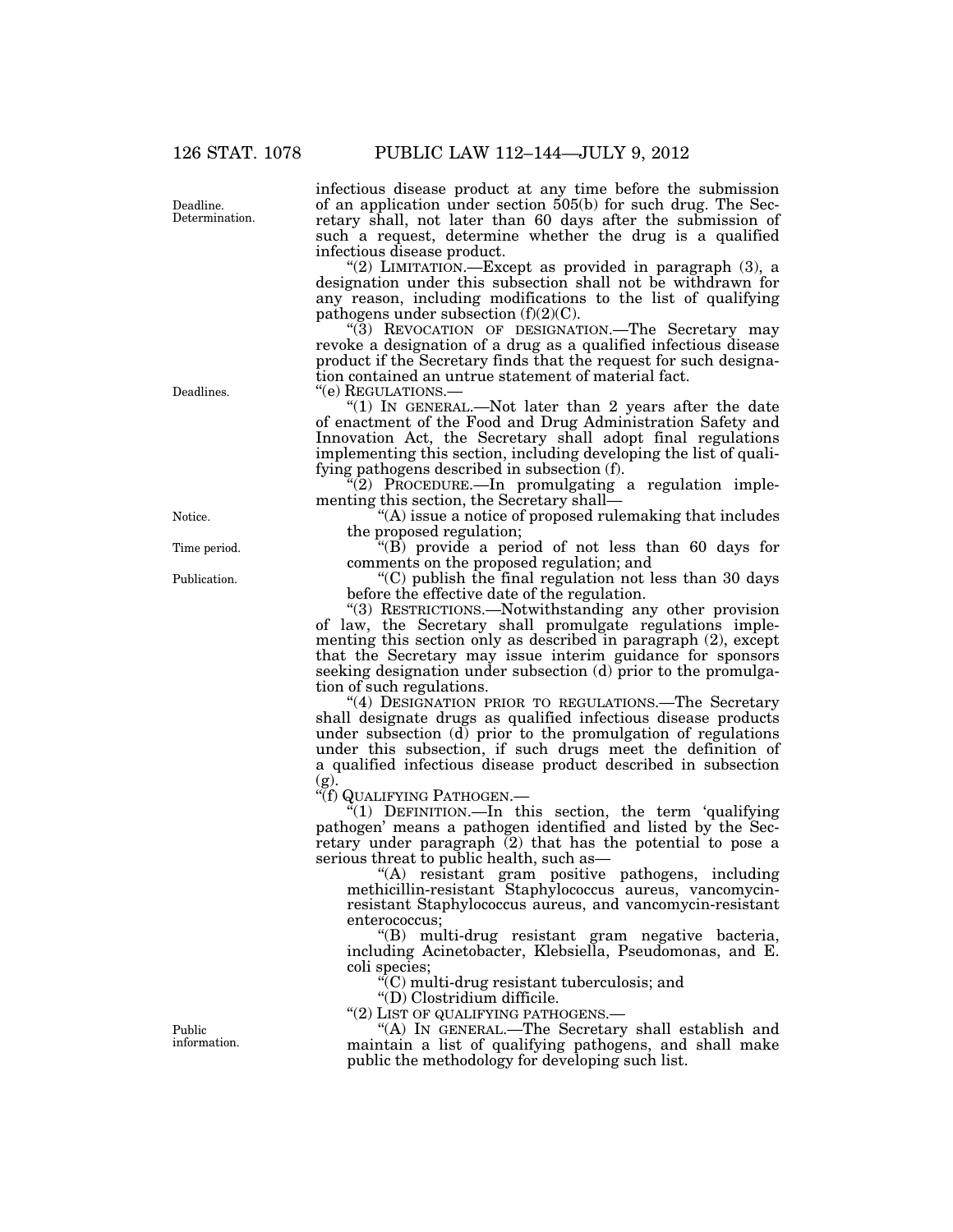''(B) CONSIDERATIONS.—In establishing and maintaining the list of pathogens described under this section, the Secretary shall—

''(i) consider—

''(I) the impact on the public health due to drug-resistant organisms in humans;

''(II) the rate of growth of drug-resistant organisms in humans;

''(III) the increase in resistance rates in humans; and

''(IV) the morbidity and mortality in humans; and

"(ii) consult with experts in infectious diseases and antibiotic resistance, including the Centers for Disease Control and Prevention, the Food and Drug Administration, medical professionals, and the clinical research community.

''(C) REVIEW.—Every 5 years, or more often as needed, the Secretary shall review, provide modifications to, and publish the list of qualifying pathogens under subparagraph (A) and shall by regulation revise the list as necessary, in accordance with subsection (e).

"(g) QUALIFIED INFECTIOUS DISEASE PRODUCT.—The term 'qualified infectious disease product' means an antibacterial or antifungal drug for human use intended to treat serious or lifethreatening infections, including those caused by— Definition.

 $''(1)$  an antibacterial or antifungal resistant pathogen, including novel or emerging infectious pathogens; or

"(2) qualifying pathogens listed by the Secretary under subsection (f).".

(b) APPLICATION.—Section 505E of the Federal Food, Drug, and Cosmetic Act, as added by subsection (a), applies only with respect to a drug that is first approved under section 505(c) of such Act  $(21 \text{ U.S.C. } 355(c))$  on or after the date of the enactment of this Act.

### **SEC. 802. PRIORITY REVIEW.**

(a) AMENDMENT.—Chapter V (21 U.S.C. 351 et seq.) is amended by inserting after section  $524$  the following:

#### **''SEC. 524A. PRIORITY REVIEW FOR QUALIFIED INFECTIOUS DISEASE**  21 USC 360n–1. **PRODUCTS.**

"If the Secretary designates a drug under section  $505E(d)$  as a qualified infectious disease product, then the Secretary shall give priority review to any application submitted for approval for such drug under section  $505(b)$ .".

(b) APPLICATION.—Section 524A of the Federal Food, Drug, and Cosmetic Act, as added by subsection (a), applies only with respect to an application that is submitted under section 505(b) of such Act (21 U.S.C. 355(b)) on or after the date of the enactment of this Act.

#### **SEC. 803. FAST TRACK PRODUCT.**

Section  $506(a)(1)$  (21 U.S.C.  $356(a)(1)$ ), as amended by section 901(b) of this Act, is amended by inserting '', or if the Secretary designates the drug as a qualified infectious disease product under section 505E(d)'' before the period at the end of the first sentence.

21 USC 355f note.

21 USC 360n–1 note.

Time period. Publication. Regulations.

Consultation.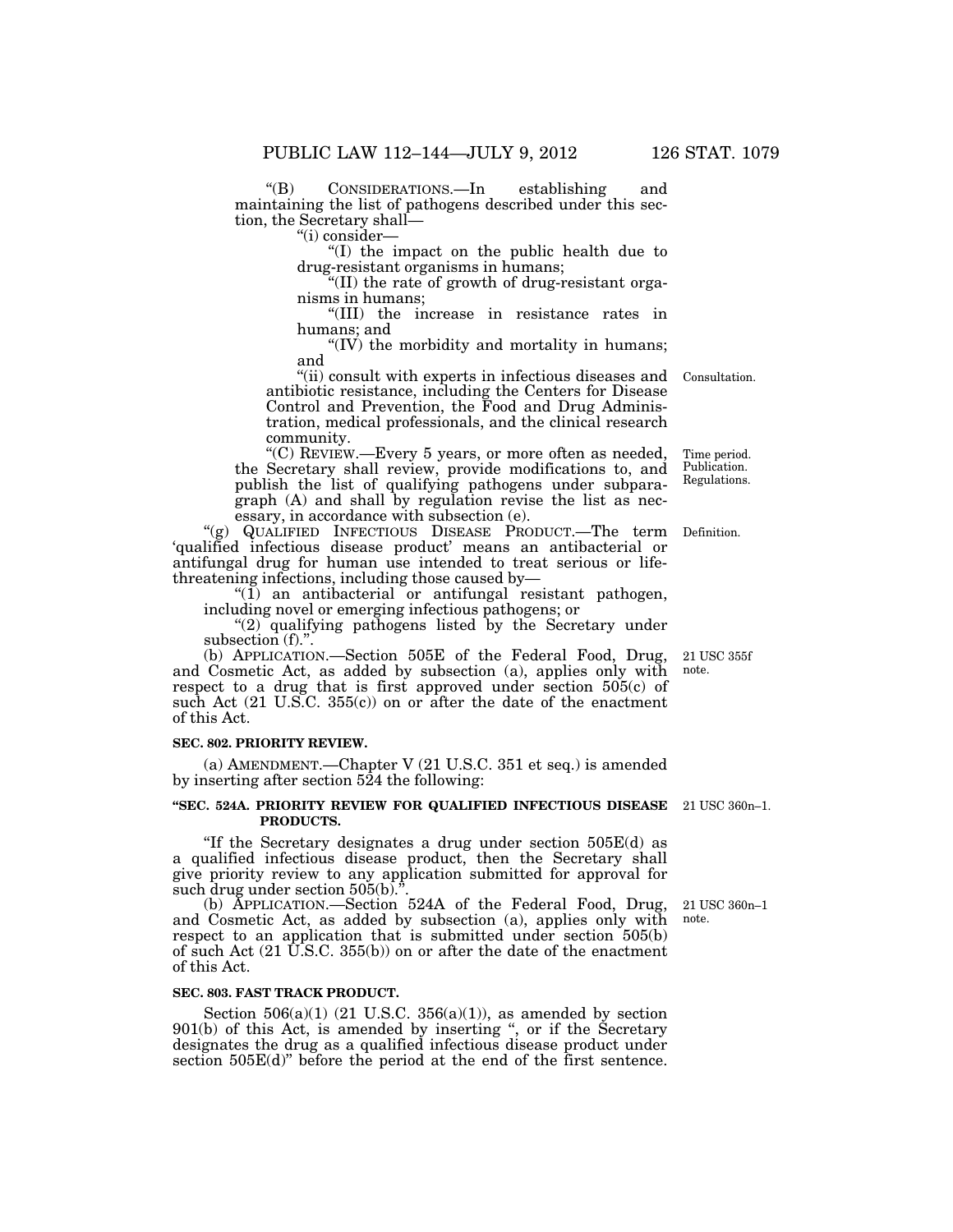21 USC 360a–1.

### **SEC. 804. CLINICAL TRIALS.**

(a) REVIEW AND REVISION OF GUIDANCE DOCUMENTS.—

(1) IN GENERAL.—The Secretary of Health and Human Services (referred to in this section as the "Secretary") shall review and, as appropriate, revise not fewer than 3 guidance documents per year, which shall include—

(A) reviewing the guidance documents of the Food and Drug Administration for the conduct of clinical trials with respect to antibacterial and antifungal drugs; and

(B) as appropriate, revising such guidance documents to reflect developments in scientific and medical information and technology and to ensure clarity regarding the procedures and requirements for approval of antibacterial and antifungal drugs under chapter V of the Federal Food, Drug, and Cosmetic Act (21 U.S.C. 351 et seq.).

(2) ISSUES FOR REVIEW.—At a minimum, the review under paragraph (1) shall address the appropriate animal models of infection, in vitro techniques, valid microbiological surrogate markers, the use of noninferiority versus superiority trials, trial enrollment, data requirements, and appropriate delta values for noninferiority trials.

(3) RULE OF CONSTRUCTION.—Except to the extent to which the Secretary makes revisions under paragraph (1)(B), nothing in this section shall be construed to repeal or otherwise effect the guidance documents of the Food and Drug Administration. (b) RECOMMENDATIONS FOR INVESTIGATIONS.—

(1) REQUEST.—The sponsor of a drug intended to be designated as a qualified infectious disease product may request that the Secretary provide written recommendations for nonclinical and clinical investigations which the Secretary believes may be necessary to be conducted with the drug before such drug may be approved under section 505 of the Federal Food, Drug, and Cosmetic Act (21 U.S.C. 355) for use in treating, detecting, preventing, or identifying a qualifying pathogen, as defined in section 505E of such Act.

(2) RECOMMENDATIONS.—If the Secretary has reason to believe that a drug for which a request is made under this subsection is a qualified infectious disease product, the Secretary shall provide the person making the request written recommendations for the nonclinical and clinical investigations which the Secretary believes, on the basis of information available to the Secretary at the time of the request, would be necessary for approval under section 505 of the Federal Food, Drug, and Cosmetic Act (21 U.S.C. 355) of such drug for the use described in paragraph (1).

(c) QUALIFIED INFECTIOUS DISEASE PRODUCT.—For purposes of this section, the term ''qualified infectious disease product'' has the meaning given such term in section 505E(g) of the Federal Food, Drug, and Cosmetic Act, as added by section 801 of this Act.

### **SEC. 805. REASSESSMENT OF QUALIFIED INFECTIOUS DISEASE PRODUCT INCENTIVES IN 5 YEARS.**

(a) IN GENERAL.—Not later than 5 years after the date of enactment of this Act, the Secretary of Health and Human Services shall, in consultation with the Food and Drug Administration, the Centers for Disease Control and Prevention, and other appropriate

Definition.

Reports.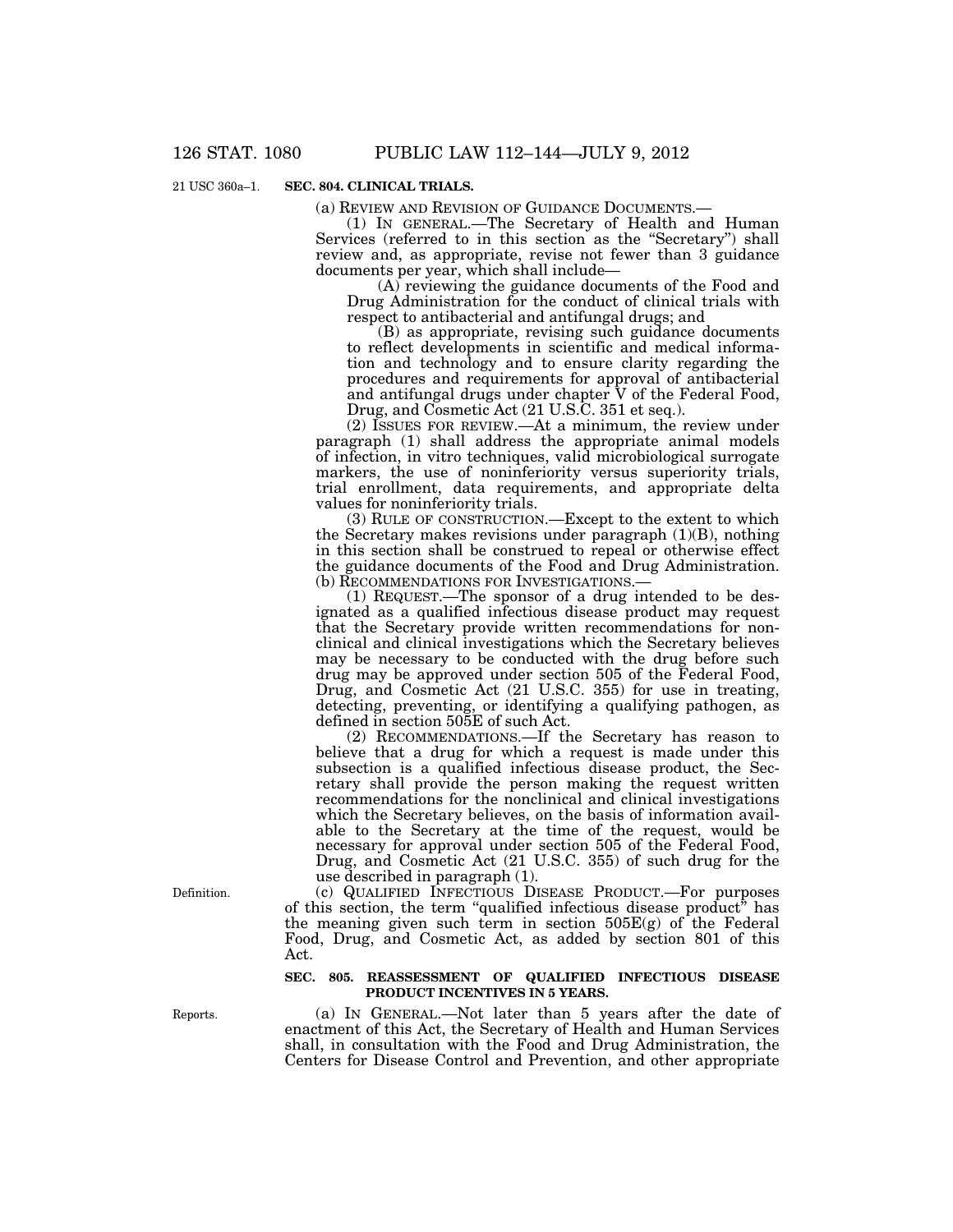agencies, submit to the Committee on Energy and Commerce of the House of Representatives and the Committee on Health, Education, Labor, and Pensions of the Senate a report that contains the following:

 $(1)(\overline{A})$  The number of initial designations of drugs as qualified infectious disease products under section 505E of the Federal Food, Drug, and Cosmetic Act.

(B) The number of qualified infectious disease products approved under such section 505E.

(C) Whether such products address the need for antibacterial and antifungal drugs to treat serious and life-threatening infections.

(D) A list of qualified infectious disease products with information on the types of exclusivity granted for each product, consistent with the information published under section 505(j)(7)(A)(iii) of the Federal Food, Drug, and Cosmetic Act  $(21 \text{ U.S.C. } 355(j)(7)(\text{A})(iii)).$ 

(E) The progress made regarding the review and revision of the clinical trial guidance documents required under section 804 and the impact such review and revision has had on the review and approval of qualified infectious disease products.

(F) The Federal contribution, if any, to funding of the clinical trials for each qualified infectious disease product for each phase.

(2) Recommendations—

(A) based on the information under paragraph (1) and any other relevant data, on any changes that should be made to the list of pathogens that are defined as qualifying pathogens under section 505E(f)(2) of the Federal Food, Drug, and Cosmetic Act, as added by section 801 of this Act; and

(B) on whether any additional program (such as the development of public-private collaborations to advance antibacterial drug innovation) or changes to the incentives under this subtitle may be needed to promote the development of antibacterial drugs.

(3) An examination of—

(A) the adoption of programs to measure the use of antibacterial drugs in health care settings; and

(B) the implementation and effectiveness of antimicrobial stewardship protocols across all health care settings.

(4) Any recommendations for ways to encourage further development and establishment of stewardship programs.

(5) A description of the regulatory challenges and impediments to clinical development, approval, and licensure of qualified infectious disease products, and the steps the Secretary has taken and will take to address such challenges and ensure regulatory certainty and predictability with respect to qualified infectious disease products.

(b) DEFINITION.—For purposes of this section, the term ''qualified infectious disease product'' has the meaning given such term in section 505E(g) of the Federal Food, Drug, and Cosmetic Act, as added by section 801 of this Act.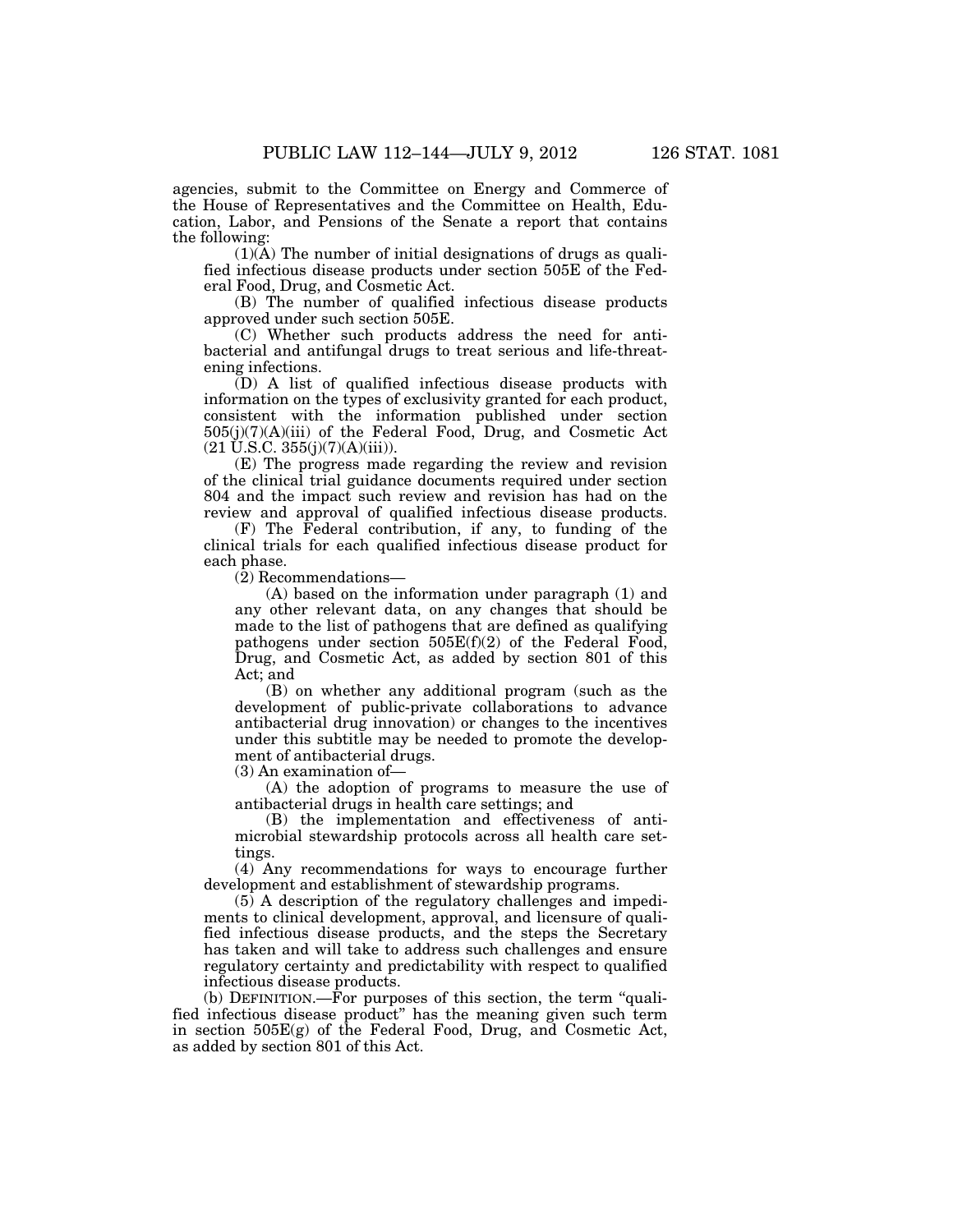Deadlines. Publication. 21 USC 355 note.

#### **SEC. 806. GUIDANCE ON PATHOGEN-FOCUSED ANTIBACTERIAL DRUG DEVELOPMENT.**

(a) DRAFT GUIDANCE.—Not later than June 30, 2013, in order to facilitate the development of antibacterial drugs for serious or life-threatening bacterial infections, particularly in areas of unmet need, the Secretary of Health and Human Services shall publish draft guidance that—

(1) specifies how preclinical and clinical data can be utilized to inform an efficient and streamlined pathogen-focused antibacterial drug development program that meets the approval standards of the Food and Drug Administration; and

(2) provides advice on approaches for the development of antibacterial drugs that target a more limited spectrum of pathogens.

Public comments.

(b) FINAL GUIDANCE.—Not later than December 31, 2014, after notice and opportunity for public comment on the draft guidance under subsection (a), the Secretary of Health and Human Services shall publish final guidance consistent with this section.

# **TITLE IX—DRUG APPROVAL AND PATIENT ACCESS**

### **SEC. 901. ENHANCEMENT OF ACCELERATED PATIENT ACCESS TO NEW MEDICAL TREATMENTS.**

21 USC 356 note.

(a) FINDINGS; SENSE OF CONGRESS.—

(1) FINDINGS.—Congress finds as follows:

(A) The Food and Drug Administration (referred to in this section as the "FDA") serves a critical role in helping to assure that new medicines are safe and effective. Regulatory innovation is 1 element of the Nation's strategy to address serious and life-threatening diseases or conditions by promoting investment in and development of innovative treatments for unmet medical needs.

(B) During the 2 decades following the establishment of the accelerated approval mechanism, advances in medical sciences, including genomics, molecular biology, and bioinformatics, have provided an unprecedented understanding of the underlying biological mechanism and pathogenesis of disease. A new generation of modern, targeted medicines is under development to treat serious and lifethreatening diseases, some applying drug development strategies based on biomarkers or pharmacogenomics, predictive toxicology, clinical trial enrichment techniques, and novel clinical trial designs, such as adaptive clinical trials.

(C) As a result of these remarkable scientific and medical advances, the FDA should be encouraged to implement more broadly effective processes for the expedited development and review of innovative new medicines intended to address unmet medical needs for serious or life-threatening diseases or conditions, including those for rare diseases or conditions, using a broad range of surrogate or clinical endpoints and modern scientific tools earlier in the drug development cycle when appropriate. This may result in fewer, smaller, or shorter clinical trials for the intended patient population or targeted subpopulation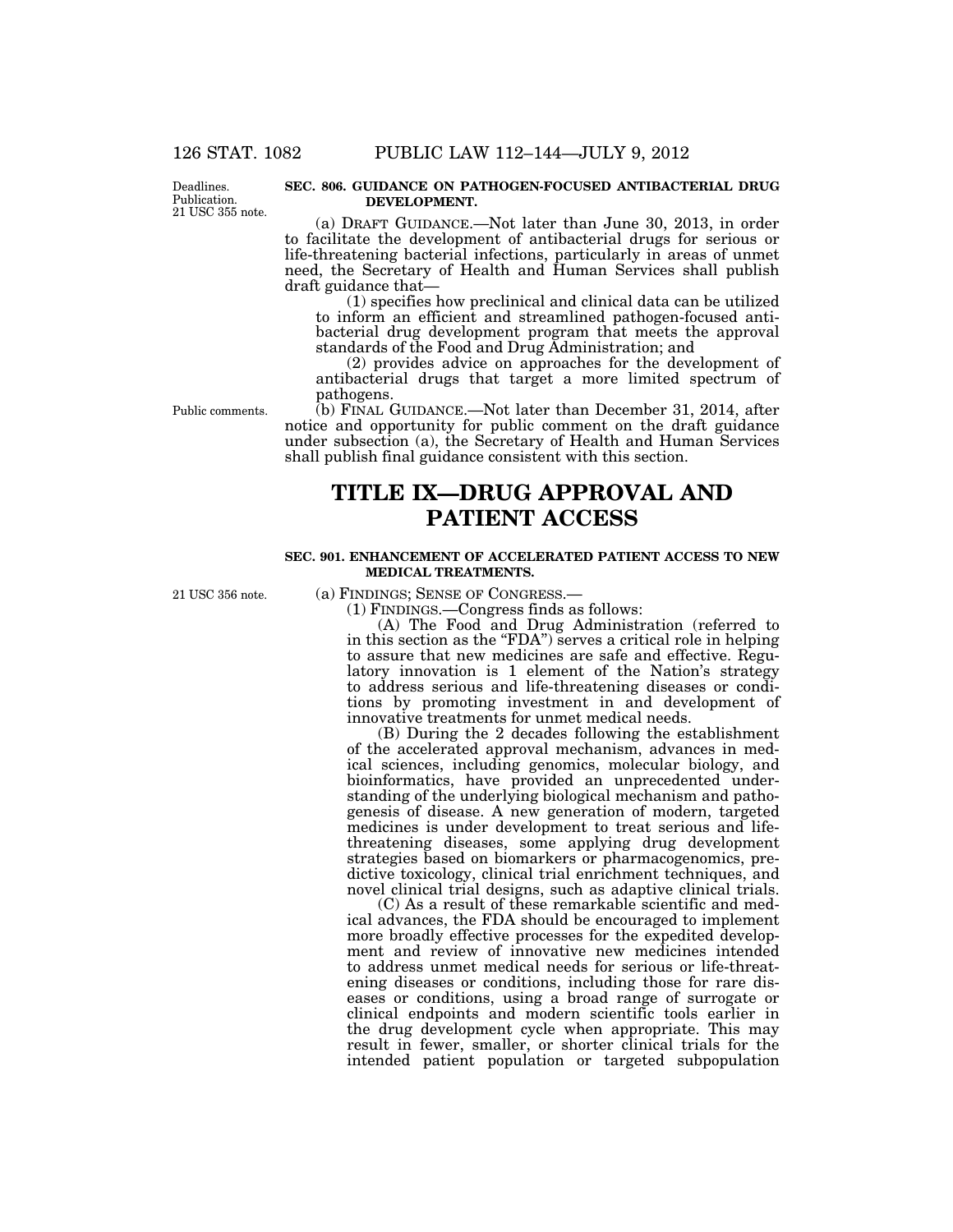without compromising or altering the high standards of the FDA for the approval of drugs.

(D) Patients benefit from expedited access to safe and effective innovative therapies to treat unmet medical needs for serious or life-threatening diseases or conditions.

(E) For these reasons, the statutory authority in effect on the day before the date of enactment of this Act governing expedited approval of drugs for serious or life-threatening diseases or conditions should be amended in order to enhance the authority of the FDA to consider appropriate scientific data, methods, and tools, and to expedite development and access to novel treatments for patients with a broad range of serious or life-threatening diseases or conditions.

(2) SENSE OF CONGRESS.—It is the sense of Congress that the Food and Drug Administration should apply the accelerated approval and fast track provisions set forth in section 506 of the Federal Food, Drug, and Cosmetic Act (21 U.S.C. 356), as amended by this section, to help expedite the development and availability to patients of treatments for serious or lifethreatening diseases or conditions while maintaining safety and effectiveness standards for such treatments.

(b) EXPEDITED APPROVAL OF DRUGS FOR SERIOUS OR LIFE-THREATENING DISEASES OR CONDITIONS.—Section 506 (21 U.S.C. 356) is amended to read as follows:

### **''SEC. 506. EXPEDITED APPROVAL OF DRUGS FOR SERIOUS OR LIFE-THREATENING DISEASES OR CONDITIONS.**

"(a) DESIGNATION OF DRUG AS FAST TRACK PRODUCT.—

''(1) IN GENERAL.—The Secretary shall, at the request of the sponsor of a new drug, facilitate the development and expedite the review of such drug if it is intended, whether alone or in combination with one or more other drugs, for the treatment of a serious or life-threatening disease or condition, and it demonstrates the potential to address unmet medical needs for such a disease or condition. (In this section, such a drug is referred to as a 'fast track product'.)

''(2) REQUEST FOR DESIGNATION.—The sponsor of a new drug may request the Secretary to designate the drug as a fast track product. A request for the designation may be made concurrently with, or at any time after, submission of an application for the investigation of the drug under section 505(i) or section 351(a)(3) of the Public Health Service Act.

> Deadline. Determination.

''(3) DESIGNATION.—Within 60 calendar days after the receipt of a request under paragraph (2), the Secretary shall determine whether the drug that is the subject of the request meets the criteria described in paragraph (1). If the Secretary finds that the drug meets the criteria, the Secretary shall designate the drug as a fast track product and shall take such actions as are appropriate to expedite the development and review of the application for approval of such product. ''(b) ACCELERATED APPROVAL OF A DRUG FOR A SERIOUS OR

LIFE-THREATENING DISEASE OR CONDITION, INCLUDING A FAST TRACK PRODUCT.—

''(1) IN GENERAL.— ''(A) ACCELERATED APPROVAL.—The Secretary may approve an application for approval of a product for a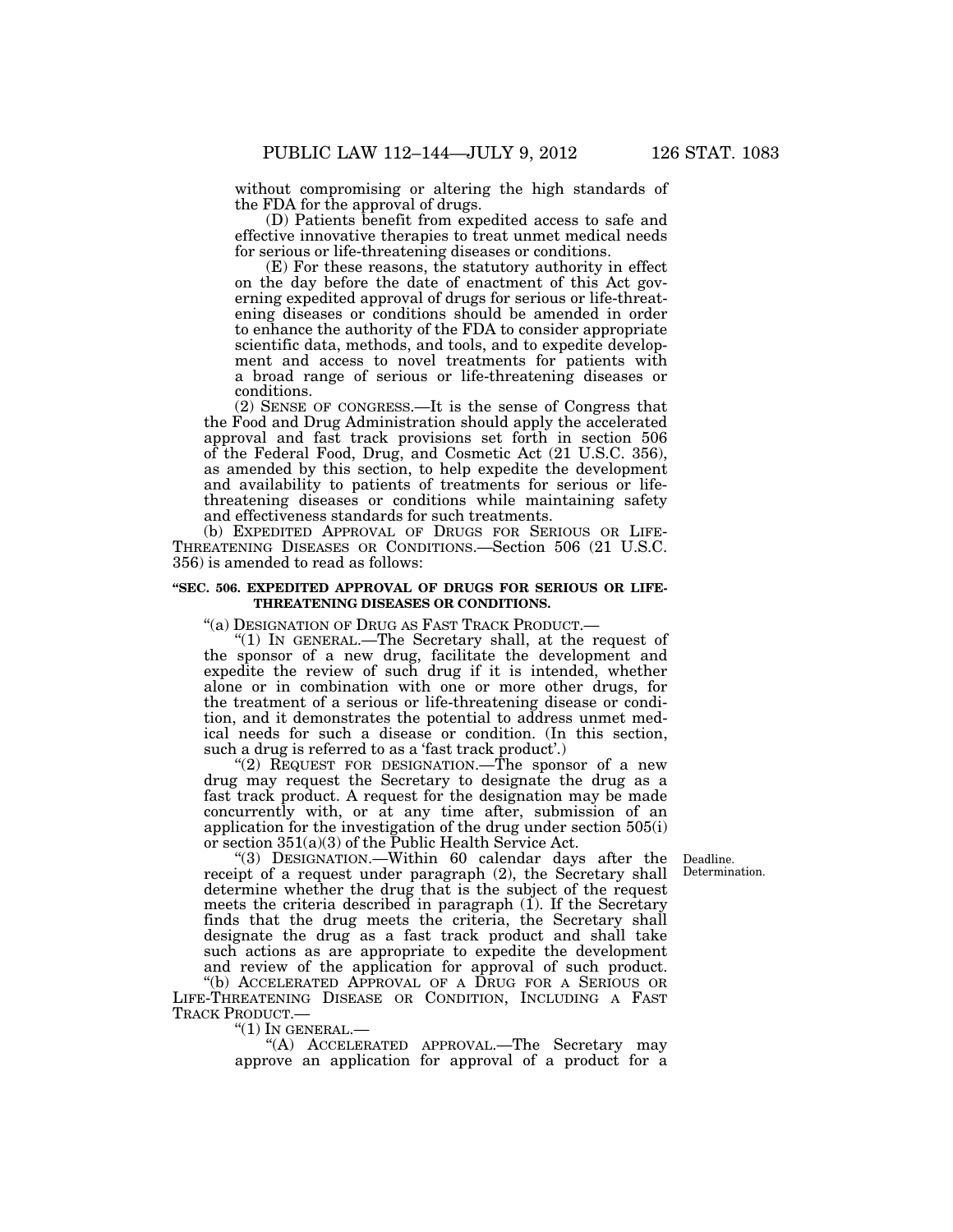serious or life-threatening disease or condition, including a fast track product, under section  $505(c)$  or section  $351(a)$ of the Public Health Service Act upon a determination that the product has an effect on a surrogate endpoint that is reasonably likely to predict clinical benefit, or on a clinical endpoint that can be measured earlier than irreversible morbidity or mortality, that is reasonably likely to predict an effect on irreversible morbidity or mortality or other clinical benefit, taking into account the severity, rarity, or prevalence of the condition and the availability or lack of alternative treatments. The approval described in the preceding sentence is referred to in this section as 'accelerated approval'.

" $(B)$  EVIDENCE.—The evidence to support that an endpoint is reasonably likely to predict clinical benefit under subparagraph (A) may include epidemiological, pathophysiological, therapeutic, pharmacologic, or other evidence developed using biomarkers, for example, or other scientific methods or tools.

"(2) LIMITATION.—Approval of a product under this subsection may be subject to 1 or both of the following requirements:

''(A) That the sponsor conduct appropriate postapproval studies to verify and describe the predicted effect on irreversible morbidity or mortality or other clinical benefit.

''(B) That the sponsor submit copies of all promotional materials related to the product during the preapproval review period and, following approval and for such period thereafter as the Secretary determines to be appropriate, at least 30 days prior to dissemination of the materials. ''(3) EXPEDITED WITHDRAWAL OF APPROVAL.—The Secretary

may withdraw approval of a product approved under accelerated approval using expedited procedures (as prescribed by the Secretary in regulations which shall include an opportunity for an informal hearing) if—

"(A) the sponsor fails to conduct any required postapproval study of the drug with due diligence;

''(B) a study required to verify and describe the predicted effect on irreversible morbidity or mortality or other clinical benefit of the product fails to verify and describe such effect or benefit;

 $(C)$  other evidence demonstrates that the product is not safe or effective under the conditions of use; or

''(D) the sponsor disseminates false or misleading promotional materials with respect to the product.

"(c) REVIEW OF INCOMPLETE APPLICATIONS FOR APPROVAL OF A FAST TRACK PRODUCT.—

''(1) IN GENERAL.—If the Secretary determines, after preliminary evaluation of clinical data submitted by the sponsor, that a fast track product may be effective, the Secretary shall evaluate for filing, and may commence review of portions of, an application for the approval of the product before the sponsor submits a complete application. The Secretary shall commence such review only if the applicant—

''(A) provides a schedule for submission of information necessary to make the application complete; and

Records. Determination. Deadline.

Regulations.

Evaluation.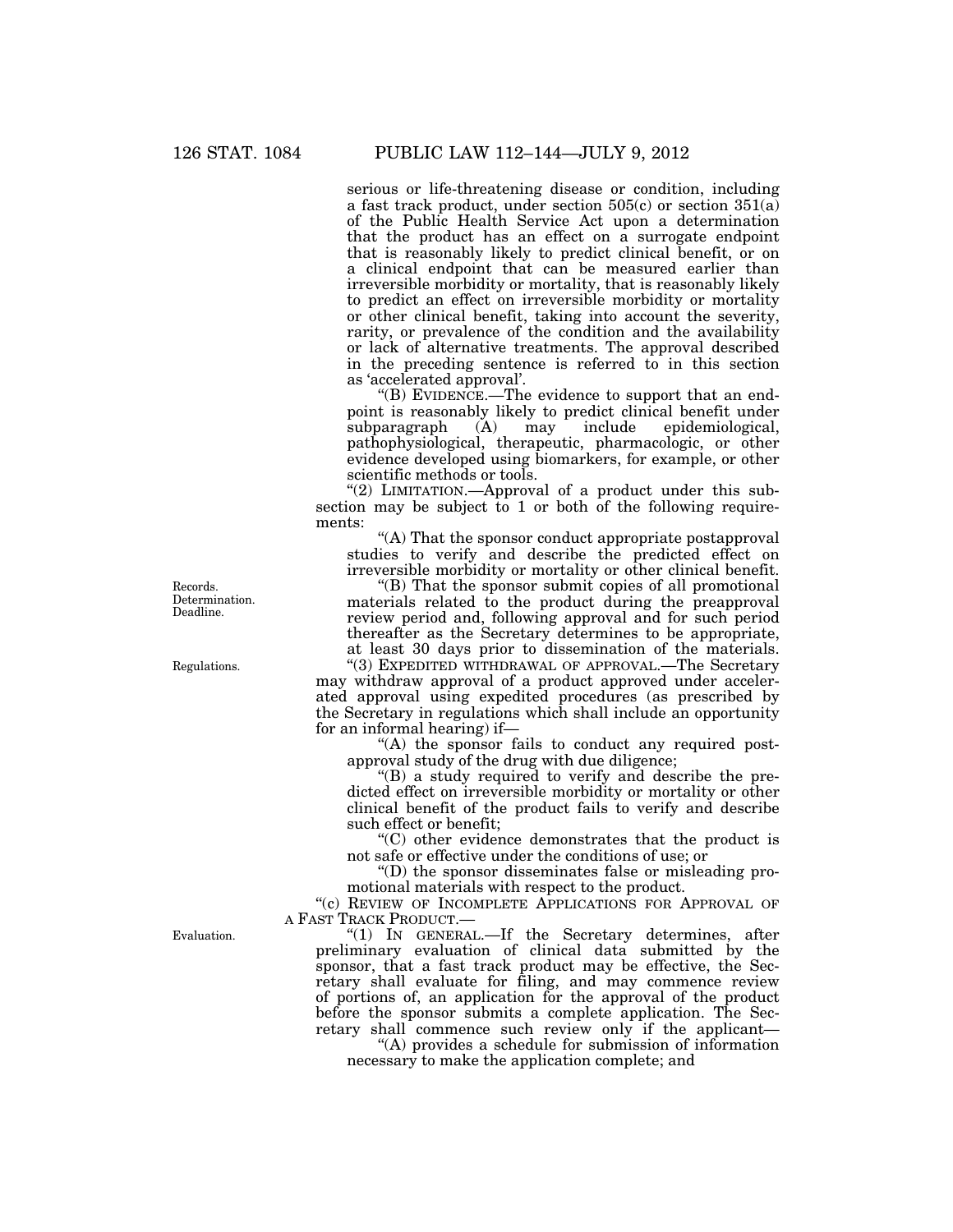''(B) pays any fee that may be required under section 736.

"(2) EXCEPTION.—Any time period for review of human Applicability. drug applications that has been agreed to by the Secretary and that has been set forth in goals identified in letters of the Secretary (relating to the use of fees collected under section 736 to expedite the drug development process and the review of human drug applications) shall not apply to an application submitted under paragraph (1) until the date on which the application is complete.

''(d) AWARENESS EFFORTS.—The Secretary shall—

''(1) develop and disseminate to physicians, patient organizations, pharmaceutical and biotechnology companies, and other appropriate persons a description of the provisions of this section applicable to accelerated approval and fast track products; and

 $(2)$  establish a program to encourage the development of surrogate and clinical endpoints, including biomarkers, and other scientific methods and tools that can assist the Secretary in determining whether the evidence submitted in an application is reasonably likely to predict clinical benefit for serious or life-threatening conditions for which significant unmet medical needs exist.

''(e) CONSTRUCTION.—

''(1) PURPOSE.—The amendments made by the Food and Drug Administration Safety and Innovation Act to this section are intended to encourage the Secretary to utilize innovative and flexible approaches to the assessment of products under accelerated approval for treatments for patients with serious or life-threatening diseases or conditions and unmet medical needs.

''(2) CONSTRUCTION.—Nothing in this section shall be construed to alter the standards of evidence under subsection (c) or (d) of section 505 (including the substantial evidence standard in section  $505(d)$  of this Act or under section  $351(a)$ of the Public Health Service Act. Such sections and standards of evidence apply to the review and approval of products under this section, including whether a product is safe and effective. Nothing in this section alters the ability of the Secretary to rely on evidence that does not come from adequate and wellcontrolled investigations for the purpose of determining whether an endpoint is reasonably likely to predict clinical benefit as described in subsection  $(b)(1)(B)$ .".

(c) GUIDANCE; AMENDED REGULATIONS.—

(1) DRAFT GUIDANCE.—Not later than 1 year after the date of enactment of this Act, the Secretary of Health and Human Services (referred to in this section as the "Secretary") shall issue draft guidance to implement the amendments made by this section. In developing such guidance, the Secretary shall specifically consider issues arising under the accelerated approval and fast track processes under section 506 of the Federal Food, Drug, and Cosmetic Act, as amended by subsection (b), for drugs designated for a rare disease or condition under section 526 of such Act (21 U.S.C. 360bb) and shall also consider any unique issues associated with very rare diseases.

Deadline. 21 USC 356 note.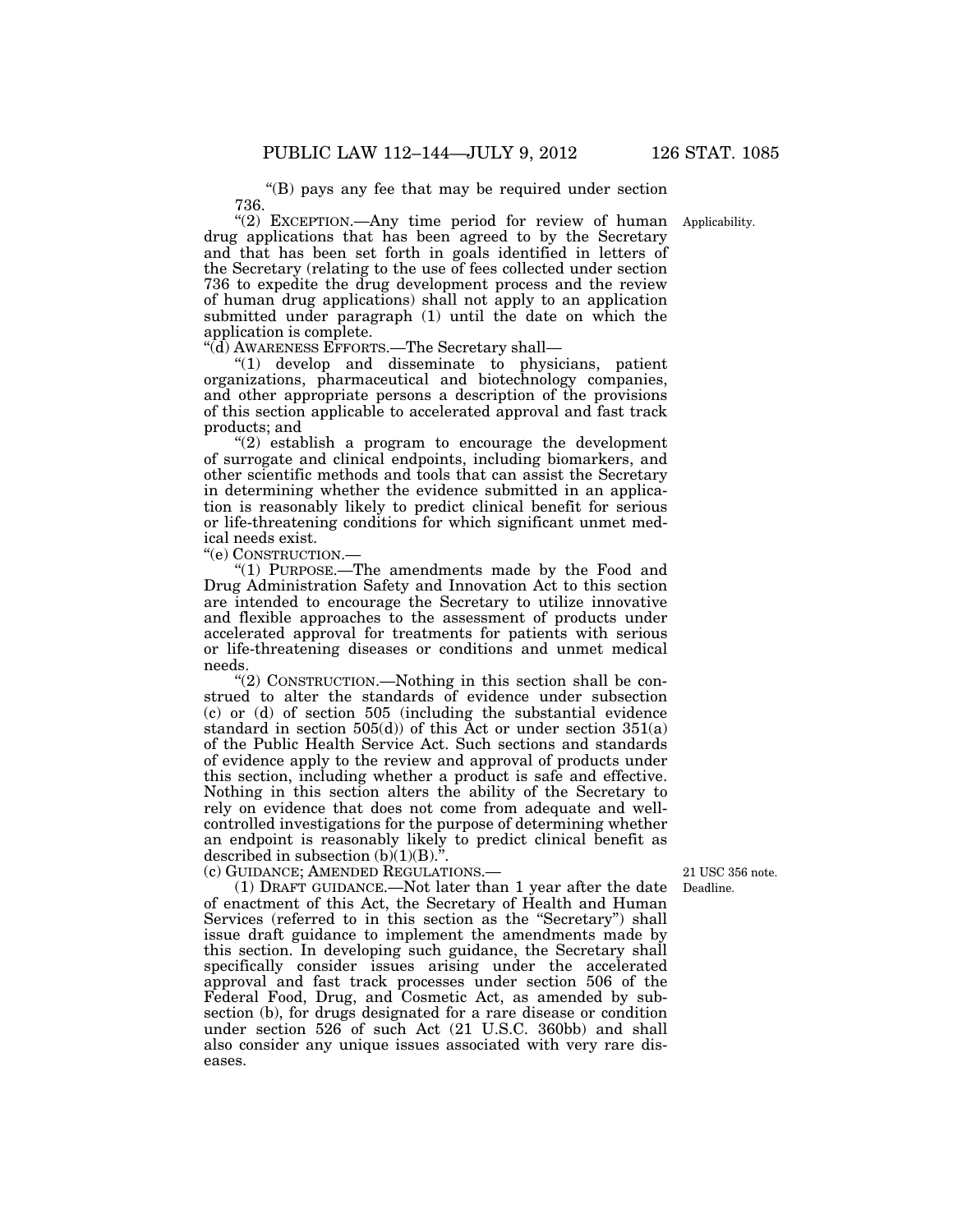Deadline. Public comments.

(2) FINAL GUIDANCE.—Not later than 1 year after the issuance of draft guidance under paragraph (1), and after an opportunity for public comment, the Secretary shall—

(A) issue final guidance; and

(B) amend the regulations governing accelerated approval in parts 314 and 601 of title 21, Code of Federal Regulations, as necessary to conform such regulations with the amendment made by subsection (b).

(3) CONSIDERATION.—In developing the guidance under paragraphs (1) and (2)(A) and the amendments under para $graph$   $(\overline{2})(B)$ , the Secretary shall consider how to incorporate novel approaches to the review of surrogate endpoints based on pathophysiologic and pharmacologic evidence in such guidance, especially in instances where the low prevalence of a disease renders the existence or collection of other types of data unlikely or impractical.

(4) CONFORMING CHANGES.—The Secretary shall issue, as necessary, conforming amendments to the applicable regulations under title 21, Code of Federal Regulations, governing accelerated approval.

(5) NO EFFECT OF INACTION ON REQUESTS.—The issuance (or nonissuance) of guidance or conforming regulations implementing the amendment made by subsection  $(b)$  shall not preclude the review of, or action on, a request for designation or an application for approval submitted pursuant to section 506 of the Federal Food, Drug, and Cosmetic Act, as amended by subsection (b).

(d) INDEPENDENT REVIEW.—The Secretary may, in conjunction with other planned reviews, contract with an independent entity with expertise in assessing the quality and efficiency of biopharmaceutical development and regulatory review programs to evaluate the Food and Drug Administration's application of the processes described in section 506 of the Federal Food, Drug, and Cosmetic Act, as amended by subsection (b), and the impact of such processes on the development and timely availability of innovative treatments for patients suffering from serious or life-threatening conditions. Any such evaluation shall include consultation with regulated industries, patient advocacy and disease research foundations, and relevant academic medical centers.

#### **SEC. 902. BREAKTHROUGH THERAPIES.**

(a) IN GENERAL.—Section 506 (21 U.S.C. 356), as amended by section 901 of this Act, is further amended—

(1) by redesignating subsections (a) through (c) as subsections (b) through (d), respectively;

(2) by redesignating subsection (d) as subsection (f);

(3) by inserting before subsection (b), as so redesignated, the following:

"(a) DESIGNATION OF A DRUG AS A BREAKTHROUGH THERAPY.-

''(1) IN GENERAL.—The Secretary shall, at the request of the sponsor of a drug, expedite the development and review of such drug if the drug is intended, alone or in combination with 1 or more other drugs, to treat a serious or life-threatening disease or condition and preliminary clinical evidence indicates that the drug may demonstrate substantial improvement over existing therapies on 1 or more clinically significant endpoints, such as substantial treatment effects observed early in clinical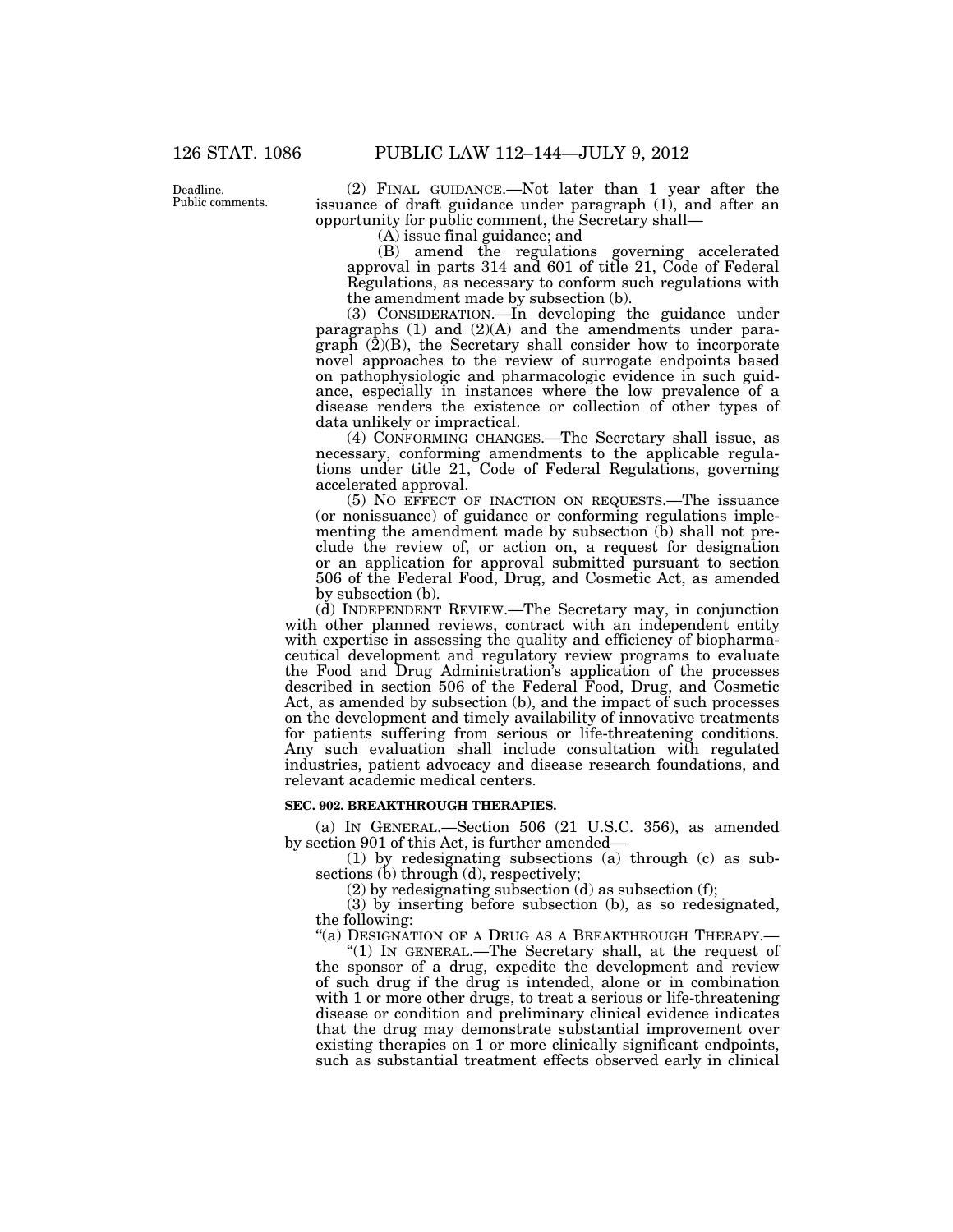development. (In this section, such a drug is referred to as a 'breakthrough therapy'.)

" $(2)$  REQUEST FOR DESIGNATION.—The sponsor of a drug may request the Secretary to designate the drug as a breakthrough therapy. A request for the designation may be made concurrently with, or at any time after, the submission of an application for the investigation of the drug under section  $505(i)$  or section  $351(a)(3)$  of the Public Health Service Act.<br>"(3) DESIGNATION.—

"(A) In GENERAL.—Not later than 60 calendar days after the receipt of a request under paragraph (2), the Secretary shall determine whether the drug that is the subject of the request meets the criteria described in paragraph (1). If the Secretary finds that the drug meets the criteria, the Secretary shall designate the drug as a breakthrough therapy and shall take such actions as are appropriate to expedite the development and review of the application for approval of such drug.

''(B) ACTIONS.—The actions to expedite the development and review of an application under subparagraph (A) may include, as appropriate—

''(i) holding meetings with the sponsor and the review team throughout the development of the drug;

"(ii) providing timely advice to, and interactive communication with, the sponsor regarding the development of the drug to ensure that the development program to gather the nonclinical and clinical data necessary for approval is as efficient as practicable;

''(iii) involving senior managers and experienced review staff, as appropriate, in a collaborative, crossdisciplinary review;

 $\alpha$ <sup>"(iv)</sup> assigning a cross-disciplinary project lead for the Food and Drug Administration review team to facilitate an efficient review of the development program and to serve as a scientific liaison between the review team and the sponsor; and

" $(v)$  taking steps to ensure that the design of the clinical trials is as efficient as practicable, when scientifically appropriate, such as by minimizing the number of patients exposed to a potentially less efficacious treatment.''; and

(4) in subsection  $(f)(1)$ , as so redesignated, by striking "applicable to accelerated approval" and inserting "applicable" to breakthrough therapies, accelerated approval, and''. (b) GUIDANCE; AMENDED REGULATIONS.—

(1) IN GENERAL.—

(A) GUIDANCE.—Not later than 18 months after the date of enactment of this Act, the Secretary of Health and Human Services (referred to in this section as the ''Secretary'') shall issue draft guidance on implementing the requirements with respect to breakthrough therapies, as set forth in section 506(a) of the Federal Food, Drug, and Cosmetic Act (21 U.S.C. 356(a)), as amended by this section. The Secretary shall issue final guidance not later than 1 year after the close of the comment period for the draft guidance.

Deadlines. 21 USC 356 note.

Deadline. Determination.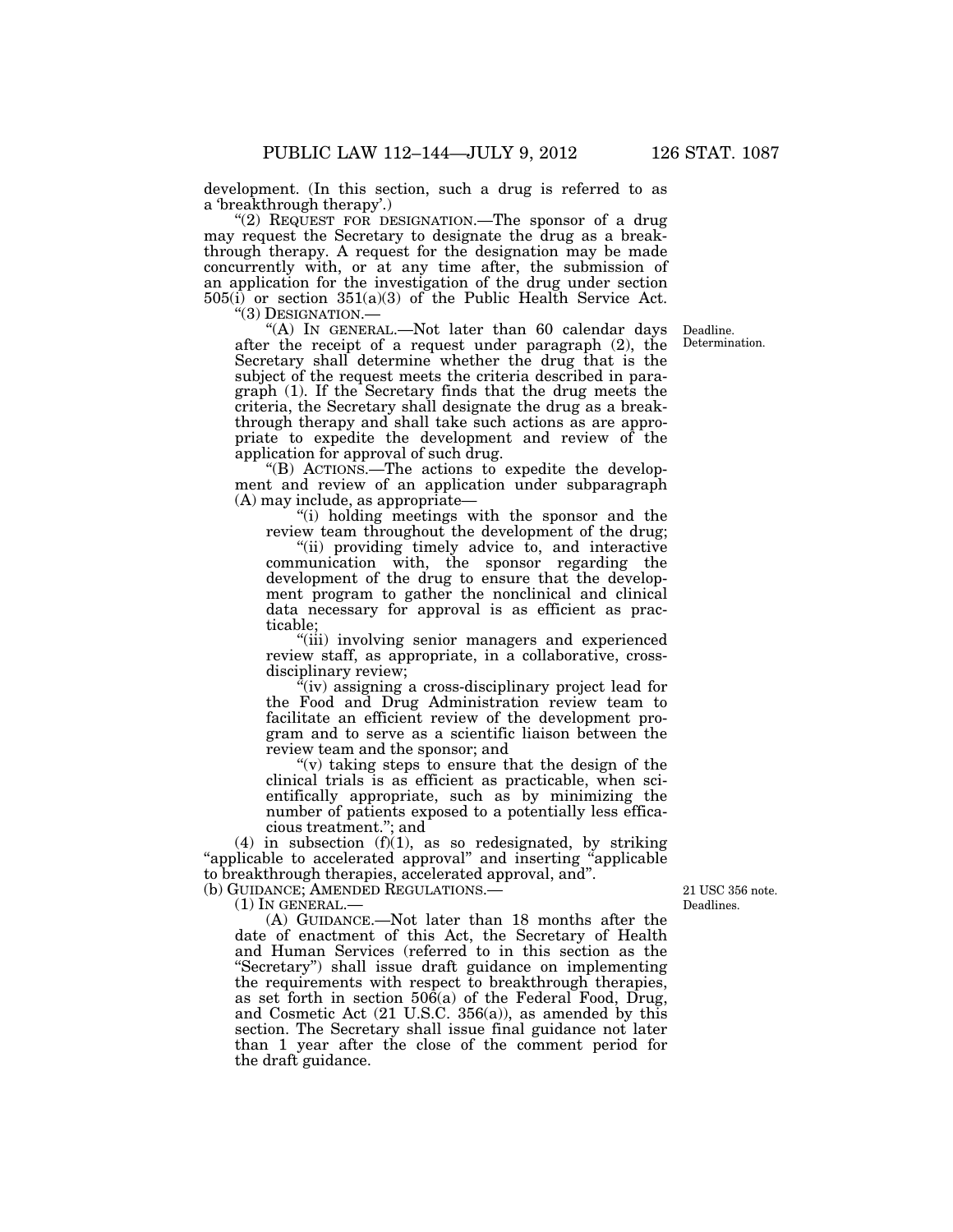(B) AMENDED REGULATIONS.— (i) IN GENERAL.—If the Secretary determines that it is necessary to amend the regulations under title 21, Code of Federal Regulations in order to implement the amendments made by this section to section  $506(a)$ of the Federal Food, Drug, and Cosmetic Act, the Secretary shall amend such regulations not later than 2 years after the date of enactment of this Act.

(ii) PROCEDURE.—In amending regulations under clause (i), the Secretary shall—

(I) issue a notice of proposed rulemaking that includes the proposed regulation;

(II) provide a period of not less than 60 days for comments on the proposed regulation; and

(III) publish the final regulation not less than 30 days before the effective date of the regulation.

(iii) RESTRICTIONS.—Notwithstanding any other provision of law, the Secretary shall promulgate regulations implementing the amendments made by this section only as described in clause (ii).

(2) REQUIREMENTS.—Guidance issued under this section shall—

(A) specify the process and criteria by which the Secretary makes a designation under section 506(a)(3) of the Federal Food, Drug, and Cosmetic Act; and

(B) specify the actions the Secretary shall take to expedite the development and review of a breakthrough therapy pursuant to such designation under such section  $506(a)(3)$ , including updating good review management practices to reflect breakthrough therapies.

(c) CONFORMING AMENDMENTS.—Section 506B(e) (21 U.S.C. 356b) is amended by striking "section 506(b)(2)(A)" each place such term appears and inserting "section  $506(c)(2)(A)$ ".

#### **SEC. 903. CONSULTATION WITH EXTERNAL EXPERTS ON RARE DIS-EASES, TARGETED THERAPIES, AND GENETIC TARGETING OF TREATMENTS.**

Subchapter E of chapter V (21 U.S.C. 360bbb et seq.), as amended by section 715 of this Act, is further amended by adding at the end the following:

21 USC 360bbb–8.

Applicability.

#### **''SEC. 569. CONSULTATION WITH EXTERNAL EXPERTS ON RARE DIS-EASES, TARGETED THERAPIES, AND GENETIC TARGETING OF TREATMENTS.**

"(a) In GENERAL.—For the purpose of promoting the efficiency of and informing the review by the Food and Drug Administration of new drugs and biological products for rare diseases and drugs and biological products that are genetically targeted, the following shall apply:

''(1) CONSULTATION WITH STAKEHOLDERS.—Consistent with sections X.C and IX.E.4 of the PDUFA Reauthorization Performance Goals and Procedures Fiscal Years 2013 through 2017, as referenced in the letters described in section  $101(b)$ of the Prescription Drug User Fee Amendments of 2012, the Secretary shall ensure that opportunities exist, at a time the Secretary determines appropriate, for consultations with stakeholders on the topics described in subsection (b).

''(2) CONSULTATION WITH EXTERNAL EXPERTS.—

Time period. Notice.

Publication.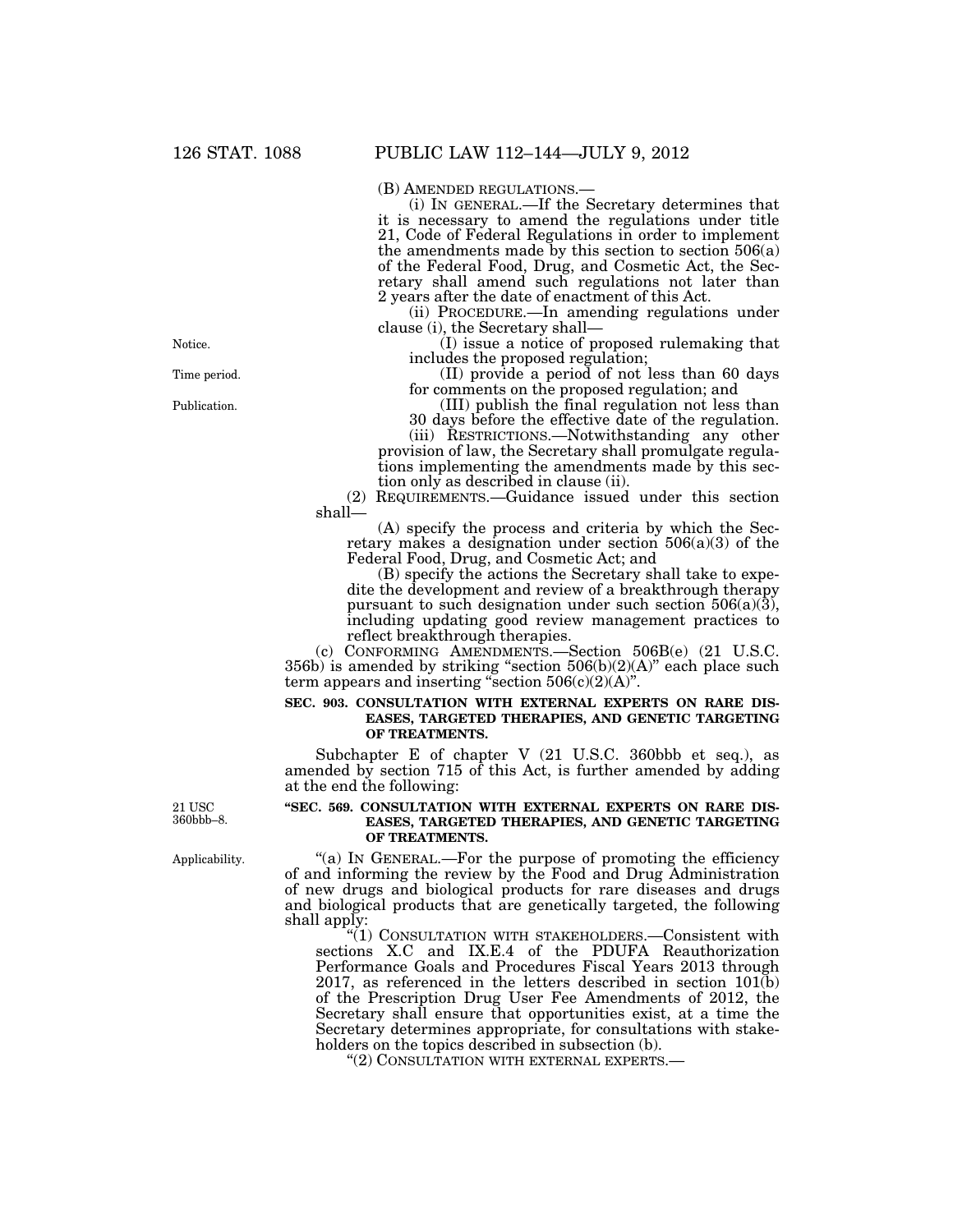"(A) In GENERAL.—The Secretary shall develop and Records. maintain a list of external experts who, because of their special expertise, are qualified to provide advice on rare disease issues, including topics described in subsection (c). The Secretary may, when appropriate to address a specific regulatory question, consult such external experts on issues related to the review of new drugs and biological products for rare diseases and drugs and biological products that are genetically targeted, including the topics described in subsection (b), when such consultation is necessary because the Secretary lacks the specific scientific, medical, or technical expertise necessary for the performance of the Secretary's regulatory responsibilities and the necessary expertise can be provided by the external experts.

''(B) EXTERNAL EXPERTS.—For purposes of subparagraph (A), external experts are individuals who possess scientific or medical training that the Secretary lacks with respect to one or more rare diseases.

''(b) TOPICS FOR CONSULTATION.—Topics for consultation pursuant to this section may include—

''(1) rare diseases;

 $'(2)$  the severity of rare diseases;

 $'(3)$  the unmet medical need associated with rare diseases;  $'(4)$  the willingness and ability of individuals with a rare disease to participate in clinical trials;

''(5) an assessment of the benefits and risks of therapies to treat rare diseases;

''(6) the general design of clinical trials for rare disease populations and subpopulations; and

 $\degree$ (7) the demographics and the clinical description of patient populations.

 $\mathcal{C}(\tilde{c})$  CLASSIFICATION AS SPECIAL GOVERNMENT EMPLOYEES. The external experts who are consulted under this section may be considered special government employees, as defined under section 202 of title 18, United States Code.

''(d) PROTECTION OF CONFIDENTIAL INFORMATION AND TRADE SECRETS.

''(1) RULE OF CONSTRUCTION.—Nothing in this section shall be construed to alter the protections offered by laws, regulations, and policies governing disclosure of confidential commercial or trade secret information, and any other information exempt from disclosure pursuant to section 552(b) of title 5, United States Code, as such provisions would be applied to consultation with individuals and organizations prior to the date of enactment of this section.

''(2) CONSENT REQUIRED FOR DISCLOSURE.—The Secretary shall not disclose confidential commercial or trade secret information to an expert consulted under this section without the written consent of the sponsor unless the expert is a special government employee (as defined under section 202 of title 18, United States Code) or the disclosure is otherwise authorized by law.

''(e) OTHER CONSULTATION.—Nothing in this section shall be construed to limit the ability of the Secretary to consult with individuals and organizations as authorized prior to the date of enactment of this section.

''(f) NO RIGHT OR OBLIGATION.—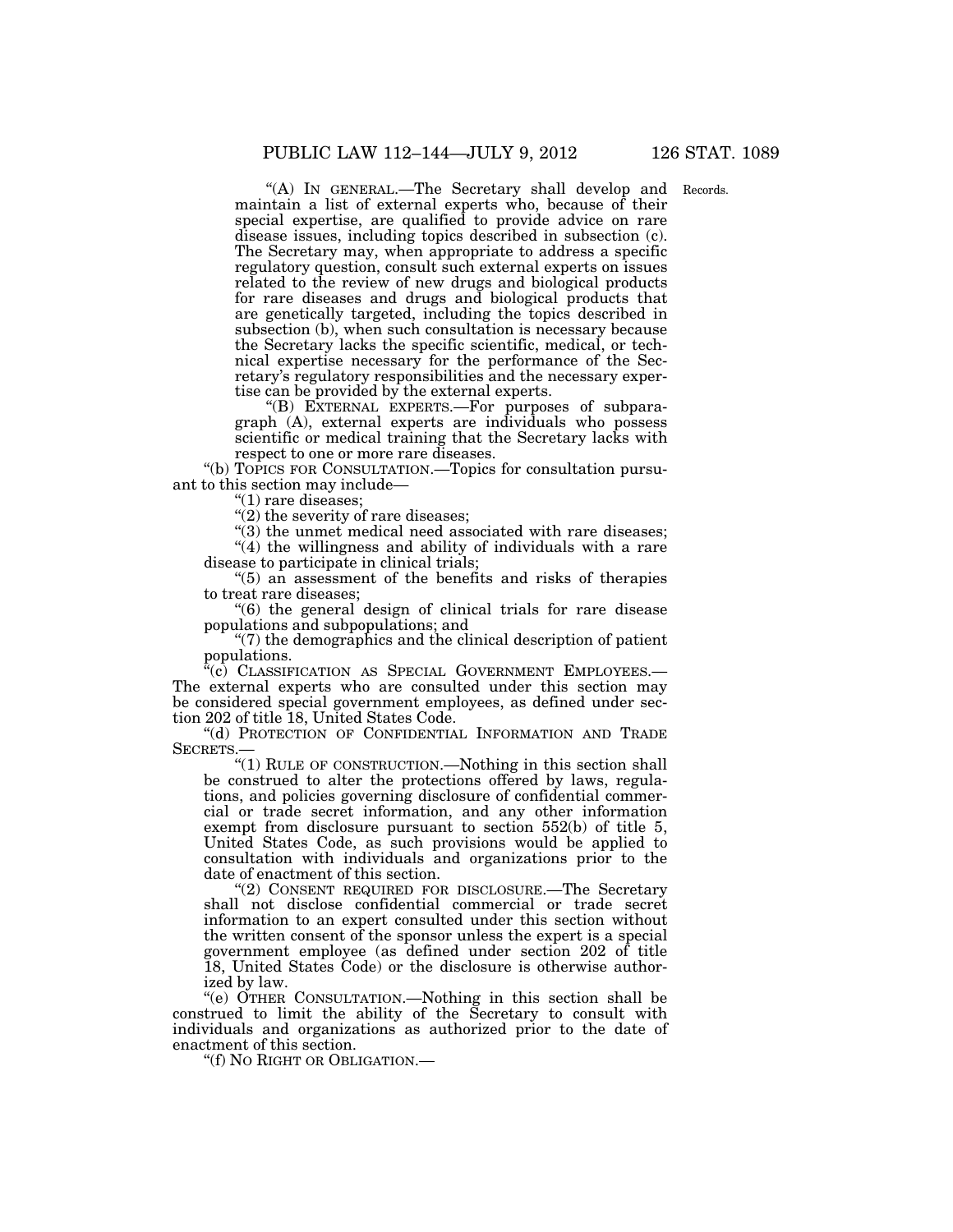"(1) No RIGHT TO CONSULTATION.—Nothing in this section shall be construed to create a legal right for a consultation on any matter or require the Secretary to meet with any particular expert or stakeholder.

''(2) NO ALTERING OF GOALS.—Nothing in this section shall be construed to alter agreed upon goals and procedures identified in the letters described in section 101(b) of the Prescription Drug User Fee Amendments of 2012.

 $f(3)$  No CHANGE TO NUMBER OF REVIEW CYCLES.—Nothing in this section is intended to increase the number of review cycles as in effect before the date of enactment of this section. "(g) NO DELAY IN PRODUCT REVIEW.—

''(1) IN GENERAL.—Prior to a consultation with an external expert, as described in this section, relating to an investigational new drug application under section 505(i), a new drug application under section 505(b), or a biologics license application under section 351 of the Public Health Service Act, the Director of the Center for Drug Evaluation and Research or the Director of the Center for Biologics Evaluation and Research (or appropriate Division Director), as appropriate, shall determine that—

''(A) such consultation will—

"(i) facilitate the Secretary's ability to complete the Secretary's review; and

''(ii) address outstanding deficiencies in the application; or

 $\sqrt{\text{B}}$ ) the sponsor authorized such consultation.

''(2) LIMITATION.—The requirements of this subsection shall apply only in instances where the consultation is undertaken solely under the authority of this section. The requirements of this subsection shall not apply to any consultation initiated under any other authority.''.

29 USC 792 note.

Applicability.

# **SEC. 904. ACCESSIBILITY OF INFORMATION ON PRESCRIPTION DRUG CONTAINER LABELS BY VISUALLY IMPAIRED AND BLIND CONSUMERS.**

(a) ESTABLISHMENT OF WORKING GROUP.—

(1) IN GENERAL.—The Architectural and Transportation Barriers Compliance Board (referred to in this section as the "Access Board") shall convene a stakeholder working group (referred to in this section as the ''working group'') to develop best practices on access to information on prescription drug container labels for individuals who are blind or visually impaired.

(2) MEMBERS.—The working group shall be comprised of representatives of national organizations representing blind and visually impaired individuals, national organizations representing the elderly, and industry groups representing stakeholders, including retail, mail-order, and independent community pharmacies, who would be impacted by such best practices. Representation within the working group shall be divided equally between consumer and industry advocates.

(3) BEST PRACTICES.—

(A) IN GENERAL.—The working group shall develop, not later than 1 year after the date of the enactment of this Act, best practices for pharmacies to ensure that

Deadline.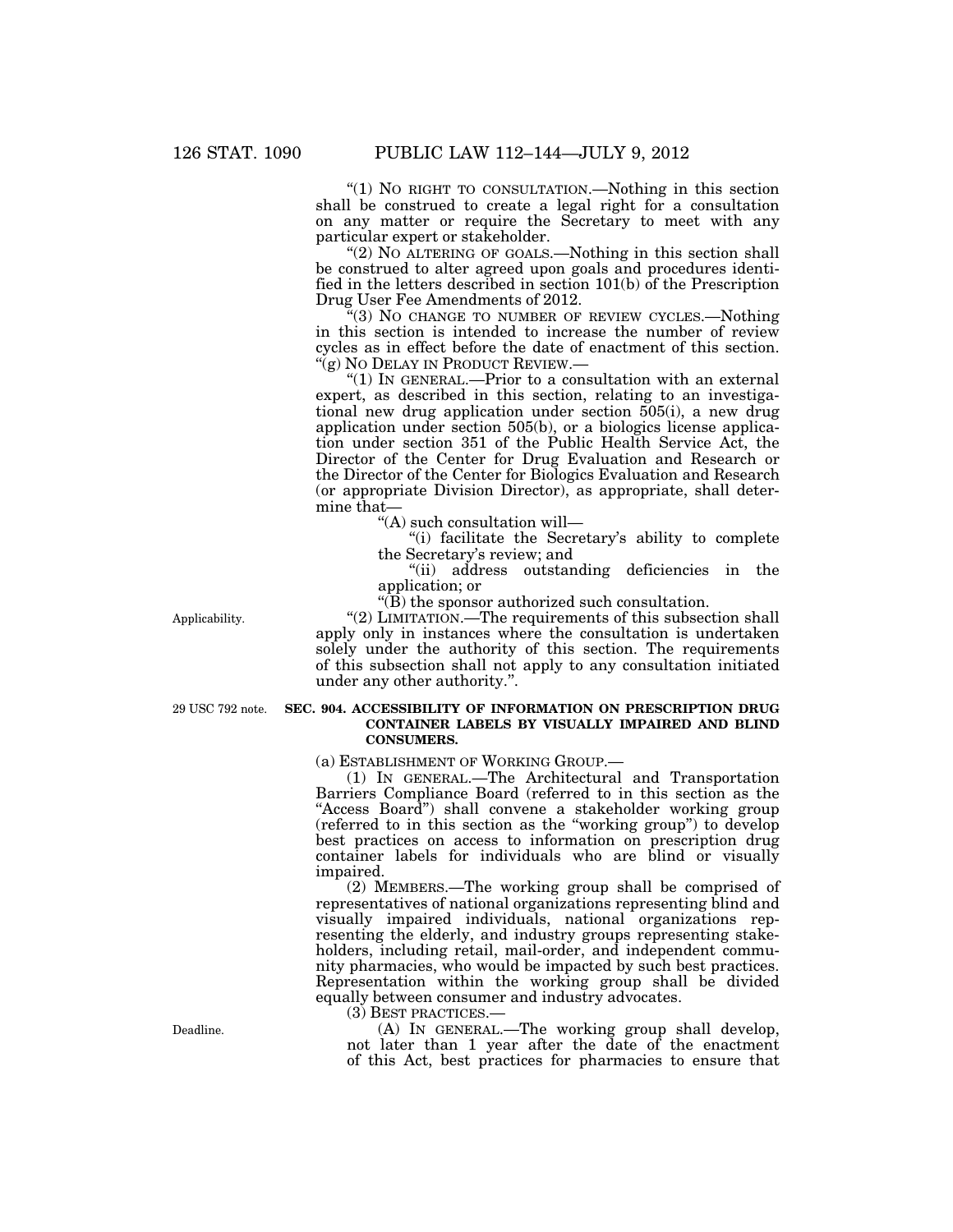blind and visually impaired individuals have safe, consistent, reliable, and independent access to the information on prescription drug container labels.

(B) PUBLIC AVAILABILITY.—The best practices developed under subparagraph (A) may be made publicly available, including through the Internet Web sites of the working group participant organizations, and through other means, in a manner that provides access to interested individuals, including individuals with disabilities.

(C) LIMITATIONS.—The best practices developed under subparagraph (A) shall not be construed as accessibility guidelines or standards of the Access Board, and shall not confer any rights or impose any obligations on working group participants or other persons. Nothing in this section shall be construed to limit or condition any right, obligation, or remedy available under the Americans with Disabilities Act of 1990 (42 U.S.C. 12101 et seq.) or any other Federal or State law requiring effective communication, barrier

removal, or nondiscrimination on the basis of disability. (4) CONSIDERATIONS.—In developing and issuing the best practices under paragraph  $(3)(A)$ , the working group shall consider—

(A) the use of—

(i) Braille;

(ii) auditory means, such as—

(I) ''talking bottles'' that provide audible container label information;

(II) digital voice recorders attached to the prescription drug container; and

(III) radio frequency identification tags;

(iii) enhanced visual means, such as—

(I) large font labels or large font ''duplicate'' labels that are affixed or matched to a prescription drug container;

(II) high-contrast printing; and

(III) sans-serif font; and

(iv) other relevant alternatives as determined by the working group;

(B) whether there are technical, financial, manpower, or other factors unique to pharmacies with 20 or fewer retail locations which may pose significant challenges to the adoption of the best practices; and

(C) such other factors as the working group determines to be appropriate.

(5) INFORMATION CAMPAIGN.—Upon completion of development of the best practices under subsection  $(a)(3)$ , the National Council on Disability, in consultation with the working group, shall conduct an informational and educational campaign designed to inform individuals with disabilities, pharmacists, and the public about such best practices.

(6) FACA WAIVER.—The Federal Advisory Committee Act (5 U.S.C. App.) shall not apply to the working group. (b) GAO STUDY.—

(1) IN GENERAL.—Beginning 18 months after the completion Effective date. of the development of best practices under subsection  $(a)(3)(A)$ , the Comptroller General of the United States shall conduct a review of the extent to which pharmacies are utilizing such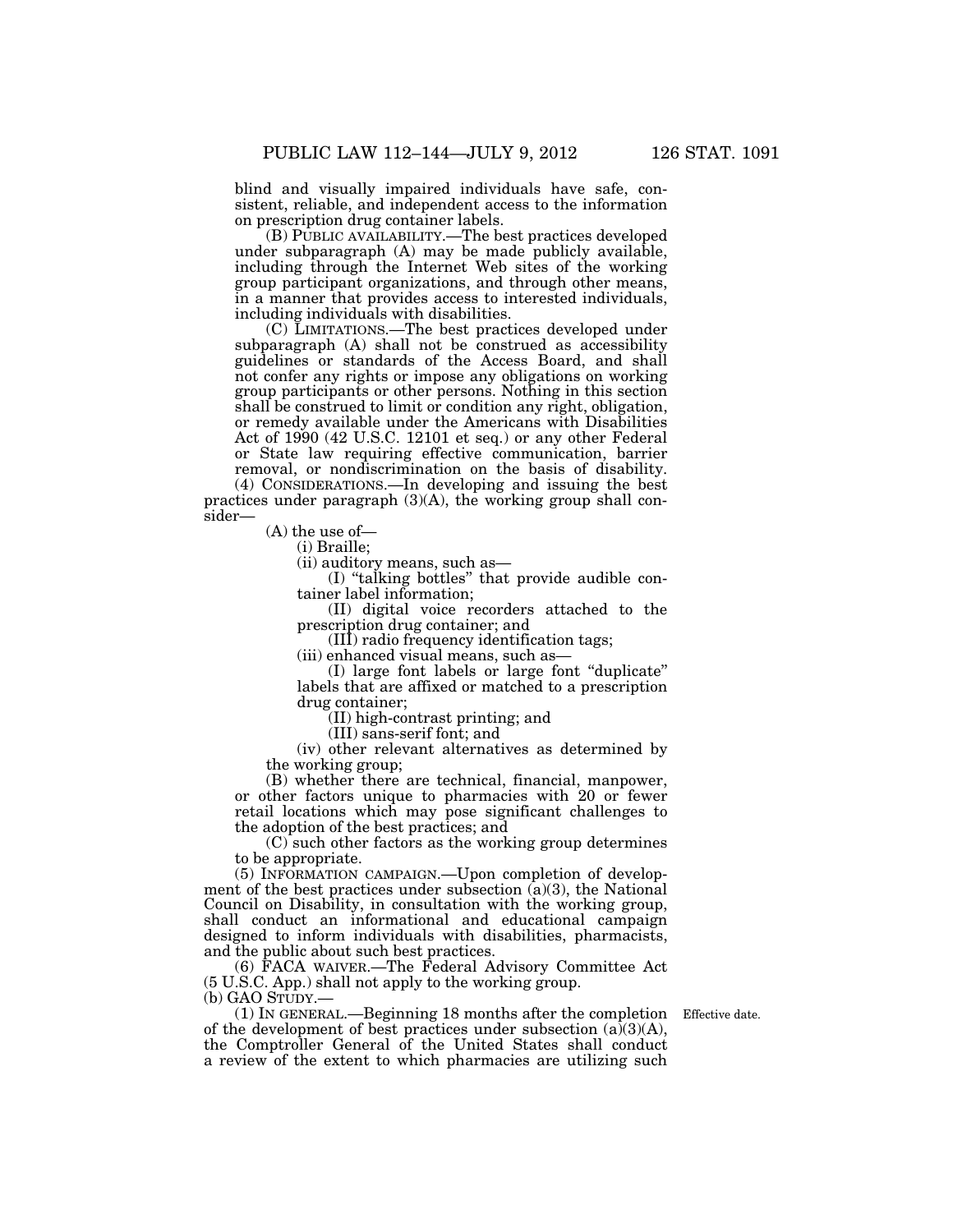best practices, and the extent to which barriers to accessible information on prescription drug container labels for blind and visually impaired individuals continue.

(2) REPORT.—Not later than September 30, 2016, the Comptroller General of the United States shall submit to Congress a report on the review conducted under paragraph (1). Such report shall include recommendations about how best to reduce the barriers experienced by blind and visually impaired individuals to independently accessing information on prescription drug container labels.

(c) DEFINITIONS.—In this section—

(1) the term ''pharmacy'' includes a pharmacy that receives prescriptions and dispenses prescription drugs through an Internet Web site or by mail;

(2) the term ''prescription drug'' means a drug subject to section  $503(b)(1)$  of the Federal Food, Drug, and Cosmetic Act (21 U.S.C. 353(b)(1)); and

(3) the term ''prescription drug container label'' means the label with the directions for use that is affixed to the prescription drug container by the pharmacist and dispensed to the consumer.

#### **SEC. 905. RISK-BENEFIT FRAMEWORK.**

Section 505(d) (21 U.S.C. 355(d)) is amended by adding at the end the following: ''The Secretary shall implement a structured risk-benefit assessment framework in the new drug approval process to facilitate the balanced consideration of benefits and risks, a consistent and systematic approach to the discussion and regulatory decisionmaking, and the communication of the benefits and risks of new drugs. Nothing in the preceding sentence shall alter the criteria for evaluating an application for premarket approval of a drug.''.

### **SEC. 906. GRANTS AND CONTRACTS FOR THE DEVELOPMENT OF ORPHAN DRUGS.**

(a) QUALIFIED TESTING DEFINITION.—Section  $5(b)(1)(A)(ii)$  of the Orphan Drug Act (21 U.S.C. 360ee(b)(1)(A)(ii)) is amended by striking ''after the date such drug is designated under section 526 of such Act and''.

(b) AUTHORIZATION OF APPROPRIATIONS.—Section 5(c) of the Orphan Drug Act (21 U.S.C. 360ee(c)) is amended to read as follows:

''(c) AUTHORIZATION OF APPROPRIATIONS.—For grants and contracts under subsection (a), there is authorized to be appropriated \$30,000,000 for each of fiscal years 2013 through 2017.''.

### **SEC. 907. REPORTING OF INCLUSION OF DEMOGRAPHIC SUBGROUPS IN CLINICAL TRIALS AND DATA ANALYSIS IN APPLICA-TIONS FOR DRUGS, BIOLOGICS, AND DEVICES.**

(a) REPORT.—

(1) IN GENERAL.—Not later than 1 year after the date of enactment of this Act, the Secretary, acting through the Commissioner, shall publish on the Internet Web site of the Food and Drug Administration a report, consistent with the regulations of the Food and Drug Administration pertaining to the protection of sponsors' confidential commercial information as of the date of enactment of this Act, addressing the extent to which clinical trial participation and the inclusion of safety and effectiveness data by demographic subgroups

Web posting.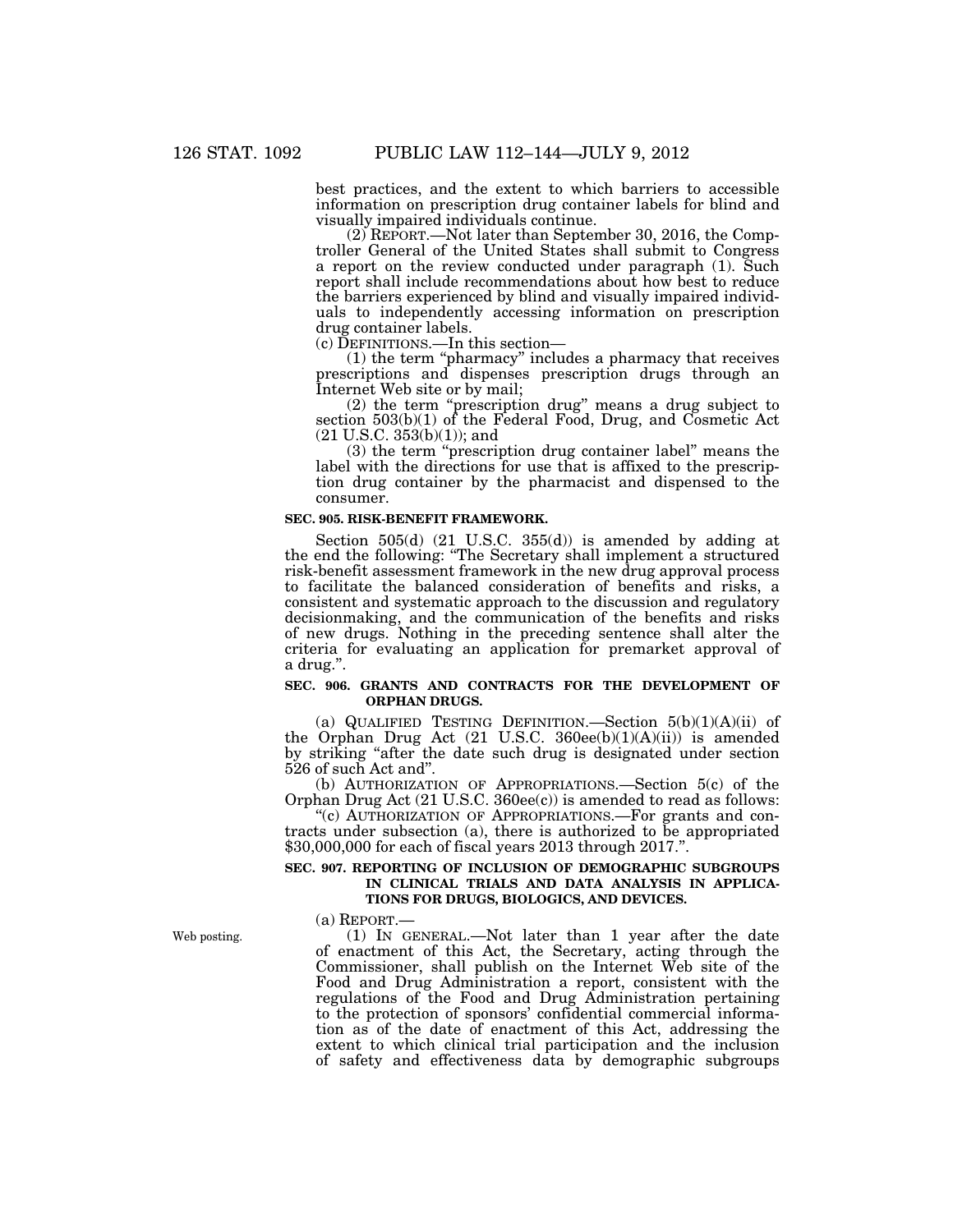including sex, age, race, and ethnicity, is included in applications submitted to the Food and Drug Administration, and shall provide such publication to Congress.

(2) CONTENTS OF REPORT.—The report described in paragraph (1) shall contain the following:

(A) A description of existing tools to ensure that data to support demographic analyses are submitted in applications for drugs, biological products, and devices, and that these analyses are conducted by applicants consistent with applicable Food and Drug Administration requirements and Guidance for Industry. The report shall address how the Food and Drug Administration makes available information about differences in safety and effectiveness of medical products according to demographic subgroups, such as sex, age, racial, and ethnic subgroups, to health care providers, researchers, and patients.

(B) An analysis of the extent to which demographic data subset analyses on sex, age, race, and ethnicity is presented in applications for new drug applications for new molecular entities under section 505 of the Federal Food, Drug, and Cosmetic Act (21 U.S.C. 355), in biologics license applications under section 351 of the Public Health Service Act (42 U.S.C. 262), and in premarket approval applications under section 515 of the Federal Food, Drug, and Cosmetic Act (21 U.S.C. 360e) for products approved or licensed by the Food and Drug Administration, consistent with applicable requirements and Guidance for Industry, and consistent with the regulations of the Food and Drug Administration pertaining to the protection of sponsors' confidential commercial information as of the date of enactment of this Act.

(C) An analysis of the extent to which demographic subgroups, including sex, age, racial, and ethnic subgroups, are represented in clinical studies to support applications for approved or licensed new molecular entities, biological products, and devices.

(D) An analysis of the extent to which a summary of product safety and effectiveness data by demographic subgroups including sex, age, race, and ethnicity is readily available to the public in a timely manner by means of the product labeling or the Food and Drug Administration's Internet Web site.

(b) ACTION PLAN.—

Web posting.

(1) IN GENERAL.—Not later than 1 year after the publication of the report described in subsection (a), the Secretary, acting through the Commissioner, shall publish an action plan on the Internet Web site of the Food and Drug Administration, and provide such publication to Congress.

(2) CONTENT OF ACTION PLAN.—The plan described in paragraph (1) shall include—

(A) recommendations, as appropriate, to improve the completeness and quality of analyses of data on demographic subgroups in summaries of product safety and effectiveness data and in labeling;

(B) recommendations, as appropriate, on the inclusion of such data, or the lack of availability of such data in labeling;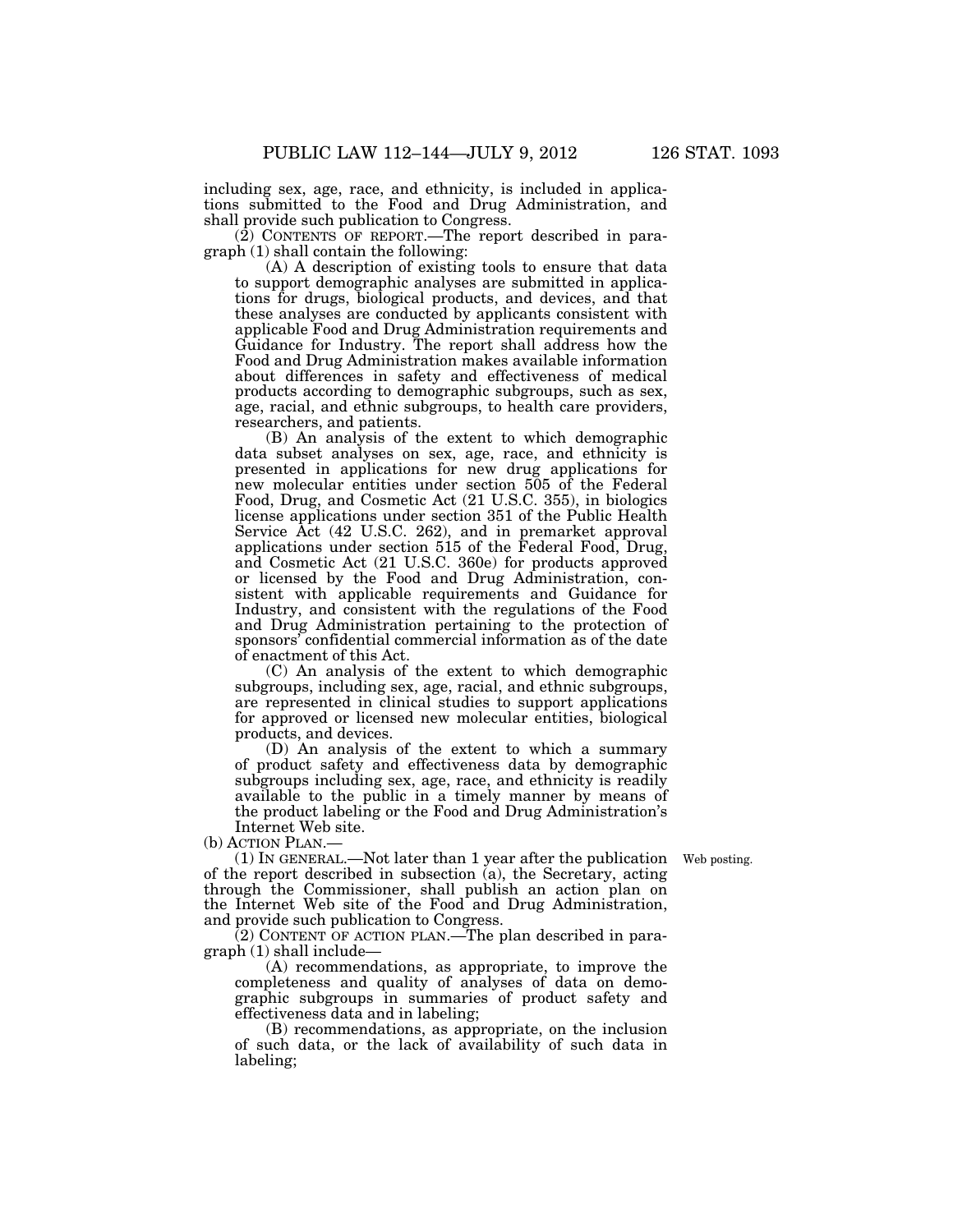(C) recommendations, as appropriate, to otherwise improve the public availability of such data to patients, health care providers, and researchers; and

(D) a determination with respect to each recommendation identified in subparagraphs  $(A)$  through  $(C)$  that distinguishes between product types referenced in subsection  $(a)(2)(B)$  insofar as the applicability of each such recommendation to each type of product.

(c) DEFINITIONS.—In this section:

(1) The term ''Commissioner'' means the Commissioner of Food and Drugs.

(2) The term ''device'' has the meaning given such term in section 201(h) of the Federal Food, Drug, and Cosmetic Act (21 U.S.C. 321(h)).

(3) The term ''drug'' has the meaning given such term in section 201(g) of the Federal Food, Drug, and Cosmetic Act  $(21 \text{ U.S.C. } 321 \text{ (g)}).$ 

(4) The term ''biological product'' has the meaning given such term in section 351(i) of the Public Health Service Act (42 U.S.C. 262(i)).

(5) The term ''Secretary'' means the Secretary of Health and Human Services.

### **SEC. 908. RARE PEDIATRIC DISEASE PRIORITY REVIEW VOUCHER INCENTIVE PROGRAM.**

Subchapter B of chapter V (21 U.S.C. 360aa et seq.) is amended by adding at the end the following:

21 USC 360ff.

# **''SEC. 529. PRIORITY REVIEW TO ENCOURAGE TREATMENTS FOR RARE PEDIATRIC DISEASES.**

''(a) DEFINITIONS.—In this section:

"(1) PRIORITY REVIEW.—The term 'priority review', with respect to a human drug application as defined in section 735(1), means review and action by the Secretary on such application not later than 6 months after receipt by the Secretary of such application, as described in the Manual of Policies and Procedures of the Food and Drug Administration and goals identified in the letters described in section 101(b) of the Prescription Drug User Fee Amendments of 2012.

"(2) PRIORITY REVIEW VOUCHER.—The term 'priority review voucher' means a voucher issued by the Secretary to the sponsor of a rare pediatric disease product application that entitles the holder of such voucher to priority review of a single human drug application submitted under section  $505(b)(1)$  or section  $351(a)$  of the Public Health Service Act after the date of approval of the rare pediatric disease product application.

''(3) RARE PEDIATRIC DISEASE.—The term 'rare pediatric disease' means a disease that meets each of the following criteria:

''(A) The disease primarily affects individuals aged from birth to 18 years, including age groups often called neonates, infants, children, and adolescents.

''(B) The disease is a rare disease or condition, within the meaning of section 526.

"(4) RARE PEDIATRIC DISEASE PRODUCT APPLICATION.—The term 'rare pediatric disease product application' means a human drug application, as defined in section  $735(1)$ , that—

"(A) is for a drug or biological product—

Deadline.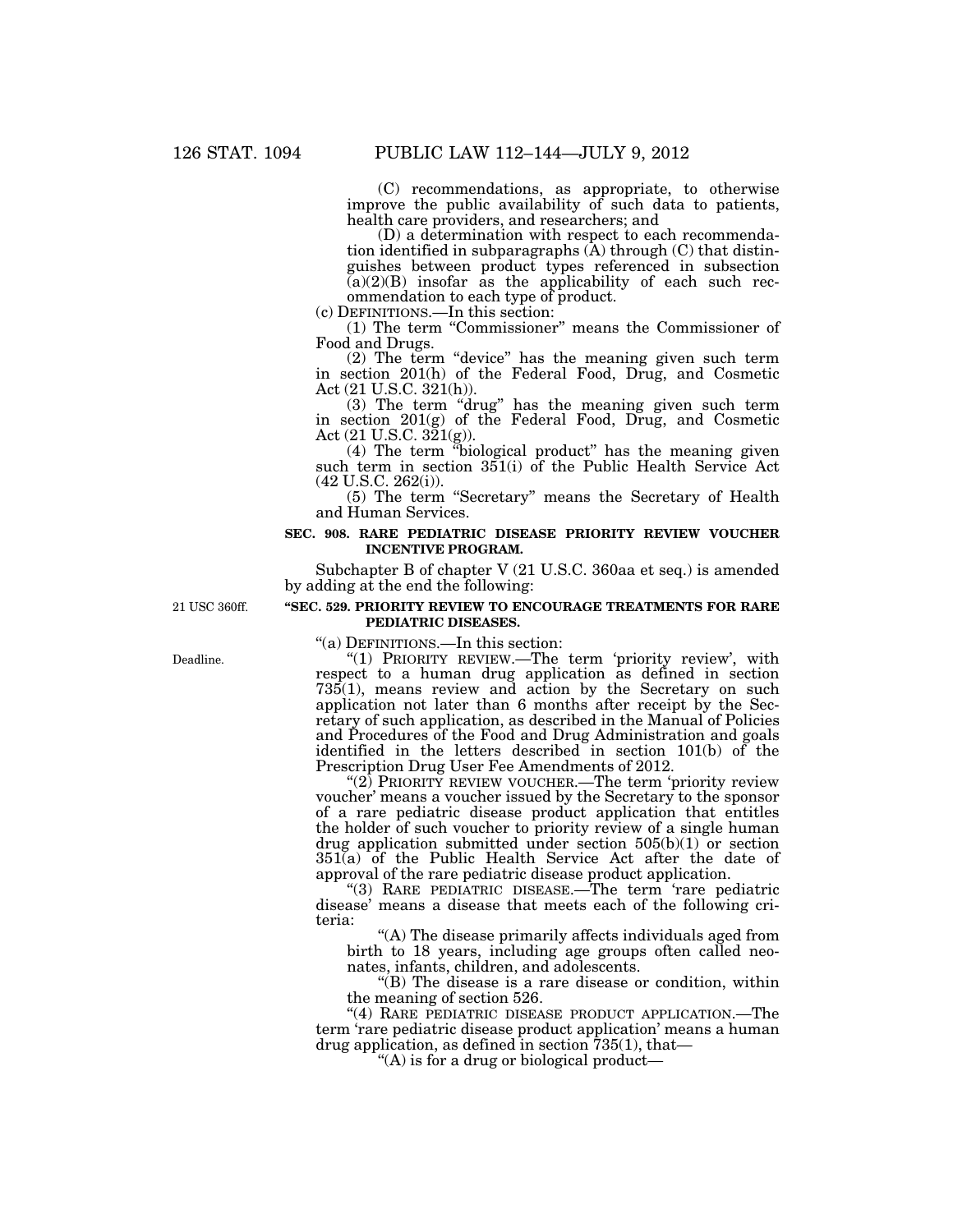"(i) that is for the prevention or treatment of a rare pediatric disease; and

''(ii) that contains no active ingredient (including any ester or salt of the active ingredient) that has been previously approved in any other application under section  $505(b)(1)$ ,  $505(b)(2)$ , or  $505(j)$  of this Act or section  $351(a)$  or  $351(k)$  of the Public Health Service Act;

" $(B)$  is submitted under section 505 $(b)(1)$  of this Act or section 351(a) of the Public Health Service Act;

''(C) the Secretary deems eligible for priority review; ''(D) that relies on clinical data derived from studies examining a pediatric population and dosages of the drug intended for that population;

 $E(E)$  that does not seek approval for an adult indication in the original rare pediatric disease product application; and

"(F) is approved after the date of the enactment of the Prescription Drug User Fee Amendments of 2012. ''(b) PRIORITY REVIEW VOUCHER.—

''(1) IN GENERAL.—The Secretary shall award a priority review voucher to the sponsor of a rare pediatric disease product application upon approval by the Secretary of such rare pediatric disease product application.

''(2) TRANSFERABILITY.—

"(A) IN GENERAL.—The sponsor of a rare pediatric disease product application that receives a priority review voucher under this section may transfer (including by sale) the entitlement to such voucher. There is no limit on the number of times a priority review voucher may be transferred before such voucher is used.

''(B) NOTIFICATION OF TRANSFER.—Each person to Deadline. whom a voucher is transferred shall notify the Secretary of such change in ownership of the voucher not later than 30 days after such transfer.

"(3) LIMITATION.—A sponsor of a rare pediatric disease product application may not receive a priority review voucher under this section if the rare pediatric disease product application was submitted to the Secretary prior to the date that is 90 days after the date of enactment of the Prescription Drug User Fee Amendments of 2012.

'(4) NOTIFICATION.—

"(A) In GENERAL.—The sponsor of a human drug application shall notify the Secretary not later than  $90$ days prior to submission of the human drug application that is the subject of a priority review voucher of an intent to submit the human drug application, including the date on which the sponsor intends to submit the application. Such notification shall be a legally binding commitment to pay for the user fee to be assessed in accordance with this section.

''(B) TRANSFER AFTER NOTICE.—The sponsor of a human drug application that provides notification of the intent of such sponsor to use the voucher for the human drug application under subparagraph (A) may transfer the voucher after such notification is provided, if such sponsor

Time period.

Deadline.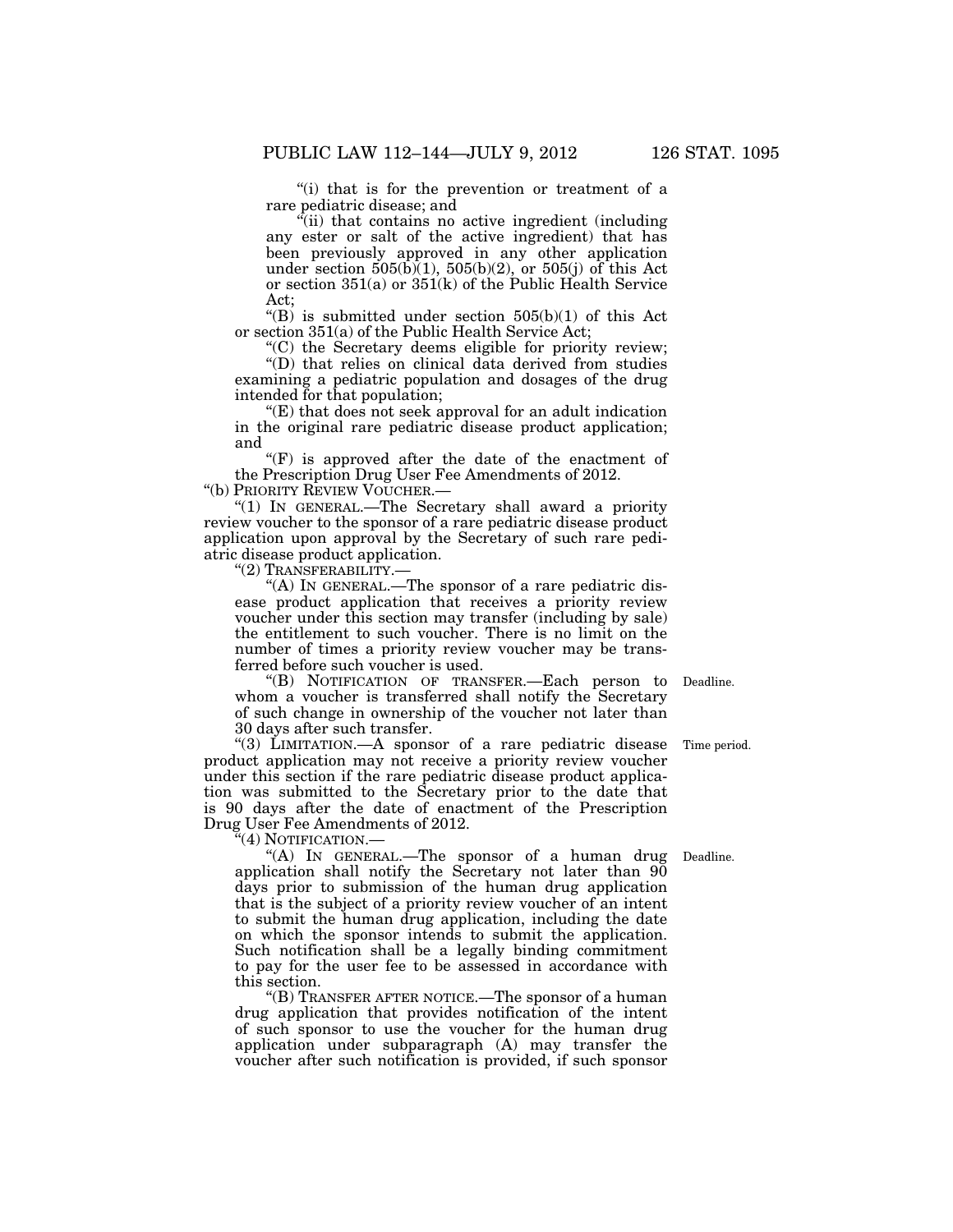has not yet submitted the human drug application described in the notification.

''(5) TERMINATION OF AUTHORITY.—The Secretary may not award any priority review vouchers under paragraph (1) after the last day of the 1-year period that begins on the date that the Secretary awards the third rare pediatric disease priority voucher under this section.

''(c) PRIORITY REVIEW USER FEE.—

''(1) IN GENERAL.—The Secretary shall establish a user fee program under which a sponsor of a human drug application that is the subject of a priority review voucher shall pay to the Secretary a fee determined under paragraph (2). Such fee shall be in addition to any fee required to be submitted by the sponsor under chapter VII.

 $\sqrt{2}$ ) FEE AMOUNT.—The amount of the priority review user fee shall be determined each fiscal year by the Secretary, based on the difference between—

''(A) the average cost incurred by the Food and Drug Administration in the review of a human drug application subject to priority review in the previous fiscal year; and

''(B) the average cost incurred by the Food and Drug Administration in the review of a human drug application that is not subject to priority review in the previous fiscal year.

''(3) ANNUAL FEE SETTING.—The Secretary shall establish, before the beginning of each fiscal year beginning after September 30, 2012, the amount of the priority review user fee for that fiscal year.

''(4) PAYMENT.—

''(A) IN GENERAL.—The priority review user fee required by this subsection shall be due upon the notification by a sponsor of the intent of such sponsor to use the voucher, as specified in subsection  $(b)(4)(A)$ . All other user fees associated with the human drug application shall be due as required by the Secretary or under applicable law.

''(B) COMPLETE APPLICATION.—An application described under subparagraph (A) for which the sponsor requests the use of a priority review voucher shall be considered incomplete if the fee required by this subsection and all other applicable user fees are not paid in accordance with the Secretary's procedures for paying such fees.

''(C) NO WAIVERS, EXEMPTIONS, REDUCTIONS, OR REFUNDS.—The Secretary may not grant a waiver, exemption, reduction, or refund of any fees due and payable under this section.

''(5) OFFSETTING COLLECTIONS.—Fees collected pursuant to this subsection for any fiscal year—

''(A) shall be deposited and credited as offsetting collections to the account providing appropriations to the Food and Drug Administration; and

''(B) shall not be collected for any fiscal year except to the extent provided in advance in appropriations Acts. ''(d) DESIGNATION PROCESS.—

''(1) IN GENERAL.—Upon the request of the manufacturer or the sponsor of a new drug, the Secretary may designate—

Time period.

Effective date.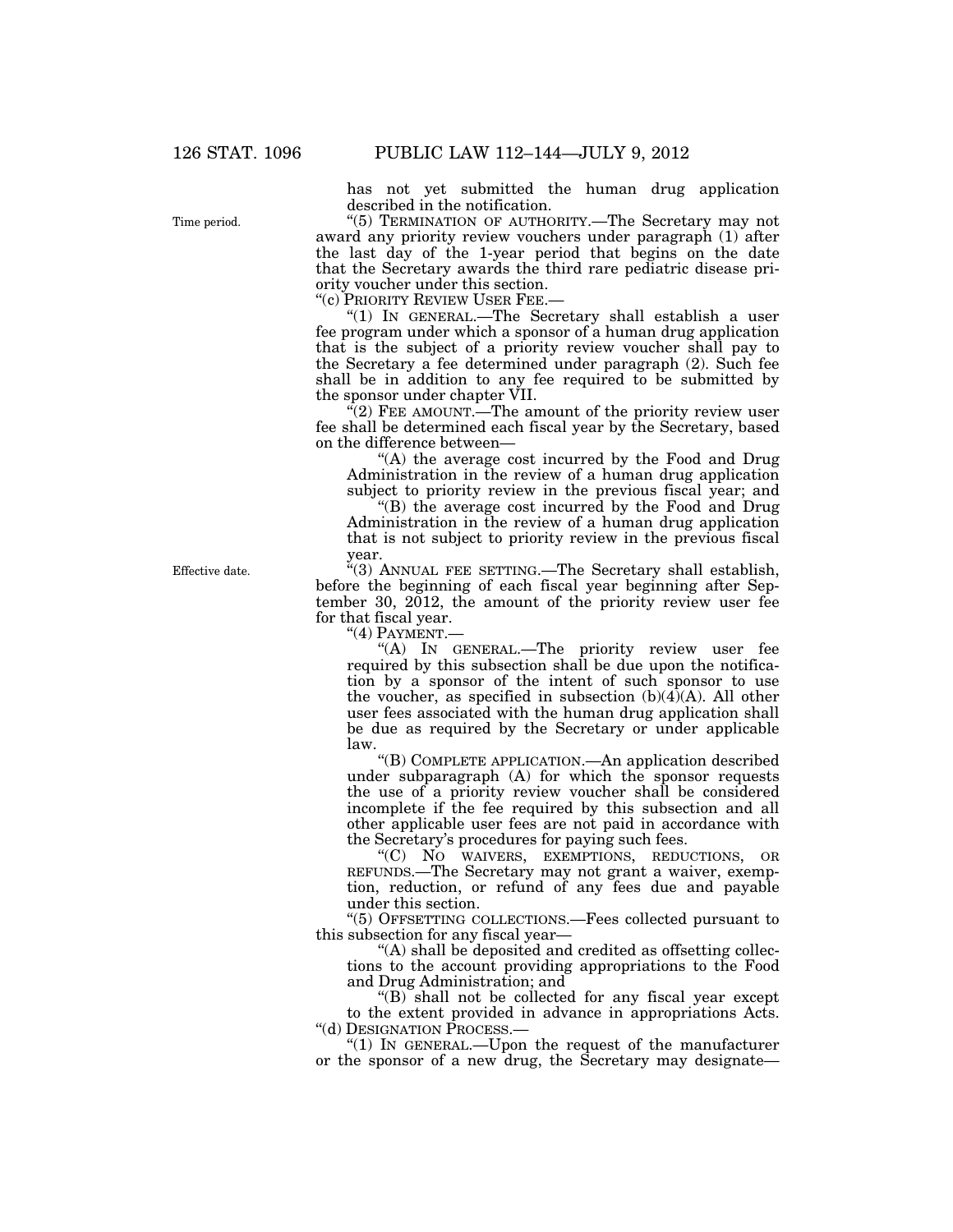''(A) the new drug as a drug for a rare pediatric disease; and

''(B) the application for the new drug as a rare pediatric disease product application.

"(2) REQUEST FOR DESIGNATION.—The request for a designation under paragraph (1) shall be made at the same time a request for designation of orphan disease status under section 526 or fast-track designation under section 506 is made. Requesting designation under this subsection is not a prerequisite to receiving a priority review voucher under this section.

''(3) DETERMINATION BY SECRETARY.—Not later than 60 days after a request is submitted under paragraph (1), the Secretary shall determine whether—

''(A) the disease or condition that is the subject of such request is a rare pediatric disease; and

 $\mathcal{F}(B)$  the application for the new drug is a rare pediatric disease product application.

''(e) MARKETING OF RARE PEDIATRIC DISEASE PRODUCTS.—

''(1) REVOCATION.—The Secretary may revoke any priority review voucher awarded under subsection (b) if the rare pediatric disease product for which such voucher was awarded is not marketed in the United States within the 365-day period beginning on the date of the approval of such drug under section 505 of this Act or section 351 of the Public Health Service Act.

"(2) POSTAPPROVAL PRODUCTION REPORT.—The sponsor of an approved rare pediatric disease product shall submit a report to the Secretary not later than 5 years after the approval of the applicable rare pediatric disease product application. Such report shall provide the following information, with respect to each of the first 4 years after approval of such product:

"(A) The estimated population in the United States suffering from the rare pediatric disease.

"(B) The estimated demand in the United States for such rare pediatric disease product.

''(C) The actual amount of such rare pediatric disease product distributed in the United States.

''(f) NOTICE AND REPORT.—

"(1) NOTICE OF ISSUANCE OF VOUCHER AND APPROVAL OF PRODUCTS UNDER VOUCHER.—The Secretary shall publish a notice in the Federal Register and on the Internet Web site of the Food and Drug Administration not later than 30 days after the occurrence of each of the following:

"(A) The Secretary issues a priority review voucher under this section.

''(B) The Secretary approves a drug pursuant to an application submitted under section 505(b) of this Act or section 351(a) of the Public Health Service Act for which the sponsor of the application used a priority review voucher under this section.

"(2) NOTIFICATION.—If, after the last day of the 1-year period that begins on the date that the Secretary awards the third rare pediatric disease priority voucher under this section, a sponsor of an application submitted under section 505(b) of this Act or section 351(a) of the Public Health Service Act

Time period.

Federal Register, publication. Web posting.

Time period.

Deadline.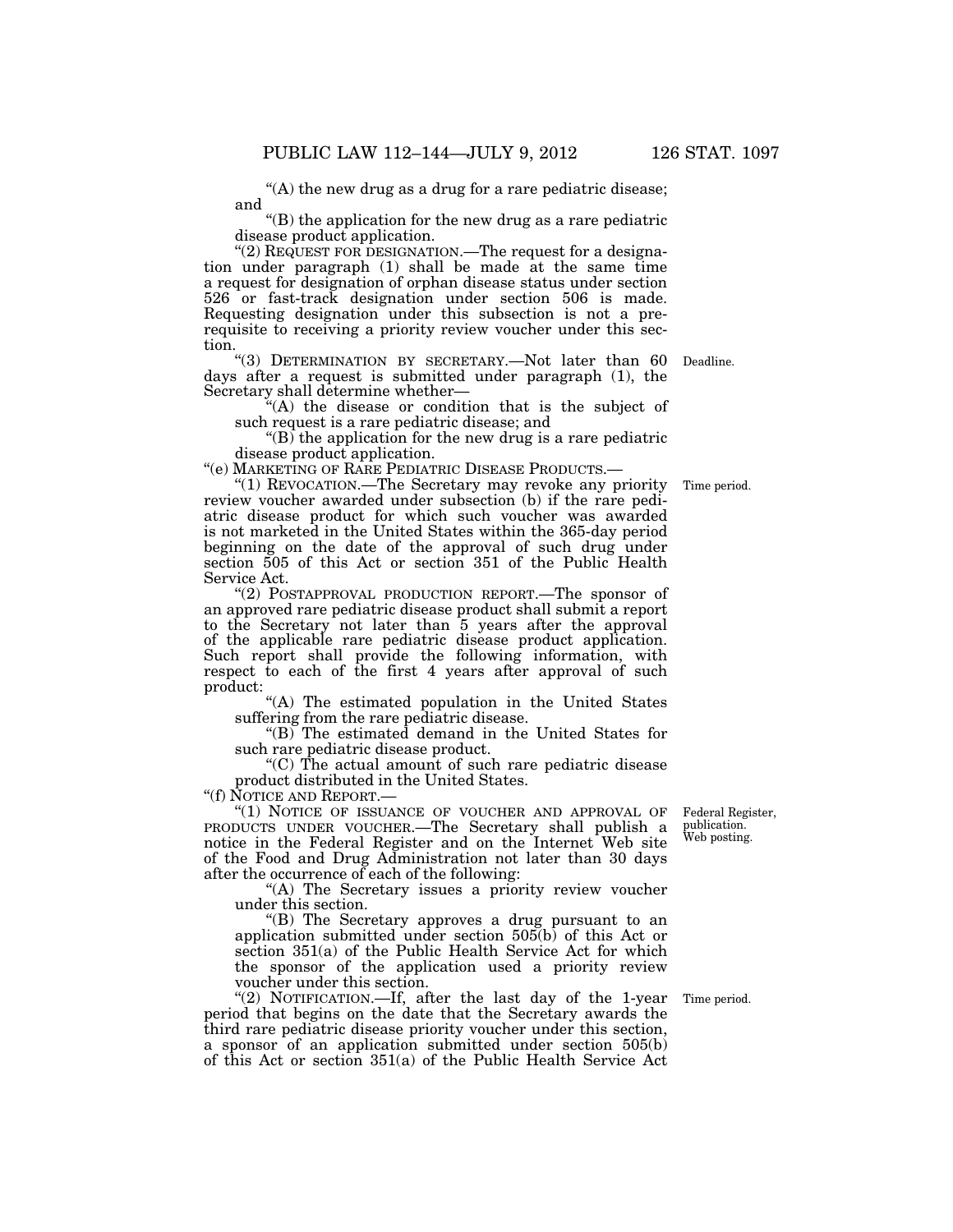for a drug uses a priority review voucher under this section for such application, the Secretary shall submit to the Committee on Energy and Commerce of the House of Representatives and the Committee on Health, Education, Labor, and Pensions of the Senate a document—

''(A) notifying such Committees of the use of such voucher; and

 $\mathrm{``(B)}$  identifying the drug for which such priority review voucher is used.

"(g) ELIGIBILITY FOR OTHER PROGRAMS.—Nothing in this section precludes a sponsor who seeks a priority review voucher under this section from participating in any other incentive program, including under this Act.

"(h) RELATION TO OTHER PROVISIONS.—The provisions of this section shall supplement, not supplant, any other provisions of this Act or the Public Health Service Act that encourage the development of drugs for tropical diseases and rare pediatric diseases.

''(i) GAO STUDY AND REPORT.—

 $"(1)$  STUDY.—

''(A) IN GENERAL.—Beginning on the date that the Secretary awards the third rare pediatric disease priority voucher under this section, the Comptroller General of the United States shall conduct a study of the effectiveness of awarding rare pediatric disease priority vouchers under this section in the development of human drug products that treat or prevent such diseases.

''(B) CONTENTS OF STUDY.—In conducting the study under subparagraph (A), the Comptroller General shall examine the following:

''(i) The indications for which each rare disease product for which a priority review voucher was awarded was approved under section 505 or section 351 of the Public Health Service Act.

"(ii) Whether, and to what extent, an unmet need related to the treatment or prevention of a rare pediatric disease was met through the approval of such a rare disease product.

"(iii) The value of the priority review voucher if transferred.

"(iv) Identification of each drug for which a priority" review voucher was used.

" $(v)$  The length of the period of time between the date on which a priority review voucher was awarded and the date on which it was used.

''(2) REPORT.—Not later than 1 year after the date under paragraph (1)(A), the Comptroller General shall submit to the Committee on Energy and Commerce of the House of Representatives and the Committee on Health, Education, Labor, and Pensions of the Senate, a report containing the results of the study under paragraph (1).''.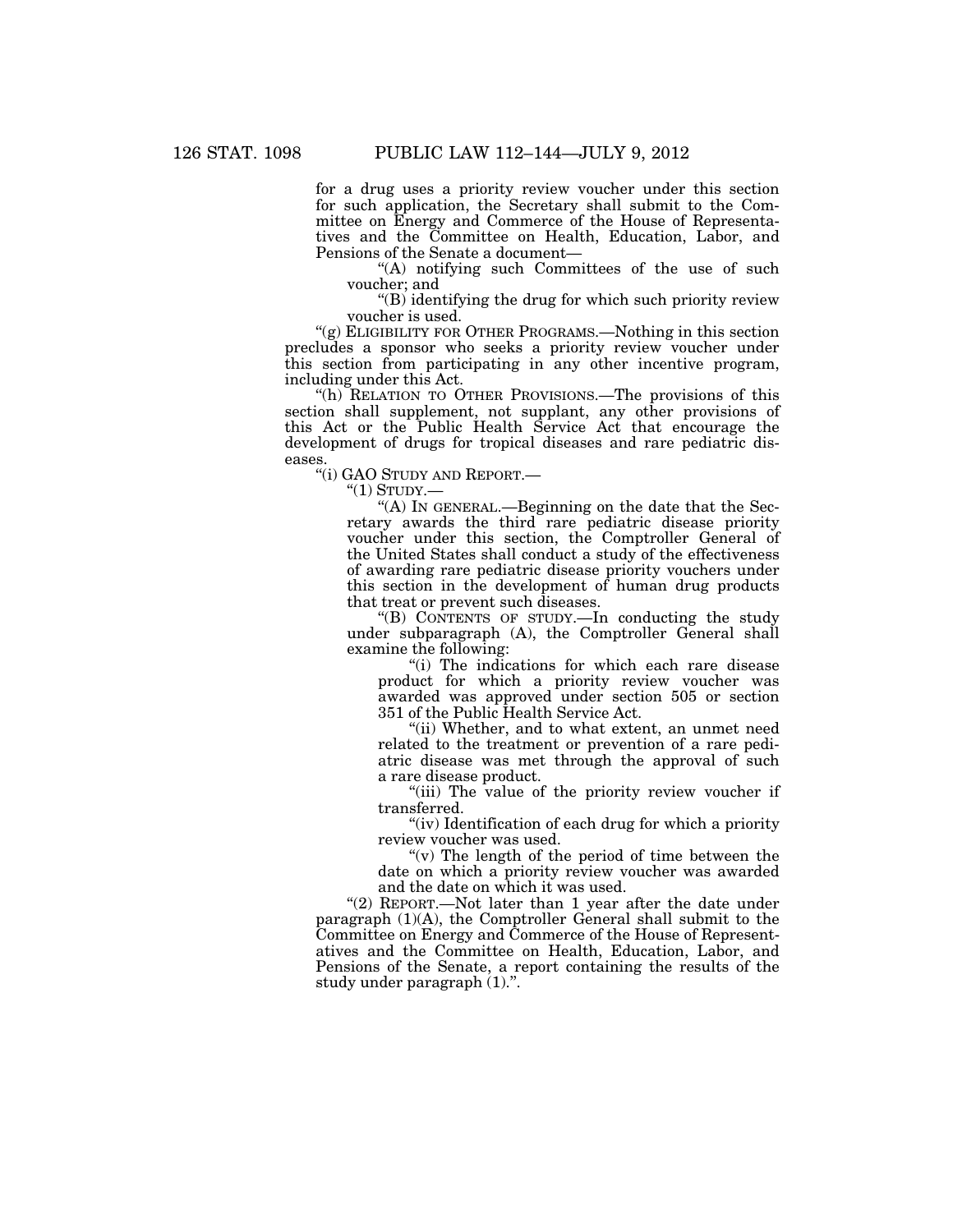# **TITLE X—DRUG SHORTAGES**

### **SEC. 1001. DISCONTINUANCE OR INTERRUPTION IN THE PRODUCTION OF LIFE-SAVING DRUGS.**

(a) IN GENERAL.—Section 506C (21 U.S.C. 356c) is amended to read as follows:

#### **''SEC. 506C. DISCONTINUANCE OR INTERRUPTION IN THE PRODUC-TION OF LIFE-SAVING DRUGS.**

''(a) IN GENERAL.—A manufacturer of a drug—

 $\degree$ (1) that is–

"(A) life-supporting;

''(B) life-sustaining; or

''(C) intended for use in the prevention or treatment of a debilitating disease or condition, including any such drug used in emergency medical care or during surgery; and

"(2) that is not a radio pharmaceutical drug product or Notification. any other product as designated by the Secretary,

shall notify the Secretary, in accordance with subsection (b), of a permanent discontinuance in the manufacture of the drug or an interruption of the manufacture of the drug that is likely to lead to a meaningful disruption in the supply of that drug in the United States, and the reasons for such discontinuance or interruption.

''(b) TIMING.—A notice required under subsection (a) shall be submitted to the Secretary—

 $''(1)$  at least 6 months prior to the date of the discontinuance or interruption; or

" $(2)$  if compliance with paragraph  $(1)$  is not possible, as soon as practicable.

''(c) DISTRIBUTION.—To the maximum extent practicable, the Secretary shall distribute, through such means as the Secretary deems appropriate, information on the discontinuation or interruption of the manufacture of the drugs described in subsection (a) to appropriate organizations, including physician, health provider, and patient organizations, as described in section 506E.

 $\mathcal{H}(d)$  CONFIDENTIALITY.—Nothing in this section shall be construed as authorizing the Secretary to disclose any information that is a trade secret or confidential information subject to section 552(b)(4) of title 5, United States Code, or section 1905 of title 18, United States Code.

"(e) COORDINATION WITH ATTORNEY GENERAL.—Not later than Deadline. 30 days after the receipt of a notification described in subsection (a), the Secretary shall—

" $(1)$  determine whether the notification pertains to a controlled substance subject to a production quota under section 306 of the Controlled Substances Act; and

" $(2)$  if necessary, as determined by the Secretary-

"(A) notify the Attorney General that the Secretary Notification. has received such a notification;

''(B) request that the Attorney General increase the aggregate and individual production quotas under section 306 of the Controlled Substances Act applicable to such controlled substance and any ingredient therein to a level the Secretary deems necessary to address a shortage of

Determination.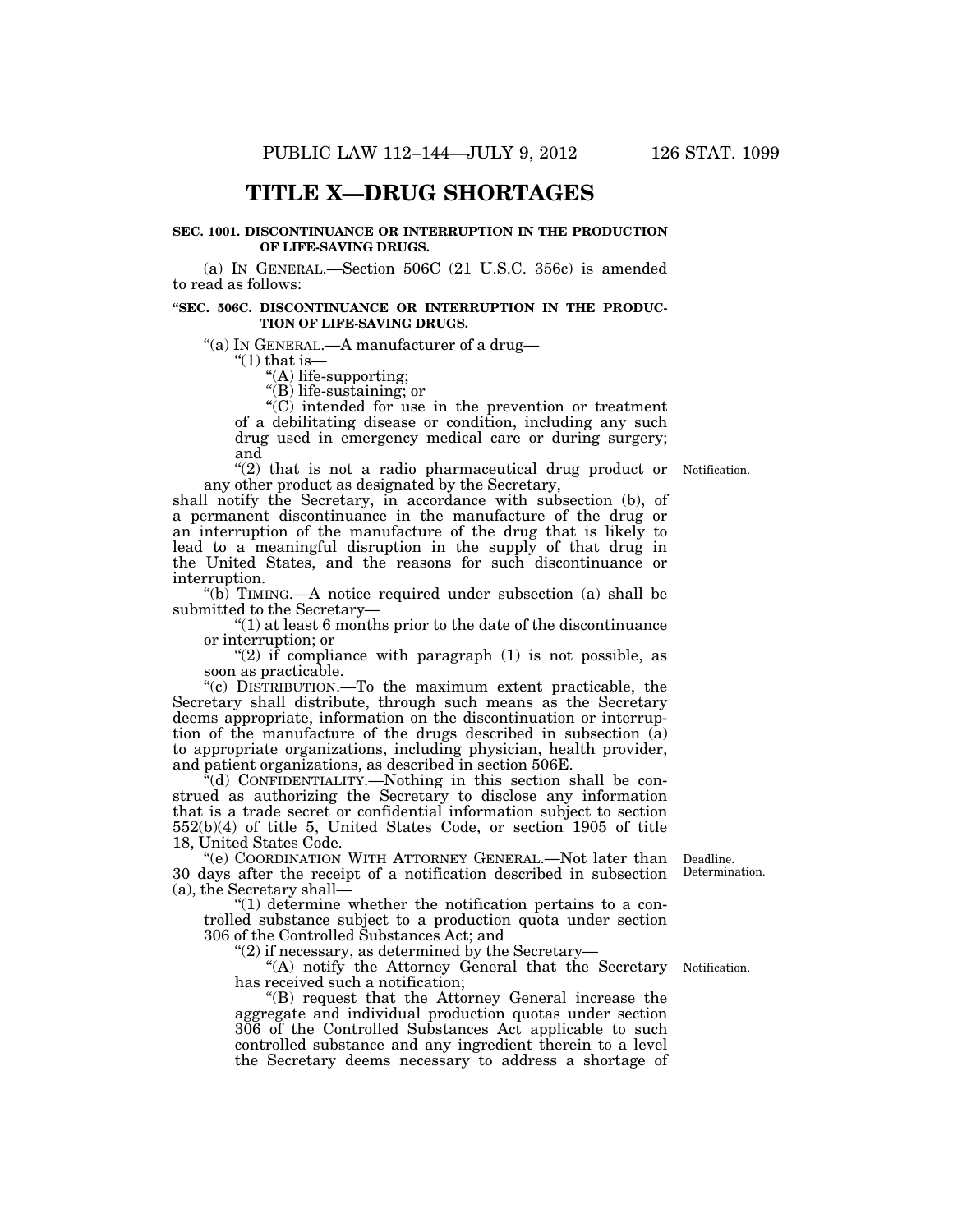a controlled substance based on the best available market data; and

 $C^{\prime\prime}(C)$  if the Attorney General determines that the level requested is not necessary to address a shortage of a controlled substance, the Attorney General shall provide to the Secretary a written response detailing the basis for the Attorney General's determination.

The Secretary shall make the written response provided under subparagraph (C) available to the public on the Internet Web site of the Food and Drug Administration.

"(f) FAILURE TO MEET REQUIREMENTS.—If a person fails to submit information required under subsection (a) in accordance with subsection (b)—

"(1) the Secretary shall issue a letter to such person informing such person of such failure;

" $(2)$  not later than 30 calendar days after the issuance of a letter under paragraph (1), the person who receives such letter shall submit to the Secretary a written response to such letter setting forth the basis for noncompliance and providing information required under subsection (a); and

 $(3)$  not later than 45 calendar days after the issuance of a letter under paragraph (1), the Secretary shall make such letter and any response to such letter under paragraph (2) available to the public on the Internet Web site of the Food and Drug Administration, with appropriate redactions made to protect information described in subsection (d), except that, if the Secretary determines that the letter under paragraph (1) was issued in error or, after review of such response, the person had a reasonable basis for not notifying as required under subsection (a), the requirements of this paragraph shall not apply.

"(g) EXPEDITED INSPECTIONS AND REVIEWS.—If, based on notifications described in subsection (a) or any other relevant information, the Secretary concludes that there is, or is likely to be, a drug shortage of a drug described in subsection (a), the Secretary may—

 $t''(1)$  expedite the review of a supplement to a new drug application submitted under section 505(b), an abbreviated new drug application submitted under section 505(j), or a supplement to such an application submitted under section 505(j) that could help mitigate or prevent such shortage; or

 $"(2)$  expedite an inspection or reinspection of an establishment that could help mitigate or prevent such drug shortage. ''(h) DEFINITIONS.—For purposes of this section—

" $(1)$  the term 'drug'-

"(A) means a drug (as defined in section  $201(g)$ ) that is intended for human use and that is subject to section 503(b)(1); and

''(B) does not include biological products (as defined in section 351 of the Public Health Service Act), unless otherwise provided by the Secretary in the regulations promulgated under subsection (i);

" $(2)$  the term 'drug shortage' or 'shortage', with respect to a drug, means a period of time when the demand or projected demand for the drug within the United States exceeds the supply of the drug; and

 $\degree$ (3) the term 'meaningful disruption'—

Public information. Web posting.

Notifications. Deadlines.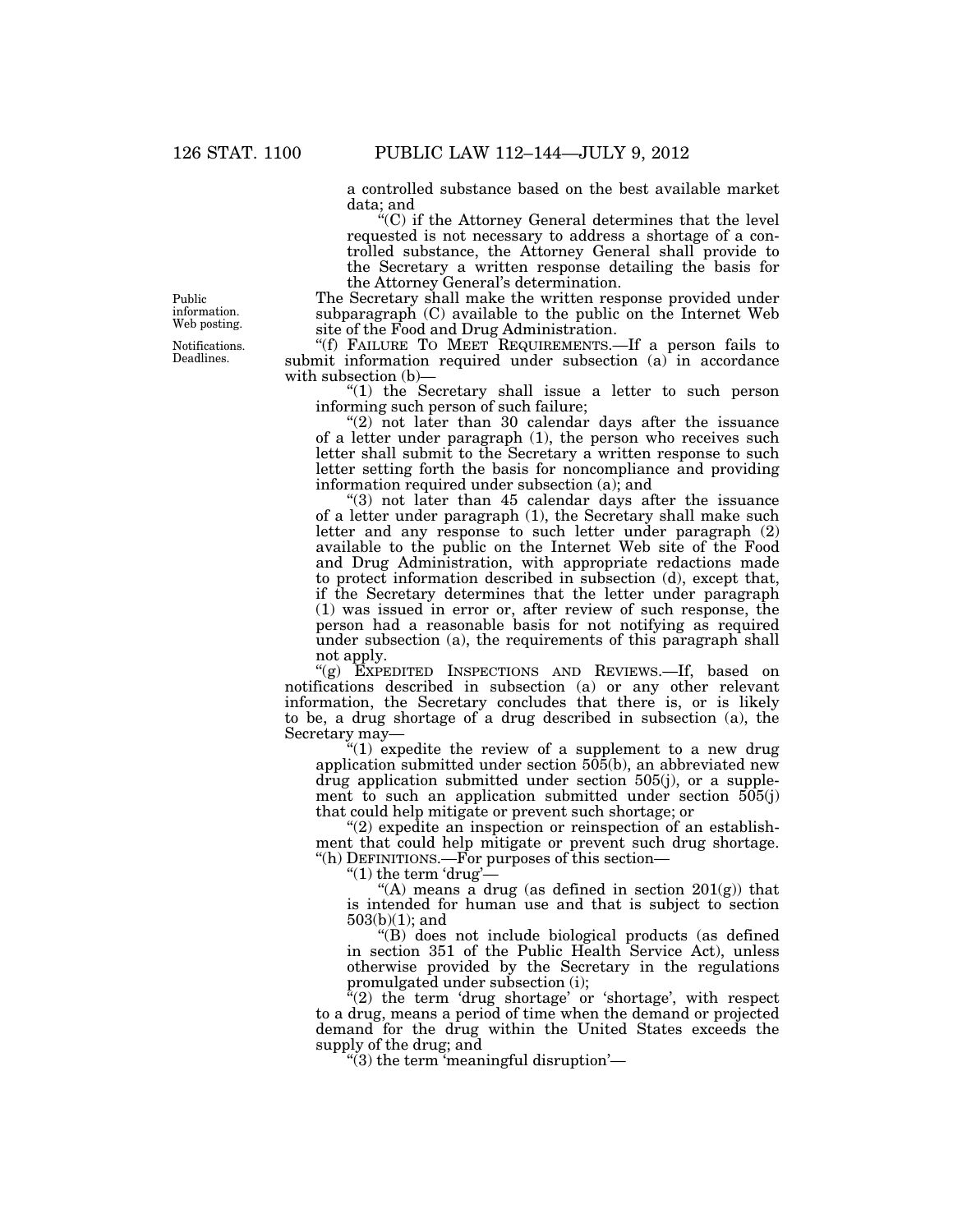''(A) means a change in production that is reasonably likely to lead to a reduction in the supply of a drug by a manufacturer that is more than negligible and affects the ability of the manufacturer to fill orders or meet expected demand for its product; and

''(B) does not include interruptions in manufacturing due to matters such as routine maintenance or insignificant changes in manufacturing so long as the manufacturer

expects to resume operations in a short period of time. "(i) REGULATIONS.-

''(1) IN GENERAL.—Not later than 18 months after the date Deadline. of enactment of the Food and Drug Administration Safety and Innovation Act, the Secretary shall adopt a final regulation implementing this section.

''(2) CONTENTS.—Such regulation shall define, for purposes of this section, the terms 'life-supporting', 'life-sustaining', and 'intended for use in the prevention or treatment of a debilitating disease or condition'.

''(3) INCLUSION OF BIOLOGICAL PRODUCTS.—

''(A) IN GENERAL.—The Secretary may by regulation apply this section to biological products (as defined in section 351 of the Public Health Service Act), including plasma products derived from human plasma protein and their recombinant analogs, if the Secretary determines such inclusion would benefit the public health. Such regulation shall take into account any supply reporting programs and shall aim to reduce duplicative notification.

''(B) RULE FOR VACCINES.—If the Secretary applies this section to vaccines pursuant to subparagraph (A), the Secretary shall—

"(i) consider whether the notification requirement under subsection (a) may be satisfied by submitting a notification to the Centers for Disease Control and Prevention under the vaccine shortage notification program of such Centers; and

"(ii) explain the determination made by the Secretary under clause (i) in the regulation.

"(4) PROCEDURE.—In promulgating a regulation implementing this section, the Secretary shall—

''(A) issue a notice of proposed rulemaking that includes the proposed regulation; Notice.

''(B) provide a period of not less than 60 days for comments on the proposed regulation; and

''(C) publish the final regulation not less than 30 days before the regulation's effective date. Publication.

''(5) RESTRICTIONS.—Notwithstanding any other provision of Federal law, in implementing this section, the Secretary shall only promulgate regulations as described in paragraph  $(4)$ .".

(b) EFFECT OF NOTIFICATION.—The submission of a notification 21 USC 356c to the Secretary of Health and Human Services (referred to in this title as the ''Secretary'') for purposes of complying with the requirement in section  $506C(a)$  of the Federal Food, Drug, and Cosmetic Act (as amended by subsection (a)) shall not be construed—

note.

Time period.

Determination.

Definitions.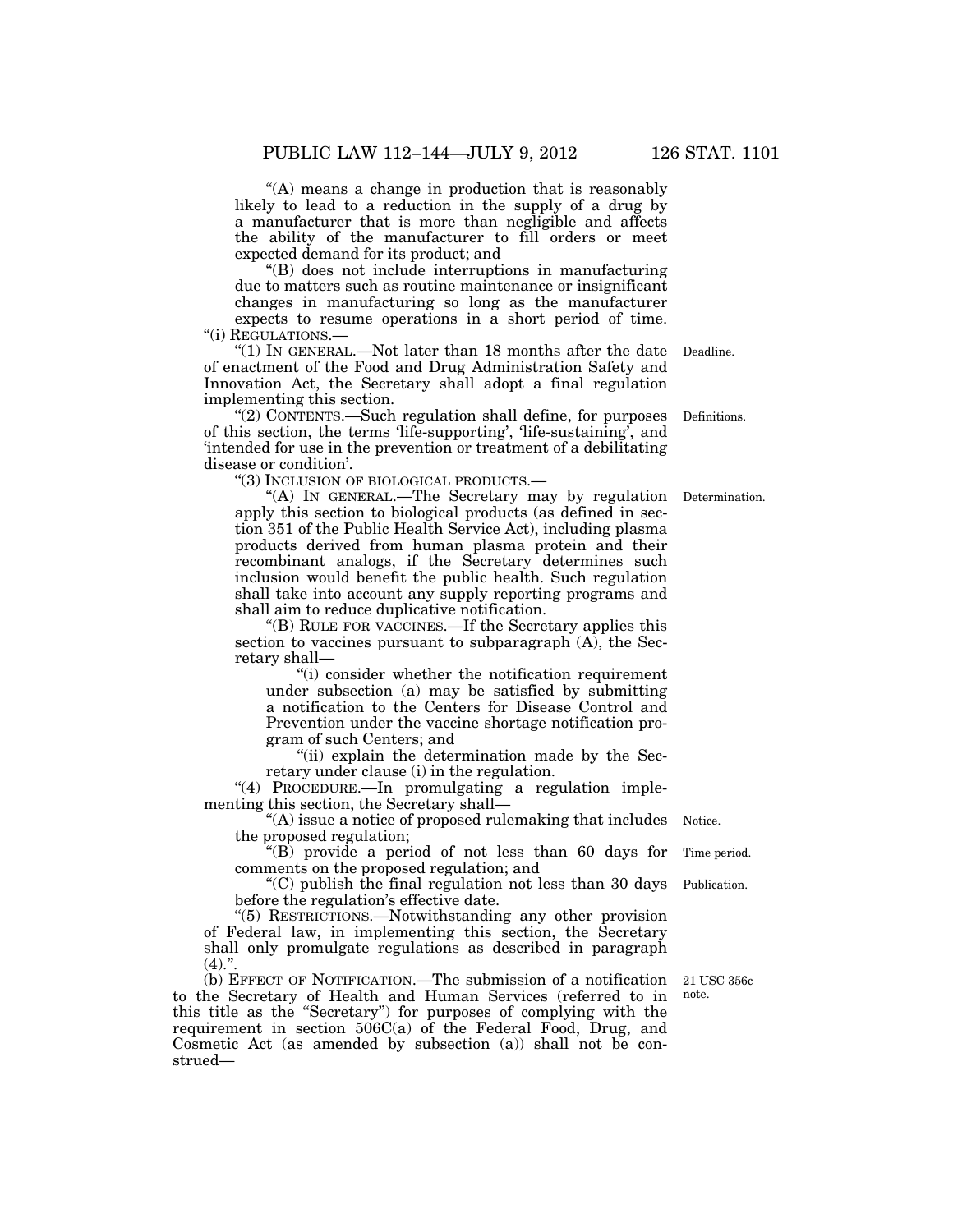(1) as an admission that any product that is the subject of such notification violates any provision of the Federal Food, Drug, and Cosmetic Act (21 U.S.C. 301 et seq.); or

(2) as evidence of an intention to promote or market the product for an indication or use for which the product has not been approved by the Secretary.

## **SEC. 1002. ANNUAL REPORTING ON DRUG SHORTAGES.**

Chapter V (21 U.S.C. 351 et seq.) is amended by inserting after section 506C, as amended by section 1001 of this Act, the following:

21 USC 356c–1.

# **''SEC. 506C–1. ANNUAL REPORTING ON DRUG SHORTAGES.**

''(a) ANNUAL REPORTS TO CONGRESS.—Not later than the end of calendar year 2013, and not later than the end of each calendar year thereafter, the Secretary shall submit to the Committee on Energy and Commerce of the House of Representatives and the Committee on Health, Education, Labor, and Pensions of the Senate a report on drug shortages that—

''(1) specifies the number of manufacturers that submitted a notification to the Secretary under section 506C(a) during such calendar year;

 $''(2)$  describes the communication between the field investigators of the Food and Drug Administration and the staff of the Center for Drug Evaluation and Research's Office of Compliance and Drug Shortage Program, including the Food and Drug Administration's procedures for enabling and ensuring such communication;

 $\mathcal{L}(3)(A)$  lists the major actions taken by the Secretary to prevent or mitigate the drug shortages described in paragraph  $(7);$ 

" $(B)$  in the list under subparagraph  $(A)$ , includes—

''(i) the number of applications and supplements for which the Secretary expedited review under section 506C(g)(1) during such calendar year; and

''(ii) the number of establishment inspections or reinspections that the Secretary expedited under section  $506C(g)(2)$  during such calendar year;

''(4) describes the coordination between the Food and Drug Administration and the Drug Enforcement Administration on efforts to prevent or alleviate drug shortages;

''(5) identifies the number of and describes the instances in which the Food and Drug Administration exercised regulatory flexibility and discretion to prevent or alleviate a drug shortage;

 $\cdot$ (6) lists the names of manufacturers that were issued letters under section 506C(f); and

''(7) specifies the number of drug shortages occurring during such calendar year, as identified by the Secretary.

''(b) TREND ANALYSIS.—The Secretary is authorized to retain a third party to conduct a study, if the Secretary believes such a study would help clarify the causes, trends, or solutions related to drug shortages.

''(c) DEFINITION.—In this section, the term 'drug shortage' or 'shortage' has the meaning given such term in section 506C.''.

Study.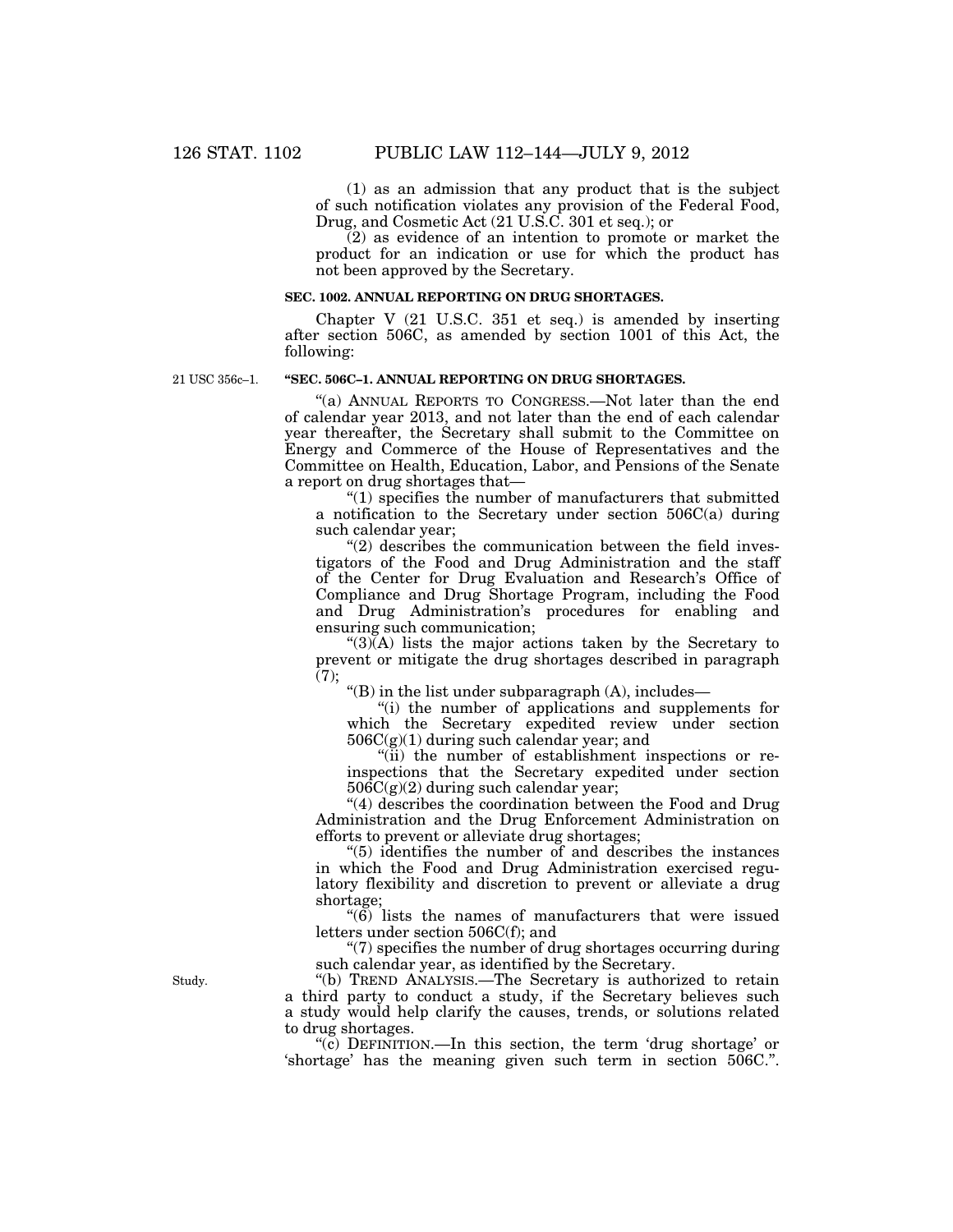# **SEC. 1003. COORDINATION; TASK FORCE AND STRATEGIC PLAN.**

Chapter V (21 U.S.C. 351 et seq.) is amended by inserting after section 506C–1, as added by section 1002 of this Act, the following:

## **''SEC. 506D. COORDINATION; TASK FORCE AND STRATEGIC PLAN.**

21 USC 356d.

''(a) TASK FORCE AND STRATEGIC PLAN.—

 $"(1)$  In GENERAL.—

"(A) TASK FORCE.—As soon as practicable after the date of enactment of the Food and Drug Administration Safety and Innovation Act, the Secretary shall establish a task force to develop and implement a strategic plan for enhancing the Secretary's response to preventing and mitigating drug shortages.

''(B) STRATEGIC PLAN.—The strategic plan described in subparagraph (A) shall include—

''(i) plans for enhanced interagency and intraagency coordination, communication, and decisionmaking;

''(ii) plans for ensuring that drug shortages are considered when the Secretary initiates a regulatory action that could precipitate a drug shortage or exacerbate an existing drug shortage;

"(iii) plans for effective communication with outside stakeholders, including who the Secretary should alert about potential or actual drug shortages, how the communication should occur, and what types of information should be shared;

"(iv) plans for considering the impact of drug shortages on research and clinical trials; and

"(v) an examination of whether to establish a 'qualified manufacturing partner program', as described in subparagraph $(C)$ .

''(C) DESCRIPTION OF PROGRAM.—In conducting the examination of a 'qualified manufacturing partner program' under subparagraph  $(B)(v)$ , the Secretary-

" $(i)$  shall take into account that-

''(I) a 'qualified manufacturer', for purposes of such program, would need to have the capability and capacity to supply products determined or anticipated to be in shortage; and

''(II) in examining the capability and capacity to supply products in shortage, the 'qualified manufacturer' could have a site that manufactures a drug listed under section 506E or have the capacity to produce drugs in response to a shortage within a rapid timeframe; and

''(ii) shall examine whether incentives are necessary to encourage the participation of 'qualified manufacturers' in such a program.

''(D) CONSULTATION.—In carrying out this paragraph, the task force shall ensure consultation with the appropriate offices within the Food and Drug Administration, including the Office of the Commissioner, the Center for Drug Evaluation and Research, the Office of Regulatory Affairs, and employees within the Department of Health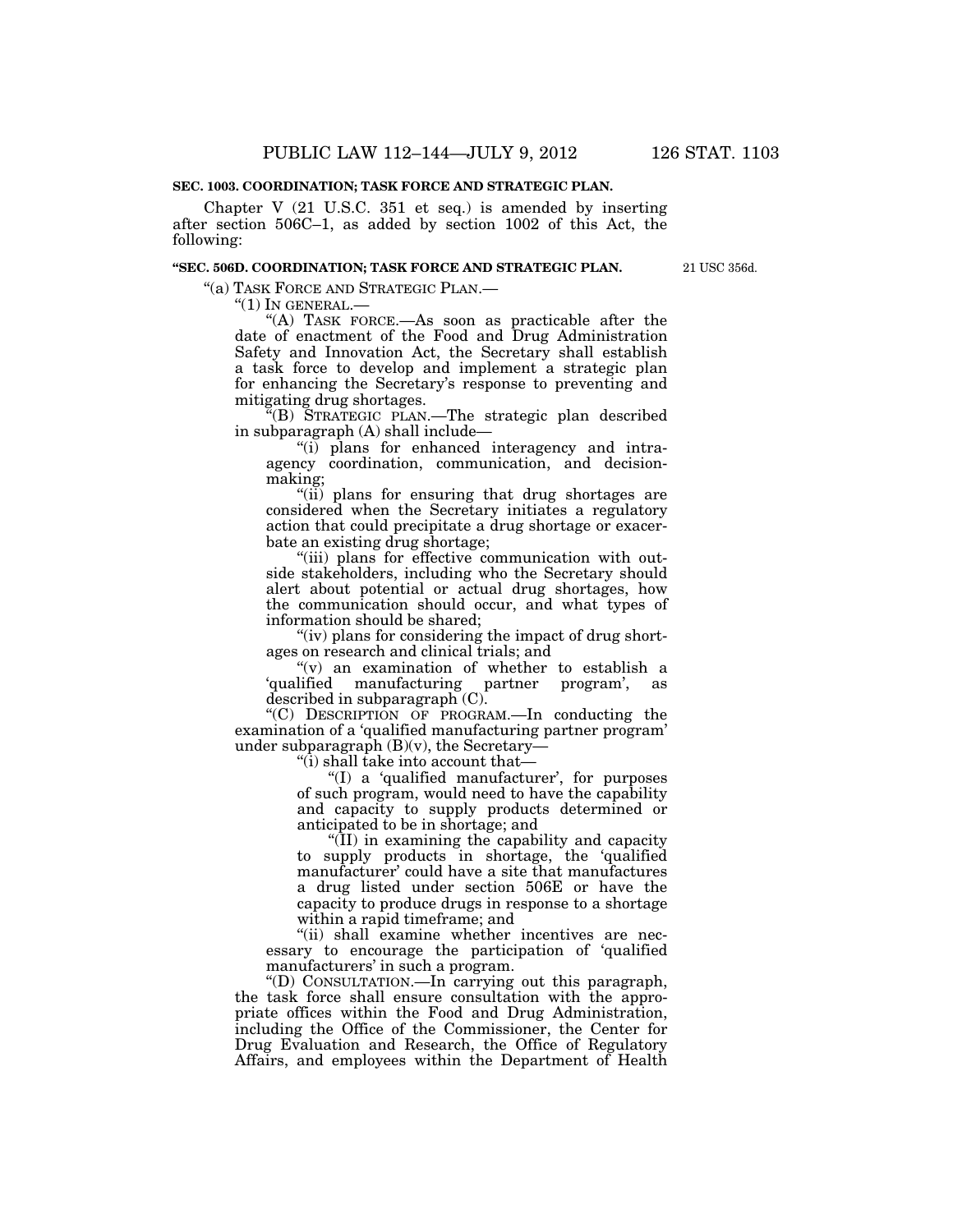and Human Services with expertise regarding drug shortages. The Secretary shall engage external stakeholders and experts as appropriate.

" $(2)$  TIMING.—Not later than 1 year after the date of enactment of the Food and Drug Administration Safety and Innovation Act, the task force shall—

''(A) publish the strategic plan described in paragraph (1); and

''(B) submit such plan to Congress.

''(b) COMMUNICATION.—The Secretary shall ensure that, prior to any enforcement action or issuance of a warning letter that the Secretary determines could reasonably be anticipated to lead to a meaningful disruption in the supply in the United States of a drug described under section  $506C(a)$ , there is communication with the appropriate office of the Food and Drug Administration with expertise regarding drug shortages regarding whether the action or letter could cause, or exacerbate, a shortage of the drug.

'(c) ACTION.—If the Secretary determines, after the communication described in subsection (b), that an enforcement action or a warning letter could reasonably cause or exacerbate a shortage of a drug described under section 506C(a), then the Secretary shall evaluate the risks associated with the impact of such shortage upon patients and those risks associated with the violation involved before taking such action or issuing such letter, unless there is imminent risk of serious adverse health consequences or death to humans.

''(d) REPORTING BY OTHER ENTITIES.—The Secretary shall identify or establish a mechanism by which health care providers and other third-party organizations may report to the Secretary evidence of a drug shortage.

''(e) REVIEW AND CONSTRUCTION.—No determination, finding, action, or omission of the Secretary under this section shall—

''(1) be subject to judicial review; or

" $(2)$  be construed to establish a defense to an enforcement action by the Secretary.

''(f) SUNSET.—Subsections (a), (b), (c), and (e) shall cease to be effective on the date that is 5 years after the date of enactment of the Food and Drug Administration Safety and Innovation Act.''.

# **SEC. 1004. DRUG SHORTAGE LIST.**

Chapter V (21 U.S.C. 351 et seq.) is amended by inserting after section 506D, as added by section 1003 of this Act, the following:

21 USC 356e.

#### **''SEC. 506E. DRUG SHORTAGE LIST.**

''(a) ESTABLISHMENT.—The Secretary shall maintain an up-todate list of drugs that are determined by the Secretary to be in shortage in the United States.

''(b) CONTENTS.—For each drug on such list, the Secretary shall include the following information:

" $(1)$  The name of the drug in shortage, including the National Drug Code number for such drug.

"(2) The name of each manufacturer of such drug.

 $(3)$  The reason for the shortage, as determined by the Secretary, selecting from the following categories:

''(A) Requirements related to complying with good manufacturing practices.

''(B) Regulatory delay.

Publication. Submission.

Determination. Evaluation.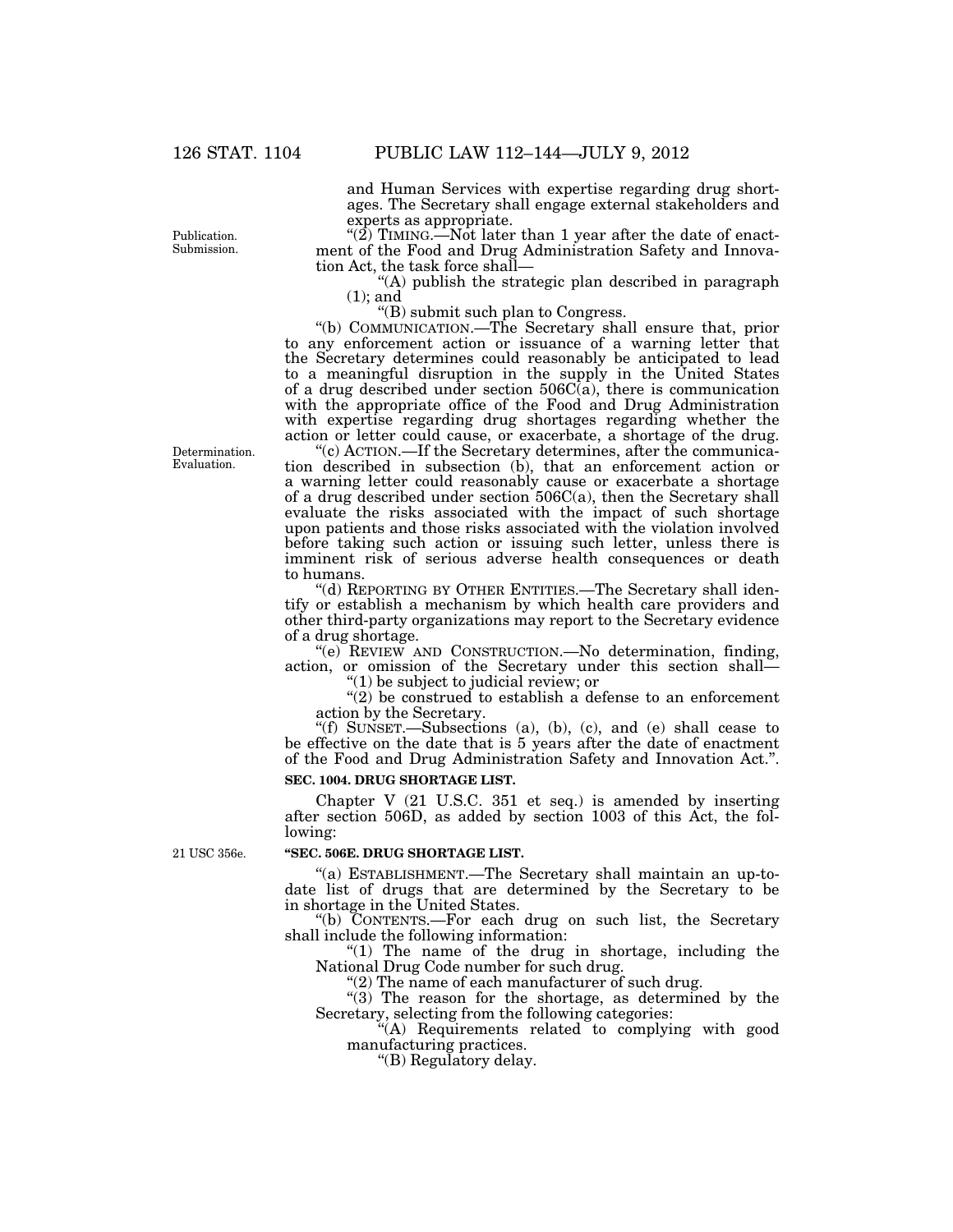''(C) Shortage of an active ingredient.

''(D) Shortage of an inactive ingredient component.

"(E) Discontinuation of the manufacture of the drug.

 $\mathcal{F}(F)$  Delay in shipping of the drug.

 $\mathcal{C}(G)$  Demand increase for the drug.

''(4) The estimated duration of the shortage as determined by the Secretary.<br>"(c) PUBLIC AVAILABILITY.-

"(1) IN GENERAL.—Subject to paragraphs  $(2)$  and  $(3)$ , the Secretary shall make the information in such list publicly avail-

able.<br>"(2) TRADE SECRETS AND CONFIDENTIAL INFORMATION. Nothing in this section alters or amends section 1905 of title 18, United States Code, or section 552(b)(4) of title 5 of such Code.

''(3) PUBLIC HEALTH EXCEPTION.—The Secretary may choose not to make information collected under this section publicly available under paragraph  $(1)$  or section  $506C(c)$  if the Secretary determines that disclosure of such information would adversely affect the public health (such as by increasing the possibility of hoarding or other disruption of the availability of drug products to patients).''.

#### **SEC. 1005. QUOTAS APPLICABLE TO DRUGS IN SHORTAGE.**

Section 306 of the Controlled Substances Act (21 U.S.C. 826) is amended by adding at the end the following:

" $(h)(1)$  Not later than 30 days after the receipt of a request Deadline. described in paragraph (2), the Attorney General shall—

''(A) complete review of such request; and

" $(B)(i)$  as necessary to address a shortage of a controlled substance, increase the aggregate and individual production quotas under this section applicable to such controlled substance and any ingredient therein to the level requested; or

"(ii) if the Attorney General determines that the level" requested is not necessary to address a shortage of a controlled substance, the Attorney General shall provide a written response detailing the basis for the Attorney General's determination.

The Secretary shall make the written response provided under subparagraph (B)(ii) available to the public on the Internet Web site of the Food and Drug Administration. Public information. Web posting.

" $(2)$  A request is described in this paragraph if—

''(A) the request pertains to a controlled substance on the list of drugs in shortage maintained under section 506E of the Federal Food, Drug, and Cosmetic Act;

''(B) the request is submitted by the manufacturer of the controlled substance; and

''(C) the controlled substance is in schedule II.''.

#### **SEC. 1006. ATTORNEY GENERAL REPORT ON DRUG SHORTAGES.**

Not later than 6 months after the date of the enactment of this Act, and annually thereafter, the Attorney General shall submit to the Committee on Energy and Commerce of the House of Representatives and the Committee on the Judiciary of the Senate a report on drug shortages that—

(1) identifies the number of requests received under section 306(h) of the Controlled Substances Act (as added by section 1005 of this Act), the average review time for such requests,

21 USC 826a.

Determination.

Review.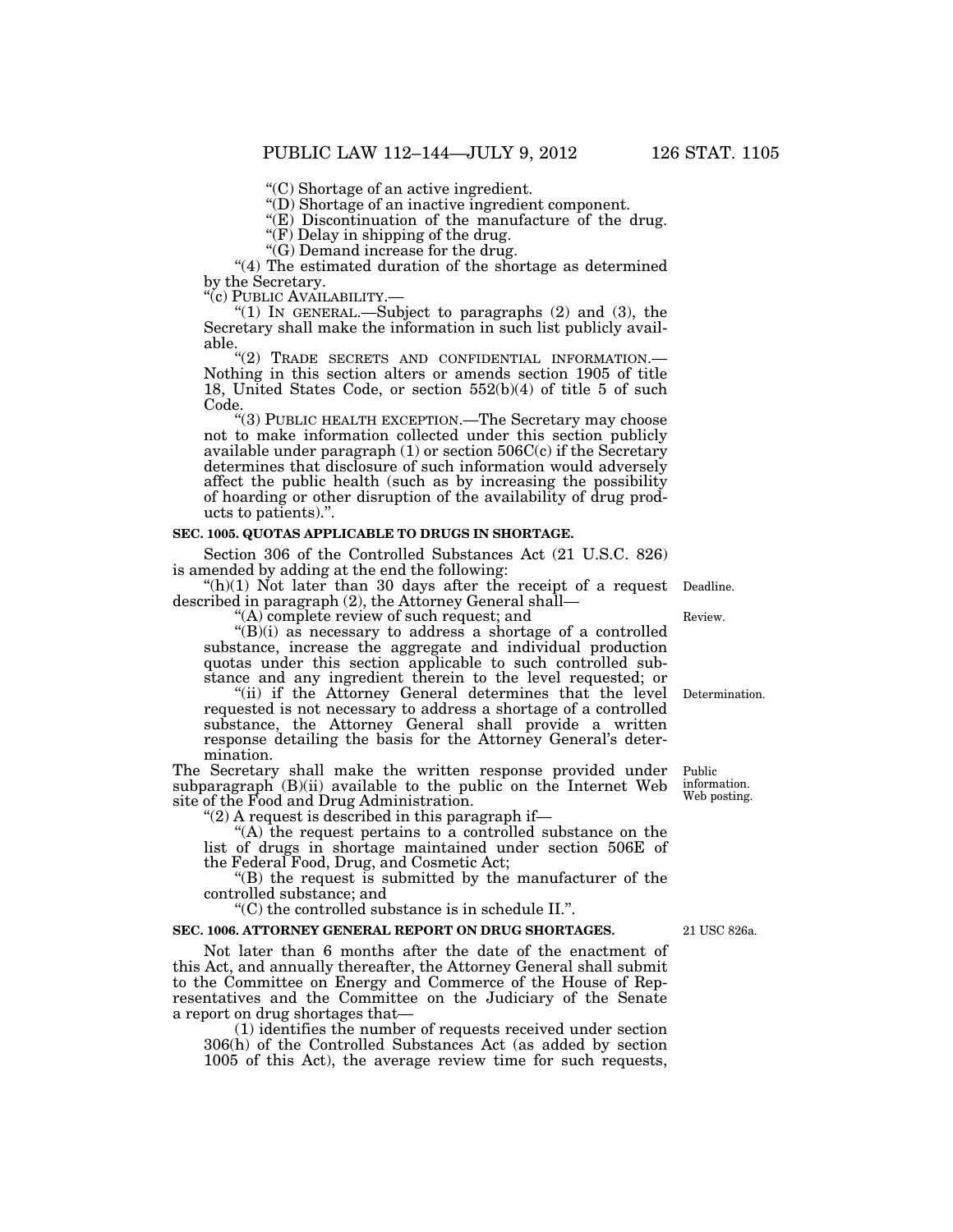the number of requests granted and denied under such section, and, for each of the requests denied under such section, the basis for such denial;

(2) describes the coordination between the Drug Enforcement Administration and Food and Drug Administration on efforts to prevent or alleviate drug shortages; and

(3) identifies drugs containing a controlled substance subject to section 306 of the Controlled Substances Act when such a drug is determined by the Secretary to be in shortage.

# **SEC. 1007. HOSPITAL REPACKAGING OF DRUGS IN SHORTAGE.**

Chapter V (21 U.S.C. 351 et seq.) is amended by inserting after section 506E, as added by section 1004 of this Act, the following:

21 USC 356f.

# **''SEC. 506F. HOSPITAL REPACKAGING OF DRUGS IN SHORTAGE.**

''(a) DEFINITIONS.—In this section:

"(1) DRUG.—The term 'drug' excludes any controlled substance (as such term is defined in section 102 of the Controlled Substances Act).

"(2) HEALTH SYSTEM.—The term 'health system' means a collection of hospitals that are owned and operated by the same entity and that share access to databases with drug order information for their patients.

"(3) REPACKAGE.—For the purposes of this section only, the term 'repackage', with respect to a drug, means to divide the volume of a drug into smaller amounts in order to—

"(A) extend the supply of a drug in response to the placement of the drug on a drug shortage list under section 506E; and

''(B) facilitate access to the drug by hospitals within the same health system.

''(b) EXCLUSION FROM REGISTRATION.—Notwithstanding any other provision of this Act, a hospital shall not be considered an establishment for which registration is required under section 510 solely because it repackages a drug and transfers it to another hospital within the same health system in accordance with the conditions in subsection (c)—

" $(1)$  during any period in which the drug is listed on the drug shortage list under section 506E; or

''(2) during the 60-day period following any period described in paragraph  $(1)$ .

''(c) CONDITIONS.—Subsection (b) shall only apply to a hospital, with respect to the repackaging of a drug for transfer to another hospital within the same health system, if the following conditions are met:

''(1) DRUG FOR INTRASYSTEM USE ONLY.—In no case may a drug that has been repackaged in accordance with this section be sold or otherwise distributed by the health system or a hospital within the system to an entity or individual that is not a hospital within such health system.

''(2) COMPLIANCE WITH STATE RULES.—Repackaging of a drug under this section shall be done in compliance with applicable State requirements of each State in which the drug is repackaged and received.

''(d) TERMINATION.—This section shall not apply on or after the date on which the Secretary issues final guidance that clarifies the policy of the Food and Drug Administration regarding hospital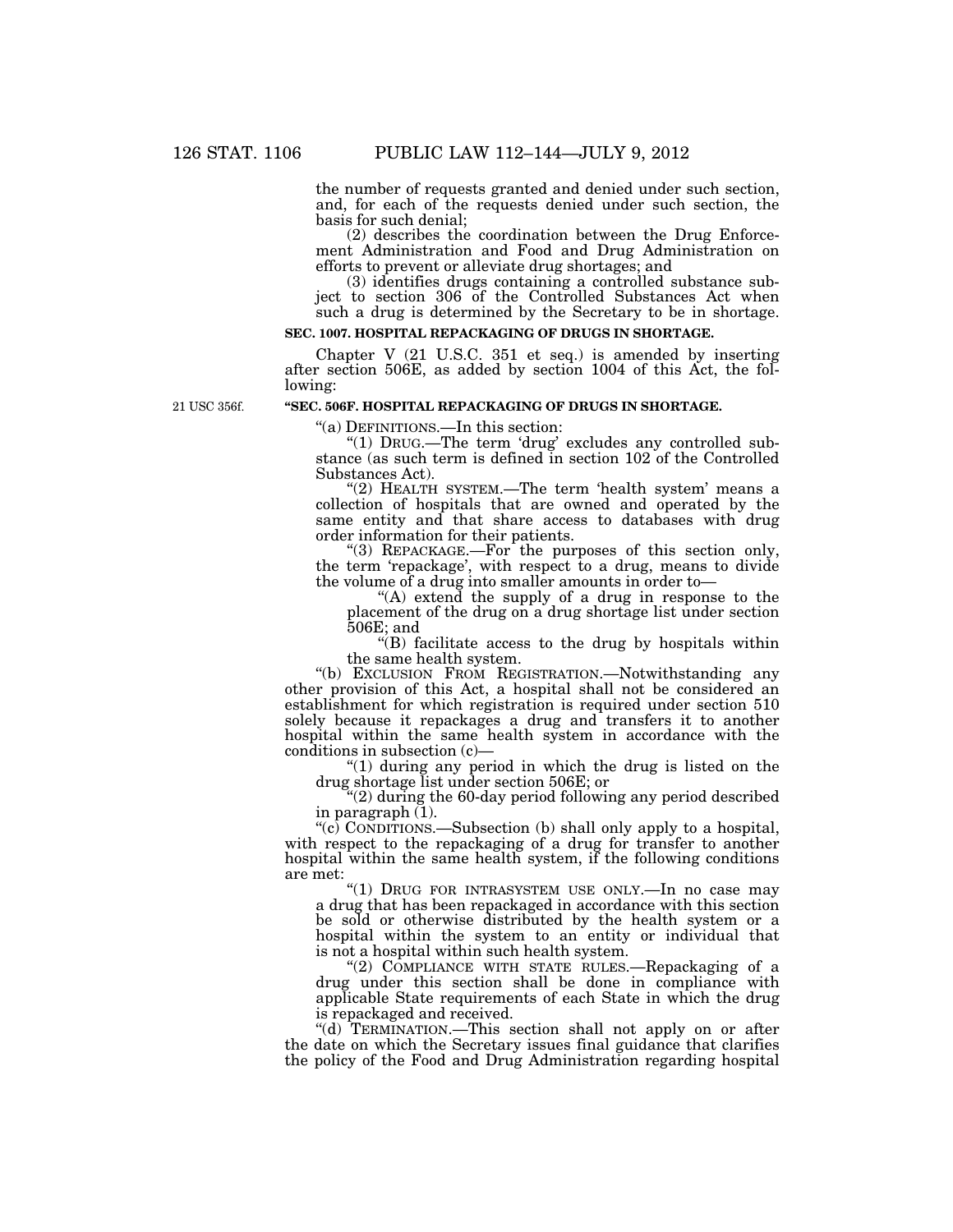pharmacies repackaging and safely transferring repackaged drugs to other hospitals within the same health system during a drug shortage.''.

## **SEC. 1008. STUDY ON DRUG SHORTAGES.**

(a) STUDY.—The Comptroller General of the United States shall conduct a study to examine the cause of drug shortages and formulate recommendations on how to prevent or alleviate such shortages.

(b) CONSIDERATION.—In conducting the study under this section, the Comptroller General shall consider the following questions:

(1) What are the dominant characteristics of drugs that have gone into a drug shortage over the preceding 3 years?

(2) Are there systemic high-risk factors (such as drug pricing structure, including Federal reimbursements, or the number of manufacturers producing a drug product) that have led to the concentration of drug shortages in certain drug products that have made such products vulnerable to drug shortages?

(3) Is there a reason why drug shortages have occurred primarily in the sterile injectable market and in certain therapeutic areas?

(4)(A) How have regulations, guidance documents, regulatory practices, policies, and other actions of Federal departments and agencies (including the effectiveness of interagency and intra-agency coordination, communication, strategic planning, and decisionmaking), including those used to enforce statutory requirements, affected drug shortages?

(B) Do any such regulations, guidances, policies, or practices cause, exacerbate, prevent, or mitigate drug shortages?

(C) How can regulations, guidances, policies, or practices be modified, streamlined, expanded, or discontinued in order to reduce or prevent such drug shortages?

(D) What effect would the changes described in subparagraph (C) have on the public health?

(5) How does hoarding affect drug shortages?

(6) How would incentives alleviate or prevent drug shortages?

(7) To what extent are health care providers, including hospitals and physicians responding to drug shortages, able to adjust care effectively to compensate for such shortages, and what impediments exist that hinder provider ability to adjust to such shortages?

(8)(A) Have drug shortages led market participants to stockpile affected drugs or sell such drugs at inflated prices?

(B) What has been the impact of any such activities described in subparagraph (A) on Federal revenue, and are there any economic factors that have exacerbated or created a market for such activities?

(C) Is there a need for any additional reporting or enforcement actions to address such activities?

(9)(A) How have the activities under section 506D of the Federal Food, Drug, and Cosmetic Act (as added by section 1003 of this Act) improved the efforts of the Food and Drug Administration to mitigate and prevent drug shortages?

(B) Is there a need to continue the task force and strategic plan under such section 506D, or are there any other recommendations to increase communication and coordination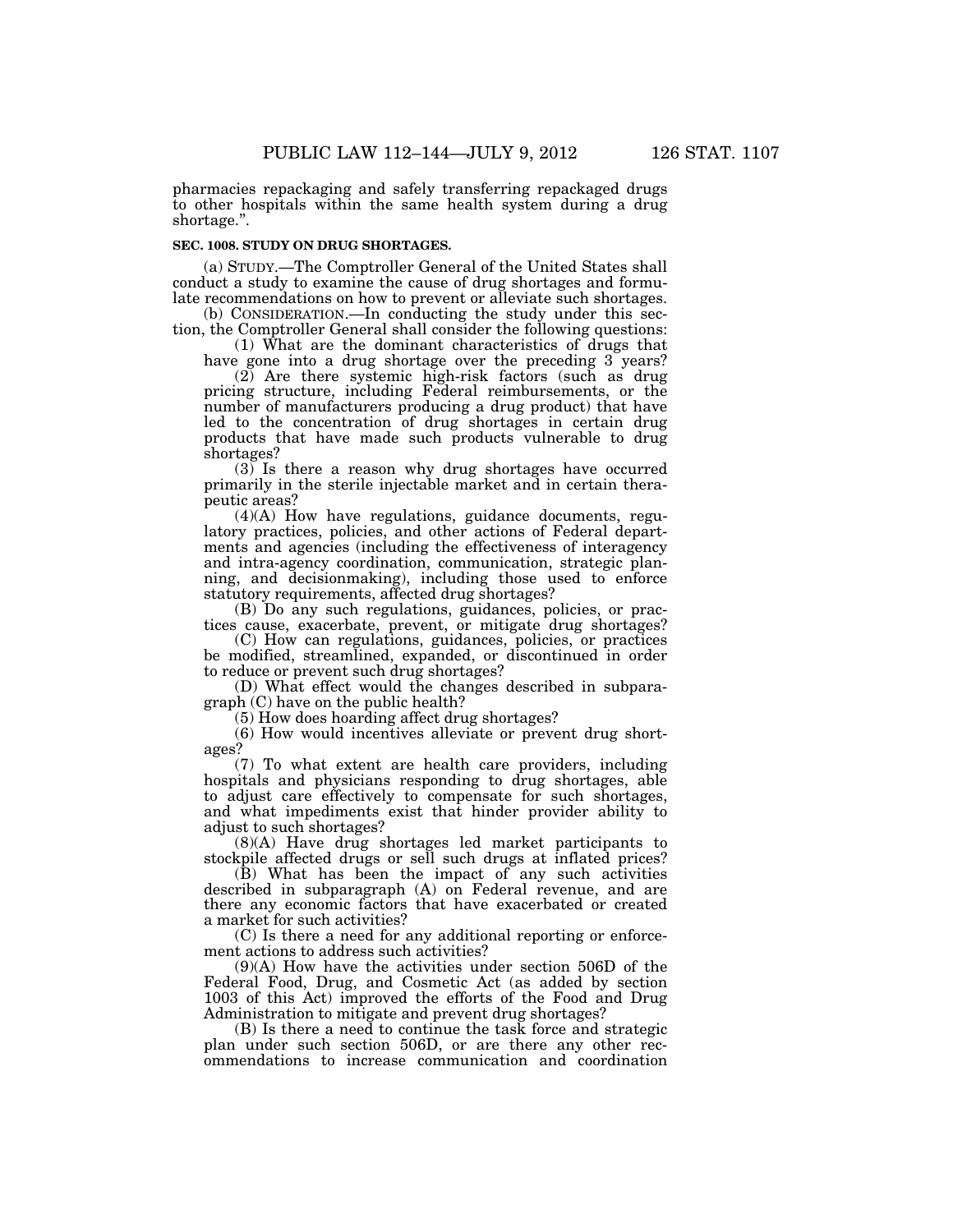inside the Food and Drug Administration, between the Food and Drug Administration and other agencies, and between the Food and Drug Administration and stakeholders?

(c) CONSULTATION WITH STAKEHOLDERS.—In conducting the study under this section, the Comptroller General shall consult with relevant stakeholders, including physicians, pharmacists, hospitals, patients, drug manufacturers, and other health providers.

(d) REPORT.—Not later than 18 months after the date of the enactment of this Act, the Comptroller General shall submit a report to the Committee on Energy and Commerce of the House of Representatives and the Committee on Health, Education, Labor, and Pensions of the Senate on the results of the study under this section.

# **TITLE XI—OTHER PROVISIONS**

# **Subtitle A—Reauthorizations**

#### **SEC. 1101. REAUTHORIZATION OF PROVISION RELATING TO EXCLU-SIVITY OF CERTAIN DRUGS CONTAINING SINGLE ENANTIOMERS.**

(a) IN GENERAL.—Section  $505(u)(4)$  (21 U.S.C.  $355(u)(4)$ ) is amended by striking "2012" and inserting "2017".<br>
(b) AMENDMENT,—Section  $505(u)(1)(A)(ii)$ 

 $\text{AMENDMENT.}$ —Section  $505(u)(1)(A)(ii)(II)$  (21 U.S.C.  $355(u)(1)(A)(ii)(II)$  is amended by inserting "clinical" after "any". **SEC. 1102. REAUTHORIZATION OF THE CRITICAL PATH PUBLIC-PRI-VATE PARTNERSHIPS.** 

Subsection (f) of section 566 (21 U.S.C. 360bbb–5) is amended to read as follows:<br>"(f) AUTHORIZATION OF APPROPRIATIONS.—To carry out this sec-

''(f) AUTHORIZATION OF APPROPRIATIONS.—To carry out this sec- tion, there is authorized to be appropriated \$6,000,000 for each of fiscal years 2013 through 2017.''.

# **Subtitle B—Medical Gas Product Regulation**

## **SEC. 1111. REGULATION OF MEDICAL GASES.**

Chapter V (21 U.S.C. 351 et seq.) is amended by adding at the end the following:

## **''Subchapter G—Medical Gases**

21 USC 360ddd.

### **''SEC. 575. DEFINITIONS.**

''In this subchapter:

" $(1)$  The term 'designated medical gas' means any of the following:

''(A) Oxygen that meets the standards set forth in an official compendium.

''(B) Nitrogen that meets the standards set forth in an official compendium.

''(C) Nitrous oxide that meets the standards set forth in an official compendium.

''(D) Carbon dioxide that meets the standards set forth in an official compendium.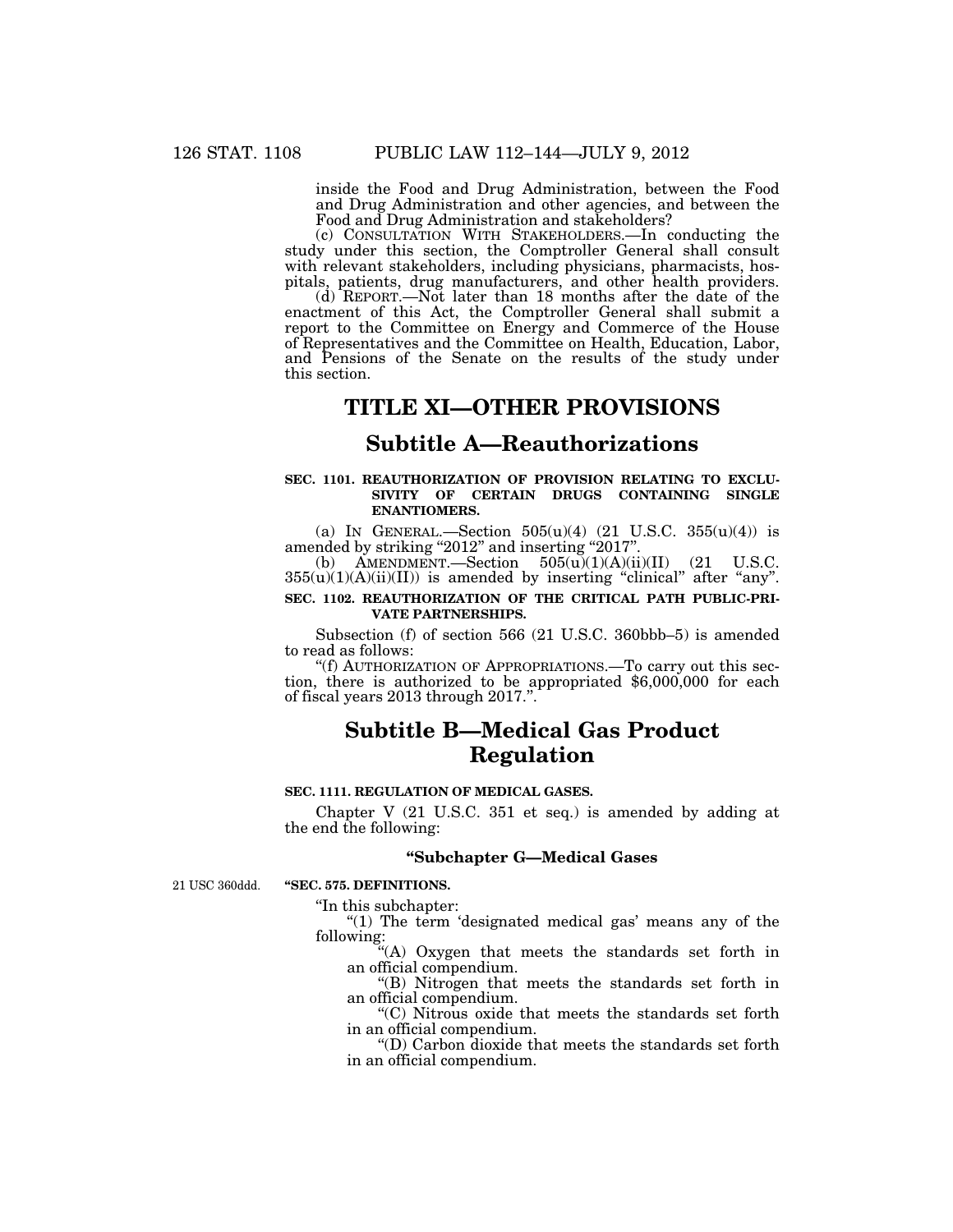''(E) Helium that meets the standards set forth in an official compendium.

''(F) Carbon monoxide that meets the standards set forth in an official compendium.

''(G) Medical air that meets the standards set forth in an official compendium.

''(H) Any other medical gas deemed appropriate by the Secretary, after taking into account any investigational new drug application or investigational new animal drug application for the same medical gas submitted in accordance with regulations applicable to such applications in title 21 of the Code of Federal Regulations, unless any period of exclusivity under section 505(c)(3)(E)(ii) or section  $505(j)(5)(F)(ii)$ , or the extension of any such period under section 505A, applicable to such medical gas has not expired.

"(2) The term 'medical gas' means a drug that—

''(A) is manufactured or stored in a liquefied, nonliquefied, or cryogenic state; and

''(B) is administered as a gas.

### **''SEC. 576. REGULATION OF MEDICAL GASES.**

''(a) CERTIFICATION OF DESIGNATED MEDICAL GASES.—

''(1) SUBMISSION.—Beginning 180 days after the date of enactment of this section, any person may file with the Secretary a request for certification of a medical gas as a designated medical gas. Any such request shall contain the following information:

''(A) A description of the medical gas.

''(B) The name and address of the sponsor.

 $\mathcal{C}(C)$  The name and address of the facility or facilities where the medical gas is or will be manufactured.

''(D) Any other information deemed appropriate by the Secretary to determine whether the medical gas is a designated medical gas.

 $\sqrt{\left(2\right)}$  GRANT OF CERTIFICATION.—The certification requested Time period. under paragraph (1) is deemed to be granted unless, within 60 days of the filing of such request, the Secretary finds that—

''(A) the medical gas subject to the certification is not a designated medical gas;

 $\sqrt{\text{B}}$ ) the request does not contain the information required under paragraph (1) or otherwise lacks sufficient information to permit the Secretary to determine that the medical gas is a designated medical gas; or

 $(C)$  denying the request is necessary to protect the public health.

'(3) EFFECT OF CERTIFICATION.-

''(A) IN GENERAL.—

''(i) APPROVED USES.—A designated medical gas for which a certification is granted under paragraph (2) is deemed, alone or in combination, as medically appropriate, with another designated medical gas or gases for which a certification or certifications have been granted, to have in effect an approved application under section 505 or 512, subject to all applicable postapproval requirements, for the following indications for use:

Effective date. 21 USC 360ddd–1.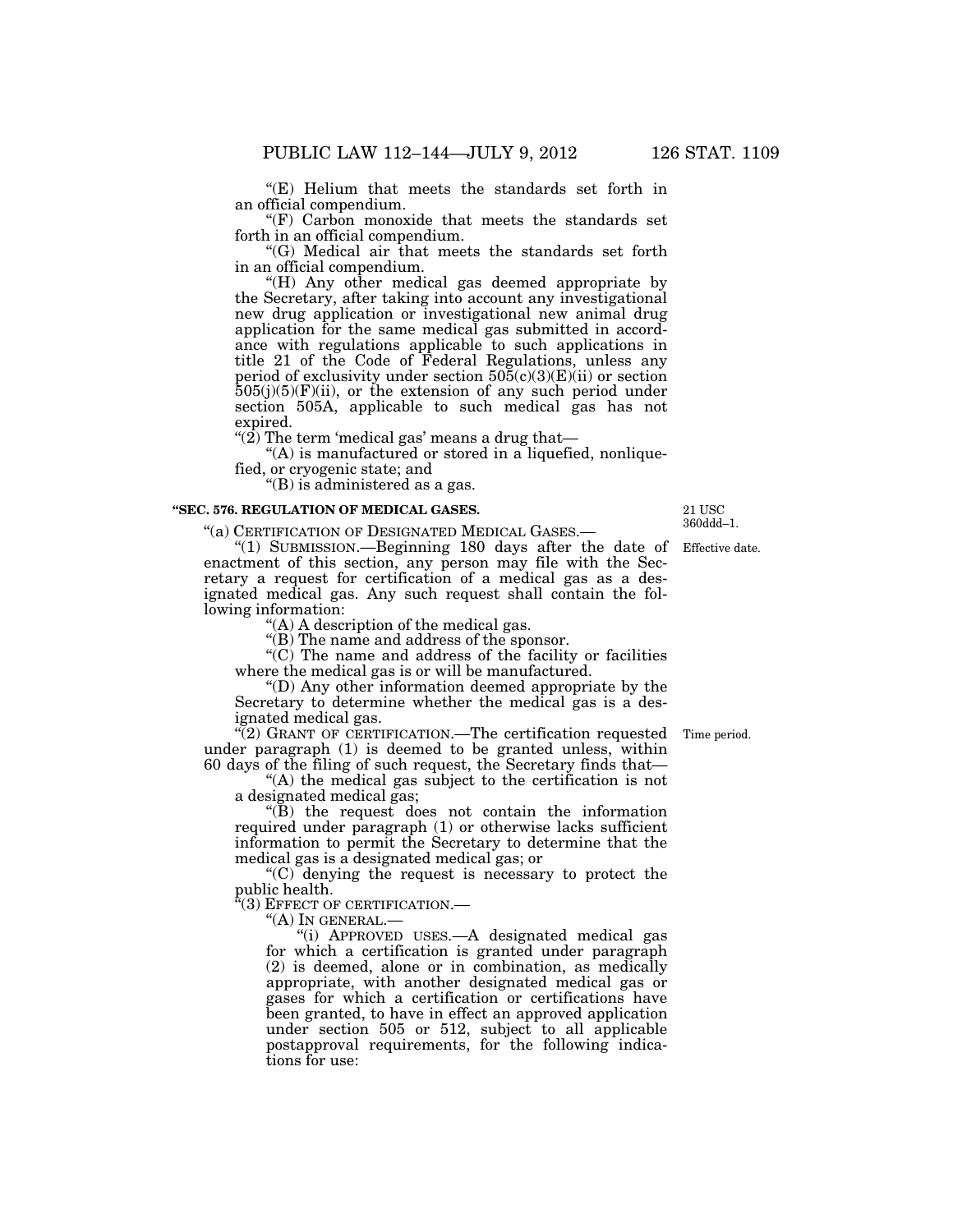''(I) In the case of oxygen, the treatment or prevention of hypoxemia or hypoxia.

''(II) In the case of nitrogen, use in hypoxic challenge testing.

''(III) In the case of nitrous oxide, analgesia.

''(IV) In the case of carbon dioxide, use in extracorporeal membrane oxygenation therapy or respiratory stimulation.

"(V) In the case of helium, the treatment of upper airway obstruction or increased airway resistance.

''(VI) In the case of medical air, to reduce the risk of hyperoxia.

''(VII) In the case of carbon monoxide, use in lung diffusion testing.

''(VIII) Any other indication for use for a designated medical gas or combination of designated medical gases deemed appropriate by the Secretary, unless any period of exclusivity under clause (iii) or (iv) of section  $505(c)(3)(E)$ , clause (iii) or (iv) of section  $505(j)(5)(F)$ , or section 527, or the extension of any such period under section 505A, applicable to such indication for use for such gas or combination of gases has not expired.

 $\tilde{f}$ (ii) LABELING.—The requirements of sections 503(b)(4) and 502(f) are deemed to have been met for a designated medical gas if the labeling on final use container for such medical gas bears—

''(I) the information required by section 503(b)(4);

''(II) a warning statement concerning the use of the medical gas as determined by the Secretary by regulation; and

''(III) appropriate directions and warnings concerning storage and handling.

"(B) INAPPLICABILITY OF EXCLUSIVITY PROVISIONS.-

''(i) NO EXCLUSIVITY FOR A CERTIFIED MEDICAL GAS.—No designated medical gas deemed under subparagraph  $(A)(i)$  to have in effect an approved application is eligible for any period of exclusivity under section 505(c), 505(j), or 527, or the extension of any such period under section 505A, on the basis of such deemed approval.

"(ii) EFFECT ON CERTIFICATION.-No period of exclusivity under section 505(c), 505(j), or section 527, or the extension of any such period under section 505A, with respect to an application for a drug product shall prohibit, limit, or otherwise affect the submission, grant, or effect of a certification under this section, except as provided in subsection  $(a)(3)(A)(i)(VIII)$  and section  $575(1)(H)$ .

"(4) WITHDRAWAL, SUSPENSION, OR REVOCATION OF APPROVAL.—

''(A) WITHDRAWAL, SUSPENSION OF APPROVAL.—Nothing in this subchapter limits the Secretary's authority to withdraw or suspend approval of a drug product, including a designated medical gas deemed under this section to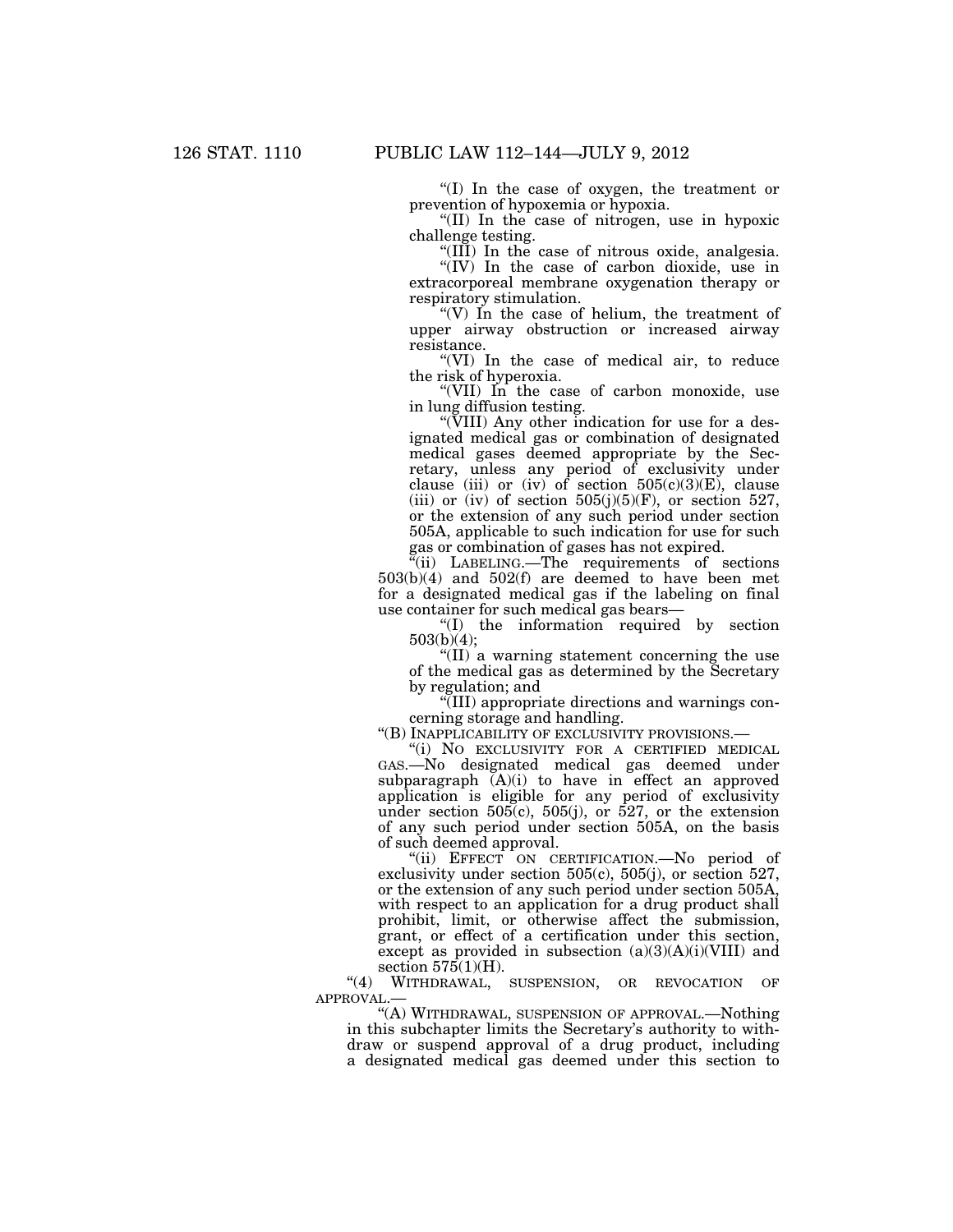have in effect an approved application under section 505 or section 512 of this Act.

''(B) REVOCATION OF CERTIFICATION.—The Secretary may revoke the grant of a certification under paragraph (2) if the Secretary determines that the request for certifi-

cation contains any material omission or falsification.<br>"(b) PRESCRIPTION REQUIREMENT.—

" $(1)$  In GENERAL.—A designated medical gas shall be subject to the requirements of section 503(b)(1) unless the Secretary exercises the authority provided in section 503(b)(3) to remove such medical gas from the requirements of section 503(b)(1), the gas is approved for use without a prescription pursuant to an application under section 505 or 512, or the use in question is authorized pursuant to another provision of this Act relating to use of medical products in emergencies.

''(2) OXYGEN.— ''(A) NO PRESCRIPTION REQUIRED FOR CERTAIN USES.— Notwithstanding paragraph (1), oxygen may be provided without a prescription for the following uses:

"(i) For use in the event of depressurization or other environmental oxygen deficiency.

''(ii) For oxygen deficiency or for use in emergency resuscitation, when administered by properly trained personnel.

''(B) LABELING.—For oxygen provided pursuant to subparagraph  $(A)$ , the requirements of section  $503(b)(4)$ shall be deemed to have been met if its labeling bears a warning that the oxygen can be used for emergency use only and for all other medical applications a prescription is required.

#### **''SEC. 577. INAPPLICABILITY OF DRUG FEES TO DESIGNATED MEDICAL GASES.**

''A designated medical gas, alone or in combination with another designated gas or gases (as medically appropriate) deemed under section 576 to have in effect an approved application shall not be assessed fees under section 736(a) on the basis of such deemed approval.''.

### **SEC. 1112. CHANGES TO REGULATIONS.**

(a) REPORT.—Not later than 18 months after the date of the enactment of this Act, the Secretary, after obtaining input from medical gas manufacturers and any other interested members of the public, shall—

(1) determine whether any changes to the Federal drug regulations are necessary for medical gases; and

(2) submit to the Committee on Health, Education, Labor, and Pensions of the Senate and the Committee on Energy and Commerce of the House of Representatives a report regarding any such changes.

(b) REGULATIONS.—If the Secretary determines under subsection (a) that changes to the Federal drug regulations are necessary for medical gases, the Secretary shall issue final regulations revising the Federal drug regulations with respect to medical gases not later than 48 months after the date of the enactment of this Act.

(c) DEFINITIONS.—In this section:

Determination. 21 USC 360ddd note.

Determination.

21 USC 360ddd– 2.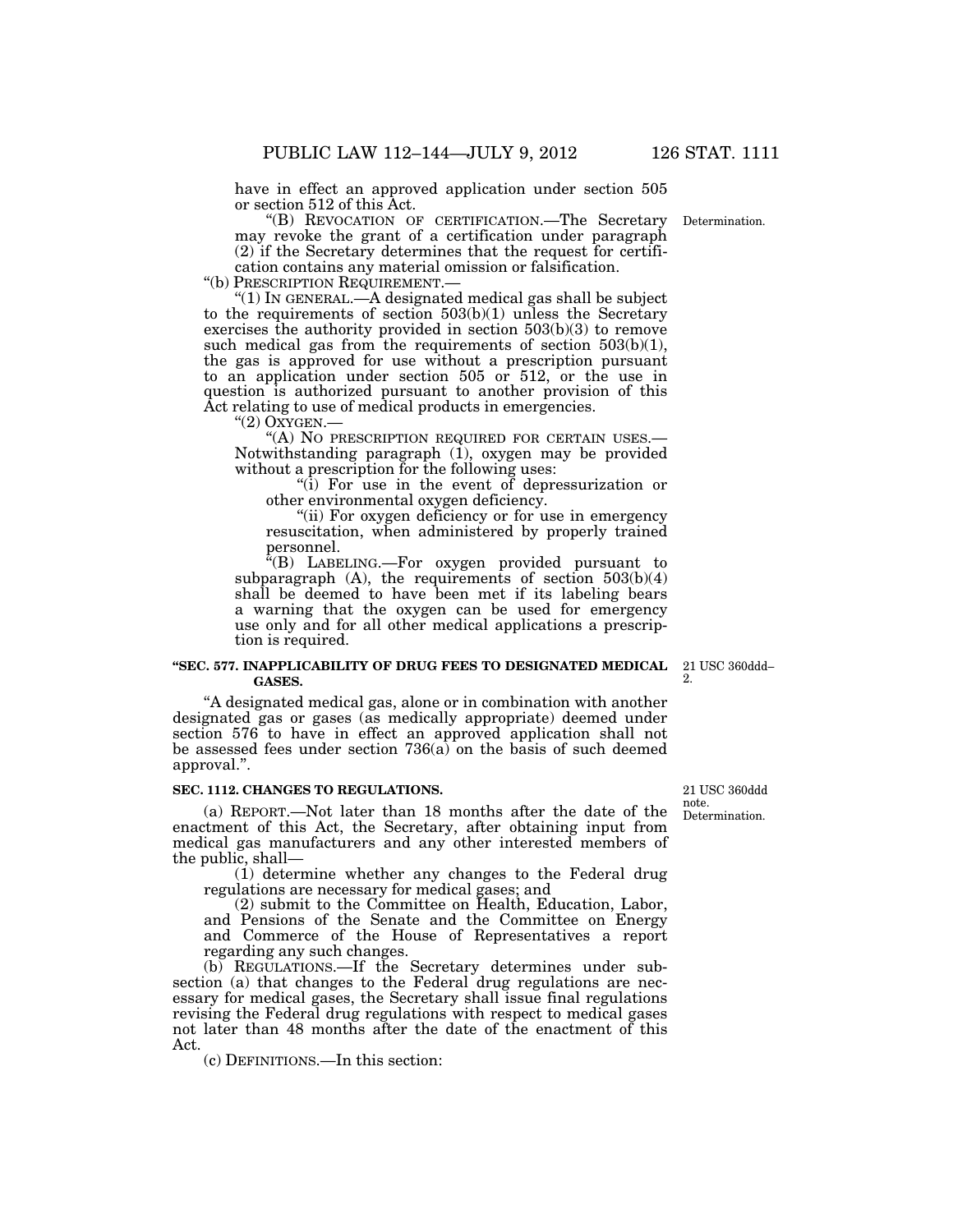(1) The term ''Federal drug regulations'' means regulations in title 21 of the Code of Federal Regulations pertaining to drugs.

 $(2)$  The term "medical gas" has the meaning given to such term in section 575 of the Federal Food, Drug, and Cosmetic Act, as added by section 1111 of this Act.

(3) The term ''Secretary'' means the Secretary of Health and Human Services, acting through the Commissioner of Food and Drugs.

21 USC 360ddd note.

## **SEC. 1113. RULES OF CONSTRUCTION.**

Nothing in this subtitle and the amendments made by this subtitle applies with respect to—

 $(1)$  a drug that is approved prior to May 1, 2012, pursuant to an application submitted under section 505 or 512 of the Federal Food, Drug, and Cosmetic Act (21 U.S.C. 355, 360b);

(2) any gas listed in subparagraphs (A) through (G) of section 575(1) of the Federal Food, Drug, and Cosmetic Act, as added by section 1111 of this Act, or any combination of any such gases, for an indication that—

(A) is not included in, or is different from, those specified in subclauses (I) through (VII) of section  $576(a)(3)(A)(i)$ of such Act; and

(B) is approved on or after May 1, 2012, pursuant to an application submitted under section 505 or 512; or (3) any designated medical gas added pursuant to subpara-

graph (H) of section 575(1) of such Act for an indication that—

(A) is not included in, or is different from, those originally added pursuant to subparagraph  $(H)$  of section  $575\overline{(1)}$ and section  $576(a)(3)(A)(i)(VIII)$ ; and

(B) is approved on or after May 1, 2012, pursuant to an application submitted under section 505 or 512 of such Act.

# **Subtitle C—Miscellaneous Provisions**

Deadline. 21 USC 379d–5.

### **SEC. 1121. GUIDANCE DOCUMENT REGARDING PRODUCT PROMOTION USING THE INTERNET.**

Not later than 2 years after the date of enactment of this Act, the Secretary of Health and Human Services shall issue guidance that describes Food and Drug Administration policy regarding the promotion, using the Internet (including social media), of medical products that are regulated by such Administration.

### **SEC. 1122. COMBATING PRESCRIPTION DRUG ABUSE.**

(a) IN GENERAL.—To combat the significant rise in prescription drug abuse and the consequences of such abuse, the Secretary of Health and Human Services (referred to in this section as the ''Secretary''), in coordination with other Federal agencies, as appropriate, shall review current Federal initiatives and identify gaps and opportunities with respect to—

(1) ensuring the safe use of prescription drugs with the potential for abuse; and

(2) the treatment of prescription drug dependance.

(b) REPORT.—Not later than 1 year after the date of enactment of this Act, the Secretary shall post on the Department of Health and Human Service's Internet Web site a report on the findings

Web posting.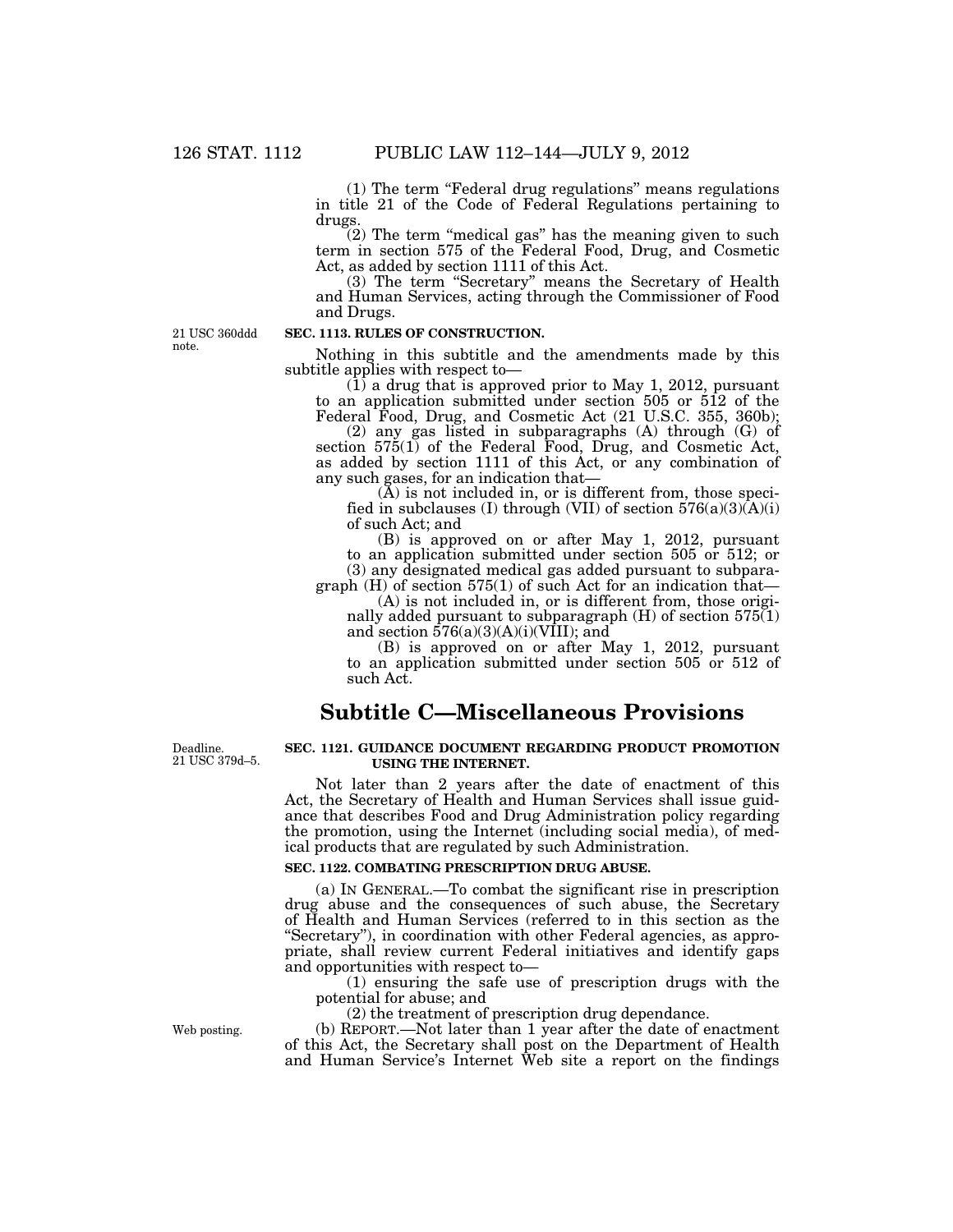of the review under subsection (a). Such report shall include findings and recommendations on—

(1) how best to leverage and build upon existing Federal and federally funded data sources, such as prescription drug monitoring program data and the sentinel initiative of the Food and Drug Administration under section  $505(k)(3)$  of the Federal Food, Drug, and Cosmetic Act (21 U.S.C. 351(k)(3)), as it relates to collection of information relevant to adverse events, patient safety, and patient outcomes, to create a centralized data clearinghouse and early warning tool;

(2) how best to develop and disseminate widely best practices models and suggested standard requirements to States for achieving greater interoperability and effectiveness of prescription drug monitoring programs, especially with respect to provider participation, producing standardized data on adverse events, patient safety, and patient outcomes; and

(3) how best to develop provider, pharmacist, and patient education tools and a strategy to widely disseminate such tools and assess the efficacy of such tools.

(c) GUIDANCE ON ABUSE-DETERRENT PRODUCTS.—Not later than Deadline. 6 months after the date of enactment of this Act, the Secretary shall promulgate guidance on the development of abuse-deterrent drug products.

#### **SEC. 1123. OPTIMIZING GLOBAL CLINICAL TRIALS.**

Subchapter E of chapter V (21 U.S.C. 360bbb et seq.), as amended by section 903 of this Act, is further amended by adding at the end the following:

# **''SEC. 569A. OPTIMIZING GLOBAL CLINICAL TRIALS.**

''(a) IN GENERAL.—The Secretary shall—

"(1) work with other regulatory authorities of similar standing, medical research companies, and international organizations to foster and encourage uniform, scientifically driven clinical trial standards with respect to medical products around the world; and

''(2) enhance the commitment to provide consistent parallel scientific advice to manufacturers seeking simultaneous global development of new medical products in order to—

''(A) enhance medical product development;

''(B) facilitate the use of foreign data; and

 $(C)$  minimize the need to conduct duplicative clinical studies, preclinical studies, or nonclinical studies.

''(b) MEDICAL PRODUCT.—In this section, the term 'medical product' means a drug, as defined in subsection (g) of section 201, a device, as defined in subsection (h) of such section, or a biological product, as defined in section 351(i) of the Public Health Service Act.

''(c) SAVINGS CLAUSE.—Nothing in this section shall alter the criteria for evaluating the safety or effectiveness of a medical product under this Act.

#### **''SEC. 569B. USE OF CLINICAL INVESTIGATION DATA FROM OUTSIDE**  21 USC **THE UNITED STATES.**

''(a) IN GENERAL.—In determining whether to approve, license, or clear a drug or device pursuant to an application submitted under this chapter, the Secretary shall accept data from clinical investigations conducted outside of the United States, including

360bbb–8b.

21 USC 360bbb–8a.

21 USC 355 note.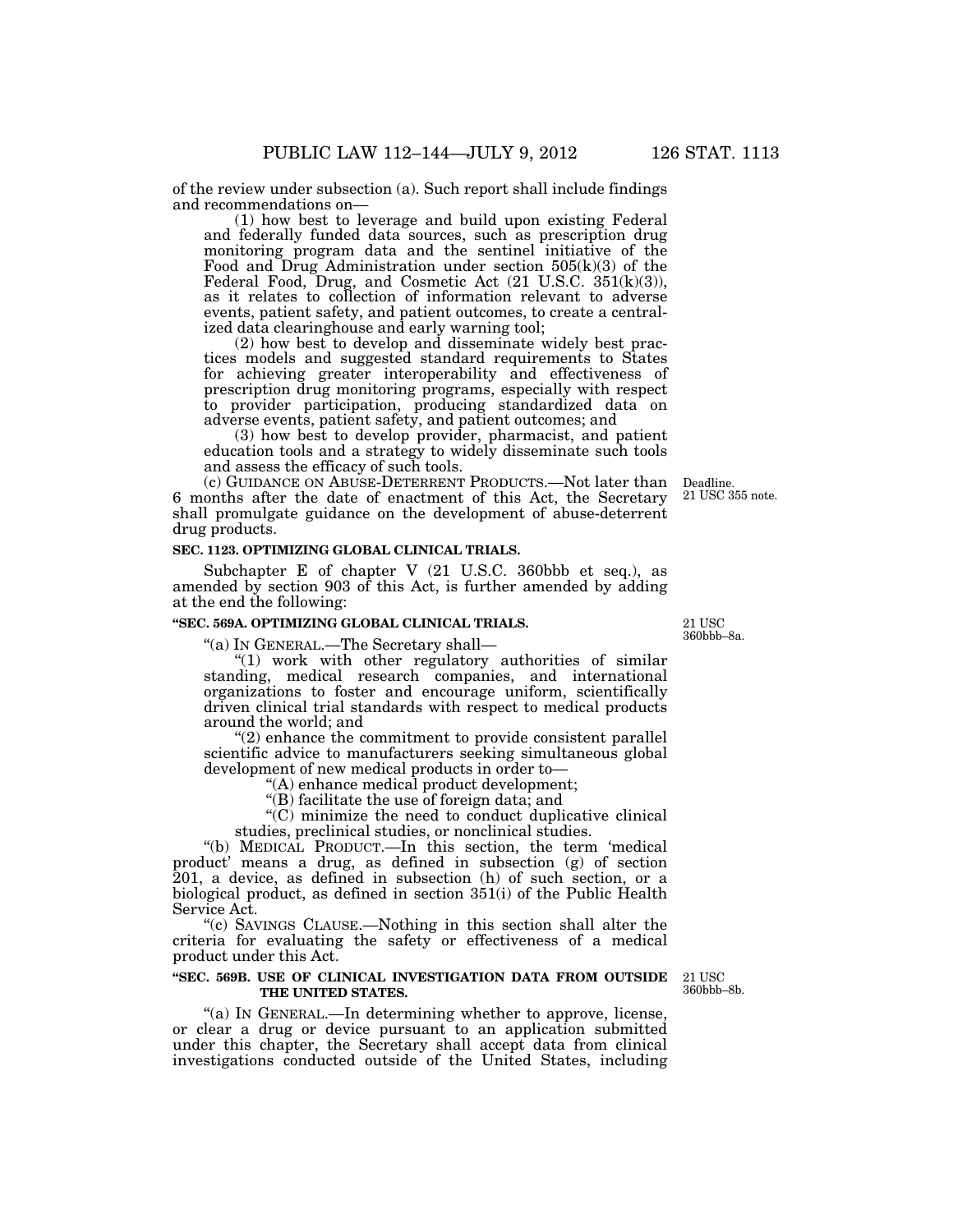the European Union, if the applicant demonstrates that such data are adequate under applicable standards to support approval, licensure, or clearance of the drug or device in the United States.

''(b) NOTICE TO SPONSOR.—If the Secretary finds under subsection (a) that the data from clinical investigations conducted outside the United States, including in the European Union, are inadequate for the purpose of making a determination on approval, clearance, or licensure of a drug or device pursuant to an application submitted under this chapter, the Secretary shall provide written notice to the sponsor of the application of such finding and include the rationale for such finding.''.

21 USC 393 note.

## **SEC. 1124. ADVANCING REGULATORY SCIENCE TO PROMOTE PUBLIC HEALTH INNOVATION.**

(a) IN GENERAL.—Not later than 1 year after the date of enactment of this Act, the Secretary of Health and Human Services (referred to in this section as the ''Secretary'') shall develop a strategy and implementation plan for advancing regulatory science for medical products in order to promote the public health and advance innovation in regulatory decisionmaking.

(b) REQUIREMENTS.—The strategy and implementation plan developed under subsection (a) shall be consistent with the user fee performance goals in the Prescription Drug User Fee Agreement commitment letter, the Generic Drug User Fee Agreement commitment letter, and the Biosimilar User Fee Agreement commitment letter transmitted by the Secretary to Congress on January 13, 2012, and the Medical Device User Fee Agreement commitment letter transmitted by the Secretary to Congress on April 20, 2012, and shall—

(1) identify a clear vision of the fundamental role of efficient, consistent, and predictable, science-based decisions throughout regulatory decisionmaking of the Food and Drug Administration with respect to medical products;

(2) identify the regulatory science priorities of the Food and Drug Administration directly related to fulfilling the mission of the agency with respect to decisionmaking concerning medical products and allocation of resources toward such regulatory science priorities;

(3) identify regulatory and scientific gaps that impede the timely development and review of, and regulatory certainty with respect to, the approval, licensure, or clearance of medical products, including with respect to companion products and new technologies, and facilitating the timely introduction and adoption of new technologies and methodologies in a safe and effective manner;

(4) identify clear, measurable metrics by which progress on the priorities identified under paragraph (2) and gaps identified under paragraph (3) will be measured by the Food and Drug Administration, including metrics specific to the integration and adoption of advances in regulatory science described in paragraph (5) and improving medical product decisionmaking, in a predictable and science-based manner; and

(5) set forth how the Food and Drug Administration will ensure that advances in regulatory science for medical products are adopted, as appropriate, on an ongoing basis and in an manner integrated across centers, divisions, and branches of

Deadline.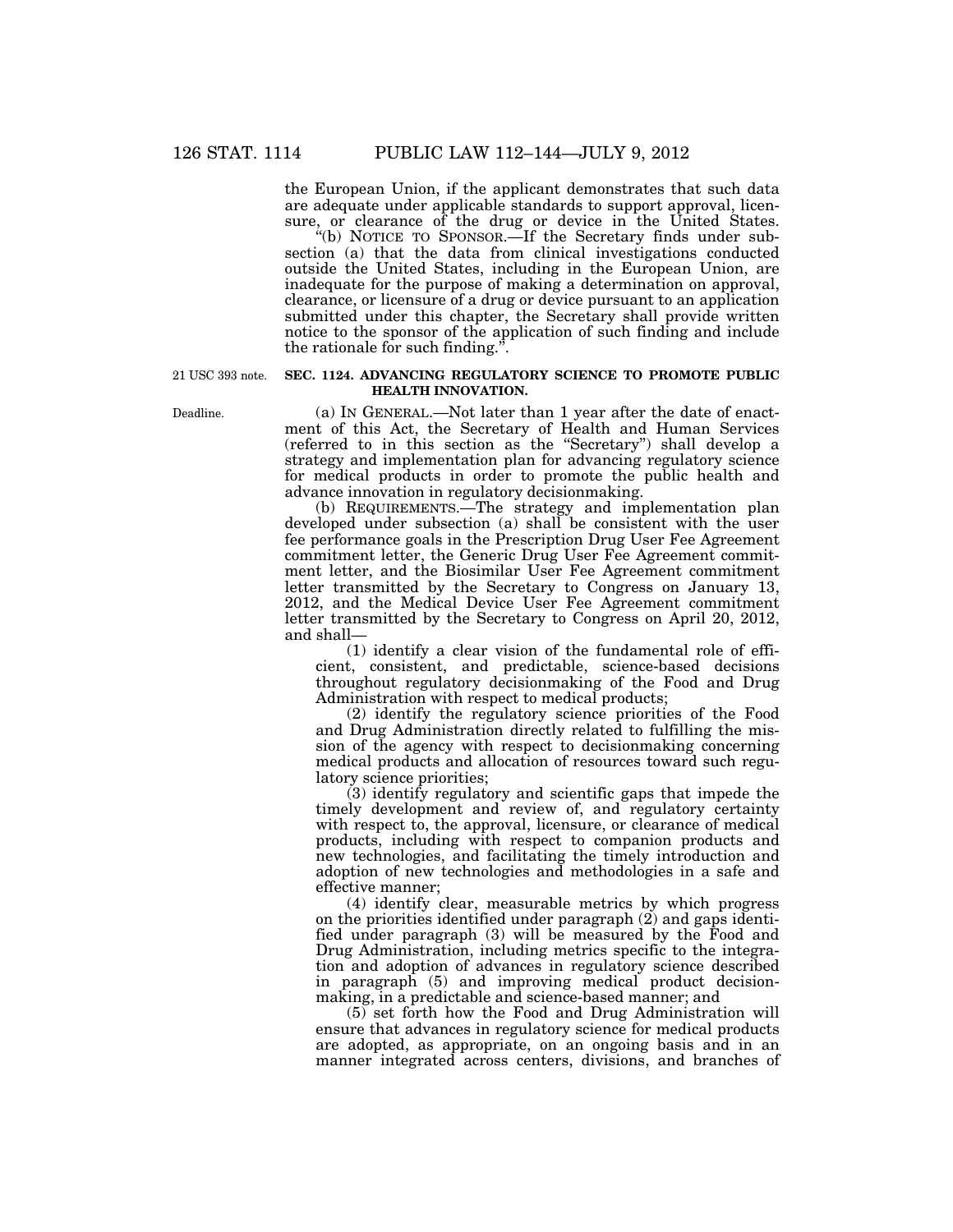the Food and Drug Administration, including by senior managers and reviewers, including through the—

(A) development, updating, and consistent application of guidance documents that support medical product decisionmaking; and

(B) adoption of the tools, methods, and processes under section 566 of the Federal Food, Drug, and Cosmetic Act (21 U.S.C. 360bbb–5).

(c) PERFORMANCE REPORTS.—The annual performance reports submitted to Congress under sections  $736B(a)$  (as amended by section 104 of this Act), 738A(a) (as amended by section 204 of this Act), 744C(a) (as added by section 303 of this Act), and 744I(a) (as added by section 403 of this Act) of the Federal Food, Drug, and Cosmetic Act for each of fiscal years 2014 and 2016, shall include a report from the Secretary on the progress made with respect to—

(1) advancing the regulatory science priorities identified under paragraph (2) of subsection (b) and resolving the gaps identified under paragraph (3) of such subsection, including reporting on specific metrics identified under paragraph (4) of such subsection;

(2) the integration and adoption of advances in regulatory science as set forth in paragraph (5) of such subsection; and

(3) the progress made in advancing the regulatory science goals outlined in the Prescription Drug User Fee Agreement commitment letter, the Generic Drug User Fee Agreement commitment letter, and the Biosimilar User Fee Agreement commitment letter transmitted by the Secretary to Congress on January 13, 2012, and the Medical Device User Fee Agreement transmitted by the Secretary to Congress on April 20, 2012.

(d) MEDICAL PRODUCT.—In this section, the term ''medical Definition. product'' means a drug, as defined in subsection (g) of section 201 of the Federal Food, Drug, and Cosmetic Act (21 U.S.C. 321), a device, as defined in subsection (h) of such section, or a biological product, as defined in section 351(i) of the Public Health Service Act.

#### **SEC. 1125. INFORMATION TECHNOLOGY.**

(a) HHS REPORT.—Not later than 1 year after the date of enactment of this Act, the Secretary of Health and Human Services shall—

(1) report to Congress on—

(A) the milestones and a completion date for developing and implementing a comprehensive information technology strategic plan to align the information technology systems modernization projects with the strategic goals of the Food and Drug Administration, including results-oriented goals, strategies, milestones, performance measures;

(B) efforts to finalize and approve a comprehensive inventory of the information technology systems of the Food and Drug Administration that includes information describing each system, such as costs, system function or purpose, and status information, and incorporate use of the system portfolio into the information investment management process of the Food and Drug Administration;

21 USC 393 note.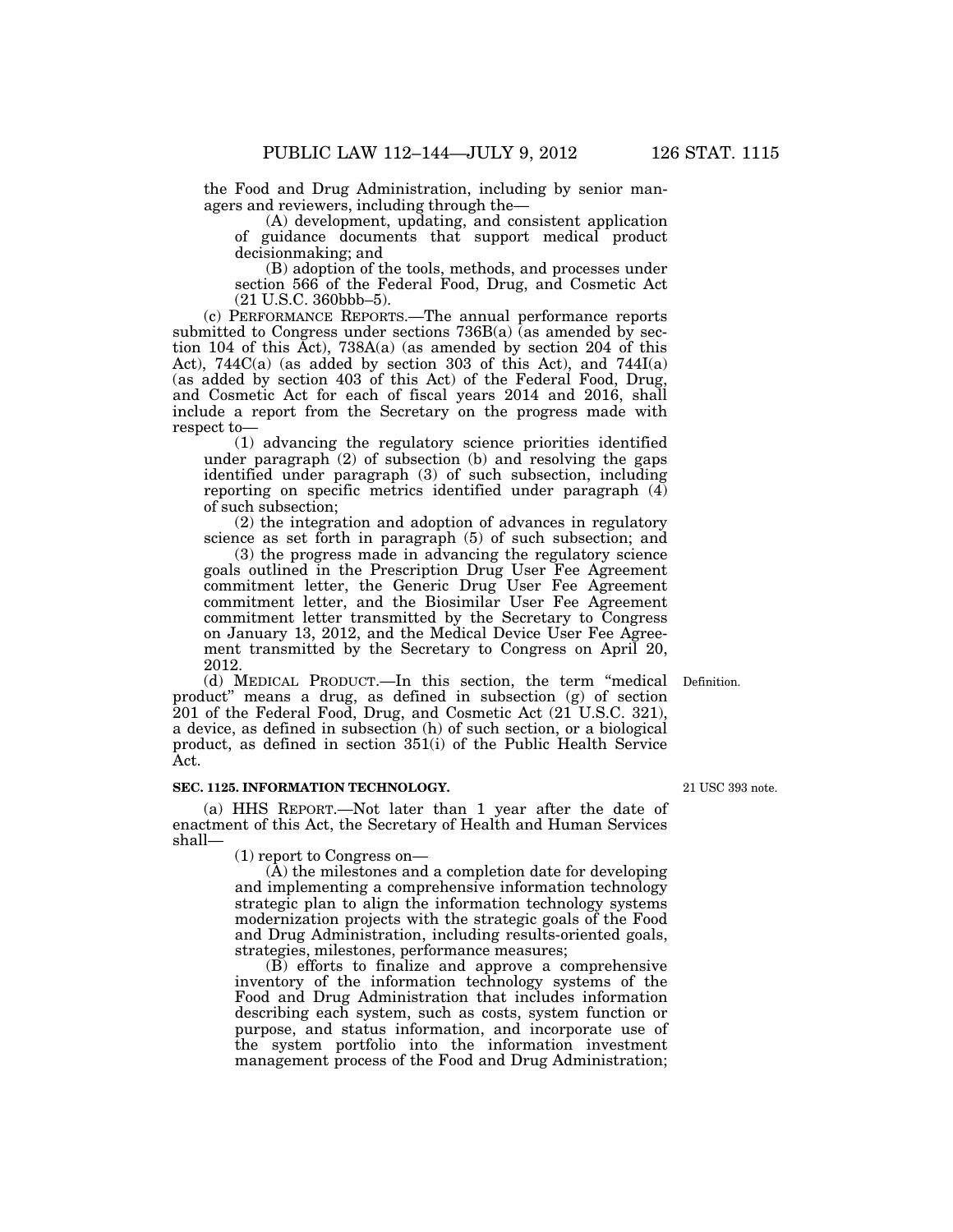(C) the ways in which the Food and Drug Administration uses the plan described in subparagraph (A) to guide and coordinate the modernization projects and activities of the Food and Drug Administration, including the interdependencies among projects and activities; and

(D) the extent to which the Food and Drug Administration has fulfilled or is implementing recommendations of the Government Accountability Office with respect to the Food and Drug Administration and information technology; and

(2) develop—

(A) a documented enterprise architecture program management plan that includes the tasks, activities, and timeframes associated with developing and using the architecture and addresses how the enterprise architecture program management will be performed in coordination with other management disciplines, such as organizational strategic planning, capital planning and investment control, and performance management; and

(B) a skills inventory, needs assessment, gap analysis, and initiatives to address skills gaps as part of a strategic approach to information technology human capital planning.

(b) GAO REPORT.—Not later than January 1, 2016, the Comptroller General of the United States shall issue a report regarding the strategic plan described in subsection  $(a)(1)(A)$  and related actions carried out by the Food and Drug Administration. Such report shall assess the progress the Food and Drug Administration has made on—

(1) the development and implementation of a comprehensive information technology strategic plan, including the results-oriented goals, strategies, milestones, and performance measures identified in subsection  $(a)(1)(A)$ ;

(2) the effectiveness of the comprehensive information technology strategic plan described in subsection  $(a)(1)(A)$ , including the results-oriented goals and performance measures; and

(3) the extent to which the Food and Drug Administration has fulfilled recommendations of the Government Accountability Office with respect to such agency and information technology.

21 USC 399e.

#### **SEC. 1126. NANOTECHNOLOGY.**

(a) IN GENERAL.—The Secretary of Health and Human Services (referred to in this section as the ''Secretary'') shall intensify and expand activities related to enhancing scientific knowledge regarding nanomaterials included or intended for inclusion in products regulated under the Federal Food, Drug, and Cosmetic Act (21 U.S.C. 301 et seq.) or other statutes administered by the Food and Drug Administration, to address issues relevant to the regulation of those products, including the potential toxicology of such nanomaterials, the potential benefit of new therapies derived from nanotechnology, the effects of such nanomaterials on biological systems, and the interaction of such nanomaterials with biological systems.

(b) ACTIVITIES.—In conducting activities related to nanotechnology, the Secretary may—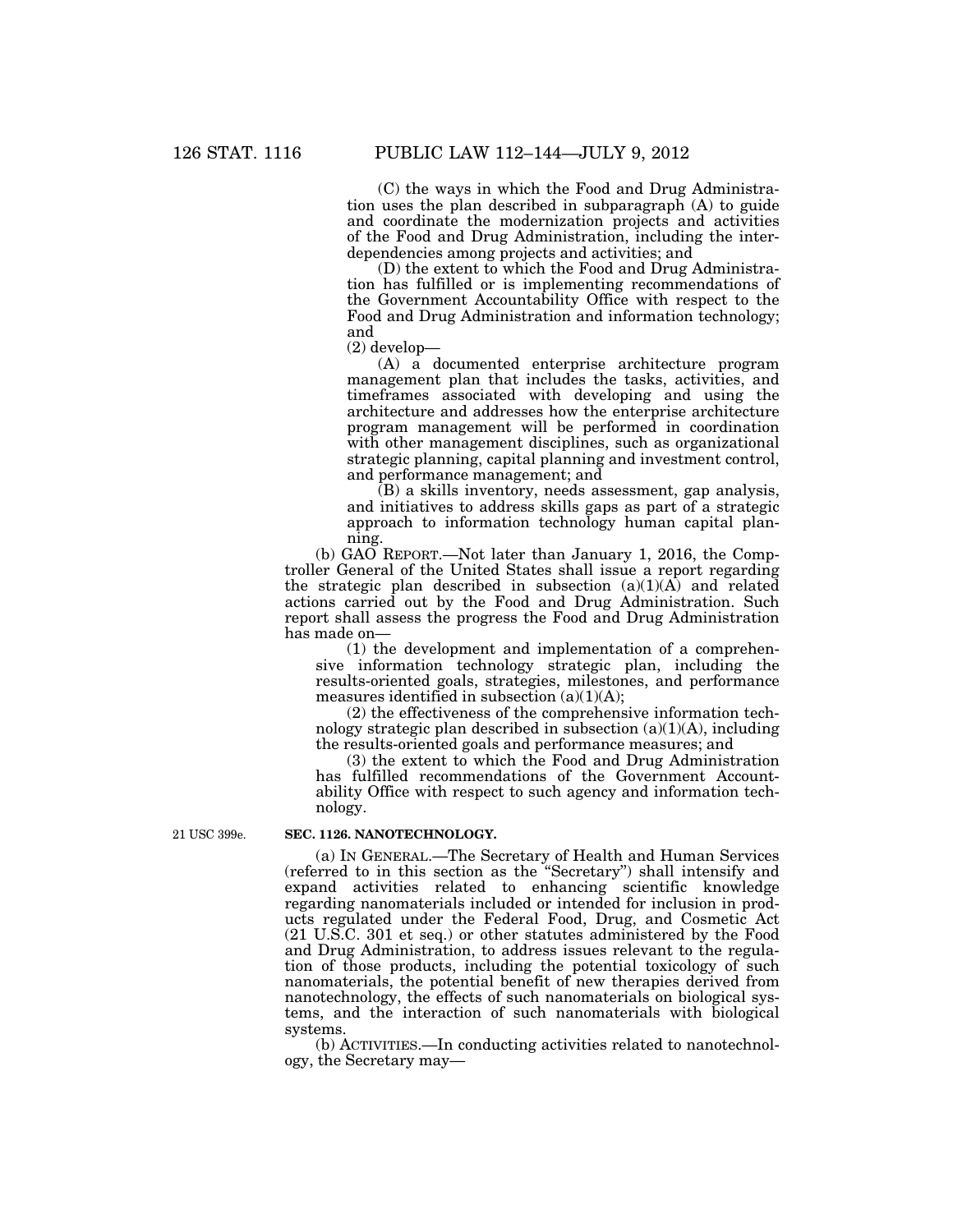(1) assess scientific literature and data on general nanomaterials interactions with biological systems and on specific nanomaterials of concern to the Food and Drug Administration;

(2) in cooperation with other Federal agencies, develop and organize information using databases and models that will facilitate the identification of generalized principles and characteristics regarding the behavior of classes of nanomaterials with biological systems;

(3) promote Food and Drug Administration programs and participate in collaborative efforts, to further the understanding of the science of novel properties of nanomaterials that might contribute to toxicity;

(4) promote and participate in collaborative efforts to further the understanding of measurement and detection methods for nanomaterials;

(5) collect, synthesize, interpret, and disseminate scientific information and data related to the interactions of nanomaterials with biological systems;

(6) build scientific expertise on nanomaterials within the Food and Drug Administration, including field and laboratory expertise, for monitoring the production and presence of nanomaterials in domestic and imported products regulated under this Act;

(7) ensure ongoing training, as well as dissemination of new information within the centers of the Food and Drug Administration, and more broadly across the Food and Drug Administration, to ensure timely, informed consideration of the most current science pertaining to nanomaterials;

(8) encourage the Food and Drug Administration to participate in international and national consensus standards activities pertaining to nanomaterials; and

 $(9)$  carry out other activities that the Secretary determines are necessary and consistent with the purposes described in paragraphs  $(1)$  through  $(8)$ .

## **SEC. 1127. ONLINE PHARMACY REPORT TO CONGRESS.**

Not later than 1 year after the date of enactment of this Act, the Comptroller General of the United States shall submit to the Committee on Health, Education, Labor, and Pensions of the Senate and the Committee on Energy and Commerce of the House of Representatives a report that describes any problems posed by pharmacy Internet Web sites that violate Federal or State law, including—

(1) the methods by which Internet Web sites are used to sell prescription drugs in violation of Federal or State law or established industry standards;

(2) the harmful health effects that patients experience when they consume prescription drugs purchased through such pharmacy Internet Web sites;

(3) efforts by the Federal Government and State and local governments to investigate and prosecute the owners or operators of pharmacy Internet Web sites, to address the threats such Web sites pose, and to protect patients;

(4) the level of success that Federal, State, and local governments have experienced in investigating and prosecuting such cases;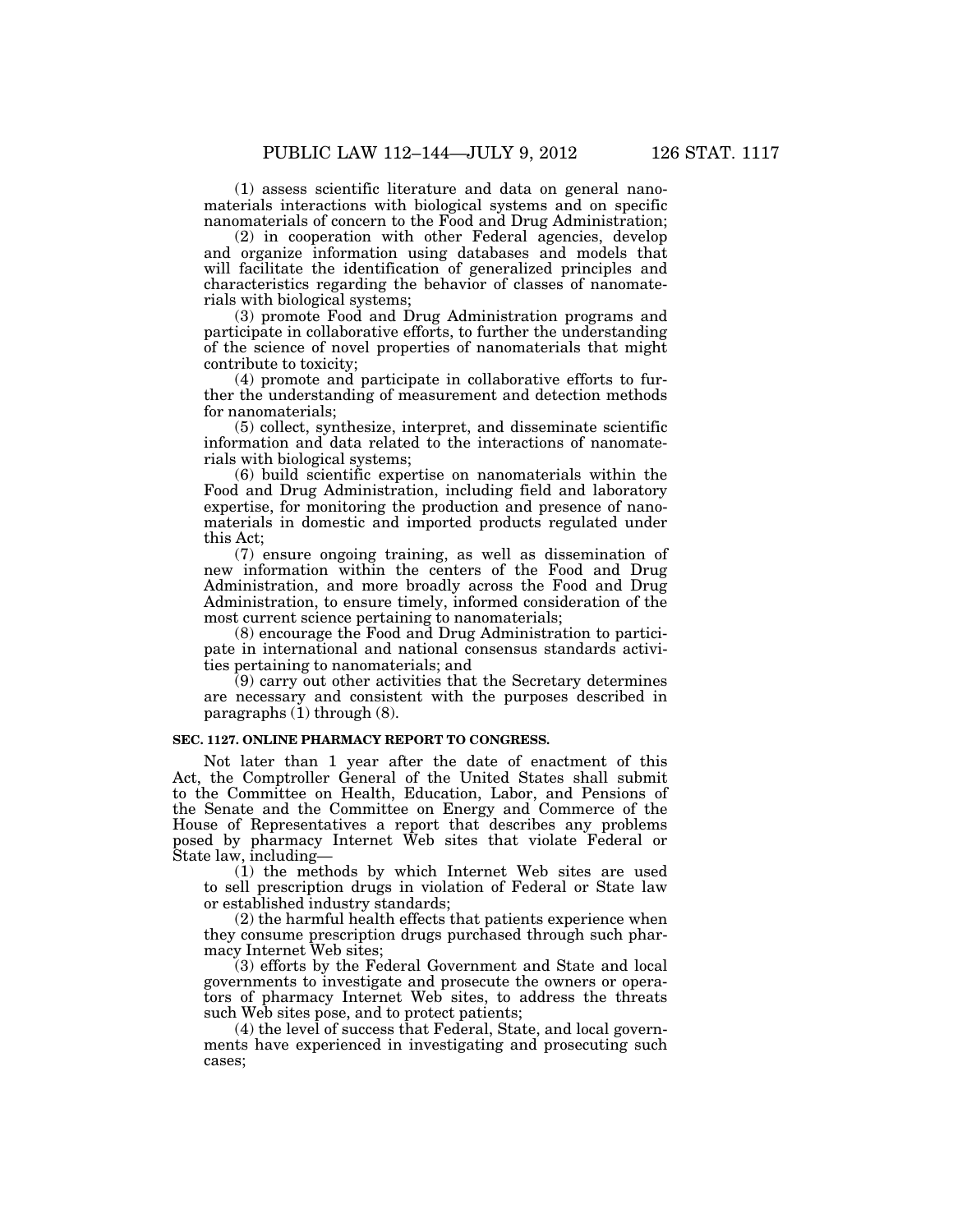(5) whether the law, as in effect on the date of the report, provides sufficient authorities to Federal, State, and local governments to investigate and prosecute the owners and operators of pharmacy Internet Web sites that violate Federal or State law or established industry standards;

(6) additional authorities that could assist Federal, State, and local governments in investigating and prosecuting the owners and operators of pharmacy Internet Web sites that violate Federal or State law or established industry standards;

(7) laws, policies, and activities that would educate consumers about how to distinguish pharmacy Internet Web sites that comply with Federal and State laws and established industry standards from those pharmacy Internet Web sites that do not comply with such laws and standards; and

(8) activities that private sector actors are taking to address the prevalence of illegitimate pharmacy Internet Web sites, and any policies to encourage further activities.

#### **SEC. 1128. REPORT ON SMALL BUSINESSES.**

Not later than 1 year after the date of enactment of this Act, the Commissioner of Food and Drugs shall submit a report to Congress that includes—

(1) a listing of and staffing levels of all small business offices at the Food and Drug Administration, including the small business liaison program;

(2) the status of partnership efforts between the Food and Drug Administration and the Small Business Administration;

(3) a summary of outreach efforts to small businesses and small business associations, including availability of toll-free telephone help lines;

(4) with respect to the program under the Orphan Drug Act (Public Law 97–414), the number of applications made by small businesses and number of applications approved for research grants and the number of companies receiving protocol assistance for the development of drugs for rare diseases and disorders;

(5) the number of small businesses submitting applications and receiving approval for unsolicited grant applications from the Food and Drug Administration;

(6) the number of small businesses submitting applications and receiving approval for solicited grant applications from the Food and Drug Administration; and

(7) barriers small businesses encounter in the drug and medical device approval process.

## **SEC. 1129. PROTECTIONS FOR THE COMMISSIONED CORPS OF THE PUBLIC HEALTH SERVICE ACT.**

(a) IN GENERAL.—Section 221(a) of the Public Health Service Act (42 U.S.C. 213a(a)) is amended by adding at the end the following:

''(18) Section 1034, Protected Communications; Prohibition of Retaliatory Personnel Actions.''.

(b) CONFORMING AMENDMENT.—Section 221(b) of the Public Health Service Act (42 U.S.C. 213a(b)) is amended by adding at the end the following: "For purposes of paragraph (18) of subsection (a), the term 'Inspector General' in section 1034 of such title 10 shall mean the Inspector General of the Department of Health and Human Services.''.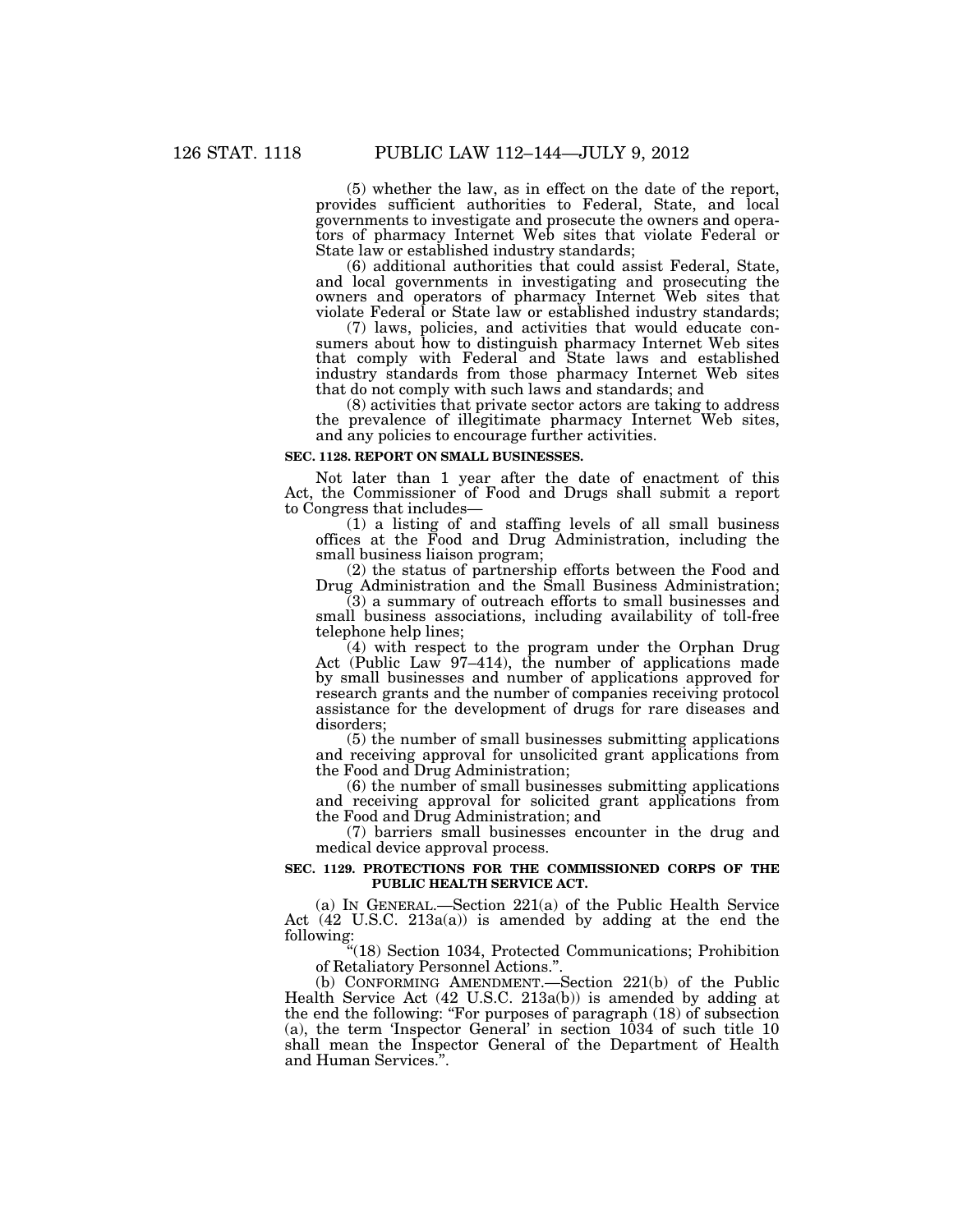#### **SEC. 1130. COMPLIANCE DATE FOR RULE RELATING TO SUNSCREEN DRUG PRODUCTS FOR OVER-THE-COUNTER HUMAN USE.**

In accordance with the final rule issued by the Commissioner of Food and Drug entitled ''Labeling and Effectiveness Testing; Sunscreen Drug Products for Over-the-Counter Human Use; Delay of Compliance Dates'' (77 Fed. Reg. 27591 (May 11, 2012)), a product subject to the final rule issued by the Commissioner entitled ''Labeling and Effectiveness Testing; Sunscreen Drug Products for Over-the-Counter Human Use'' (76 Fed. Reg. 35620 (June 17, 2011)), shall comply with such rule not later than—

(1) December 17, 2013, for products subject to such rule with annual sales of less than \$25,000 and

(2) December 17, 2012, for all other products subject to such rule.

#### **SEC. 1131. STRATEGIC INTEGRATED MANAGEMENT PLAN.**

Not later than 1 year after the date of enactment of this Deadline. Act, the Secretary of Health and Human Services shall submit to Congress a strategic integrated management plan for the Center for Drug Evaluation and Research, the Center for Biologics Evaluation and Research, and the Center for Devices and Radiological Health. Such strategic management plan shall—

(1) identify strategic institutional goals, priorities, and mechanisms to improve efficiency, for the Center for Drug Evaluation and Research, the Center for Biologics Evaluation and Research, and the Center for Devices and Radiological Health;

(2) describe the actions the Secretary will take to recruit, retain, train, and continue to develop the workforce at the Center for Drug Evaluation and Research, the Center for Biologics Evaluation and Research, and the Center for Devices and Radiological Health to fulfill the public health mission of the Food and Drug Administration; and

(3) identify results-oriented, outcome-based measures that the Secretary will use to measure the progress of achieving the strategic goals, priorities, and mechanisms identified under paragraph (1) and the effectiveness of the actions identified under paragraph (2), including metrics to ensure that managers and reviewers of the Center for Drug Evaluation and Research, the Center for Biologics Evaluation and Research, and the Center for Devices and Radiological Health are familiar with and appropriately and consistently apply the requirements under the Federal Food, Drug, and Cosmetic Act (21 U.S.C. 301 et seq.), including new requirements under parts 2, 3, 7, and 8 of subchapter C of title VII of the Federal Food, Drug, and Cosmetic Act (21 U.S.C. 379f et seq.).

#### **SEC. 1132. ASSESSMENT AND MODIFICATION OF REMS.**

(a) ASSESSMENT AND MODIFICATION OF APPROVED STRATEGY.— Section  $505-1(g)$  (21 U.S.C. 355-1(g)) is amended-

 $(1)$  in paragraph  $(1)$ , by striking ", and propose a modification to,'';

 $(2)$  in paragraph  $(2)$ —

 $(A)$  in the matter before subparagraph  $(A)$ —

(i) by striking ", subject to paragraph  $(5)$ ,"; and

(ii) by striking '', and may propose a modification  $\mathsf{to}$ .":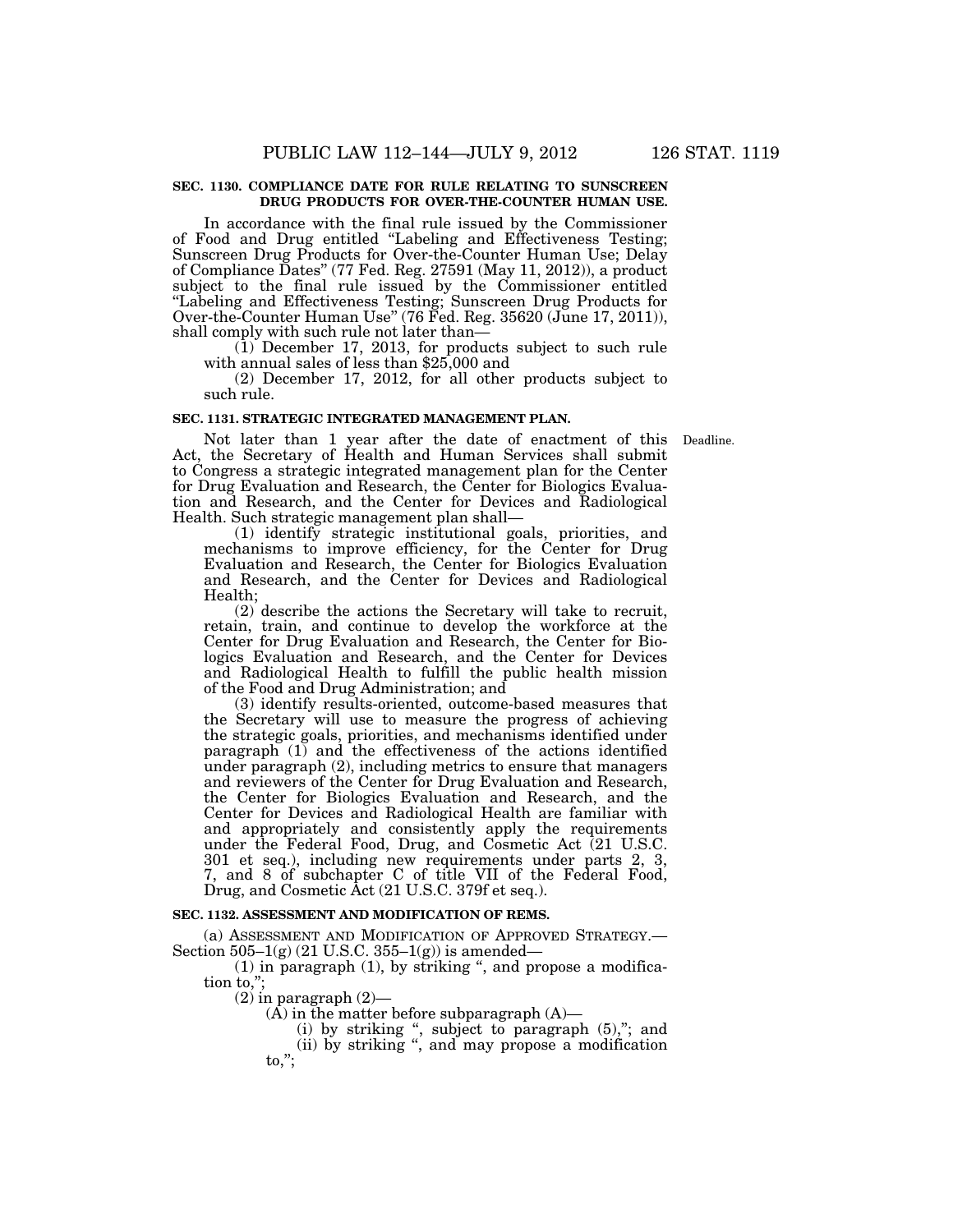(B) in subparagraph (C), by striking ''new safety or effectiveness information indicates that'' and all that follows and inserting the following: ''an assessment is needed to evaluate whether the approved strategy should be modified to—

''(i) ensure the benefits of the drug outweigh the risks of the drug; or

''(ii) minimize the burden on the health care delivery system of complying with the strategy.''; and (C) by striking subparagraph (D);

(3) in paragraph (3), by striking ''for a drug shall include— '' and all that follows and inserting the following ''for a drug shall include, with respect to each goal included in the strategy, an assessment of the extent to which the approved strategy, including each element of the strategy, is meeting the goal or whether 1 or more such goals or such elements should be modified.''; and

(4) by amending paragraph (4) to read as follows:

"(4) MODIFICATION.

"(A) ON INITIATIVE OF RESPONSIBLE PERSON.—After the approval of a risk evaluation and mitigation strategy by the Secretary, the responsible person may, at any time, submit to the Secretary a proposal to modify the approved strategy. Such proposal may propose the addition, modification, or removal of any goal or element of the approved strategy and shall include an adequate rationale to support such proposed addition, modification, or removal of any goal or element of the strategy.

"(B) ON INITIATIVE OF SECRETARY.—After the approval of a risk evaluation and mitigation strategy by the Secretary, the Secretary may, at any time, require a responsible person to submit a proposed modification to the strategy within 120 days or within such reasonable time as the Secretary specifies, if the Secretary, in consultation with the offices described in subsection  $(c)(2)$ , determines that 1 or more goals or elements should be added, modified, or removed from the approved strategy to—

''(i) ensure the benefits of the drug outweigh the risks of the drug; or

''(ii) minimize the burden on the health care delivery system of complying with the strategy.''.

(b) REVIEW OF PROPOSED STRATEGIES; REVIEW OF ASSESSMENTS AND MODIFICATIONS OF APPROVED STRATEGIES.—Section 505–1(h)  $(21 \text{ U.S.C. } 355-1(h))$  is amended—

(1) in the subsection heading by inserting ''AND MODIFICA-TIONS'' after ''REVIEW OF ASSESSMENTS'';

 $(2)$  in paragraph  $(1)$ —

(A) by inserting "and proposed modification to" after "under subsection (a) and each assessment of"; and

(B) by inserting '', and, if necessary, promptly initiate discussions with the responsible person about such proposed strategy, assessment, or modification" after "subsection (g)";

 $(3)$  by striking paragraph  $(2)$ ;

(4) by redesignating paragraphs (3) through (9) as paragraphs (2) through (8), respectively;

(5) in paragraph (2), as redesignated by paragraph (4)—

Proposal.

Deadline.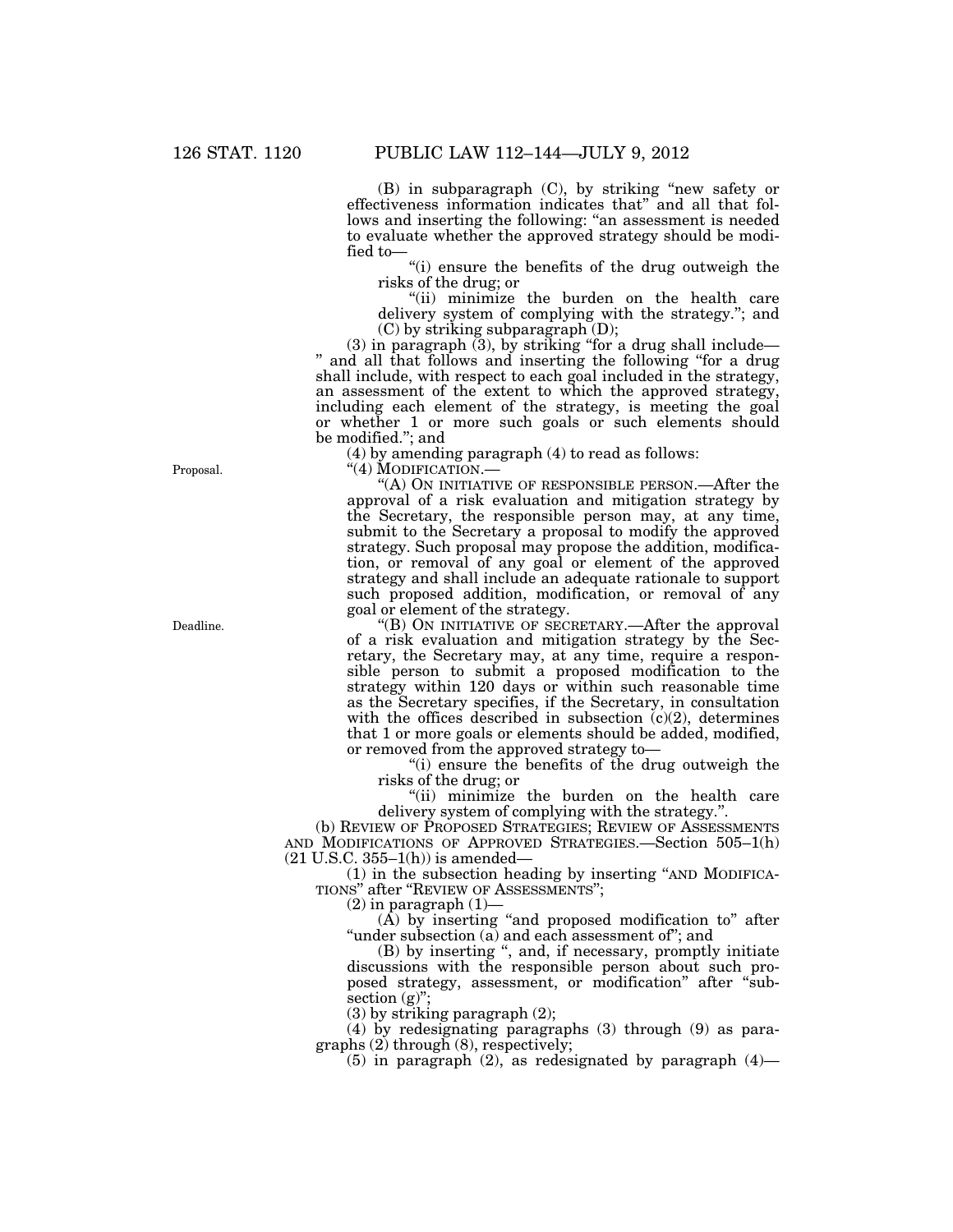(A) by amending subparagraph (A) to read as follows: ''(A) IN GENERAL.—

Deadlines.

''(i) TIMEFRAME.—Unless the dispute resolution process described under paragraph  $(3)$  or  $(4)$  applies, and, except as provided in clause (ii) or clause (iii) below, the Secretary, in consultation with the offices described in subsection (c)(2), shall review and act on the proposed risk evaluation and mitigation strategy for a drug or any proposed modification to any required strategy within 180 days of receipt of the proposed strategy or modification.

"(ii) MINOR MODIFICATIONS.—The Secretary shall review and act on a proposed minor modification, as defined by the Secretary in guidance, within 60 days of receipt of such modification.

"(iii) REMS MODIFICATION DUE TO SAFETY LABEL CHANGES.—Not later than 60 days after the Secretary receives a proposed modification to an approved risk evaluation and mitigation strategy to conform the strategy to approved safety label changes, including safety labeling changes initiated by the sponsor in accordance with FDA regulatory requirements, or to a safety label change that the Secretary has directed the holder of the application to make pursuant to section 505(o)(4), the Secretary shall review and act on such proposed modification to the approved strategy.

''(iv) GUIDANCE.—The Secretary shall establish, through guidance, that responsible persons may implement certain modifications to an approved risk evaluation and mitigation strategy following notification to the Secretary.''; and

(B) by amending subparagraph (C) to read as follows:

''(C) PUBLIC AVAILABILITY.—Upon acting on a proposed risk evaluation and mitigation strategy or proposed modification to a risk evaluation and mitigation strategy under subparagraph (A), the Secretary shall make publicly available an action letter describing the actions taken by the Secretary under such subparagraph (A).'';

 $(6)$  in paragraph  $(4)$ , as redesignated by paragraph  $(4)$ —  $(A)$  in subparagraph  $(A)(i)$ 

(i) by striking ''Not earlier than 15 days, and not later than 35 days, after discussions under paragraph (2) have begun, the'' and inserting ''The''; and

(ii) by inserting '', after the sponsor is required to make a submission under subsection  $(a)(2)$  or  $(g)$ ," before "request in writing"; and

 $(B)$  in subparagraph  $(I)$ –

(i) by striking clauses (i) and (ii); and

(ii) by striking ''if the Secretary—'' and inserting ''if the Secretary has complied with the timing requirements of scheduling review by the Drug Safety Oversight Board, providing a written recommendation, and issuing an action letter under subparagraphs (B), (F), and (G), respectively.'';

(7) in paragraph (5), as redesignated by paragraph  $(4)$ —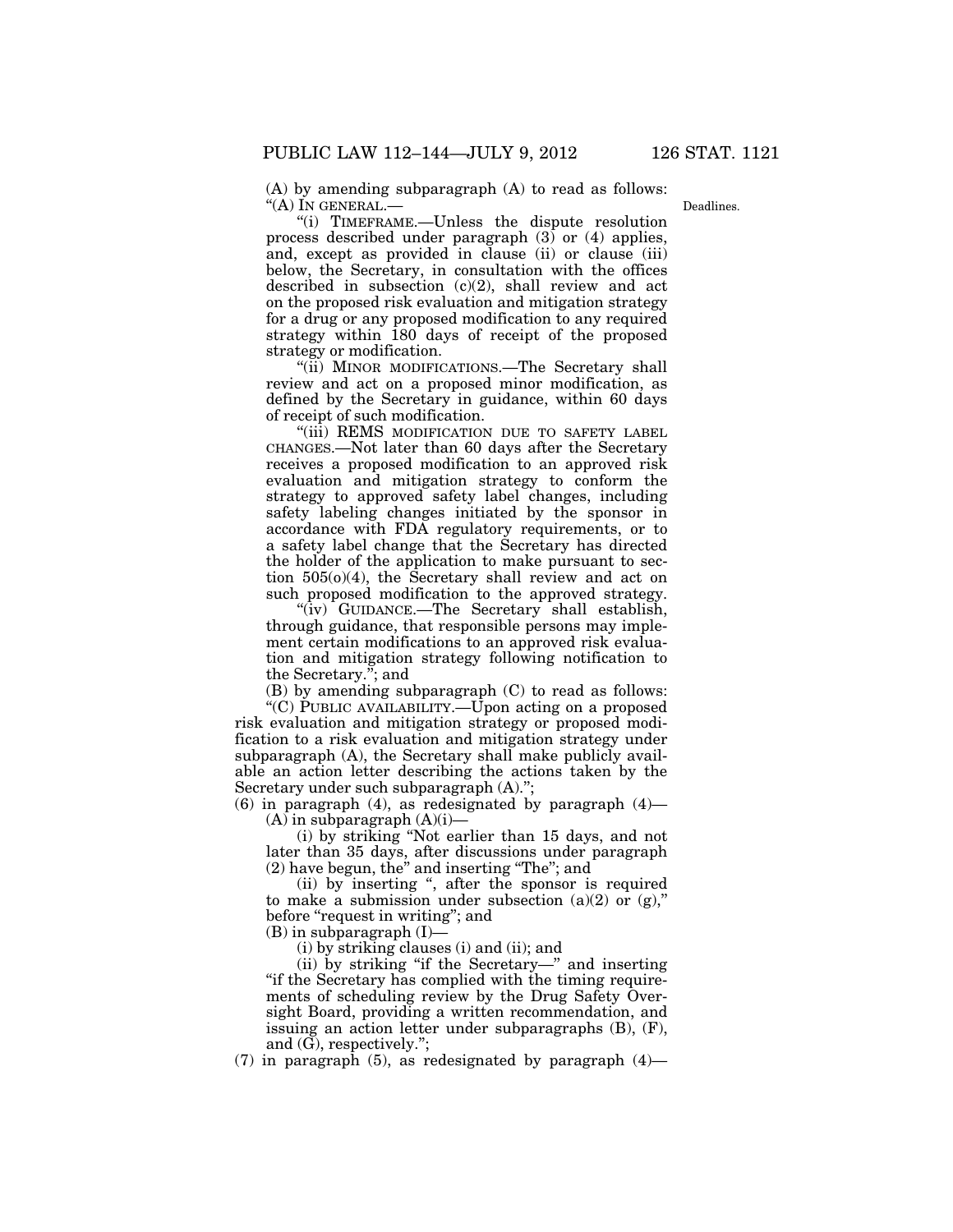(A) in subparagraph (A), by striking ''any of subparagraphs  $(B)$  through  $(D)$ " and inserting "subparagraph  $(B)$ or  $(C)$ "; and

(B) in subparagraph (C), by striking ''paragraph (4) or  $(5)$ " and inserting "paragraph  $(3)$  or  $(4)$ "; and

(8) in paragraph (8), as redesignated by paragraph (4), by striking ''paragraphs (7) and (8)'' and inserting ''paragraphs  $(6)$  and  $(7)$ ."

Deadline. 21 USC 355–1 note.

(c) GUIDANCE.—Not later than 1 year after the date of enactment of this Act, the Secretary of Health and Human Services shall issue guidance that, for purposes of section  $505-1(h)(2)(A)$ of the Federal Food, Drug, and Cosmetic Act (21 U.S.C. 355–  $1(h)(2)(A)$ , describes the types of modifications to approved risk evaluation and mitigation strategies that shall be considered to be minor modifications of such strategies.

# 21 USC 355 note.

#### **SEC. 1133. EXTENSION OF PERIOD FOR FIRST APPLICANT TO OBTAIN TENTATIVE APPROVAL WITHOUT FORFEITING 180-DAY-EXCLUSIVITY PERIOD.**

(a) EXTENSION.—

(1) IN GENERAL.—If a first applicant files an application during the 30-month period ending on the date of enactment of this Act and such application initially contains a certification described in paragraph  $(2)(A)(vii)(IV)$  of section 505(j) of the Federal Food, Drug, and Cosmetic Act (21 U.S.C. 355(j)), or if a first applicant files an application and the application is amended during such period to first contain such a certification, the phrase "30 months" in paragraph  $(5)(D)(i)(IV)$  of such section shall, with respect to such application, be read as meaning—

(A) during the period beginning on the date of enactment of this Act, and ending on September 30, 2015, "40 months''; and

(B) during the period beginning on October 1, 2015, and ending on September 30, 2016, ''36 months''.

(2) CONFORMING AMENDMENT.—In the case of an application to which an extended period under paragraph (1) applies, the reference to the 30-month period under section  $505(q)(1)(G)$ of the Federal Food, Drug, and Cosmetic Act (21 U.S.C.  $355(q)(1)(G)$  shall be read to be the applicable period under paragraph (1).

(b) PERIOD FOR OBTAINING TENTATIVE APPROVAL OF CERTAIN APPLICATIONS.—If an application is filed on or before the date of enactment of this Act and such application is amended during the period beginning on the day after the date of enactment of this Act and ending on September 30, 2017, to first contain a certification described in paragraph  $(2)(A)(vi)(IV)$  of section 505(j) of the Federal Food, Drug, and Cosmetic Act (21 U.S.C. 355(j)), the date of the filing of such amendment (rather than the date of the filing of such application) shall be treated as the beginning of the 30-month period described in paragraph  $(5)(D)(i)(IV)$  of such section 505(j).

(c) DEFINITIONS.—For the purposes of this section, the terms "application" and "first applicant" mean application and first applicant, as such terms are used in section  $505(j)(5)(D)(i)(IV)$  of the Federal Food, Drug, and Cosmetic Act (21 U.S.C. 355(j)(5)(D)(i)(IV)).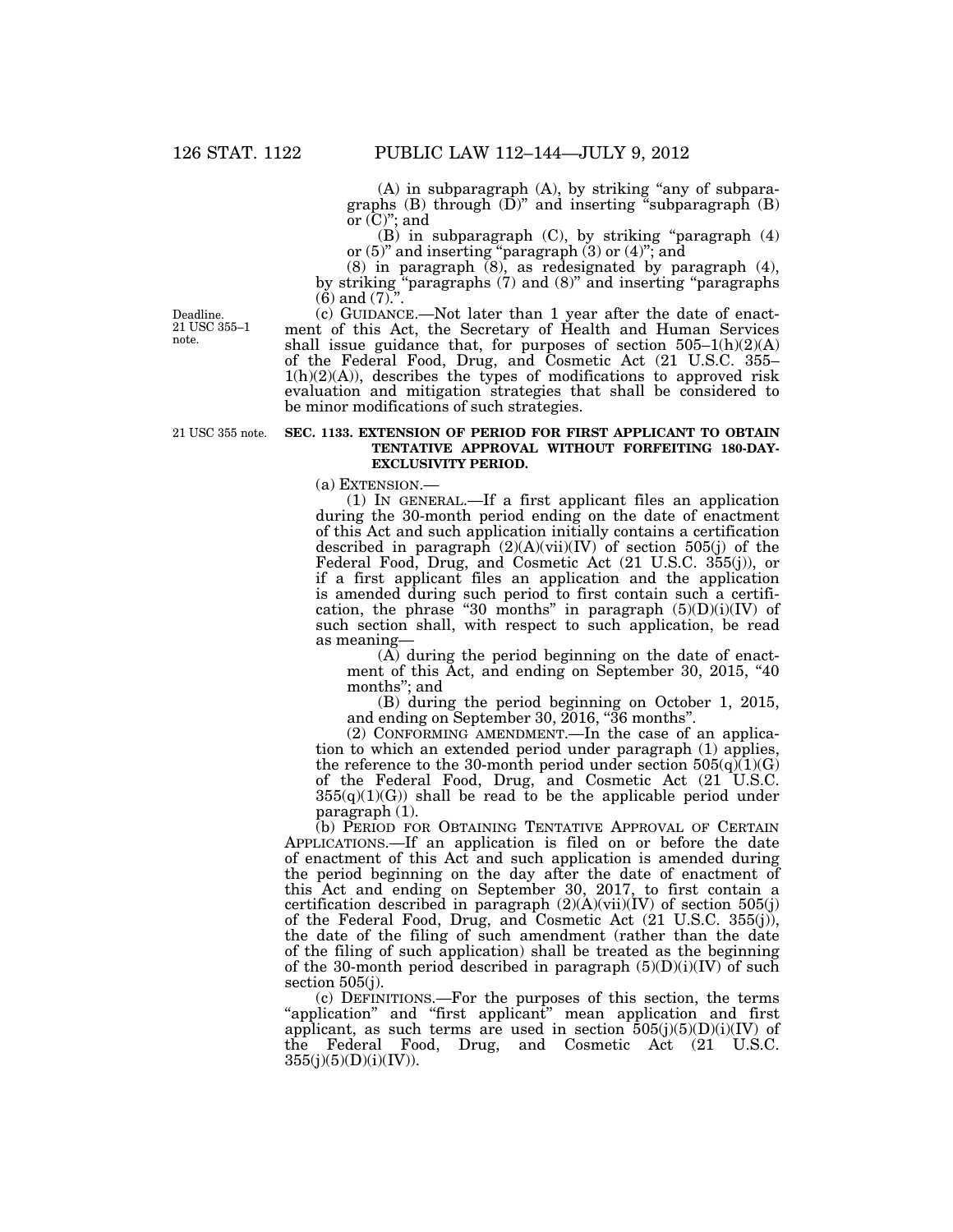# **SEC. 1134. DEADLINE FOR DETERMINATION ON CERTAIN PETITIONS.**

(a) IN GENERAL.—Section 505 (21 U.S.C. 355) is amended by adding at the end the following:<br>"(w) DEADLINE FOR DETERMINATION ON CERTAIN PETITIONS.—

The Secretary shall issue a final, substantive determination on a petition submitted pursuant to subsection (b) of section 314.161 of title 21, Code of Federal Regulations (or any successor regulations), no later than 270 days after the date the petition is submitted."

(b) APPLICATION.—The amendment made by subsection (a) shall 21 USC 355 note. apply to any petition that is submitted pursuant to subsection (b) of section 314.161 of title 21, Code of Federal Regulations (or any successor regulations), on or after the date of enactment of this Act.

#### **SEC. 1135. FINAL AGENCY ACTION RELATING TO PETITIONS AND CIVIL ACTIONS.**

Section  $505(q)$  (21 U.S.C.  $355(q)$ ) is amended—

 $(1)$  in paragraph  $(1)$ –

 $(A)$  in subparagraph  $(A)$ , by striking "subsection  $(b)(2)$ or (j)" and inserting "subsection  $(b)(2)$  or (j) of this section or section 351(k) of the Public Health Service Act''; and

(B) in subparagraph (F), by striking ''180 days'' and inserting "150 days";

 $(2)$  in paragraph  $(2)(A)$ —

 $(A)$  in the subparagraph heading, by striking "180" and inserting "150"; and

(B) in clause (i), by striking "180-day" and inserting ''150-day'';

 $(3)$  in paragraph  $(4)$ —

 $(A)$  by redesignating subparagraphs  $(A)$  and  $(B)$  as clauses (i) and (ii), respectively, and moving such clauses, as so redesignated, 2 ems to the right;

(B) by striking ''This subsection does not apply to— '' and inserting the following:

"(A) This subsection does not apply to-"; and

(C) by adding at the end the following:

''(B) Paragraph (2) does not apply to a petition addressing issues concerning an application submitted pursuant to section 351(k) of the Public Health Service Act.''; and

(4) in paragraph (5), by striking "subsection  $(b)(2)$  or  $(j)$ " inserting "subsection  $(b)(2)$  or  $(j)$  of the Act or  $351(k)$  of the Public Health Service Act''.

## **SEC. 1136. ELECTRONIC SUBMISSION OF APPLICATIONS.**

Subchapter D of chapter VII (21 U.S.C. 379k et seq.) is amended by inserting after section 745 the following:

#### **''SEC. 745A. ELECTRONIC FORMAT FOR SUBMISSIONS.**

''(a) DRUGS AND BIOLOGICS.—

" $(1)$  In GENERAL.—Beginning no earlier than 24 months Effective date. after the issuance of a final guidance issued after public notice and opportunity for comment, submissions under subsection  $(b)$ ,  $(i)$ ,  $\overline{or}$   $(i)$  of section 505 of this Act or subsection (a) or (k) of section 351 of the Public Health Service Act shall be submitted in such electronic format as specified by the Secretary in such guidance.

21 USC 379k–1.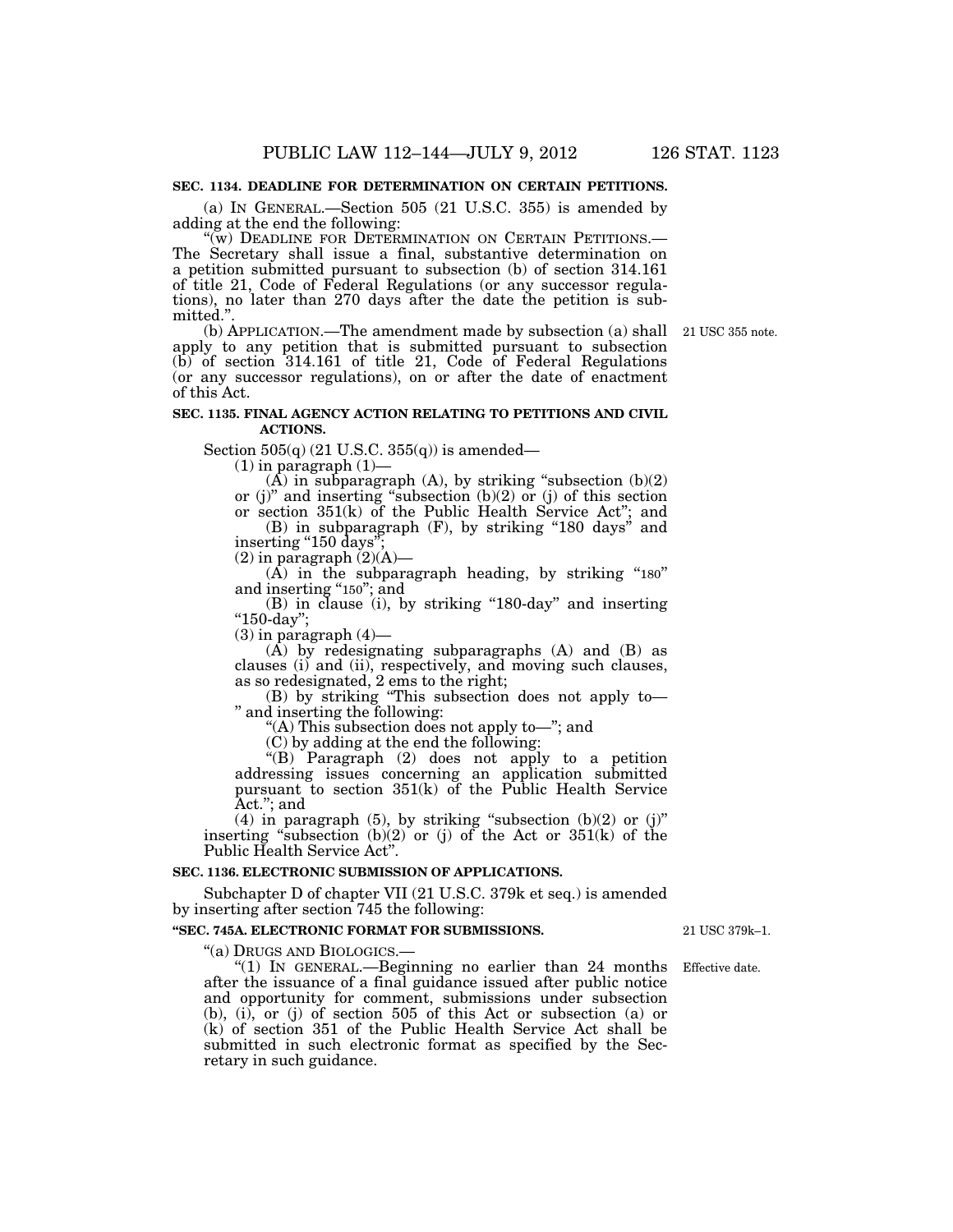" $(2)$  GUIDANCE CONTENTS.—In the guidance under paragraph (1), the Secretary may—

"(A) provide a timetable for establishment by the Secretary of further standards for electronic submission as required by such paragraph; and

''(B) set forth criteria for waivers of and exemptions from the requirements of this subsection.

''(3) EXCEPTION.—This subsection shall not apply to submissions described in section 561.<br>"(b) DEVICES.—

Effective date.

" $(1)$  In GENERAL.—Beginning after the issuance of final guidance implementing this paragraph, presubmissions and submissions for devices under section  $\overline{510(k)}$ ,  $513(f)(2)(A)$ , 515(c), 515(d), 515(f), 520(g), 520(m), or 564 of this Act or section 351 of the Public Health Service Act, and any supplements to such presubmissions or submissions, shall include an electronic copy of such presubmissions or submissions.

"(2) GUIDANCE CONTENTS.—In the guidance under paragraph (1), the Secretary may—

''(A) provide standards for the electronic copy required under such paragraph; and

''(B) set forth criteria for waivers of and exemptions from the requirements of this subsection.''.

#### **SEC. 1137. PATIENT PARTICIPATION IN MEDICAL PRODUCT DISCUS-SIONS.**

Subchapter E of chapter V (21 U.S.C. 360bbb et seq.), as amended by section 1123 of this Act, is further amended by adding at the end the following:

21 USC 360bbb–8c.

## **''SEC. 569C. PATIENT PARTICIPATION IN MEDICAL PRODUCT DISCUS-SION.**

"(a) IN GENERAL.—The Secretary shall develop and implement strategies to solicit the views of patients during the medical product development process and consider the perspectives of patients during regulatory discussions, including by—

 $\sqrt[n]{(1)}$  fostering participation of a patient representative who may serve as a special government employee in appropriate agency meetings with medical product sponsors and investigators; and

"(2) exploring means to provide for identification of patient representatives who do not have any, or have minimal, financial interests in the medical products industry.

''(b) PROTECTION OF PROPRIETARY INFORMATION.—Nothing in this section shall be construed to alter the protections offered by laws, regulations, or policies governing disclosure of confidential commercial or trade secret information and any other information exempt from disclosure pursuant to section 552(b) of title 5, United States Code, as such laws, regulations, or policies would apply to consultation with individuals and organizations prior to the date of enactment of this section.

''(c) OTHER CONSULTATION.—Nothing in this section shall be construed to limit the ability of the Secretary to consult with individuals and organizations as authorized prior to the date of enactment of this section.

''(d) NO RIGHT OR OBLIGATION.—Nothing in this section shall be construed to create a legal right for a consultation on any matter or require the Secretary to meet with any particular expert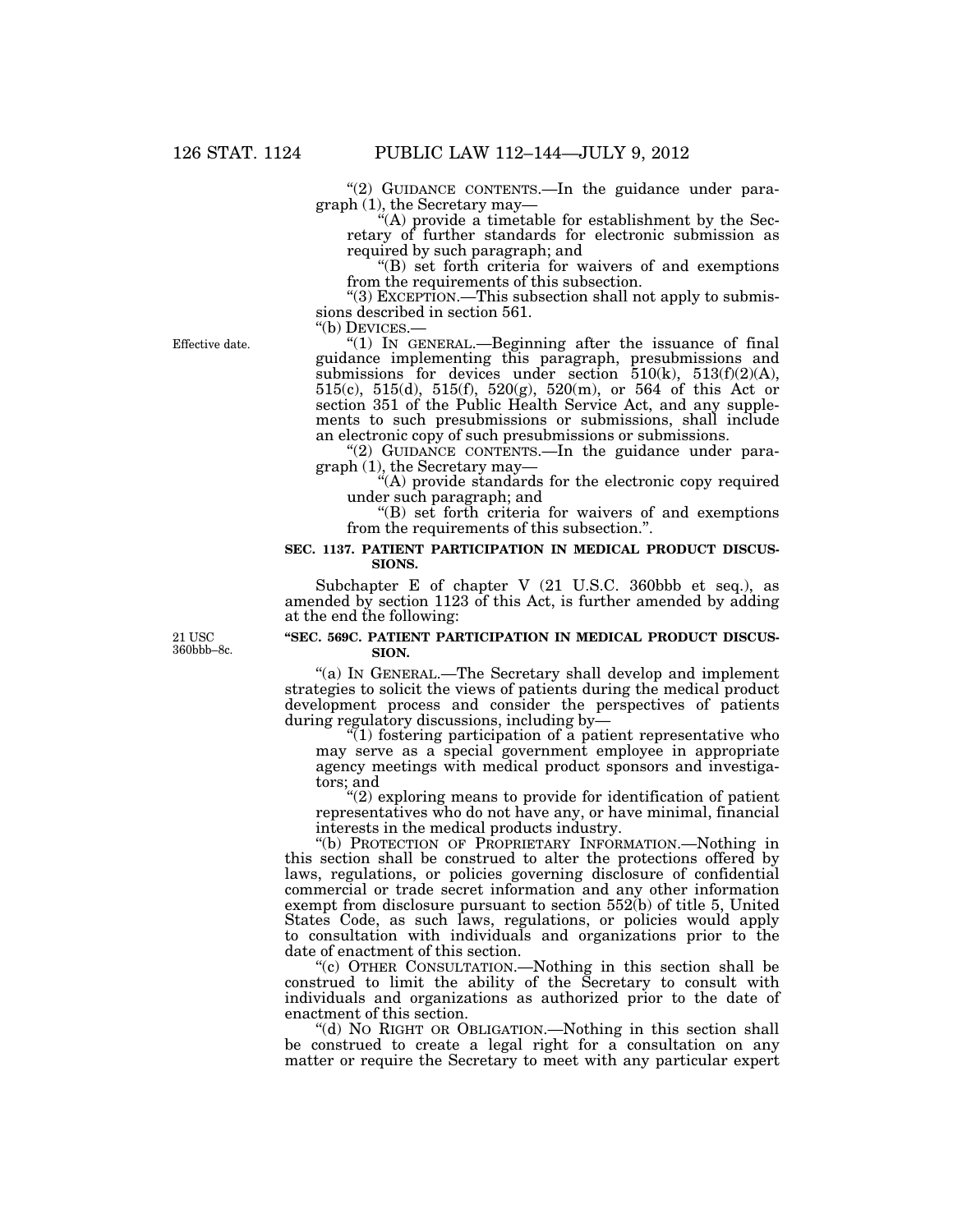or stakeholder. Nothing in this section shall be construed to alter agreed upon goals and procedures identified in the letters described in section 101(b) of the Prescription Drug User Fee Amendments of 2012. Nothing in this section is intended to increase the number of review cycles as in effect before the date of enactment of this section.

"(e) FINANCIAL INTEREST.—In this section, the term 'financial Definition. interest' means a financial interest under section 208(a) of title 18, United States Code.''.

### **SEC. 1138. ENSURING ADEQUATE INFORMATION REGARDING PHARMA-CEUTICALS FOR ALL POPULATIONS, PARTICULARLY UNDERREPRESENTED SUBPOPULATIONS, INCLUDING RACIAL SUBGROUPS.**

(a) COMMUNICATION PLAN.—The Secretary of Health and Human Services (referred to in this section as the "Secretary"), acting through the Commissioner of Food and Drugs, shall review and modify, as necessary, the Food and Drug Administration's communication plan to inform and educate health care providers and patients on the benefits and risks of medical products, with particular focus on underrepresented subpopulations, including racial subgroups.

(b) CONTENT.—The communication plan described under subsection (a)—

(1) shall take into account—

(A) the goals and principles set forth in the Strategic Action Plan to Reduce Racial and Ethnic Health Disparities issued by the Department of Health and Human Services;

(B) the nature of the medical product; and

(C) health and disease information available from other agencies within such Department, as well as any new means of communicating health and safety benefits and risks related to medical products;

(2) taking into account the nature of the medical product, shall address the best strategy for communicating safety alerts, labeled indications for the medical products, changes to the label or labeling of medical products (including black-box warnings, health advisories, health and safety benefits and risks), particular actions to be taken by health care professionals and patients, any information identifying particular subpopulations, and any other relevant information as determined appropriate to enhance communication, including varied means of electronic communication; and

(3) shall include a process for implementation of any improvements or other modifications determined to be necessary.

(c) ISSUANCE AND POSTING OF COMMUNICATION PLAN.—

(1) COMMUNICATION PLAN.—Not later than 1 year after Deadline. the date of enactment of this Act, the Secretary, acting through the Commissioner of Food and Drugs, shall issue the communication plan described under this section.

(2) POSTING OF COMMUNICATION PLAN ON THE OFFICE OF MINORITY HEALTH WEB SITE.—The Secretary, acting through the Commissioner of Food and Drugs, shall publicly post the communication plan on the Internet Web site of the Office of Minority Health of the Food and Drug Administration, and

21 USC 399f.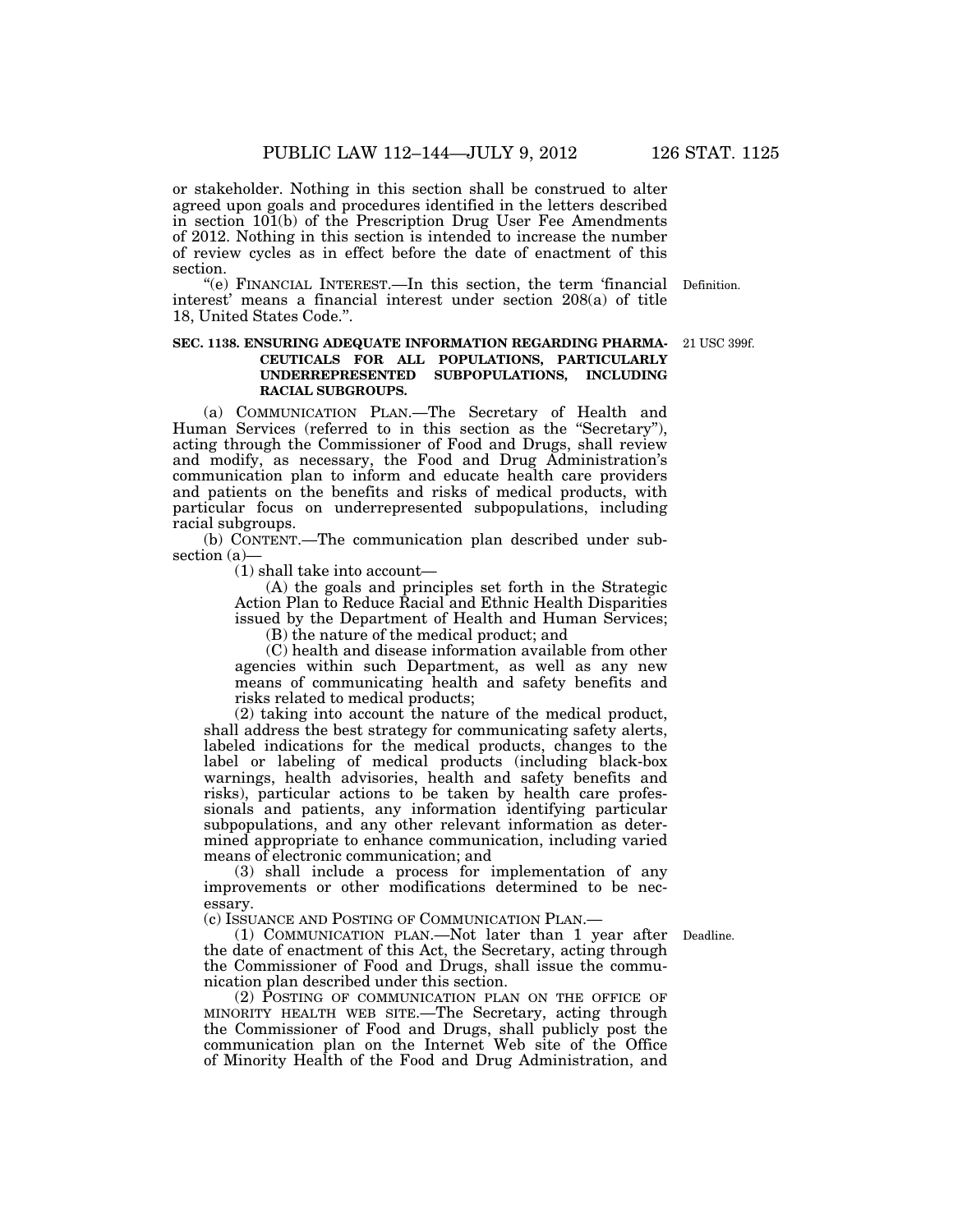provide links to any other appropriate Internet Web site, and seek public comment on the communication plan.

## **SEC. 1139. SCHEDULING OF HYDROCODONE.**

Deadline. Public meeting. Evaluation.

(a) IN GENERAL.—Not later than 60 days after the date of enactment of this Act, if practicable, the Secretary of Health and Human Services (referred to in this section as the ''Secretary'') shall hold a public meeting to solicit advice and recommendations to assist in conducting a scientific and medical evaluation in connection with a scheduling recommendation to the Drug Enforcement Administration regarding drug products containing hydrocodone, combined with other analgesics or as an antitussive.

(b) STAKEHOLDER INPUT.—In conducting the evaluation under subsection (a), the Secretary shall solicit input from a variety of stakeholders including patients, health care providers, harm prevention experts, the National Institute on Drug Abuse, the Centers for Disease Control and Prevention, and the Drug Enforcement Administration regarding the health benefits and risks, including the potential for abuse and the impact of up-scheduling of these products.

(c) TRANSCRIPT.—The transcript of any public meeting conducted pursuant to this section shall be published on the Internet Web site of the Food and Drug Administration.

## **SEC. 1140. STUDY ON DRUG LABELING BY ELECTRONIC MEANS.**

(a) STUDY.—The Comptroller General of the United States shall conduct a study on the benefits and efficiencies of electronic patient labeling of prescription drugs, as a complete or partial substitute for patient labeling in paper form. The study shall address the implementation costs to the different levels of the distribution system, logistical barriers to utilizing a system of electronic patient labeling, and any anticipated public health impact of movement to electronic labeling.

(b) REPORT.—Not later than 1 year after the date of enactment of this Act, the Comptroller General shall submit to Congress a report on the results of the study under subsection (a).

# **SEC. 1141. RECOMMENDATIONS ON INTEROPERABILITY STANDARDS.**

(a) IN GENERAL.—The Secretary of Health and Human Services may facilitate, and, as appropriate, may consult with the Attorney General to facilitate, the development of recommendations on interoperability standards to inform and facilitate the exchange of prescription drug information across State lines by States receiving grant funds under—

(1) the Harold Rogers Prescription Drug Monitoring Program established under the Departments of Commerce, Justice, and State, the Judiciary, and Related Agencies Appropriations Act, 2002 (Public Law 107–77; 115 Stat. 748); and

(2) the Controlled Substance Monitoring Program established under section 399O of the Public Health Service Act (42 U.S.C. 280g–3).

(b) REQUIREMENTS.—The Secretary of Health and Human Services shall consider the following in facilitating the development of recommendations on interoperability of prescription drug monitoring programs under subsection (a)—

(1) open standards that are freely available, without cost and without restriction, in order to promote broad implementation;

Web posting.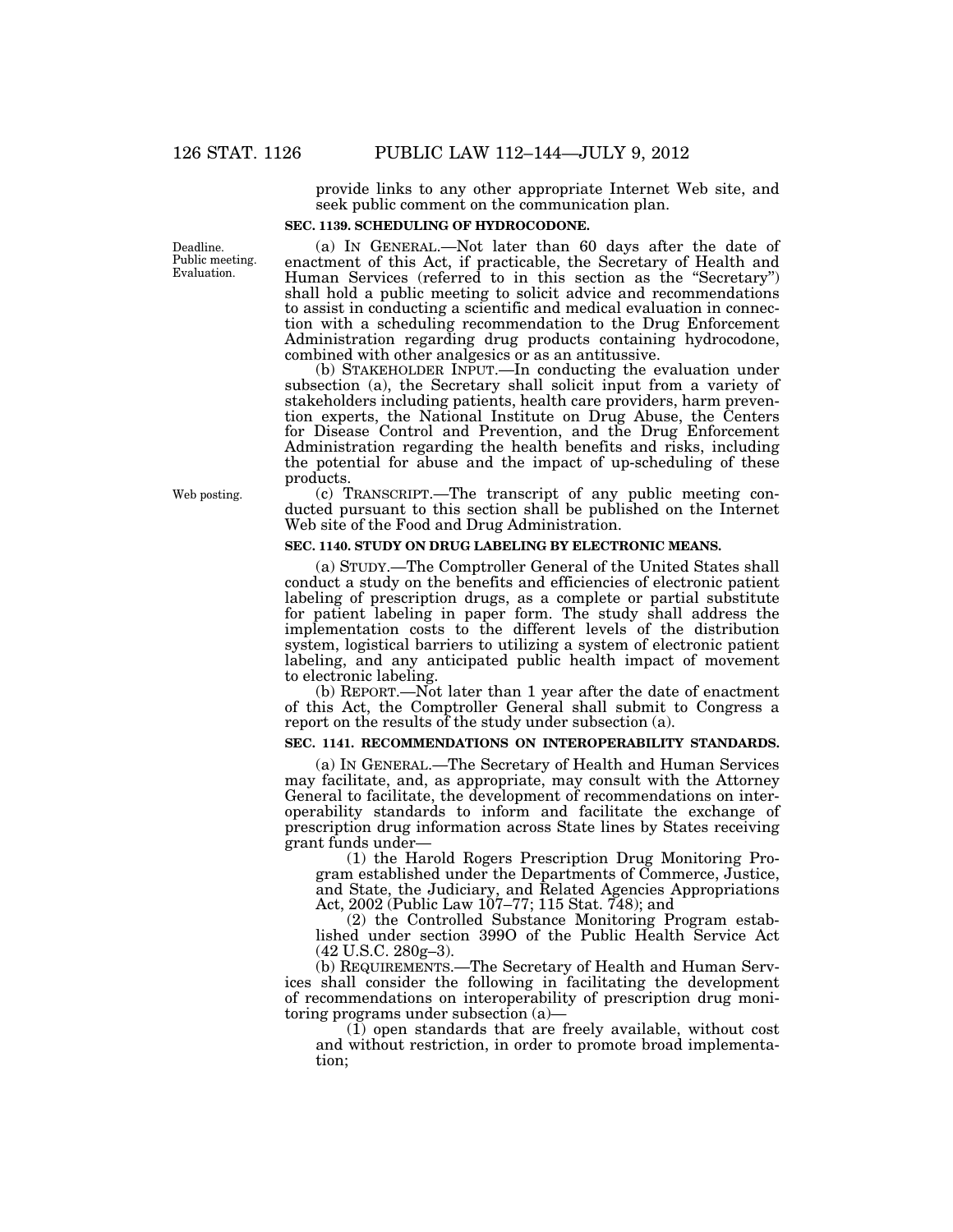(2) the use of exchange intermediaries, or hubs, as necessary to facilitate interstate interoperability by accommodating State-to-hub, hub-to-hub, and direct State-to-State communication;

(3) the support of transmissions that are fully secured as required, using industry standard methods of encryption, to ensure that protected health information and personally identifiable information are not compromised at any point during such transmission;

(4) access control methodologies to share protected information solely in accordance with State laws and regulations; and

(5) consider model interoperability standards developed by the Alliance of States with Prescription Monitoring Programs.<br>(c) REPORT.—

 $(1)$  In GENERAL.—Not later than 1 year after the date of enactment of this Act, the Secretary of Health and Human Services shall submit to the Committee on Health, Education, Labor, and Pensions of the Senate and the Committee on Energy and Commerce of the House of Representatives a report on enhancing the interoperability of State prescription drug monitoring programs with other technologies and databases used for detecting and reducing fraud, diversion, and abuse of prescription drugs.

 $(2)$  CONTENTS.—The report required under paragraph  $(1)$ shall include—

(A) an assessment of legal, technical, fiscal, privacy, or security challenges that have an impact on interoperability;

 $(\check{B})$  a discussion of how State prescription drug monitoring programs could increase the production and distribution of unsolicited reports to prescribers and dispensers of prescription drugs, law enforcement officials, and health professional licensing agencies, including the enhancement of such reporting through interoperability with other States and relevant technology and databases;

(C) any recommendations for addressing challenges that impact interoperability of State prescription drug monitoring programs in order to reduce fraud, diversion, and abuse of prescription drugs; and

(D) an assessment of the extent to which providers use prescription drug management programs in delivering care and preventing prescription drug abuse.

#### **SEC. 1142. CONFLICTS OF INTEREST.**

(a) IN GENERAL.—Section 712 (21 U.S.C. 379d–1) is amended— (1) by striking subsections (b) and (c) and inserting the following subsections:

''(b) RECRUITMENT FOR ADVISORY COMMITTEES.—

''(1) IN GENERAL.—The Secretary shall—

''(A) develop and implement strategies on effective outreach to potential members of advisory committees at universities, colleges, other academic research centers, professional and medical societies, and patient and consumer groups;

 $\mathrm{``(B)}$  seek input from professional medical and scientific societies to determine the most effective informational and recruitment activities;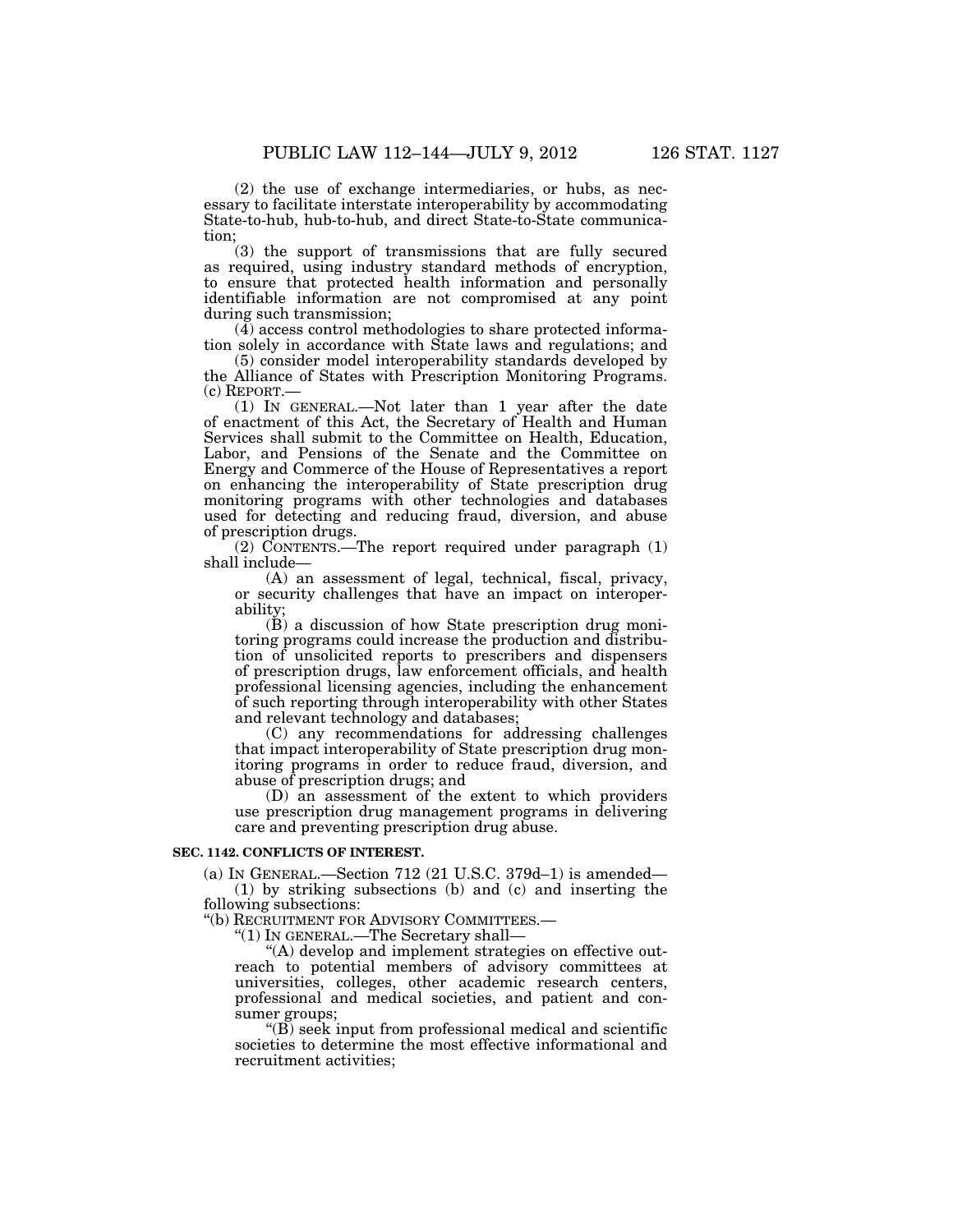Time period.

 $C$ ) at least every 180 days, request referrals for potential members of advisory committees from a variety of stakeholders, including—

''(i) product developers, patient groups, and disease advocacy organizations; and

"(ii) relevant-

''(I) professional societies;

"(II) medical societies;

''(III) academic organizations; and

''(IV) governmental organizations; and

 $'(D)$  in carrying out subparagraphs  $(A)$  and  $(B)$ , take into account the levels of activity (including the numbers of annual meetings) and the numbers of vacancies of the advisory committees.

''(2) RECRUITMENT ACTIVITIES.—The recruitment activities under paragraph (1) may include—

''(A) advertising the process for becoming an advisory committee member at medical and scientific society conferences;

''(B) making widely available, including by using existing electronic communications channels, the contact information for the Food and Drug Administration point of contact regarding advisory committee nominations; and

''(C) developing a method through which an entity receiving funding from the National Institutes of Health, the Agency for Healthcare Research and Quality, the Centers for Disease Control and Prevention, or the Veterans Health Administration can identify a person whom the Food and Drug Administration can contact regarding the nomination of individuals to serve on advisory committees.

''(3) EXPERTISE.—In carrying out this subsection, the Secretary shall seek to ensure that the Secretary has access to the most current expert advice.

"(c) DISCLOSURE OF DETERMINATIONS AND CERTIFICATIONS.-Notwithstanding section  $107(a)(2)$  of the Ethics in Government Act of 1978, the following shall apply:

"(1) 15 OR MORE DAYS IN ADVANCE.—As soon as practicable, but (except as provided in paragraph (2)) not later than 15 days prior to a meeting of an advisory committee to which a written determination as referred to in section 208(b)(1) of title 18, United States Code, or a written certification as referred to in section 208(b)(3) of such title, applies, the Secretary shall disclose (other than information exempted from disclosure under section 552 or section 552a of title 5, United States Code (popularly known as the Freedom of Information Act and the Privacy Act of 1974, respectively)) on the Internet Web site of the Food and Drug Administration—

"(A) the type, nature, and magnitude of the financial interests of the advisory committee member to which such determination or certification applies; and

''(B) the reasons of the Secretary for such determination or certification, including, as appropriate, the public health interest in having the expertise of the member with respect to the particular matter before the advisory committee.

"(2) LESS THAN 30 DAYS IN ADVANCE.—In the case of a financial interest that becomes known to the Secretary less than 30 days prior to a meeting of an advisory committee

Applicability. Deadlines. Web posting.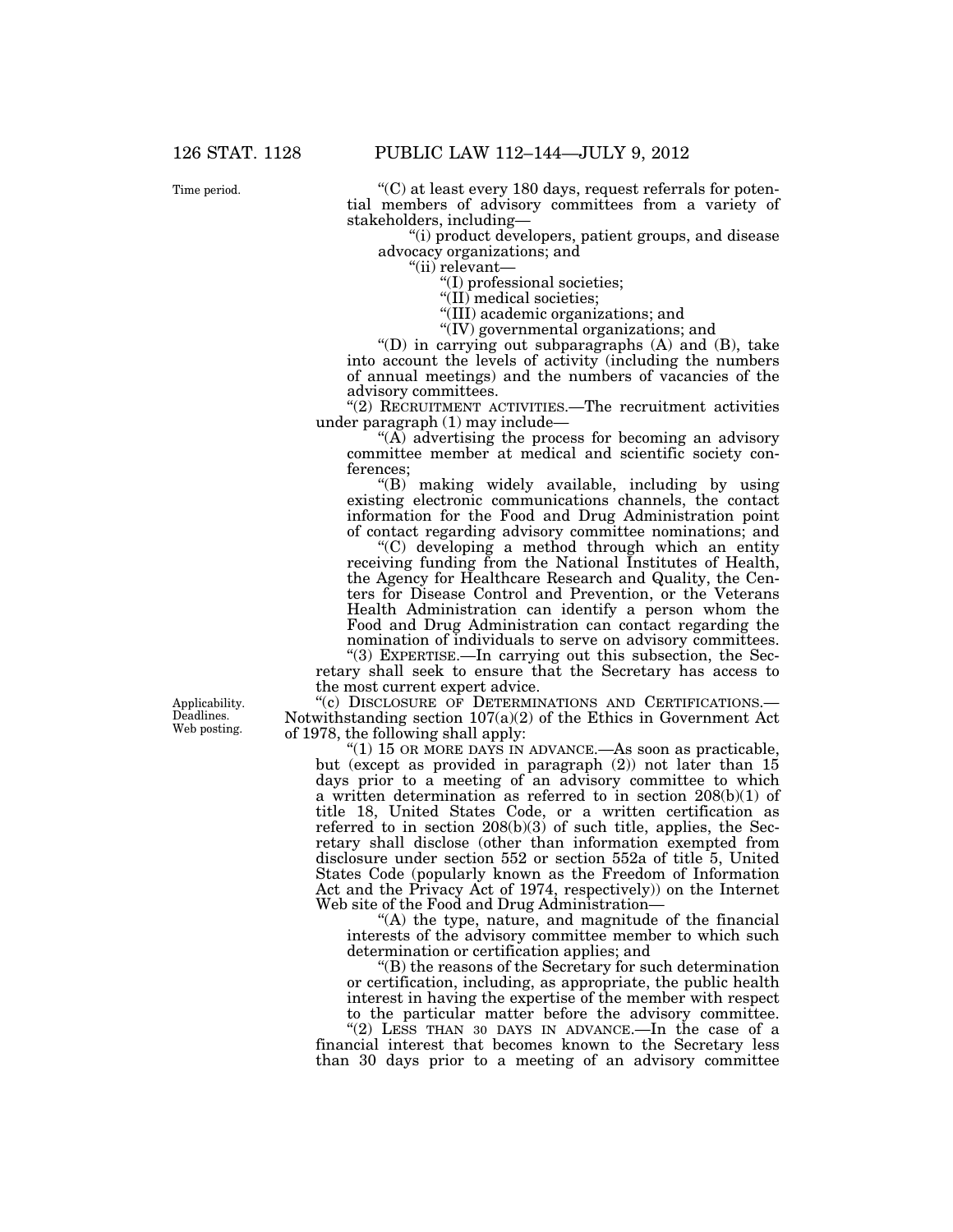to which a written determination as referred to in section 208(b)(1) of title 18, United States Code, or a written certification as referred to in section 208(b)(3) of such title applies, the Secretary shall disclose (other than information exempted from disclosure under section 552 or 552a of title 5, United States Code) on the Internet Web site of the Food and Drug Administration, the information described in subparagraphs (A) and (B) of paragraph (1) as soon as practicable after the Secretary makes such determination or certification, but in no case later than the date of such meeting.'';

(2) in subsection (d), by striking "subsection  $(c)(3)$ " and inserting "subsection (c)";

(3) by amending subsection (e) to read as follows:

''(e) ANNUAL REPORT.—

"(1) IN GENERAL.—Not later than February 1 of each year, the Secretary shall submit to the Committee on Appropriations and the Committee on Health, Education, Labor, and Pensions of the Senate, and the Committee on Appropriations and the Committee on Energy and Commerce of the House of Representatives, a report that describes—

" $(\overline{A})$  with respect to the fiscal year that ended on September 30 of the previous year, the number of persons nominated for participation at meetings for each advisory committee, the number of persons so nominated, and willing to serve, the number of vacancies on each advisory committee, and the number of persons contacted for service as members on each advisory committee meeting for each advisory committee who did not participate because of the potential for such participation to constitute a disqualifying financial interest under section 208 of title 18, United States Code;

''(B) with respect to such year, the number of persons contacted for services as members for each advisory committee meeting for each advisory committee who did not participate because of reasons other than the potential for such participation to constitute a disqualifying financial interest under section 208 of title 18, United States Code;

 $C$ ) with respect to such year, the number of members attending meetings for each advisory committee; and

 $f(D)$  with respect to such year, the aggregate number of disclosures required under subsection (d) and the percentage of individuals to whom such disclosures did not apply who served on such committee.

"(2) PUBLIC AVAILABILITY.—Not later than 30 days after submitting any report under paragraph (1) to the committees specified in such paragraph, the Secretary shall make each such report available to the public.'';

(4) in subsection (f), by striking ''shall review guidance'' and all that follows through the end of the subsection and inserting the following: ''shall—

"(1) review guidance of the Food and Drug Administration with respect to advisory committees regarding disclosure of conflicts of interest and the application of section 208 of title 18, United States Code; and

 $(2)$  update such guidance as necessary to ensure that the Food and Drug Administration receives appropriate access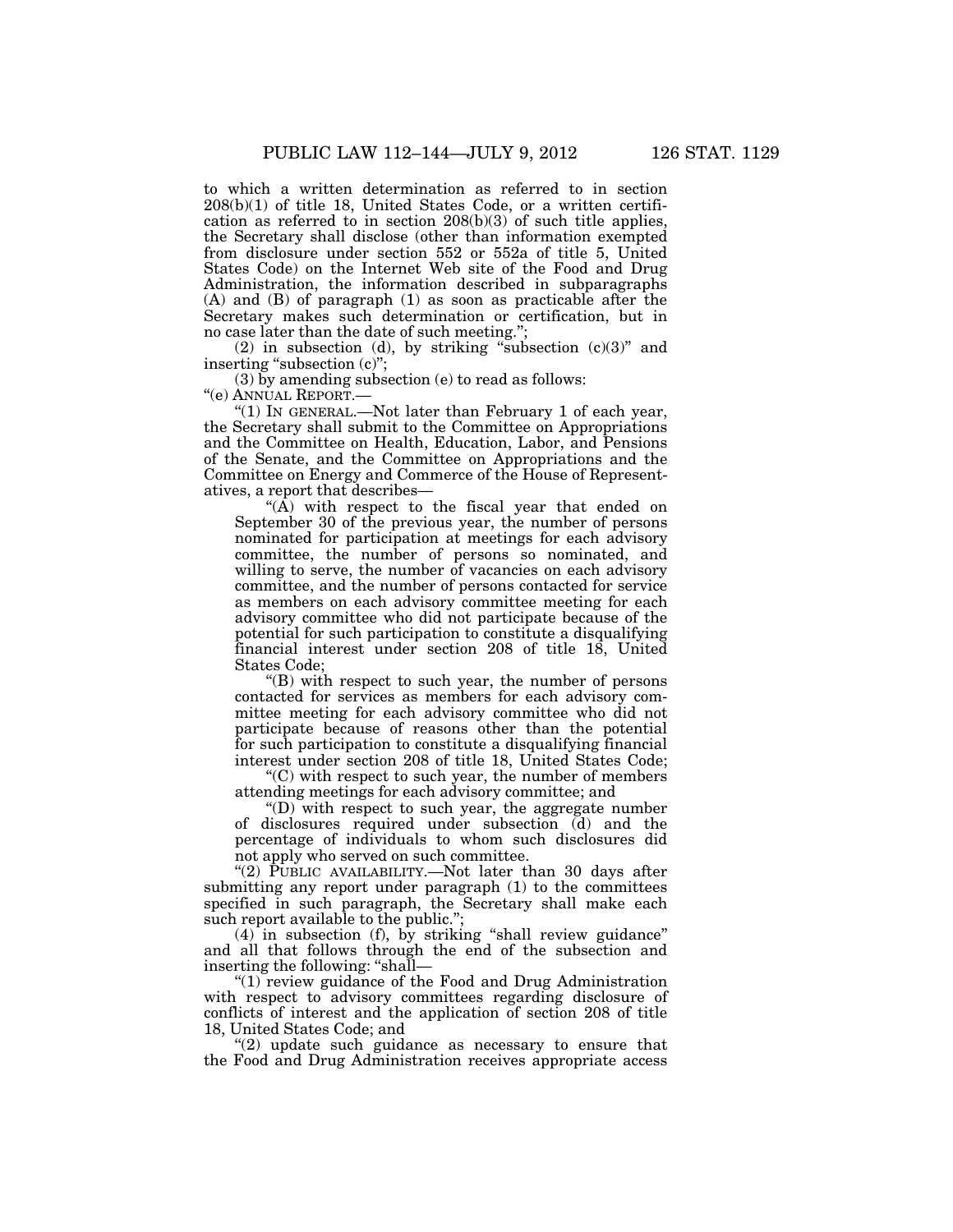to needed scientific expertise, with due consideration of the requirements of such section 208.''; and

(5) by adding at the end the following:

"(g) GUIDANCE ON REPORTED DISCLOSED FINANCIAL INTEREST OR INVOLVEMENT.—The Secretary shall issue guidance that describes how the Secretary reviews the financial interests and involvement of advisory committee members that are disclosed under subsection (c) but that the Secretary determines not to meet the definition of a disqualifying interest under section 208 of title 18, United States Code for the purposes of participating in a particular matter.''.

(b) APPLICABILITY.—The amendments made by subsection (a) apply beginning on October 1, 2012.

#### **SEC. 1143. NOTIFICATION OF FDA INTENT TO REGULATE LABORATORY-DEVELOPED TESTS.**

Time period.

21 USC 371 note.

Effective date. 21 USC 379d–1

note.

(a) IN GENERAL.—The Food and Drug Administration may not issue any draft or final guidance on the regulation of laboratorydeveloped tests under the Federal Food, Drug, and Cosmetic Act  $(21 \text{ U.S.C. } 301 \text{ et seq.})$  without, at least  $60^\circ$  days prior to such issuance—

(1) notifying the Committee on Energy and Commerce of the House of Representatives and the Committee on Health, Education, Labor, and Pensions of the Senate of the Administration's intent to take such action; and

(2) including in such notification the anticipated details of such action.

(b) SUNSET.—Subsection (a) shall cease to have force or effect on the date that is 5 years after the date of enactment of this Act.

# **Subtitle D—Synthetic Drugs**

21 USC 801 note. Synthetic Drug Abuse Prevention Act of 2012.

#### **SEC. 1151. SHORT TITLE.**

This subtitle may be cited as the ''Synthetic Drug Abuse Prevention Act of 2012''.

#### **SEC. 1152. ADDITION OF SYNTHETIC DRUGS TO SCHEDULE I OF THE CONTROLLED SUBSTANCES ACT.**

(a) CANNABIMIMETIC AGENTS.—Schedule I, as set forth in section 202(c) of the Controlled Substances Act (21 U.S.C. 812(c)) is amended by adding at the end the following:

 $\degree$ (d)(1) Unless specifically exempted or unless listed in another schedule, any material, compound, mixture, or preparation which contains any quantity of cannabimimetic agents, or which contains their salts, isomers, and salts of isomers whenever the existence of such salts, isomers, and salts of isomers is possible within the specific chemical designation.

" $(2)$  In paragraph  $(1)$ :

 $\mathcal{L}(A)$  The term 'cannabimimetic agents' means any substance that is a cannabinoid receptor type 1 (CB1 receptor) agonist as demonstrated by binding studies and functional assays within any of the following structural classes:

''(i) 2-(3-hydroxycyclohexyl)phenol with substitution at the 5-position of the phenolic ring by alkyl or alkenyl, whether or not substituted on the cyclohexyl ring to any extent.

Definition.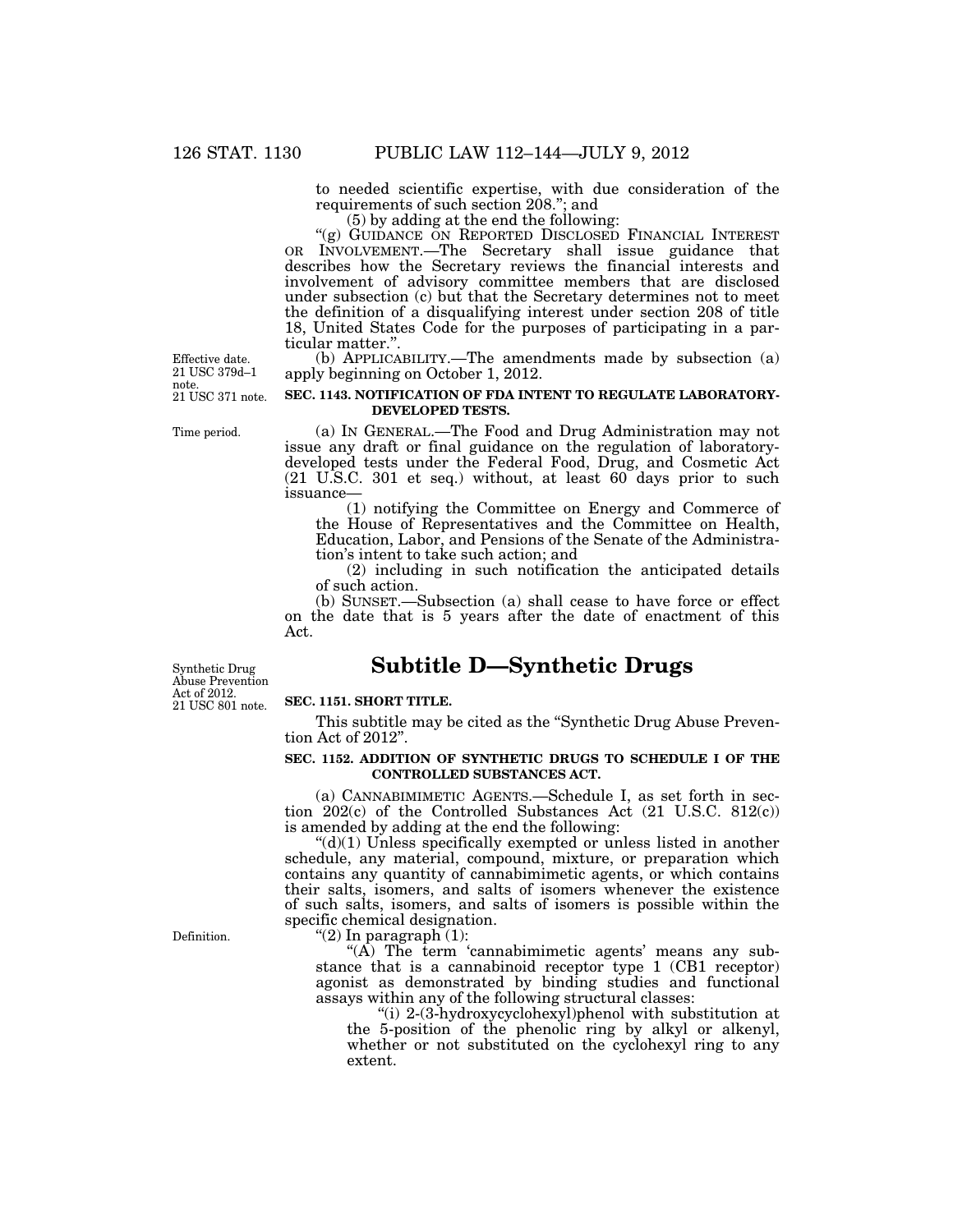''(ii) 3-(1-naphthoyl)indole or 3-(1 naphthylmethane)indole by substitution at the nitrogen atom of the indole ring, whether or not further substituted on the indole ring to any extent, whether or not substituted on the naphthoyl or naphthyl ring to any extent.

"(iii) 3-(1-naphthoyl)pyrrole by substitution at the nitrogen atom of the pyrrole ring, whether or not further substituted in the pyrrole ring to any extent, whether or not substituted on the naphthoyl ring to any extent.

"(iv) 1-(1-naphthylmethylene)indene by substitution of the 3-position of the indene ring, whether or not further substituted in the indene ring to any extent, whether or not substituted on the naphthyl ring to any extent.

''(v) 3-phenylacetylindole or 3-benzoylindole by substitution at the nitrogen atom of the indole ring, whether or not further substituted in the indole ring to any extent, whether or not substituted on the phenyl ring to any extent. "(B) Such term includes— $\frac{5}{5}$ 

5-(1,1-dimethylheptyl)-2-[(1R,3S)-3hydroxycyclohexyl]-phenol (CP–47,497);

5-(1,1-dimethyloctyl)-2-[(1R,3S)-3hydroxycyclohexyl]-phenol (cannabicyclohexanol or CP– 47,497 C8-homolog);

''(iii) 1-pentyl-3-(1-naphthoyl)indole (JWH–018 and AM678);

"(iv)  $1$ -butyl-3- $(1$ -naphthoyl)indole  $(JWH-073)$ ;

 $\begin{array}{ll}\n\text{(v)} & \text{1-hexyl-3-(1-naphthoyl)} \n\text{model (JWH–019)}; \\
\text{(vi)} & \text{1-[2-(4-morpholinyl)ethyl]-3-(1-naphthoyl)}\n\end{array}$ 

1-[2-(4-morpholinyl)ethyl]-3-(1-naphthoyl)indole (JWH–200);

''(vii) 1-pentyl-3-(2-methoxyphenylacetyl)indole (JWH– 250);<br> $\frac{250}{\alpha}$ 

1-pentyl-3-[1-(4-methoxynaphthoyl)]indole (JWH–081);

''(ix) 1-pentyl-3-(4-methyl-1-naphthoyl)indole (JWH– 122);<br> $\frac{4}{3}(x)$ 

1-pentyl-3-(4-chloro-1-naphthoyl)indole (JWH– 398);

"(xi) 1-(5-fluoropentyl)-3-(1-naphthoyl)indole (AM2201); "(xii) 1-(5-fluoropentyl)-3-(2-iodobenzoyl)indole  $"(\text{xii})$ <br>(AM694);

''(xiii) 1-pentyl-3-[(4-methoxy)-benzoyl]indole (SR–19 and  $RCS-4$ );<br>" $(xiv)$ 

1-cyclohexylethyl-3-(2methoxyphenylacetyl)indole (SR–18 and RCS–8); and

 $\sqrt[4]{(xv)}$  1-pentyl-3-(2-chlorophenylacetyl)indole (JWH–  $203)$ .".

(b) OTHER DRUGS.—Schedule I of section 202(c) of the Controlled Substances Act (21 U.S.C. 812(c)) is amended in subsection (c) by adding at the end the following:

''(18) 4-methylmethcathinone (Mephedrone).

''(19) 3,4-methylenedioxypyrovalerone (MDPV).

 $(20)$  2-(2,5-Dimethoxy-4-ethylphenyl)ethanamine (2C–E).

 $"(21)$  2-(2,5-Dimethoxy-4-methylphenyl)ethanamine (2C–D).

''(22) 2-(4-Chloro-2,5-dimethoxyphenyl)ethanamine (2C–C).

 $\frac{123}{22}$  2-(4-Iodo-2,5-dimethoxyphenyl)ethanamine (2C–I).<br>
"(24) 2-[4-(Ethylthio)-2,5-dimethoxyphenyl]ethanan

2-[4-(Ethylthio)-2,5-dimethoxyphenyl]ethanamine  $(2C-T-2)$ .